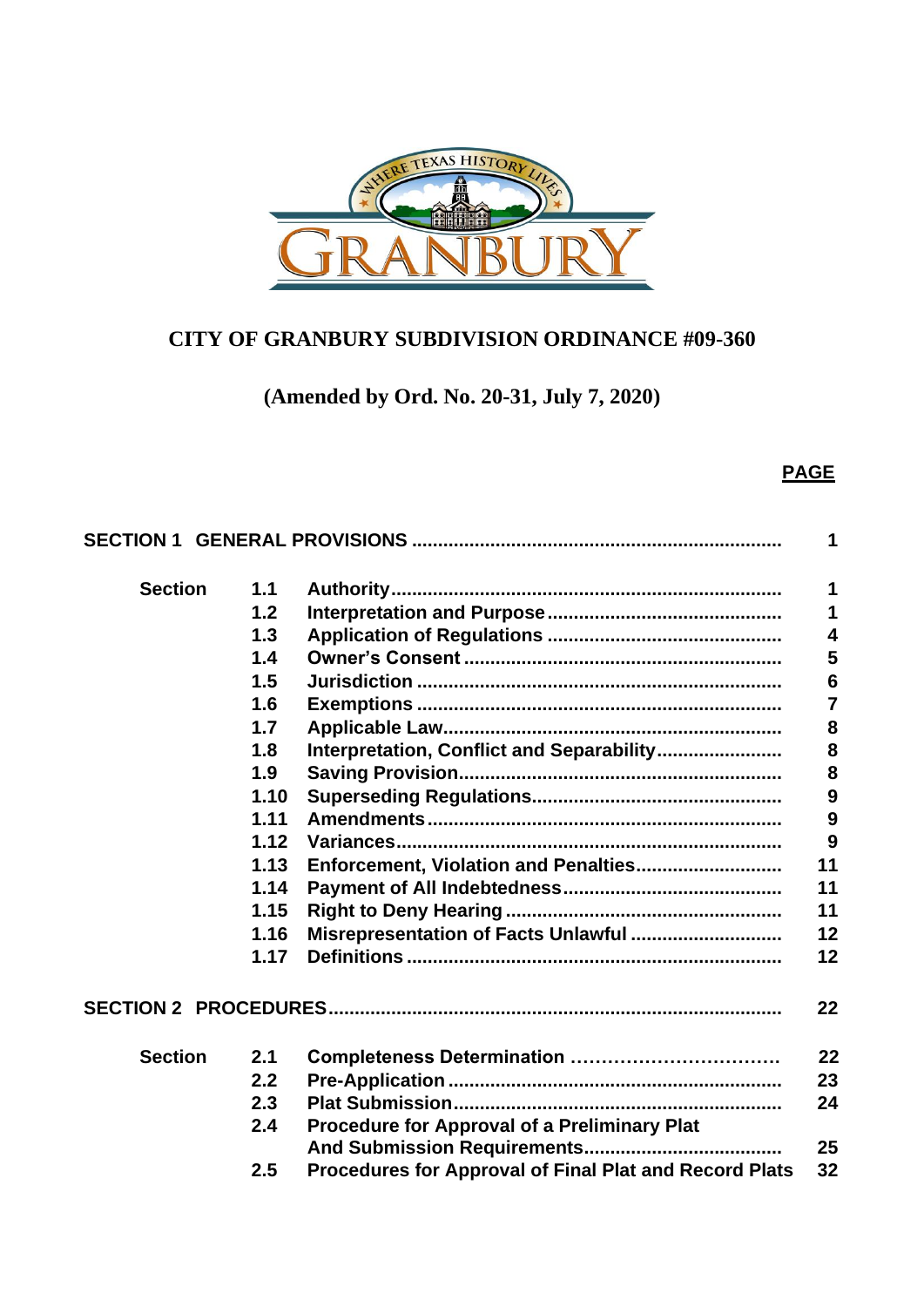|                | 2.6  |                                                        | 34 |
|----------------|------|--------------------------------------------------------|----|
|                | 2.7  |                                                        | 37 |
|                | 2.8  | Final Plats (Information Required)                     | 38 |
|                | 2.9  |                                                        | 46 |
|                | 2.10 |                                                        | 48 |
|                | 2.11 | Plat Expiration Term After City Approval               | 50 |
|                |      |                                                        | 50 |
|                |      |                                                        |    |
| <b>Section</b> | 3.1  |                                                        | 50 |
|                | 3.2  |                                                        | 54 |
|                | 3.3  |                                                        | 54 |
|                | 3.4  |                                                        | 56 |
|                | 3.5  |                                                        | 57 |
|                | 3.6  |                                                        | 57 |
|                | 3.7  |                                                        | 59 |
|                | 3.8  |                                                        | 59 |
|                | 3.9  |                                                        | 61 |
|                | 3.10 |                                                        | 61 |
|                | 3.11 |                                                        | 66 |
|                |      |                                                        |    |
|                |      | SECTION 4 IMPROVEMENTS REQUIRED PRIOR TO ACCEPTANCE OF |    |
|                |      |                                                        | 71 |
|                |      |                                                        |    |
| <b>Section</b> | 4.1  |                                                        | 71 |
|                | 4.2  |                                                        | 74 |
|                | 4.3  |                                                        | 74 |
|                | 4.4  |                                                        | 75 |
|                | 4.5  |                                                        | 75 |
|                | 4.6  |                                                        | 75 |
|                | 4.7  |                                                        | 76 |
|                | 4.8  |                                                        | 76 |
|                | 4.9  |                                                        | 76 |
|                | 4.10 |                                                        |    |
|                |      | <b>Improvement of Adjacent Existing Streets</b>        | 76 |
|                | 4.11 |                                                        | 77 |
|                |      | Electrical, Telephone and Cable Services               |    |
|                | 4.12 |                                                        | 77 |
|                | 4.13 |                                                        | 85 |
|                |      | SECTION 5 REQUIREMENTS FOR ACCEPTANCE OF SUBDIVISIONS  | 91 |
|                |      |                                                        |    |
| <b>Section</b> | 5.1  | Withholding Improvements Until Approved                | 91 |
|                | 5.2  | Guarantee of Improvements (Public & Private)           | 91 |
|                | 5.3  | <b>Expiration of Construction Plan Approval</b>        | 93 |
|                | 5.4  | Review of Plans and Specifications                     | 93 |
|                |      |                                                        |    |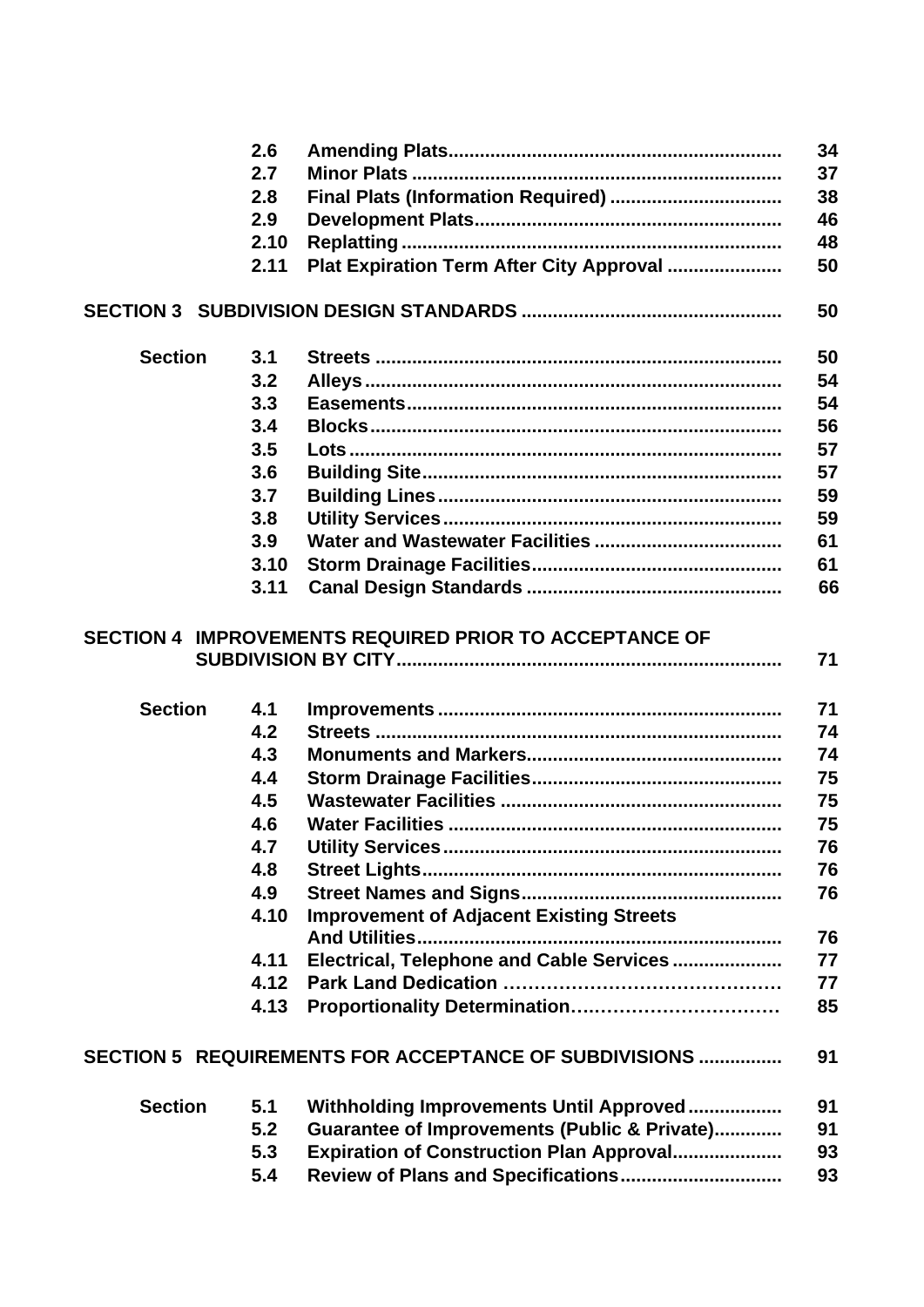|  |             | $5.5^{\circ}$ |  | 94       |
|--|-------------|---------------|--|----------|
|  |             | 5.6<br>5.7    |  | 95<br>95 |
|  |             |               |  |          |
|  |             |               |  | 95       |
|  | Section 6.1 |               |  | 95       |
|  |             |               |  |          |
|  |             |               |  | 96       |
|  | Section     | 7.1           |  | 96       |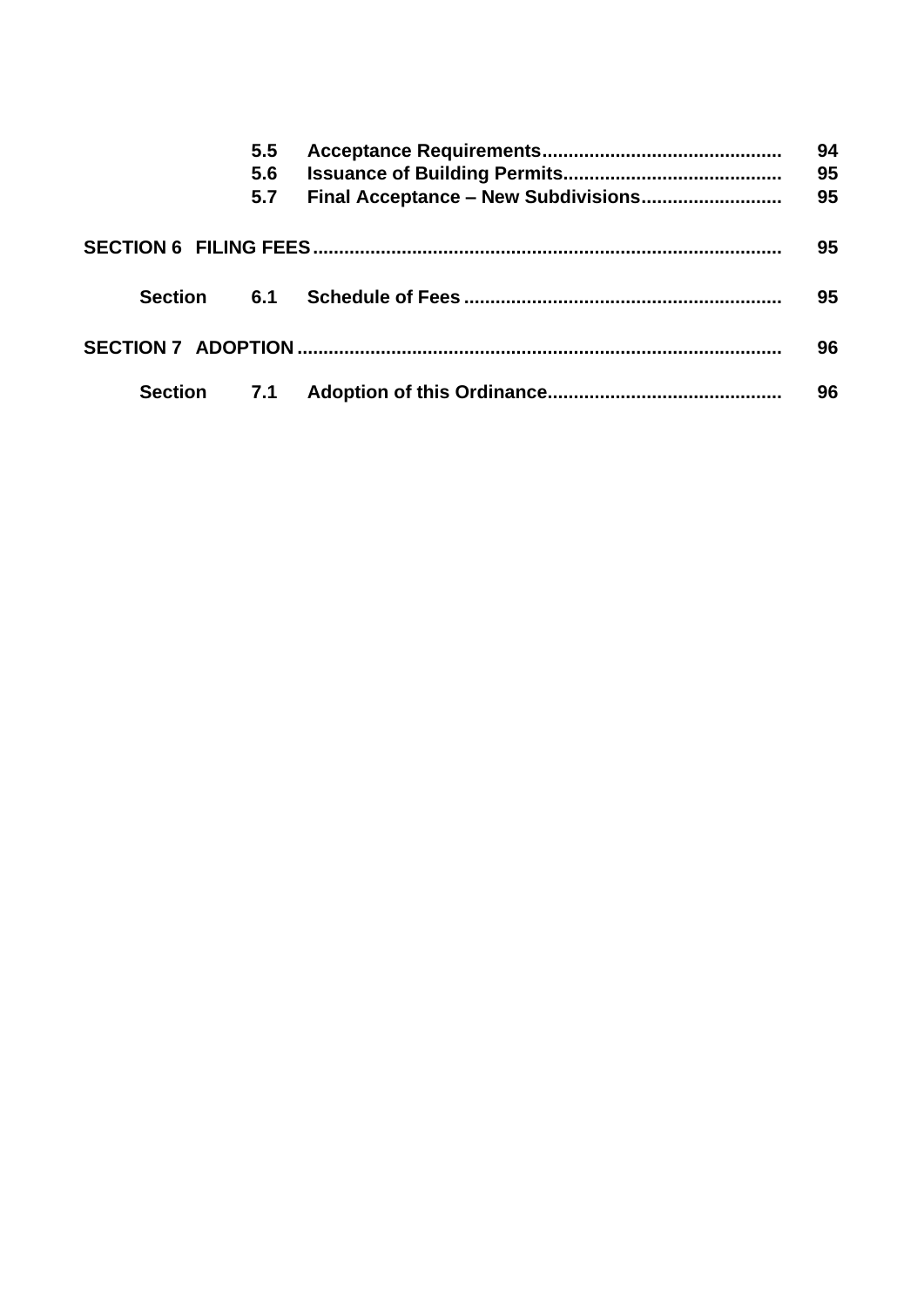## **SUBDIVISION ORDINANCE CITY OF GRANBURY, TEXAS**

## I. **SECTION 1 - GENERAL PROVISIONS**

## **Section 1.1 AUTHORITY**

The following rules and regulations are hereby adopted as the Subdivision Regulations of the City of Granbury, Texas, and shall be applicable to the filing of plats, the subdivision of land and the development of property, as that term is defined herein and in Chapter 212 of Vernon's Texas Local Government Code, within the corporate City limits of the City of Granbury as they may be from time to time adjusted by annexation or disannexation and within all the areas of the extraterritorial jurisdiction of the City of Granbury as that area may exist from time to time as provided by Chapter 42, Vernon's Texas Local Government Code. The City shall have all remedies and rights provided by said Chapter 212 with regard to the control and approval of subdivisions and plats both within the City and within its extraterritorial jurisdiction.

## **Section 1.2 INTERPRETATION AND PURPOSE**

In the interpretation and application of the provisions of these regulations, it is the intention of the City Council that the principles, standards and requirements provided for herein shall be minimum requirements for the platting and developing of subdivisions in the City of Granbury and its jurisdiction, amending certain other ordinances of the City and superseding the previous subdivision ordinance. Where other ordinances of the City are more restrictive in their requirements, such other ordinances shall control

Subdivision of land is the first step in the process of urban development. The distribution and relationship of residential, commercial, industrial, and agricultural uses throughout the community along with the system of improvements for thoroughfares, utilities, public facilities, and community amenities determine in large measure the quality of life enjoyed by the residents of the Community. Health, safety, economy, amenities, environmental sensitivity, and convenience are all factors which influence and determine a community's quality of life character. A community's quality of life is of public interest. Consequently, the subdivision of land, as it affects a community's quality of life, is an activity where regulation is a valid function of municipal government. The regulations contained herein are designed and intended to encourage the development of a quality urban environment by establishing standards for the provision of adequate light, air, open space, storm water drainage, transportation, public utilities and facilities and other needs necessary for insuring the creation and continuance of a healthy, attractive, safe, and efficient community that provides for the conservation enhancement and protection of its human and natural resources. Through the application of these regulations, the interests of the public,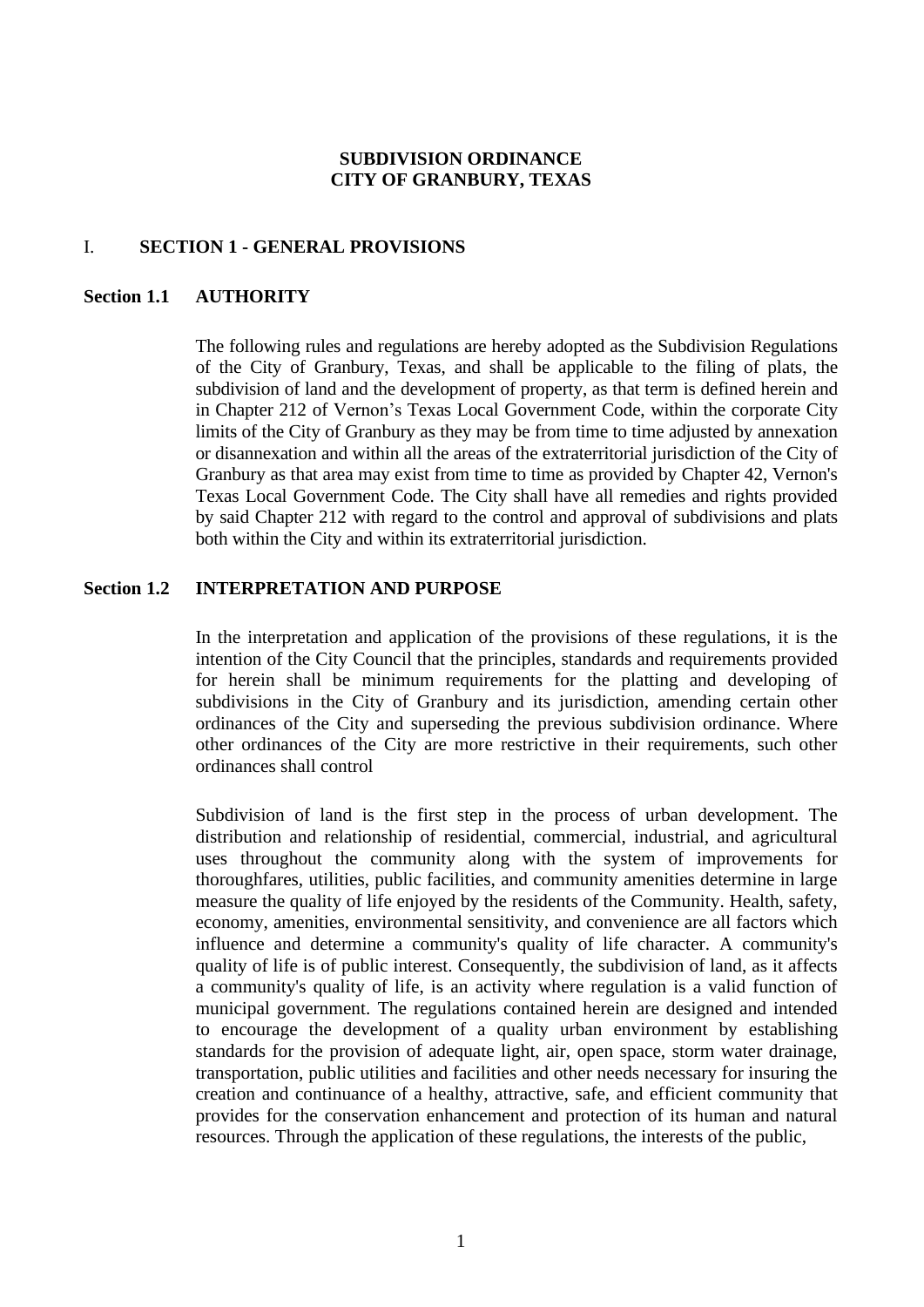as well as those public and private parties, both present and future, having interest in property affected by these regulations are protected by the granting of certain rights and privileges. By establishing a fair and rational procedure for developing land, the requirements in this ordinance further the possibility that land will be developed for its most beneficial use in accordance with existing social economic and environmental conditions.

The procedure and standards for the development, layout and design of subdivisions of land within the corporate limits and Extraterritorial Jurisdiction of the City of Granbury, Texas are intended to:

- A. Promote the health, safety, morals and general welfare of the community and the safe, orderly and healthful development of the City;
- B. Establish adequate policies and procedures to guide development of the City and its extraterritorial jurisdiction;
- C. Provide for the establishment of minimum specifications for construction and engineering design criteria for public infrastructure improvements to maintain land values, reduce inconveniences to residents of the area, and to reduce related unnecessary costs to the City for correction of inadequate facilities that are designed to serve the public;
- D. Ensure that development of land and subdivisions shall be of such nature, shape and location that utilization will not impair the general welfare;
- E Ensure against the dangers of fires, floods, erosion, landslides, or other such menaces;
- F. Preserve the natural beauty and topography of the City and to ensure appropriate development with regard to these natural features;
- G. Realistically and harmoniously relate new development of adjacent properties;
- H. Ensure that public facilities for water supply, drainage, disposal of sanitary and industrial waste, and parks are available for every building site and with adequate capacity to serve the proposed subdivision before issuance of a certificate of occupancy or release of utility connections or final inspection within the boundaries of the plat;
- I. Assure that new development adequately and fairly participates in the dedication and construction of public infrastructure improvements that are necessitated by or attributable to the development or that provide value or benefit that makes the development feasible;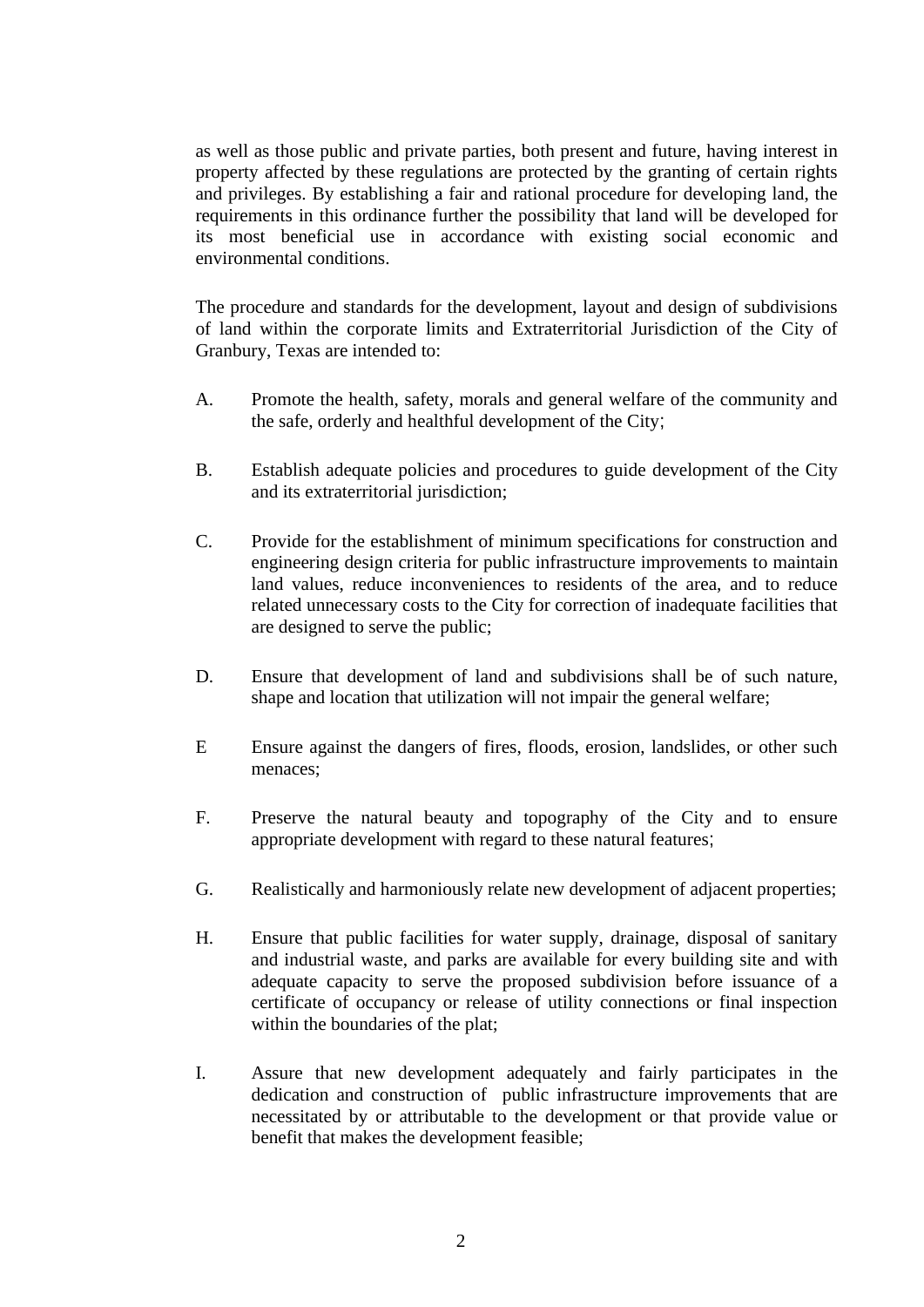- J. Help prevent pollution, assure the adequacy of drainage facilities, control storm water runoff, safeguard the water table, and encourage the wise use and management of natural resources throughout the City and its extraterritorial jurisdiction in order to preserve the integrity, stability, and beauty of the community and the value of the land; and
- K. Promote and develop the utilization of land in a manner to assure the best possible community environment in accordance with the Master Plan and the Comprehensive Zoning Ordinance of the City of Granbury;
- L. Guide and assist the developers in the correct procedures to be followed and to inform them of the standards which shall be required;
- M. Protect the public interest by supervising the location, design, class and type of streets, sidewalks, utilities and essential areas and services required;
- N. Assist orderly efficient and coordinated development within the extraterritorial jurisdiction;
- O. Provide neighborhood conservation and prevent the development of slums and blight;
- P. Harmoniously relate the development of the various tracts of land to the existing community and facilitate the future development of adjoining tracts;
- Q. Provide that the cost of improvements to minimum standards which primarily benefit the tract of land being developed be borne by the owners or developers of the tract, and that cost of improvements to minimum standards which primarily benefit the whole community be borne by the whole community;
- R. Provide the best possible design for each tract being subdivided;
- S. Provide the most attractive relationship between the uses of land and buildings and the circulation of traffic throughout the municipality, having particular regard to the avoidance of congestion in the streets and highways, and the pedestrian traffic movements appropriate to the various uses of land and buildings, and to provide the proper location and width of streets;
- T. Prevent pollution of the air, streams and ponds; to assure the adequacy of drainage facilities; to safeguard both surface and groundwater supplies; and to encourage the wise use and management of natural resources throughout the municipality in order to preserve the integrity, stability, and beauty of the community and the value of the land;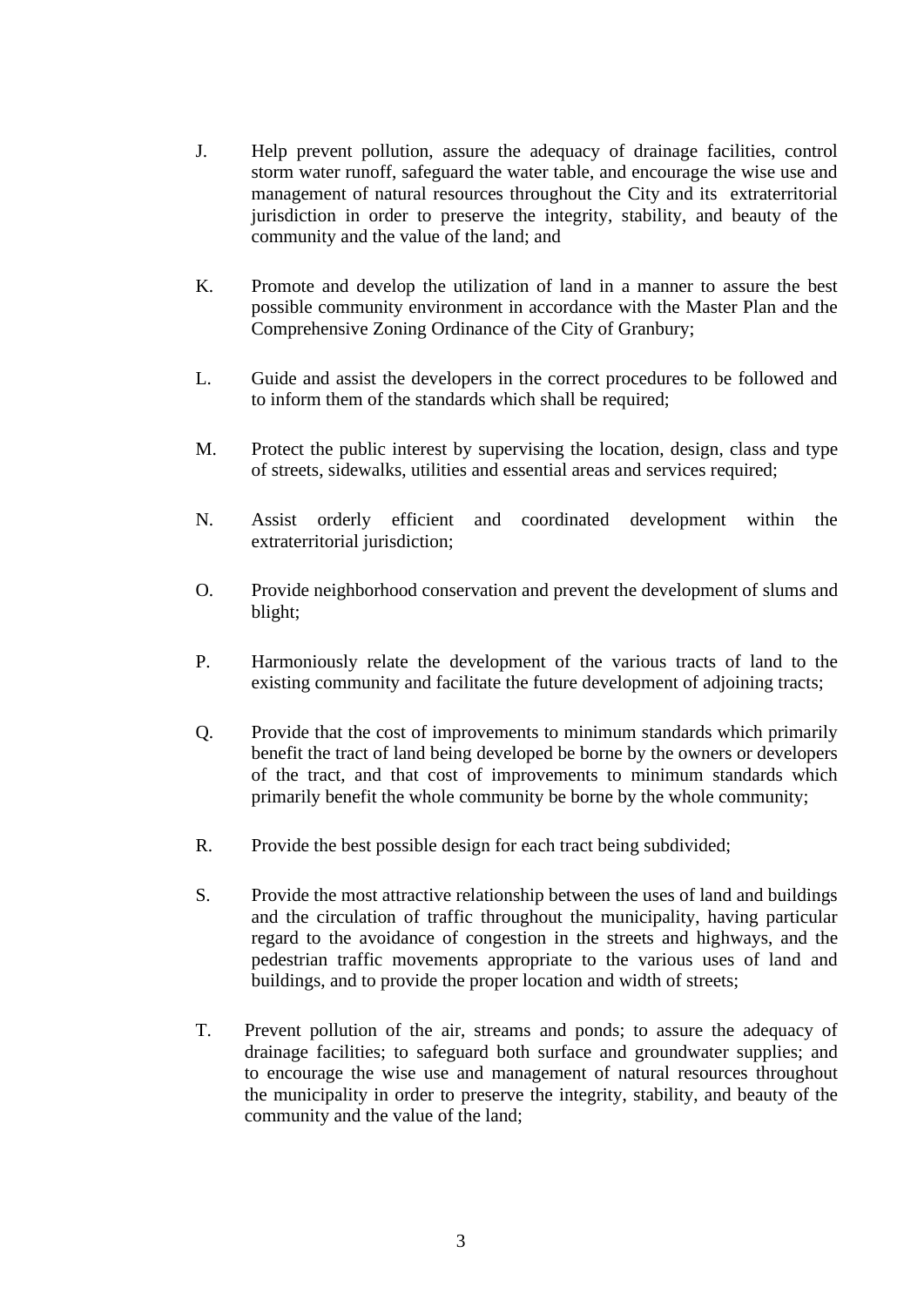- U. Establish adequate and accurate records of land subdivision;
- V. Ensure that public or private facilities are available and will have a sufficient capacity to serve proposed subdivisions and developments within the territorial jurisdiction;
- W. Encourage and promote open-space, park land and recreation space opportunities located within residential neighborhoods;
- X. Provide for adequate light, air, and privacy; secure safety from fire, flood, and other danger; and prevent overcrowding of the land and undue congestion of population;
- Y. Guide public and private policy and action in providing adequate and efficient transportation systems, public utilities, and other public amenities and facilities, and;
- Z. Encourage the development of a stable, prospering economic environment;

Minimum standards for development are contained in the zoning ordinance, the building code and in this ordinance. However, the Future Land Use Plan expresses policies designed to achieve an optimum quality of development in the urban area. If only the minimum standards are followed, as expressed by the various ordinances regulating land development, a standardization of development will occur. This will produce a monotonous urban setting. Subdivision design should be of a quality to carry out the purpose and spirit of the policies expressed in the Plan and in this ordinance, and is encouraged to exceed the minimum standards required herein.

## **Section 1.3 APPLICATION OF REGULATIONS**

Before any pre-application proposal, plan, plat, amended plat or replat of a subdivision or addition of land within the City of Granbury or its Extraterritorial Jurisdiction is recorded with the County Clerk, it shall first be approved in conformity with the provisions of this Ordinance. No transfer of land in the nature of a subdivision as defined herein shall be exempt from the provisions of this Ordinance unless otherwise specified, even though the instrument or document of transfer may describe land so subdivided by metes and bounds. The filing of any plan, plat, amended plat or replat without complying with the requirements of this Ordinance shall be deemed a violation of the provisions of this Ordinance and is hereby prohibited. The transfer of any land by the delivery of or by the filing of any instrument in the nature of a conveyance without having first complied with the requirements set forth herein shall be deemed a violation of the provisions of this Ordinance and is hereby prohibited. There is, however, excepted from the provisions of this Ordinance any conveyance transferring any land or interest in land to or from the State of Texas or City of Granbury, Texas. No subdivision plat shall be recorded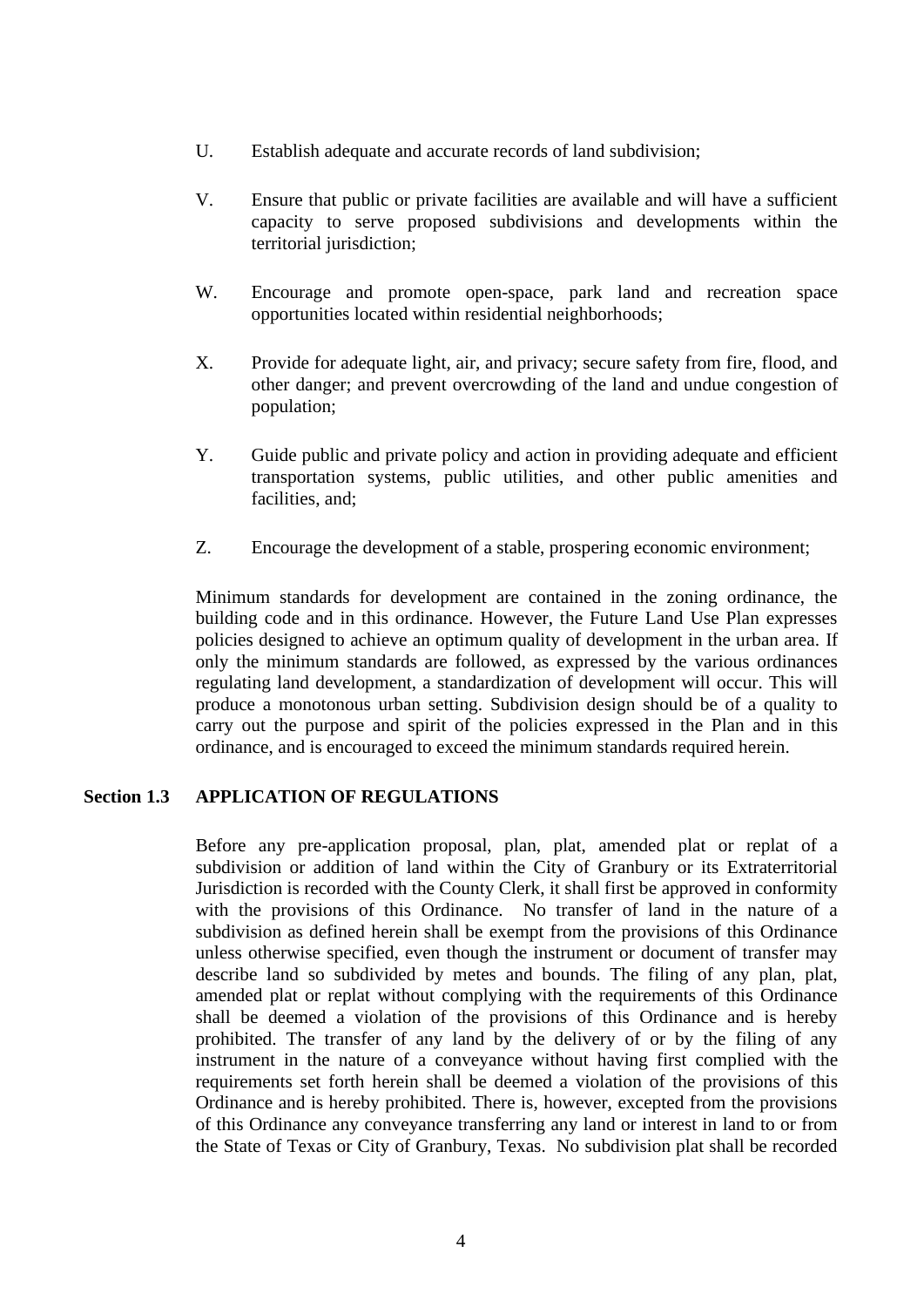until a final plat, replat, minor plat or amending plat accurately describing the property to be conveyed has been approved in accordance with these subdivision regulations. Furthermore, no building permit, or certificate of occupancy, or plumbing permit, or electrical permit, or utility tap or certificate of acceptance for required public improvements shall be issued by the City for any parcel or plat until:

- A. A plat has been approved in accordance with these regulations
- B. All water, wastewater, streets, drainage, electrical, public utilities and park improvements, whether they are public or private, as required by these regulations, have been constructed and accepted by the City of Granbury in accordance with SECTIONS 4  $& 5$  of this Ordinance, the City's Public Improvement Policy or other applicable regulations.
- C. To carry out the purposes hereinabove stated, it is declared to be the policy of the City to guide and regulate the subdivision and development of land in such a manner as to promote orderly growth both within the City and where applicable, within its extraterritorial jurisdiction, it is determined that:
	- 1. Land must not be platted until proper provision has been made for adequate public facilities for roadways, drainage, water, wastewater, public utilities, capital improvements, parks, recreation facilities, and rights-of-way for streets.
	- 2. Proposed plats, or subdivisions which do not conform to the policies and regulations shall be denied, or, in lieu of denial, disapproved conditioned on conformance with conditions, and;
	- 3. There shall be an essential nexus between the requirement to dedicate rights-of-way and easements and/or to construct public works improvements in connection with a new subdivision and the need to offset the impacts on the City's public facilities systems created by such new development.

#### **Section 1.4 OWNER CONSENT**

Except as otherwise expressly provided herein , the written consent of the owner of any tract of land to be subdivided in accordance with the terms of this Ordinance shall be required for any application relating to or for a plat, replat, pre-application proposal, plat amendment, or any application to be reviewed by the Development Review Committee. The owner's representative may provide the required written consent in place of the owner if the representative has, in a form acceptable to the City Attorney, express written authority to act on behalf of the owner. The owner's written consent shall be required in accordance with this Section 1.4, regardless of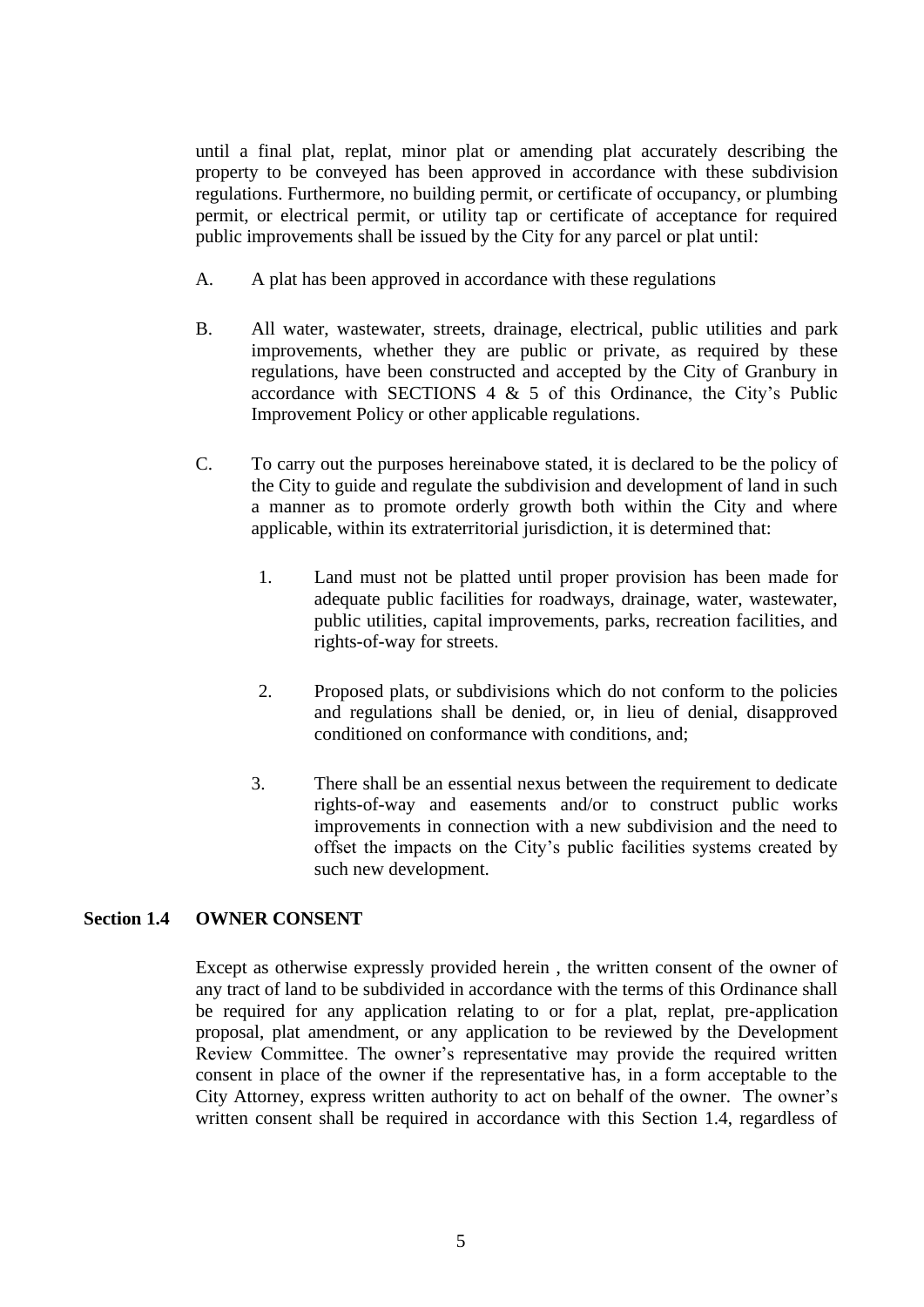whether this Ordinance refers to the party making application to the City pursuant to this Ordinance as "owner," "subdivider," "person" "developer" or "applicant".

## **Section 1.5 JURISDICTION**

As authorized by Sub-chapter A and B of Chapter 212 of the Local Government Code, the provisions contained in the following sections of these subdivision regulations shall apply to any of the following forms or types of land subdivision and development activity within the city limits or its extraterritorial jurisdiction.

- A. The division of land into two or more tracts, lots, sites or parcels; or
- B. A1l subdivisions of land whether by metes and bounds division or by plat, which were outside the jurisdiction of the City's subdivision regulations in Hood County, Texas and which subsequently came within the jurisdiction of the City's subdivision regulations through:
	- 1. Annexation; or
	- 2. Extension of the City's Extra-Territorial Jurisdiction.
- C. The division of land previously subdivided or platted into tracts, lots, sites or parcels subject to and not in accordance with adopted City Subdivision Regulations in effect at the time of such subdividing or platting and having occurred on or after November 9, 1982 (adoption date of current ordinance); or
- D. The combining of two or more contiguous tracts, lots, sites or parcels for the purpose of creating one or more legal lots in order to achieve a more developable site except as otherwise provided herein; or
- E. When a building permit is required on property for the following reasons but not limited to:
	- 1. New Construction
	- 2. Moving of a primary structure onto vacant property
- F. For tracts where any public improvements are proposed
- G. Whenever a property owner proposes to divide land lying within the City or its extraterritorial, jurisdiction into two or more tracts for purpose of development, that results in parcels or lots all greater than five (5) acres in size, or in the event that development of any such tract is intended, and where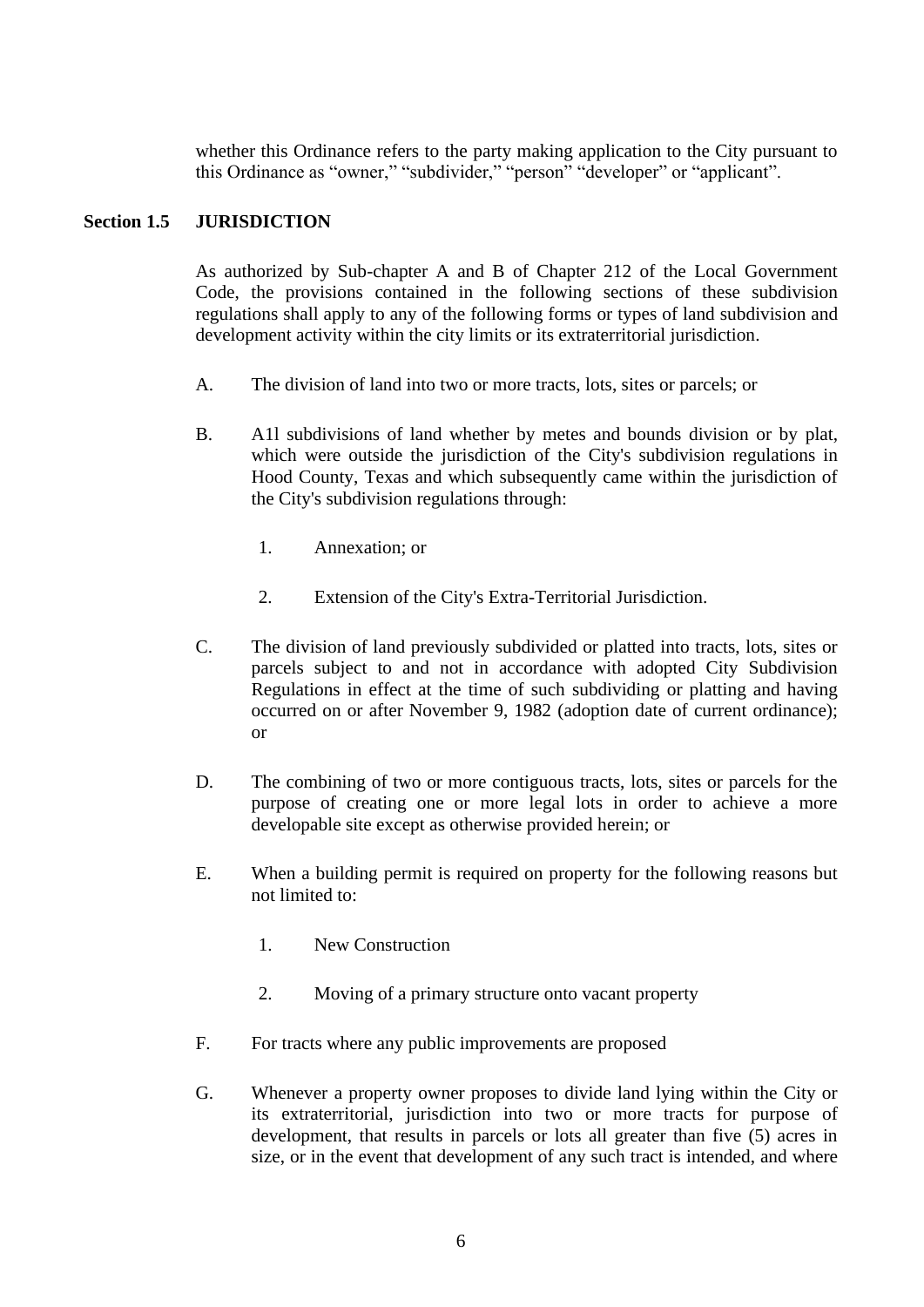no public improvement is proposed to be dedicated, he shall first obtain approval of a development plat that meets the requirements of Texas Local Government Code Chapter 212, subchapter B. See Section 2.5 of this Ordinance for requirements for Development Plats.

## **Section 1.6 EXEMPTIONS**

The provisions of these subdivision regulations shall not apply to:

- A. Land legally platted and approved prior to the effective date of these subdivision regulations except as otherwise provided for herein (construction of facilities shall conform to construction standards in effect at the time of construction); or
- B. Land constituting a single tract, lot, site or parcel for which a legal deed of record describing the boundary of said tract, lot site or parcel was filed of record in the Deed Records of Hood County, Texas on or before November 9, 1982 (adoption date of current ordinance).
- C. Inheritance or gift of land within immediate family by metes and bounds of tracts on which no improvements or alteration is occurring; or
- D. Existing cemeteries complying with all State and local laws and regulations (does not apply to new cemeteries or expansion of existing cemeteries); or
- E. Divisions of land created by order of a court of competent jurisdiction; or
- F. When a building permit is requested for unplatted or already platted parcels for the following activities:
	- 1. Replacement or reconstruction of an existing primary single-family or duplex structure but not to exceed the square footage of the original structure.
	- 2. Additions (increase in square footage of structure) constituting not over sixty percent (60%) of the existing structure's value and not over fifty percent (50%) of the gross floor area.
	- 3. Accessory buildings.
	- 4. Remodeling or repair (no expansion of square footage).
	- 5. Moving a structure off a lot or parcel or for demolition permits.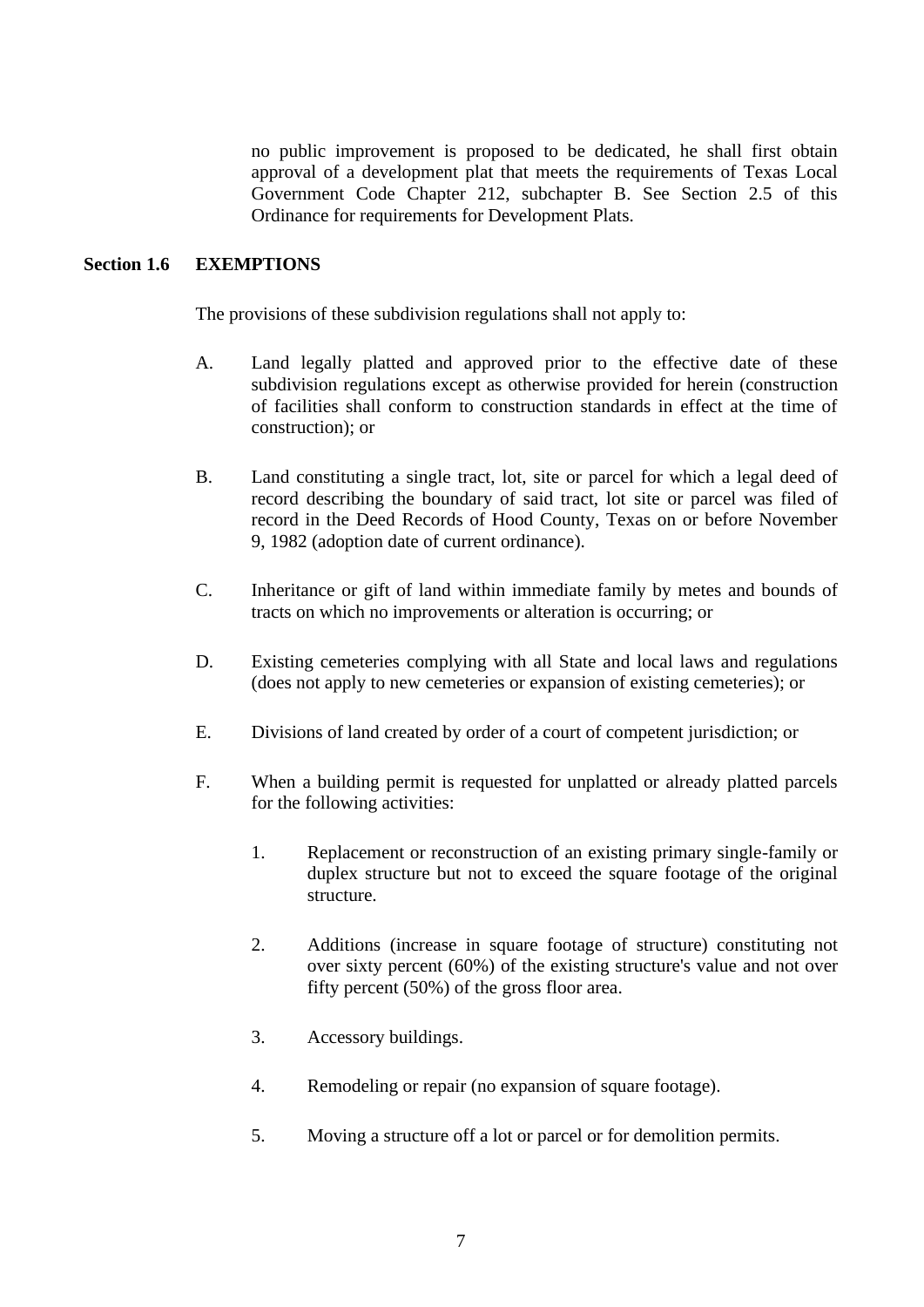## **Section 1.7 APPLICABLE LAW**

All applications for plat approval, including final plats, pending on the effective date of these regulations and which have not lapsed shall be reviewed under regulations in effect immediately preceding the date of adoption of these regulations.

## **Section 1.8 INTERPRETATION, CONFLICT AND SEPARABILITY**

- A. Interpretation In their interpretation and application, the provisions of these regulations shall be held to be the minimum requirements for the promotion of the public health, safety and general welfare. These regulations shall be construed broadly to promote the purposes for which they are adopted.
- B. Conflict with Other Laws These regulations are not intended to interfere with, abrogate, or annul any other ordinance, rule or regulation, statute of other provision of law except as provided in these regulations. Where any provision of these regulations imposes restrictions different from those imposed by any other provision of these regulations, or other provision of law, the provision which is more restrictive or imposes higher standard shall control.
- C. Separability If any part of the provision of these regulations or the application of these regulations to any person or circumstances is adjudged invalid by any court of competent jurisdiction, the judgment shall be confined in its operation to the part, provision, or application directly involved in the controversy in which the judgment shall be rendered and it shall not affect or impair the validity of the remainder of these regulations or the application of them to other persons or circumstances. The City Council hereby declares that it would have enacted the remainder of these regulations even without any such part, provision, or application which is judged to be invalid.

#### **Section 1.9 SAVING PROVISION**

These regulations shall not be construed as abating any action now pending under, or by virtue of, prior existing subdivision regulations, or discontinuing, abating, modifying, or altering any penalty accruing or about to accrue, or as affecting the liability of any person, firm, or corporation, or as waiving any right of the City under any section or provision existing at the time of adopting of these regulations, or as vacating or annulling any rights obtained by any person, firm, or corporation, by lawful action of the City except as shall be expressly provided in these regulations.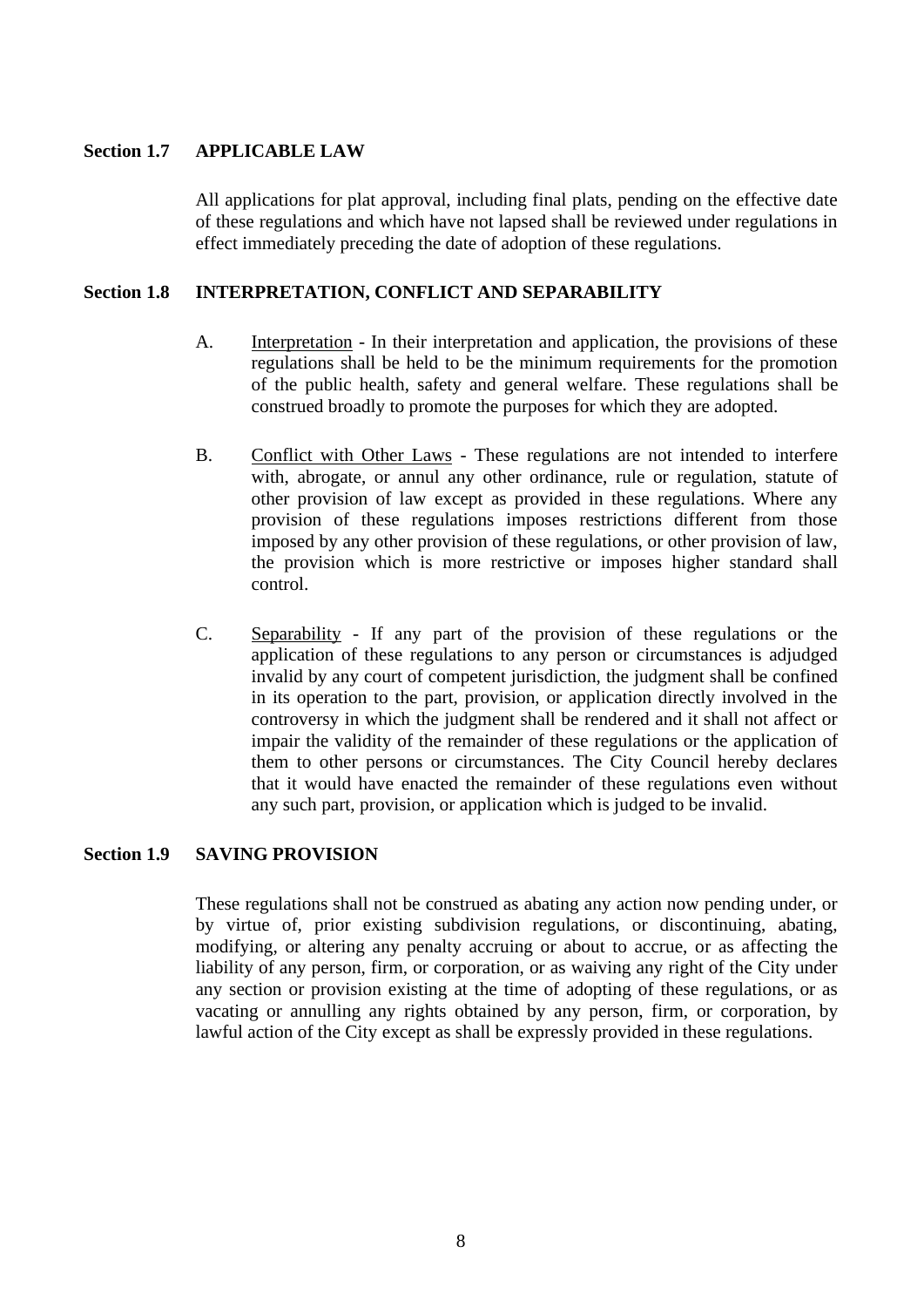#### **Section 1.10 SUPERSEDING REGULATIONS**

Upon the adoption of these regulations according to law, all Subdivision Regulations of the City of Granbury previously in effect are hereby superseded, except as provided in Section 1.6 (*Exemptions*).

#### **Section 1.11 AMENDMENTS**

For the purpose of protecting the public health, safety and general welfare, the Planning and Zoning Commission and City Council may from time to time propose amendments to these regulations which shall then be approved or disapproved by the City Council at a public meeting.

#### **Section 1.12 VARIANCES**

- A. General The City Council may approve variances to these subdivision regulations so that substantial justice may be done and the public interest secured when it finds that unreasonable hardships or difficulties may result from strict compliance with these regulations, and/or the purposes of these regulations may be served to a greater extent by an alternative proposal. Any variance granted shall not have the effect of nullifying the intent and purpose of these regulations. When considering a variance, the City Council shal1 consider the following:
	- 1. The granting of the variance will not be detrimental to the public safety, health, or welfare or injurious to other property;
	- 2. The conditions upon which the request for a variance is based are unique to the property for which the variance is sought and are not applicable generally to other property.
	- 3. Because of the particular physical surroundings, shape or topographical conditions of the specific property involved, a particular hardship to the owner would result as distinguished from a mere inconvenience, if the strict letter of these regulations is carried out;
	- 4. The variance will not, in any manner vary, the provisions of the Zoning Ordinance or Future Land Use Plan, Thoroughfare Plan, and other adopted Plans, except that those documents may be amended in the manner prescribed by law.
- B. Conditions In approving variances, the City Council may require such conditions as will, in its judgment secure substantially the purposes described in Section 1.2, Interpretation and Purpose.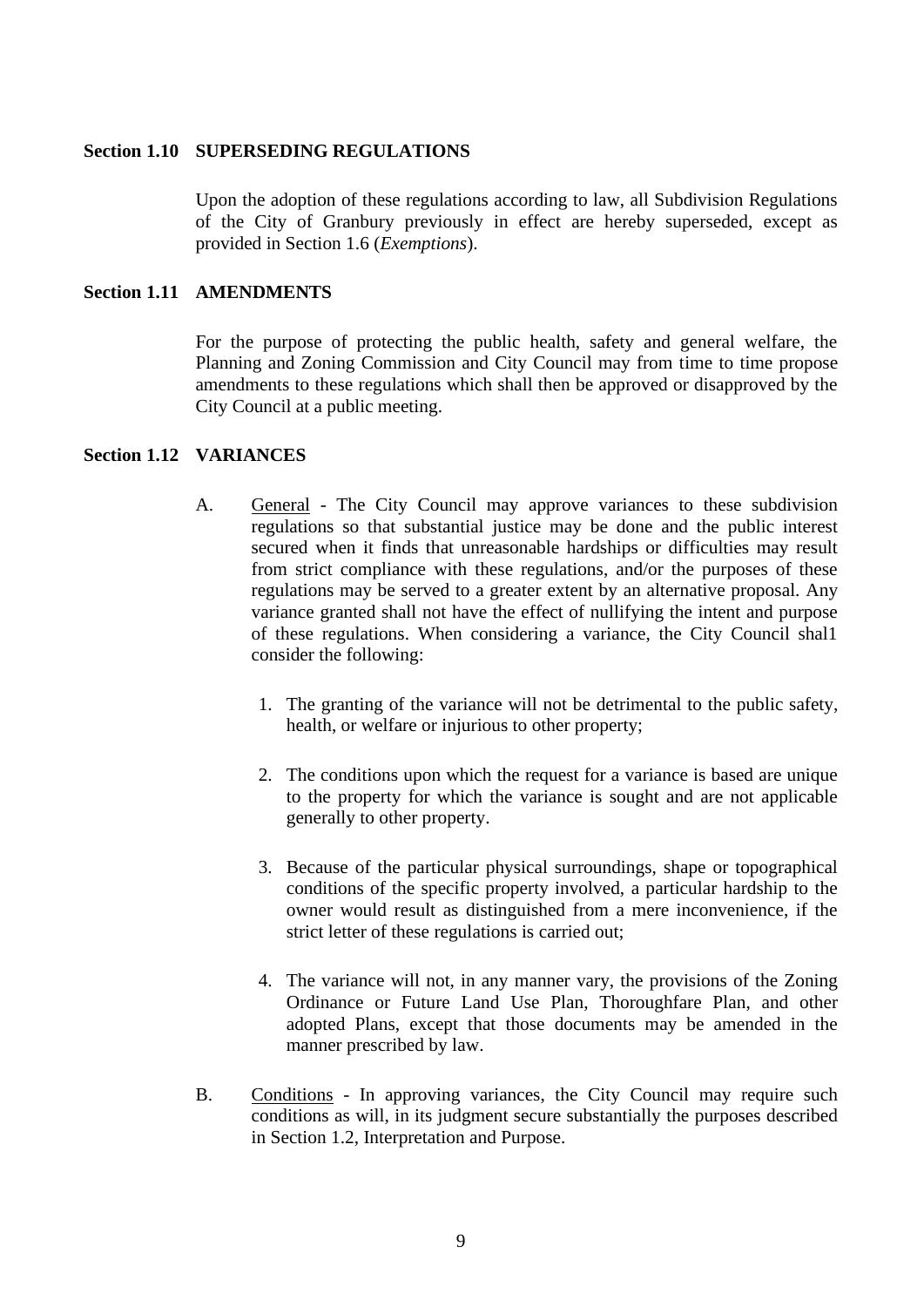- C. Procedures -Variances from all articles of the subdivision ordinance except section 3.6.A.4 (sidewalks) of the subdivision ordinance may be approved as follows: (Administrative waivers from section 3.6.A.4 (sidewalks) will be approved in accordance with section 1.12.C.3 below).
	- 1. An application for each variance shall be submitted in writing by the property owner or subdivider to the DRC by the Development Review Committee (DRC) Pre-Application Deadline as a part of the preapplication proposal for DRC review. The application shall state fully the grounds for the variance request and all of the facts relied upon by the petitioner and it shall be the burden of the applicant or subdivider to provide in writing the requisite evidence for each variance request in response to the procedural requirements found in Section 1.12.A.1-4 in order for the City Council to make their findings.
	- 2. Where a hardship is identified in a land study which will result in a request for a variance, the Planning and Zoning Commission may recommend a conditional variance. A conditional variance shall receive final approval along with a preliminary plat provided that the preliminary plat conforms to the land study and no new information or reasonable alternative plan exists which, at the determination of the City Council, voids the need for a variance. All variances shall have final approval or disapproval by the City Council.
	- 3. If special conditions make sidewalk construction infeasible, unnecessary or undesirable as determined by the DRC, such conditions will be noted by the development review committee [DRC] and they will consider action on a waiver for the construction of sidewalks for the specific location. Any appeals of decisions by the development review committee concerning the provisions of this policy shall be sent to the City Manager for final disposition.
		- a. An appeal may be taken from the decision of the DRC regarding sidewalk installation by an applicant for which the decision is rendered, by a directly aggrieved applicant or by any officer, department, committee, board or bureau of the municipality affected by the decision.
		- b. The appellant must file with the City Manager a written notice of appeal specifying the grounds for the appeal within fifteen (15) days after the decision has been rendered. The DRC or officer whom the appeal is taken shall immediately forthwith transmit to the City Manager all documents and findings constituting the record of the action that is appealed.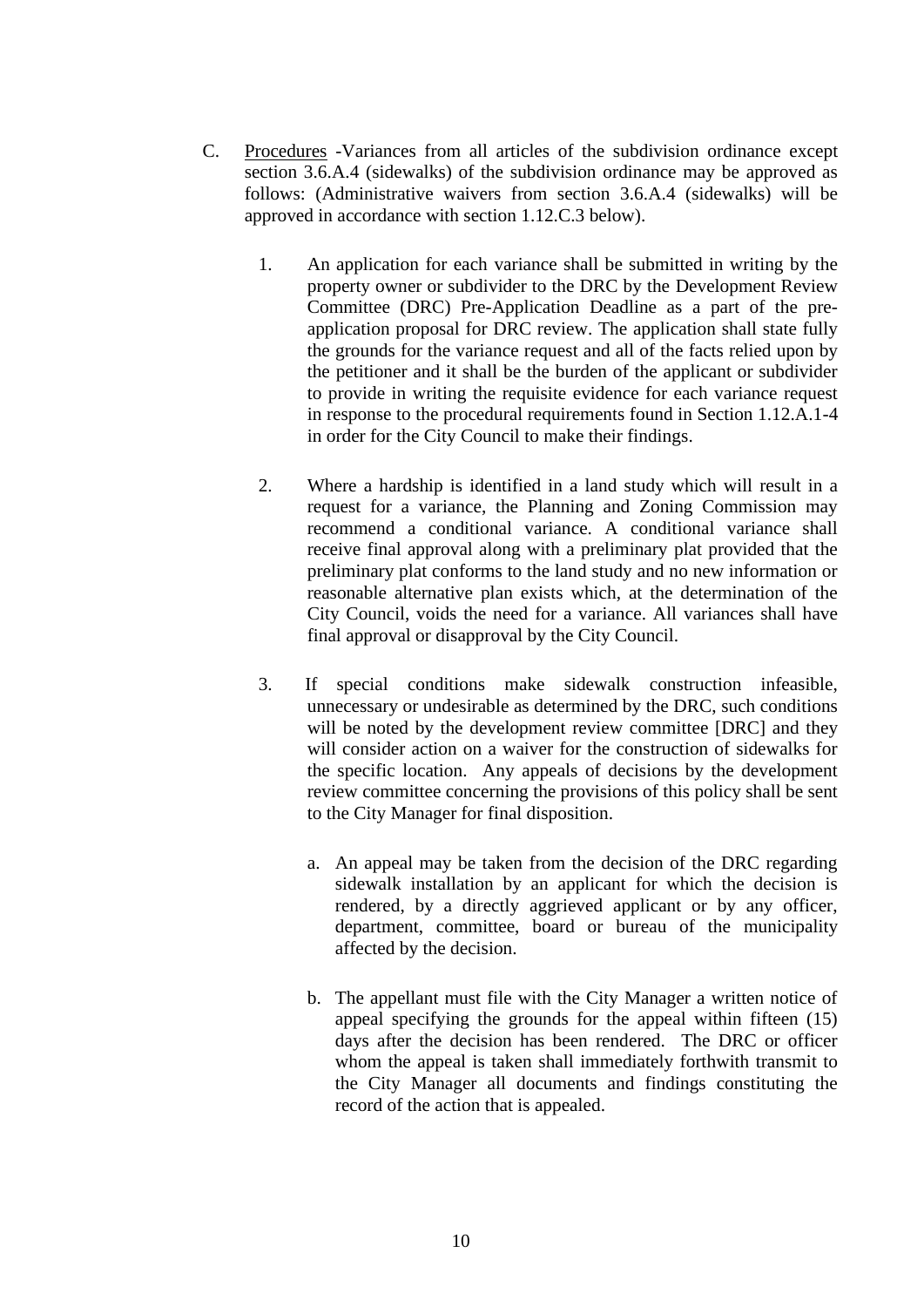c. The City Manager may not grant an appeal that would relieve a self-created or personal hardship, nor shall it be based solely on economic gain or loss, nor shall it permit any person a privilege in developing a parcel of land unequal to other parcels of land or be contrary to the intent of these regulations. No appeal may be granted which results in undue hardship on another parcel of land.

#### **Section 1.l3 ENFORCEMENT, VIOLATIONS, AND PENALTIES**

- B. Violations and Penalties Any person, firm or corporation who violates any of the provisions of this Ordinance or who fails to comply with any provision hereof shall be guilty of a misdemeanor and upon conviction, shall be subject to fine not to exceed Five Hundred (\$500.00) Dollars and each day that such violation continues shall constitute a separate offense. Prosecution or conviction shall not be a bar to any other remedy authorized by this or other law.
- C. Civil Enforcement Appropriate civil actions and proceedings may be maintained in law or in equity to prevent unlawful construction, to recover damages, to impose additional penalties, to restrain, correct, or abate a violation of these regulations, whether such violation occurs with respect to lands within the corporate boundaries of the City or within the City's extraterritorial jurisdiction. These remedies shall be in addition to the penalties described above.

## **Section 1.14 PAYMENT OF ALL INDEBTEDNESS ATTRIBUTABLE TO A SPECIFIC PROPERTY REQUIRED PRIOR TO HEARINGS BEFORE CITY COUNCIL, OR PLANNING AND ZONING COMMISSION.**

No person who owes delinquent taxes, delinquent paving assessments or any other delinquent debts or obligations, and which are directly attributable to a piece of property shall be allowed to record an approved plat until the taxes, assessments, debts, or obligations directly attributable to said property and owned by the owner or previous owner thereof shall have been first fully discharged by payment, or until an arrangement satisfactory to the City Manager has been made for the payment of such debts or obligations. It shall be the applicant's responsibility to provide evidence or proof that the taxes have been paid at time of platting.

## **Section 1.15 RIGHT TO DENY HEARING**

The City shall have the right to deny a hearing if the person or applicant proposing a subdivision of land does not:

A. Submit all the information necessary and required for a pre-application proposal and/or plat application by the required deadlines;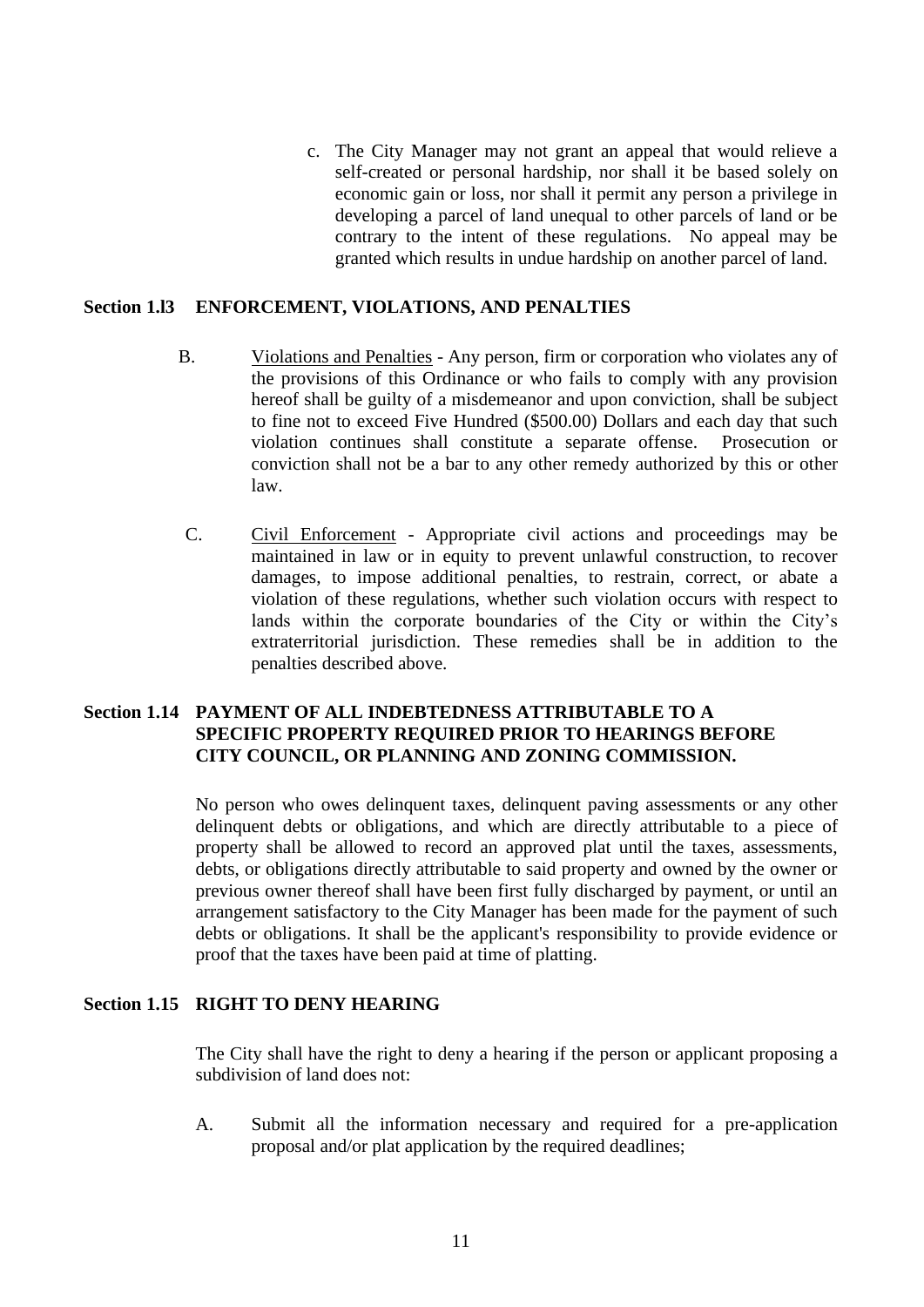- B. Pay the required application fees;
- C. Fail to provide any other items or information as prescribed by this and other applicable ordinances.

## **Section 1.16 MISREPRESENTATION OF FACTS UNLAWFUL**

- A. It shall be unlawful for any person to knowingly or willfully misrepresent or fail to include, any information required by this Ordinance on any app1ication for annexation, zoning, development, or subdivision of property.
- B. Penalties and Exceptions If any applicant for such hearing, or any owner of property subject to such hearing, shall allow such hearing before the Planning and Zoning Commission and/or the City Council to be heard in violation of any of the provisions of the Ordinance, such person shall be deemed guilty of a misdemeanor and upon conviction thereof shall be subject to a penalty as per Section 1.13.

## **Section 1.17 DEFINITIONS**

For the purpose of this ordinance, the following terms, phrases, words and their derivations shall have the meaning given herein. When not inconsistent with the context, words used in the present tense include the singular number and words in the singular number include the plural number. Definitions not expressly prescribed herein are to be determined in accordance with customary usage in municipal planning and engineering practices. The word "shall" is always mandatory, while the word "may" is merely directory.

**Addition** - One lot, tract or parcel of land lying within the corporate boundaries of the City which is intended for the purpose of development.

**Administrative officers** - Any office referred to in this chapter, or ordinance, by title, i.e., City Manager, city attorney, city secretary, city planner, director of community development, city engineer, director of public works, etc., shall be the person so retained in this position by the city, or his duly authorized representative. This definition shall also include engineering, planning and other consultants retained by the City to supplement or support existing city staff as deemed appropriate by the City.

**Alley** - A minor public right-of-way not intended to provide the primary means of access to abutting lots, which is used primarily for vehicular service access to the back or sides of properties otherwise abutting on a street.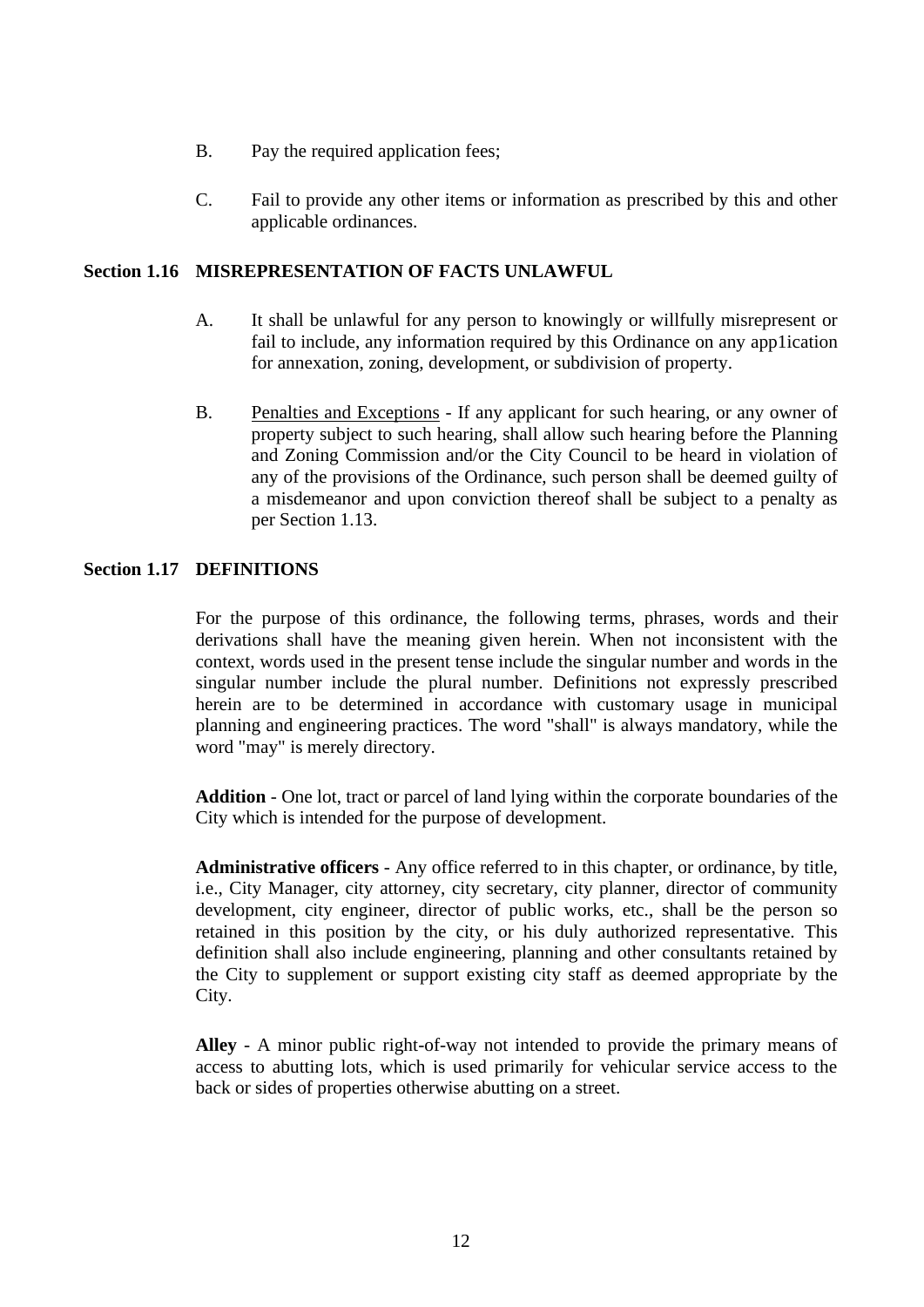**Amending or Amended Plat** - A revised plat correcting errors or making minor changes to the original recorded final plat.

**Amenity** - An improvement to be dedicated to the public or the common ownership of the lot owners of the subdivision and providing an aesthetic, recreational or other benefit, other than those prescribed by this ordinance.

**Approved public access easement or approved public place** - An easement designated on the final plat which provides access to all platted lots. The easement shall meet all of the requirements as set forth for a dedicated street (i.e. construction standards, width, and function) but may be privately maintained.

**Bathymetric Survey –** A survey measure of depth and relief of lake bottom elevation.

**Block length** - For a residential subdivision that distance of a block face measured along the centerline of a right-of-way from one street intersection to another or to the midpoint of a cul-de-sac or to a 90 degree turn.

**Bond** - Any form of a surety bond in an amount and form satisfactory to the City.

**BRA. –** Brazos River Authority.

**Building setback line** - A line within a property defining that point beyond which no part of a building or other structure shall project. The minimum horizontal distance a structure must be from a property line.

**Capital improvements program** - The official proposed schedule of all future public projects listed together with cost estimates and the anticipated means of financing each project, as adopted by City Council.

**Canal Cut-Through**—a canal constructed to provide boating access between Lake Granbury and property that is not contiguous to the shoreline of Lake Granbury.

**City** - The City of Granbury, Texas, together with all its governing and operating bodies.

**City Council** - The duly elected governing body of the City of Granbury, Texas.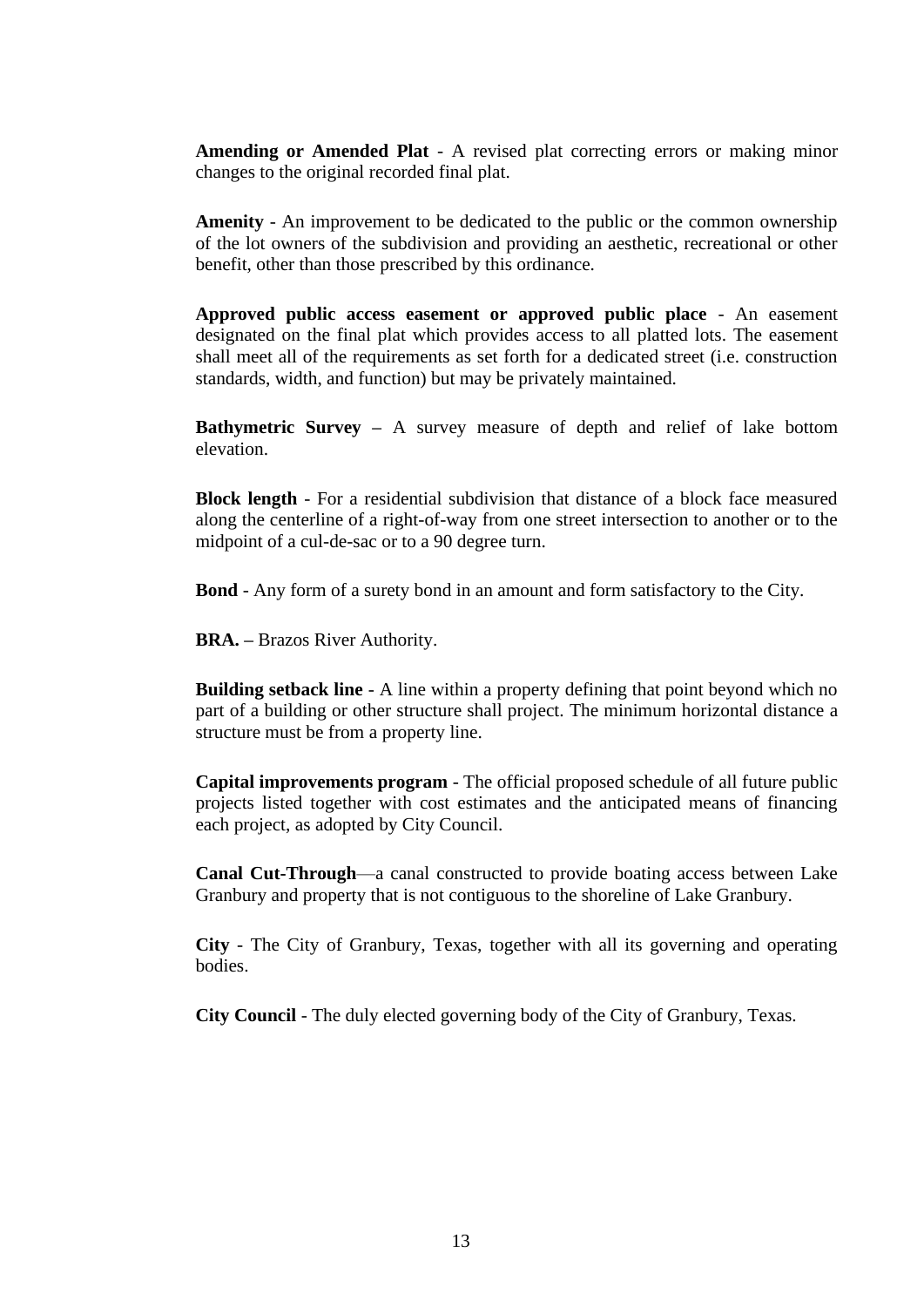**City Engineer** – "City engineer" shall apply only to such registered professional engineer or firm of registered professional consulting engineers that has been specifically employed by the City.

**City Manager** - The person holding the position of City Manager as appointed by the City Council according to the City Charter.

**Construction Plan or Drawing** - The maps or drawings accompanying a plat and showing the specific location and design of public improvements to be installed in the subdivision or addition in accordance with the requirements of the City as a condition of the approval of the plat.

**Contiguous** - Lots are contiguous when at least one boundary line of one lot touches a boundary line or lines of another lot.

**Cul-de-sac** - A street having but one outlet to another street, and terminated on the opposite end by a vehicular turnaround.

**Dead-end Canal** – A canal with one main lake entrance.

**Dead-end Finger** – A dead-end canal located off a primary canal.

**Dead-end Street** - A street, other than a cul-de-sac, with only one outlet.

**Development Review Committee (DRC)** - The Development Review Committee shall be responsible for reviewing land studies, drainage plans, vacations, concept plans, draft plats, pre-application proposals, plats, preliminary engineering design plans and any other items deemed necessary which are associated with development.

**Development Review Committee (DRC) Comment and Plat Application Deadline** – The point in time on the city's published Development Calendar where the subdivider must provide all DRC requested information, plat corrections, corrected land studies, drainage plans, vacations, concept plans, draft plats, preapplication proposals, Facilities Improvement Agreement and surety, preliminary engineering or other items which have been requested by the DRC, with all fees paid, in order for the subdivider to make a complete, correct formal plat application at the Filing Date. For completed Pre-Application Proposals, this date will also be considered the formal Filing Date for completed plat application requests previously reviewed as a pre-application.

**Development Review Committee Pre-Application Deadline –** The deadline for a subdivider/applicant to submit a Pre-Application Proposal for review and comment by the Development Review Committee (DRC).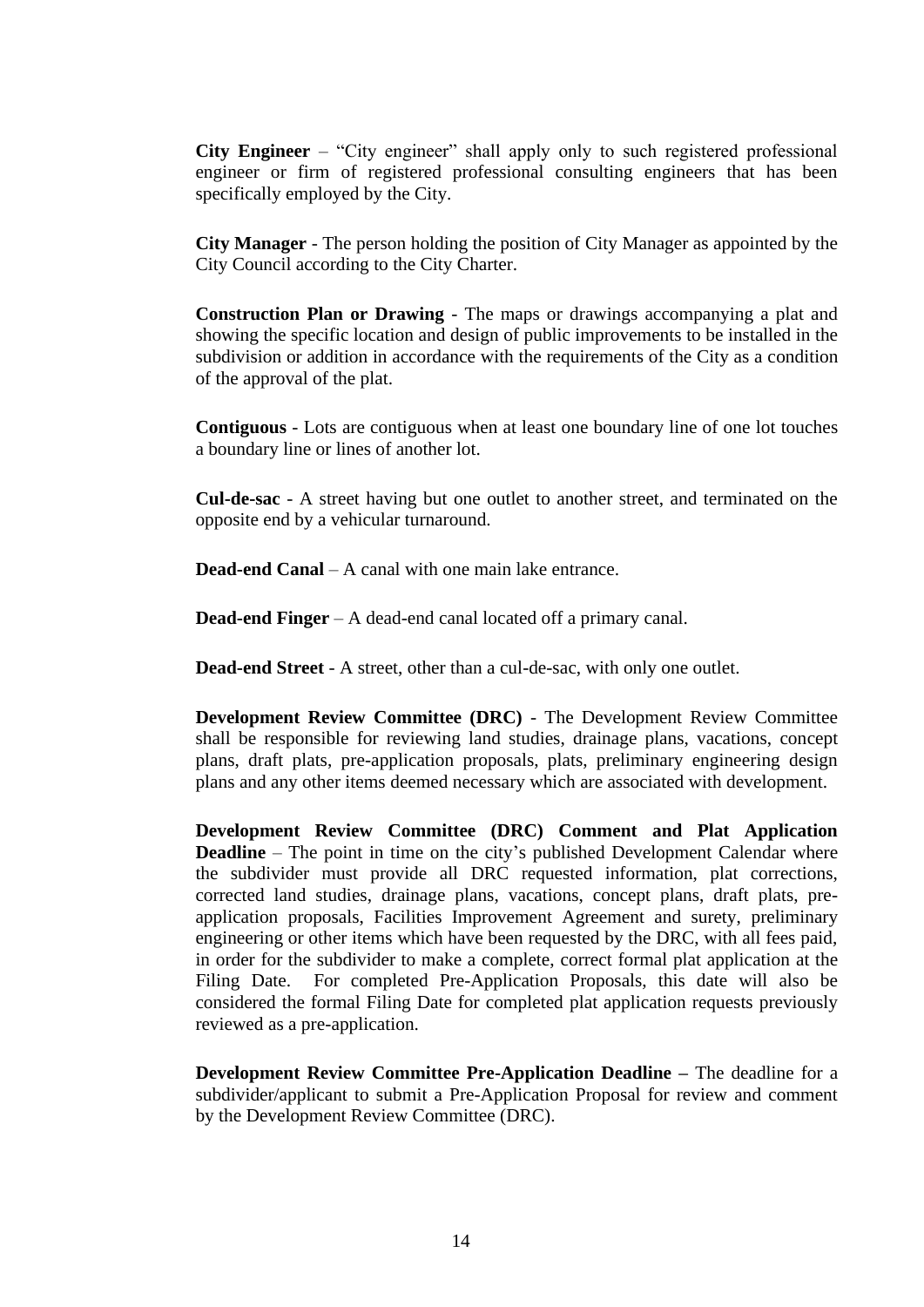**Drainage Plan** - A general plan for handling the storm water affecting property proposed for development. The Drainage Plan shall show how and where water will be received from adjacent higher areas; how and where it will be collected and handled within the property; and how and where it will be discharged to a recognized drainage way in a lower area. The plan shall deal with individual watershed areas as necessary; show the proposed phasing of development and attendant phasing of drainage improvements; describe any unusual water features anticipated; provide topographic, physical and geographical information; and form the basis for subsequent review of design plans submitted for property to be final platted.

**Dwelling Unit -** Any building or portion thereof, which is designed or used as living quarters for one or more families.

**Easement** - The word "easement" shall mean an area for restricted use on private property upon which a public entity or utility shall have the right to remove and keep removed all or part of any buildings, fences, trees, shrubs, or other improvements or growths which in any way endanger or interfere with the construction, maintenance, or efficiency of its respective systems on or under any of these easements. The public entity or utility shall at all times have the right of ingress and egress to and from and upon the said easements for the purpose of construction, reconstructing, inspecting, patrolling, maintaining, and adding to or removing all or part of its respective systems without the necessity at any time of procuring the permission of anyone.

**Escrow** - A deposit of cash with the City in accordance with City policies.

**Exaction Requirement** - A requirement imposed as a condition for approval of a plat, preliminary plat, building permit, planned development district or other development permit application to:

- (1) dedicate an interest in land for a public infrastructure improvement;
- (2) construct a public infrastructure improvement; or
- (3) pay a fee in lieu of constructing a public infrastructure improvement.

**Filing Date** - The Development Review Committee [DRC] Comment and Formal Plat Application Deadline date the DRC determines the subdivider has provided a completed application, including, every item, study and document required by this Ordinance or other applicable ordinances for the type of plat being submitted or required for a plan for development in compliance with State law and this and other applicable ordinances, and which said application has completely addressed any and all comments from the Development Review Committee, including any complete variance application(s), and all non-refundable fees have been paid. Thereafter, the formal plat application has been accepted by the City, with fees paid and the plat shall be scheduled for review by the Planning and Zoning Commission." [See DRC Comment and Plat Application Deadline].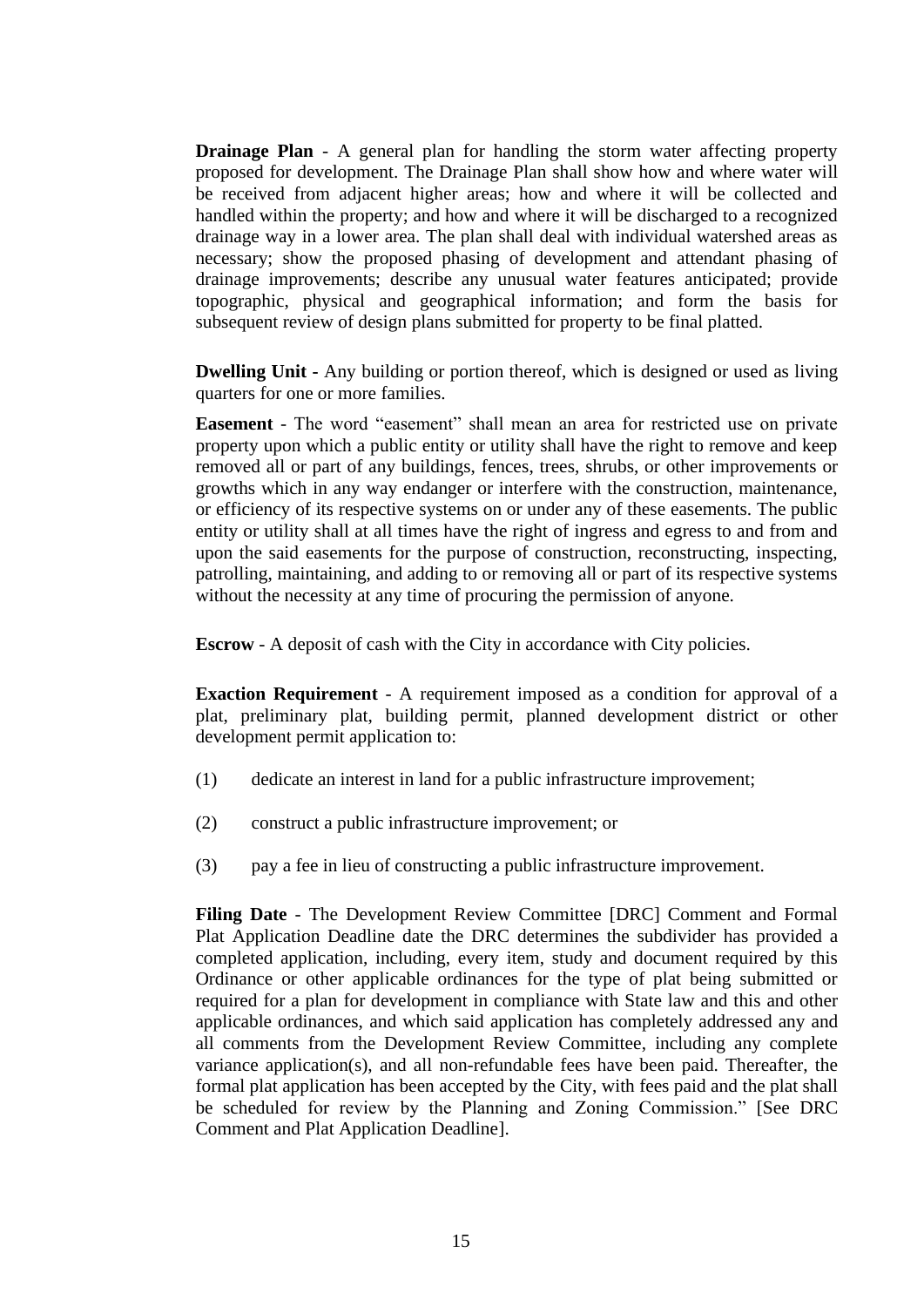**Final Plat (Also record plat or file plat)** - The one official and authentic map of any given subdivision of land prepared from actual field measurement and staking of all identifiable points by a surveyor with the subdivision location referenced to a survey corner and all boundaries, corners, and curves of the land division sufficiently described so that they can be reproduced without additional references. The final plat of any lot, tract, or parcel of land shall be recorded in the records of Hood County, Texas. An amended plat is also a final plat.

**Flood Plain (100 Year)** - Any land area susceptible to a 1 percent (1%) annualchance (or susceptible to a one hundred (100) year frequency storm) of being inundated by flood waters. This condition could result from the overflow of inland waters or the unusual and rapid accumulation of runoff of surface waters.

**Floodway** – The stream channel plus that portion of the overbanks that must be kept free from buildings, structures, fill or any other encroachment in order to discharge the 1 percent (1%) annual-chance flood.

**Floodway Fringe –** Areas that fall within the 100-year floodplain, but are outside the floodway. Development will, by definition, cause no increase in the one-hundred (100) year frequency flood.

**Flow-through Canal** – A canal cut-through with two or more main lake entrances.

**General Plan** - A sketch drawing of initial development ideas by a developer or applicant superimposed on a topographic map to indicate generally the plan of development and to serve as a working base document for noting and incorporating suggestions of the Planning & Zoning Commission, City Council, or others who are consulted prior to preparation of a plat filed under Chapter 212 of the Texas Local Government Code and the City of Granbury Subdivision Ordinance. A General Plan is not a plat document as defined in Chapter 212 of the Texas Local Government Code and is not intended to be a recordable document or a final construction document.

**Homeowner's Association** - The HOA shall be organized as a non-profit corporation with automatic membership in the HOA when property is purchased. This shall be specified in the covenants which run with the land, and which bind all subsequent owners. Covenants for maintenance assessments shall also run with the land. Assessments shall also be handled in covenant form rather than as articles of incorporation since the latter may be easily amended. Included in the maintenance covenants shall be procedures for changing them at stated intervals since maintenance costs may change over time. Deeds shall also mention the rights and responsibilities of property owners to the HOA. The HOA shall also be responsible for liability insurance, local taxes, and the maintenance of all commonly held facilities through the use of a pro-rata share formula for all property owners.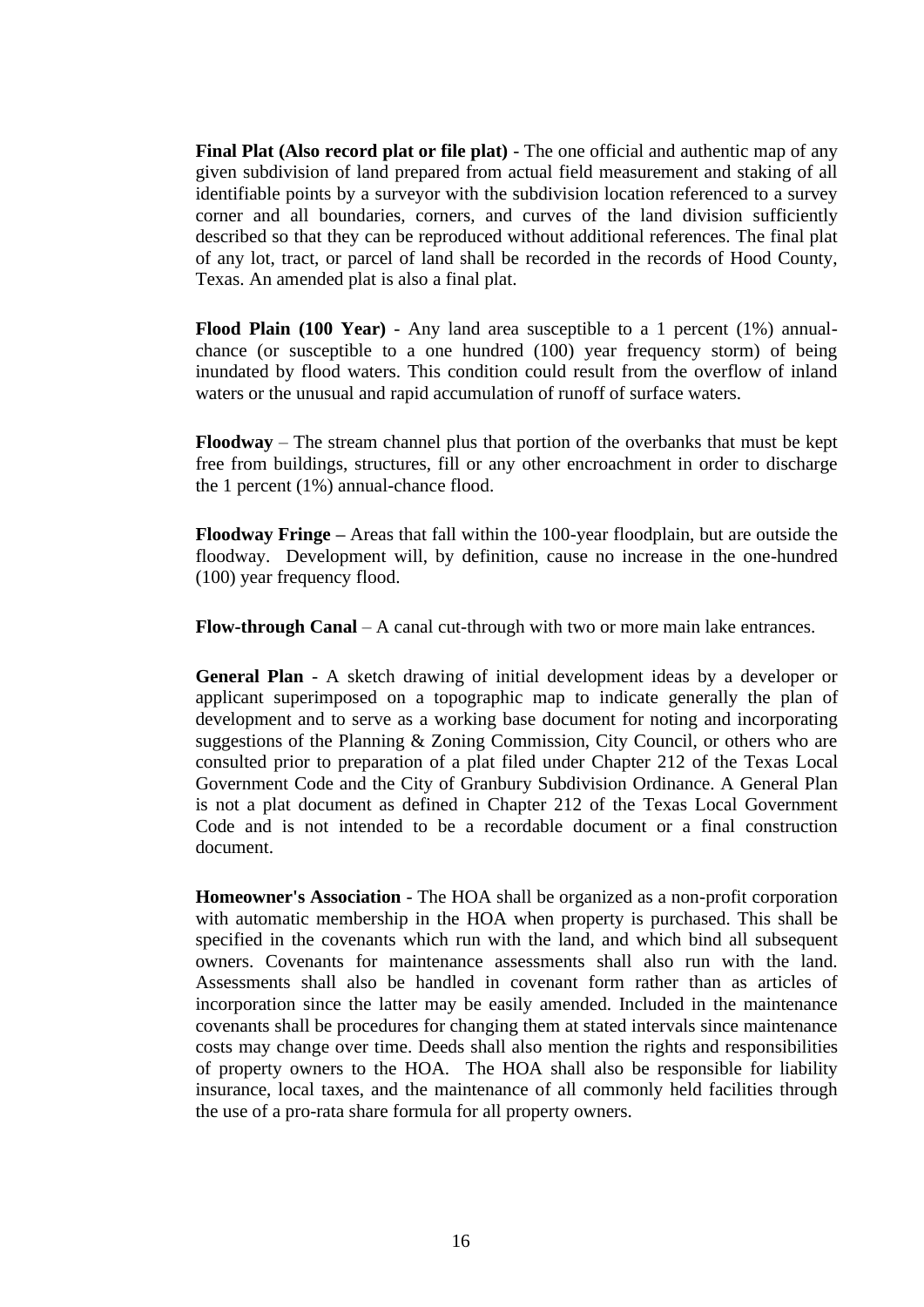**Improved Drainage Channel** - A drainage channel constructed to design standards, with constant cross sections, used to convey the 100 year design frequency storm plus one foot of free board, within its banks.

- 1. Unlined Channel This channel has a trapezoidal shape with side slopes no steeper than 3 feet horizontal to 1 foot vertical (4 to 1 preferred). The side slopes are smooth, free of rocks and are covered with approved turf. The bottom section has either a natural solid rock surface or a reinforced concrete pilot channel.
- 2. Lined Channel This channel has a trapezoidal shape with side slopes no steeper than 1 foot horizontal to 1 foot vertical. The entire surface is covered with reinforced concrete.

**Land planner** - Persons other than surveyors or engineers who also possess and can demonstrate a valid proficiency in the planning of residential, commercial, industrial, and other related developments; such proficiency often having been acquired by education in the field of landscape architecture or other specialized planning curriculum and/or by actual experience and practice in the field of land planning, and may be a member of the American Institute of Certified Planners.

**Lot or Lot of Record** - A divided or undivided tract or parcel of land having frontage on a public street and which is or in the future may be offered for sale, conveyance, transfer or improvement; which is designated as a distinct and separate tract; and which is identified by a tract or lot number or symbol in a duly approved subdivision plat which has been properly filed of record.

**MSL** – Mean Sea Level

**Master Plan** - The phrase Master Plan shall mean the comprehensive land use and thoroughfare plan of the city and adjoining areas as adopted by the City Council and the City Planning and Zoning Commission, including all its revisions. This plan indicates the general location recommended for various land uses, transportation routes, public and private buildings, streets, parks, water, sewer, and other public and private developments and improvements.

**Minor Plat** - A plat that proposes the creation of four (4) or fewer lots fronting on an existing street, which does not require the creation of any new street or the extension of any municipal (or public) facilities.

**Natural Channel** - An earthen drainage channel in its natural state, generally with irregular cross sections. This channel has its original meanders and does not have consistent side slopes. Such channels may be modified by cutting or filling in accordance with plans approved by the City. Natural channels may be approved with or without channel improvements provided that: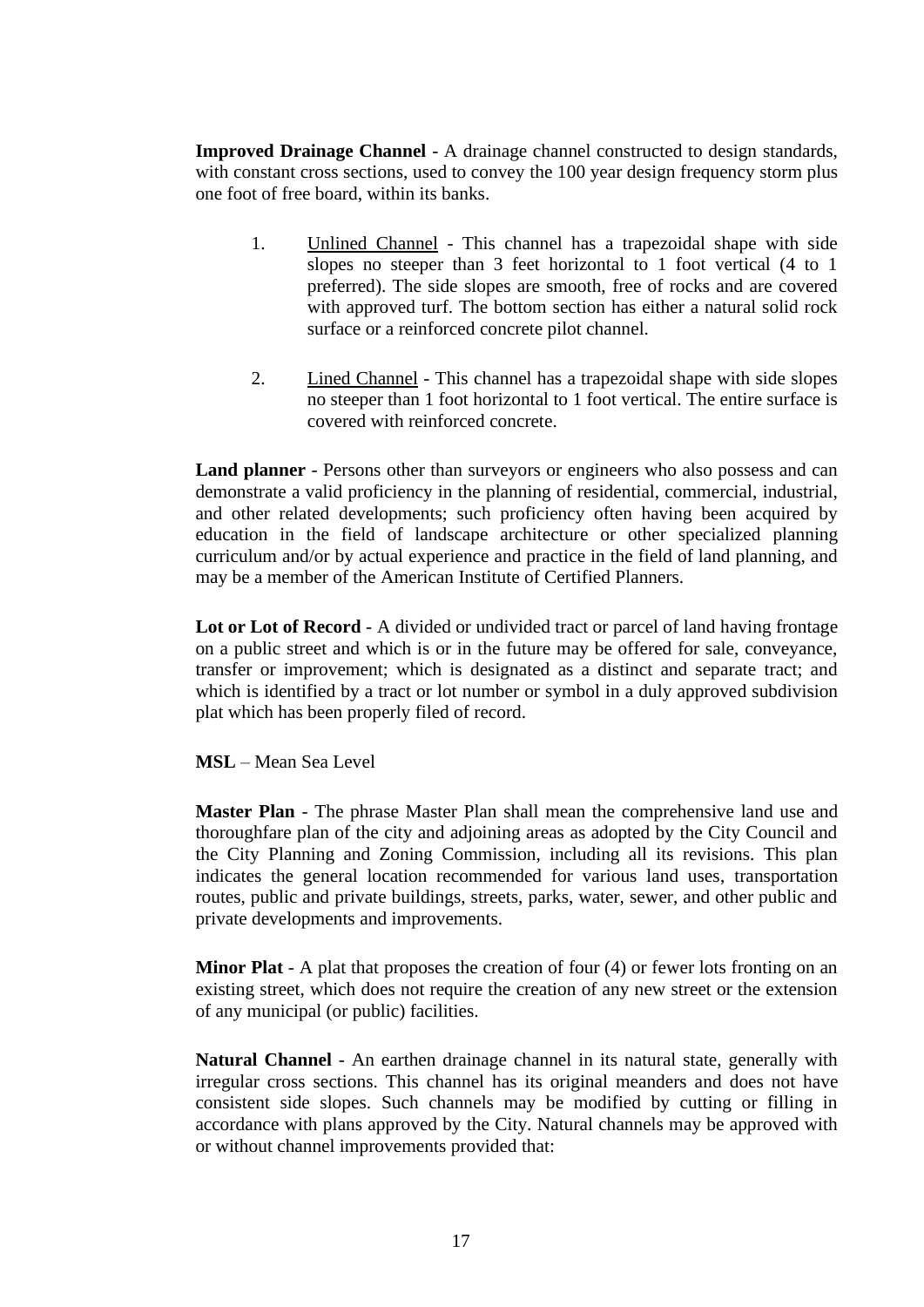- 1. The 100-year frequency storm flow cannot be contained in a seventy-two (72) inch internal diameter pipe.
- 2. No effective erosion is anticipated or expected.
- 3. The smallest cross section can convey the flood waters of a 100 year frequency storm, plus one foot of free board, within its banks.
- 4. Sufficient flood plain and floodway easements are dedicated to provide protection to adjacent properties or facilities and
- 5. Arrangements have been made for perpetual maintenance by an approved maintenance entity.

**Non-Local Streets** - Streets classified as primary collectors, secondary thoroughfares and primary thoroughfares.

**On-site Facilities or Improvements** - On-site shall mean those existing or proposed facilities or improvements constructed within the property boundaries of the plat. Onsite shall also mean those existing or proposed facilities required to be constructed or improved immediately adjacent to the property which are required to serve the development. These include both public & private: streets, water lines, sewer lines, storm drainage, curb and gutter, and any other construction or reconstruction to serve the property.

**Off-site Facilities or Improvements** - Off-site facilities shall mean those facilities or improvements required for service to the site but not located within the boundaries of the plat. These include both public & private: streets, water lines, sewer lines, storm drainage, curb and gutter, and any other construction or reconstruction to serve the property.

**Park Plan** – A park site plan drawn at an appropriate scale that indicates the required park facilities and the relationship of those facilities to the proposed park development.

**Perimeter Street** – Any existing or planned street which abuts the subdivision or addition to be platted.

**Person** - Any individual, association, firm, corporation, governmental agency, or political subdivision.

**Plan for Development** - A plan outlining the proposed use(s) of a tract or tracts of land, which provides the City fair notice of the intended project and the nature of the permit sought. It includes an application for approval of a plat or an application for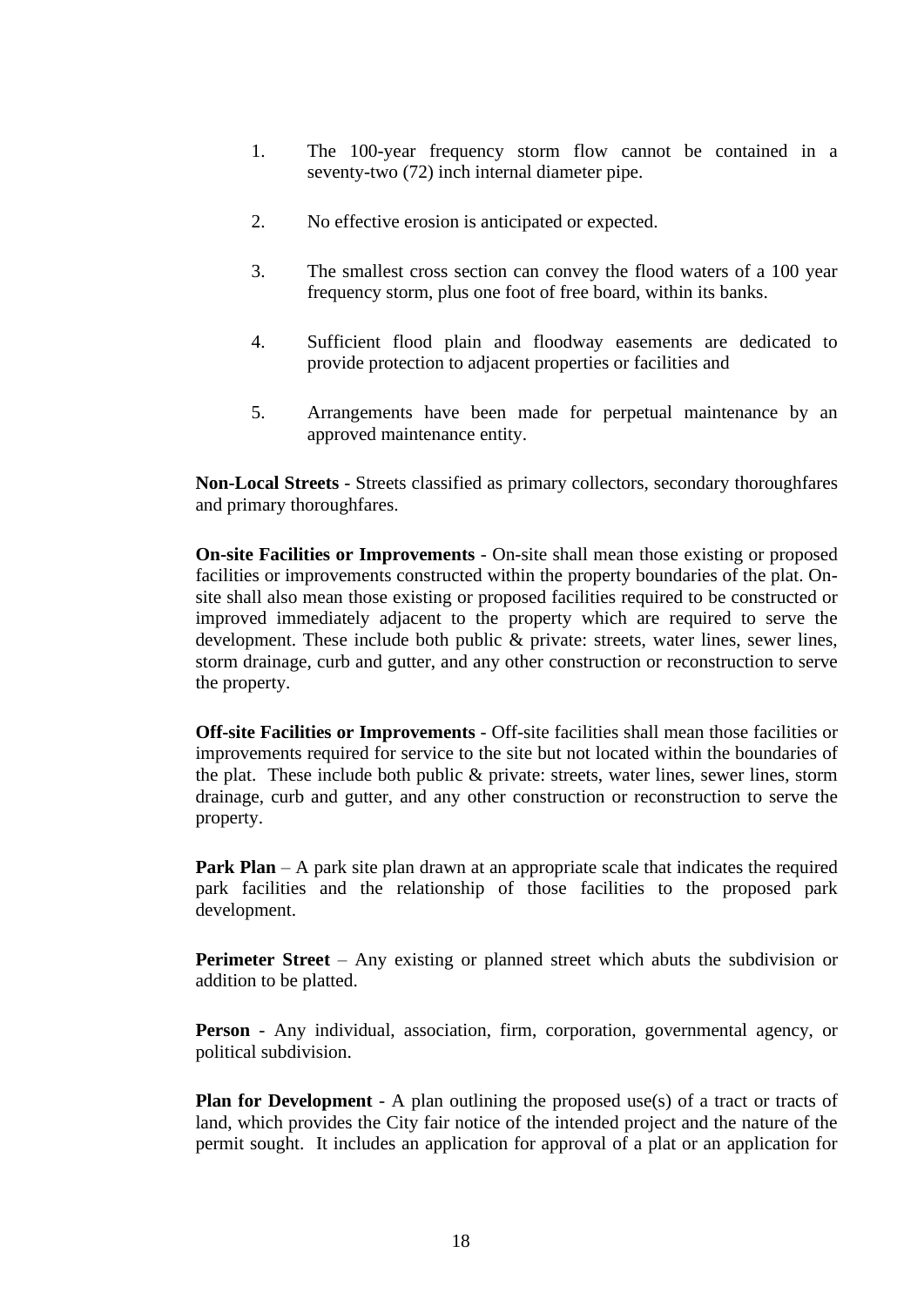approval of a zoning change or site plan which contains, at a minimum, a graphic depiction or sketch of the tract and describes the proposed uses of land, their location within the tract(s) and the general layout of streets and parks or other open spaces. It does not include any information or exhibit presented to (1) City staff for the purpose of seeking information regarding the applicable regulations or (2) the Planning and Zoning Commission or City Council unless the information or exhibit is required to be submitted with the permit application.

**Planning and Zoning Commission** - The Planning and Zoning Commission of the city.

**Plat** – refers generally to a plat application which has been formally filed after addressing all of DRC comments, providing all requisite information, material and studies and paying all required fees. This reference shall include inferences to a preliminary plat, final plat, amending plat, minor plat, replat or development plat.

**Pre-Application Proposal** - Draft applications submitted for Development Review Committee (DRC) review, including information required by this Ordinance for each land study, a preliminary plat, replat, amended plat, development plat or a final plat proposal, along with an original, signed application. A Pre-Application Proposal is for review and discussion purposes only and is not considered formal plat filing as defined by state statute.

**Preliminary Plat** - The graphic expression of the proposed overall plan for subdividing, improving, and developing a tract shown by superimposing a scale drawing of the proposed land division on a topographic map and showing in plan existing and proposed drainage features and facilities, street layout and direction of curb flow, and other pertinent features with notations sufficient to substantially identity the general scope and detail of proposed development.

**Private Facilities System** - With respect to water, wastewater, roadway, drainage or parks, the facilities owned or operated and maintained by or on behalf of the property owner, valid (Home or Business) Owner's Association or other private entity to provide services to the new development and/or subdivision and which may also be accessed by the public.

**Facilities Improvements Agreement (FIA)** - A contract between the developer and the City by which the developer promises to construct one or more of the following facilities within a public right-of-way or easement, within a specified time period following fina1 plat approval: (i.e., water, sanitary sewer, street, storm drainage, street lights and street name signs.). The design of public and private facilities will be required to meet the specifications contained within this ordinance and the City's Public Improvement Policy (PIP), as amended. [For example, a proposed private road or drainage way proposed to be maintained by a property owner or valid established maintenance entity will be required to meet the design and constructions standards for public facilities contained herein].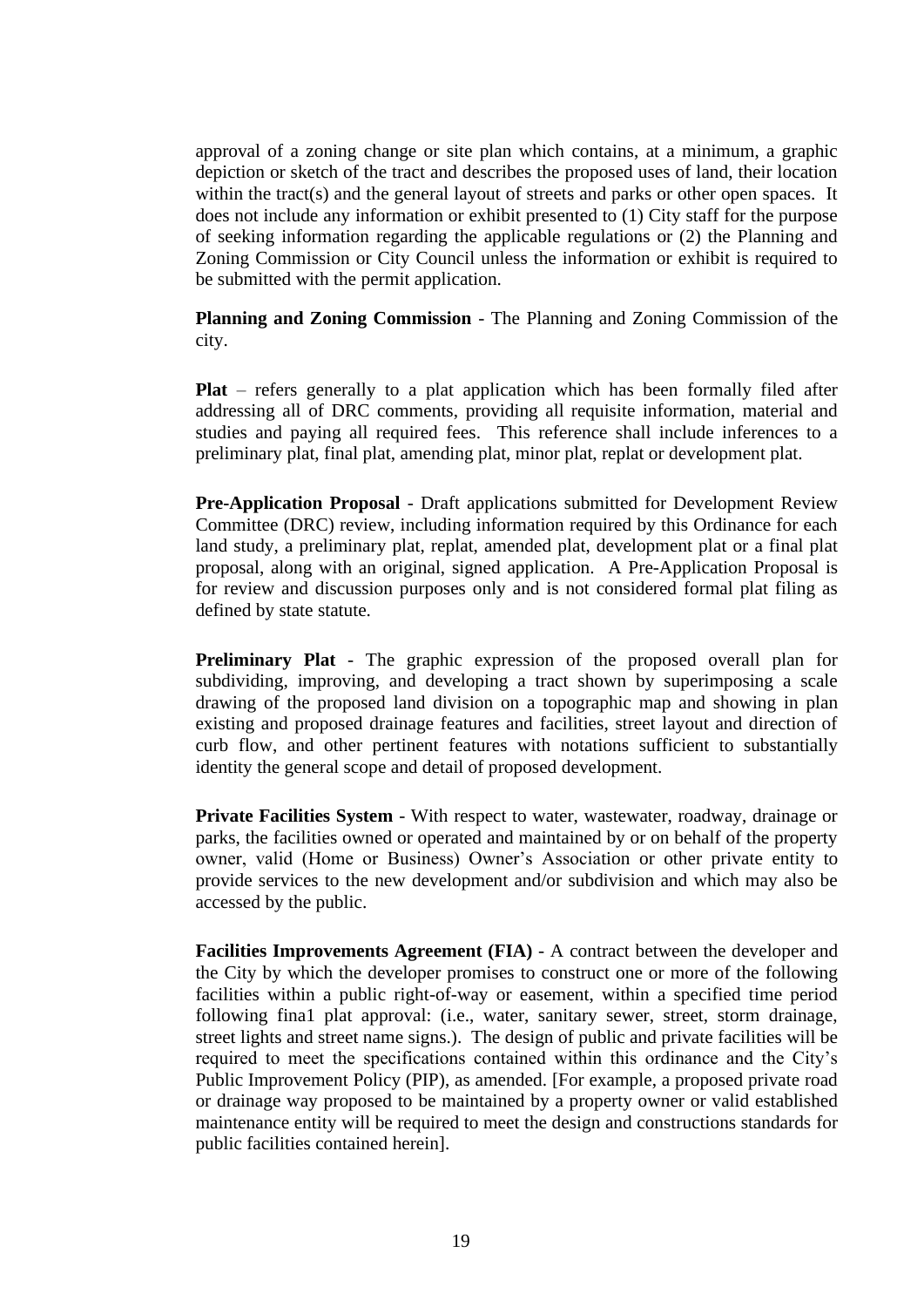**Public or Private, Facilities (also may be referred to as "Public or Private, Improvements")** - A water, wastewater, roadway, drainage or park facility that is a part of one or more of the City's public facilities systems or private facilities system tied to the infrastructure network or system and which are required to be designed to the specifications and standards outlined in the Public Improvement Policy (PIP). These are distinguished from private service systems which solely serve a structure.

**Public Park** - Land dedicated to the City specifically for development and use as a public recreational area.

**Record Plat** - is a plan drawing prepared by a licensed land surveyor that depicts an approved subdivision or assemblage of land and associated easements or restrictions. Once approved, plats are recorded in the Real Plat Records of Hood County, Texas. Includes Final Plat, Replat, Amending Plat and Minor Plat.

**Replatting** – "Replatting" or replat is the resubdivision of any part or all of any block or blocks of a previously platted subdivision, additional lot or tract.

**Right-of-way** - A parcel of land, situated between facing property lines, occupied or intended to be occupied by a street, parkways, medians or alley. Where appropriate right-of-way may include other facilities and utilities, such as sidewalks, railroad crossings, electrical, communication, oil or gas, water or sanitary or storm sewer facilities, or for any other special use. The usage of the term "right-of-way" for land platting purposes shall mean that every right-of-way hereafter established and shown on a final plat is to be separate and distinct from the lots or parcels adjoining such right-of-way and not included within the dimensions or areas of such lots or parcels.

**Secondary Canal** – A canal segment that connects the main lake with a flowthrough canal.

**Street -** A public right-of-way, however designated, which provides vehicular access to adjacent land.

- 1. Primary Thoroughfare streets should carry the major portion of trips entering and leaving the urban area, as well as the majority of through movements desiring to bypass the City. The thoroughfare system should carry a high proportion of the total urban area travel on a minimum of mileage.
- 2. Secondary Thoroughfare streets include all thoroughfares not classified as primary and contains facilities that place more emphasis on land access than the higher classification, and offer a lower level of traffic mobility. The secondary thoroughfare system should interconnect with and augment the primary system.
- 3. Primary collector streets collect traffic from several subdivisions or neighborhoods and channels it into the thoroughfare systems. These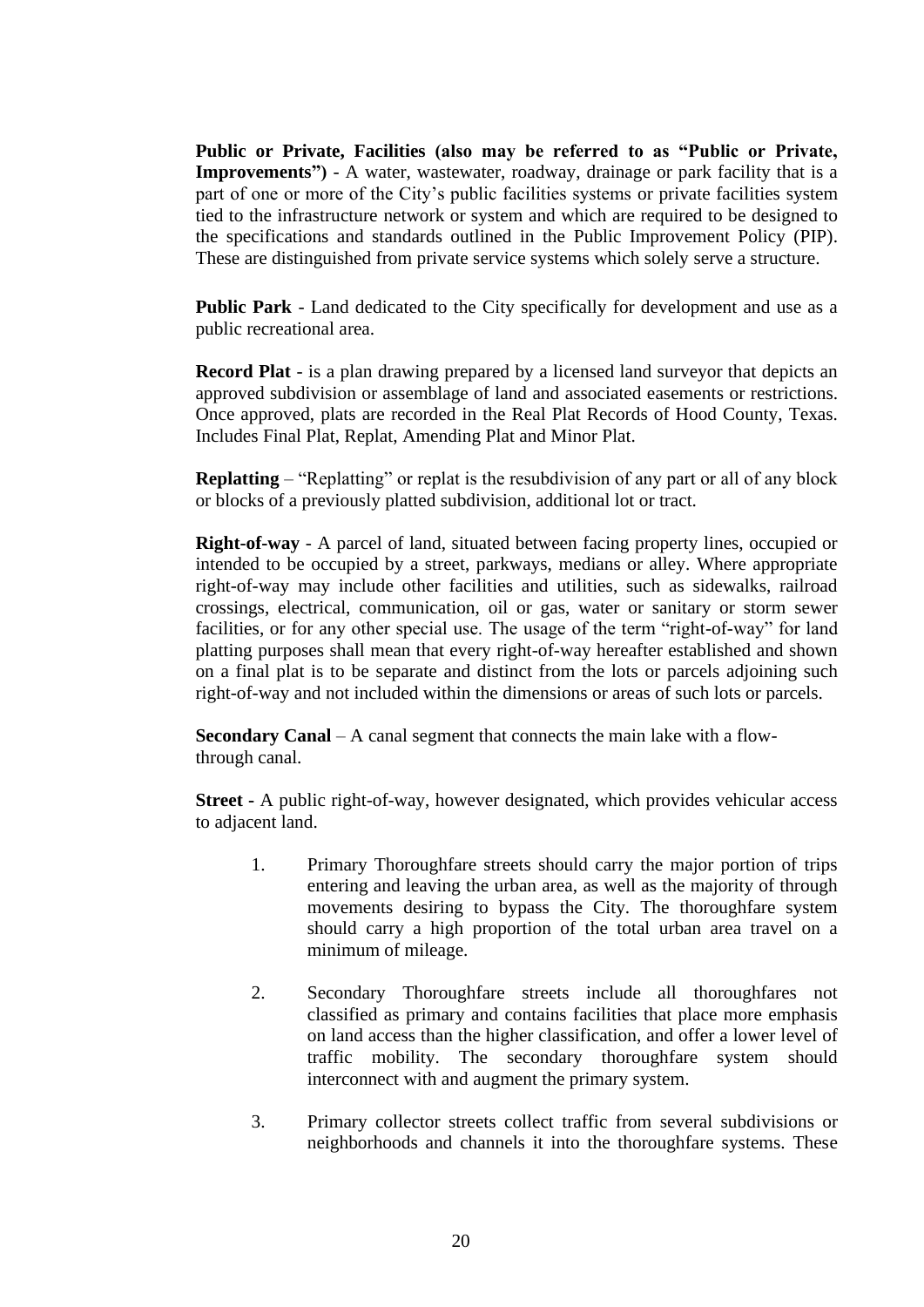streets may serve truck traffic to and from an area, although they are generally not considered through routes.

- 4. Residential collector streets provide for both land access to adjacent property and local traffic movements within residential neighborhoods. These streets collect traffic from residential streets in the neighborhood and channels it into higher classification streets.
- 5. Industrial streets provide direct access to industrial areas or parks. Total vehicular traffic may be low, but the percentage of truck traffic is high.
- 6. Commercial streets provide direct access to commercial areas or serve traffic in a central business district. These streets are frequently congested and speeds are slow due to higher traffic volumes but with a low percentage of truck traffic. Residential streets carry traffic directly to and from collector streets and provide direct access to low density and single family property.

**Street Width** - The portion of the right-of-way constructed and designated for vehicular traffic. The shortest distance between the opposite edges of a paved surface or where curbs exist, the distance measured from face of curb to face of curb.

**Subdivider** - Any person or any agent thereof, dividing or proposing to divide land so as to constitute a subdivision as that term is defined herein. In any event, the term "subdivider" shall be restricted to include only the owner, equitable owner, or authorized agent of such owner or equitable owner, such as a developer, or land sought to be subdivided.

**Subdivision (also Addition)** - A division or redivision of any tract of land situated within the corporate limits, or within the extraterritorial jurisdiction of such limits, for the purpose of transfer of ownership, layout of any subdivision of any tract of land or any addition, or for the layout out of building lots, or streets, alleys or parts of other portions for public use or the use of purchasers or owners of lots fronting thereon or adjacent thereto.

**Substandard Street** - An existing street that does not currently meet the minimum requirements as to width, appurtenances or pavement section for a roadway of its anticipated function or designated classification. A standard street is a roadway that is so constructed that it meets or exceeds all requirements of its designated classification.

**Surveyor** - A licensed state land surveyor or a registered public surveyor, as authorized by the State statutes to practice the profession of surveying.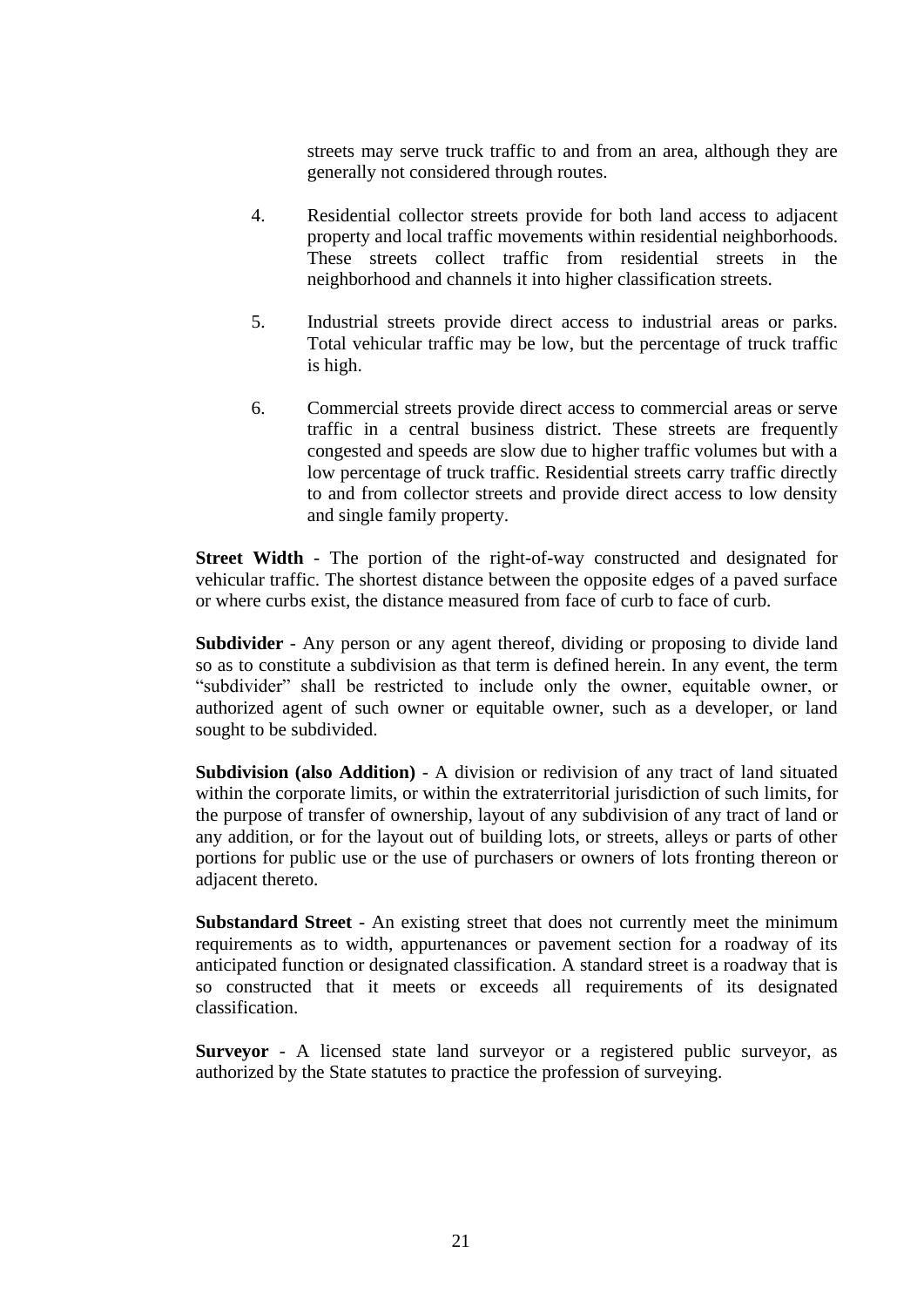**Utility** - Water, sanitary sewer, electric, gas, telephone, cable TV or any other such item of service either for public or private use.

## II. **SECTION 2 – PROCEDURES**

## **Section 2.1 REQUIREMENTS FOR COMPLETENESS DETERMINATION**

- A. Every application for approval of a plat or plan for development shall be subject to a determination of completeness by the Development Review Committee [DRC].
- B. No application shall be deemed complete and accepted for processing unless it is accompanied by all documents required by and prepared in accordance with the requirements of this Ordinance. For a determination of completeness to be issued, an application must include the following:
	- 1. A completed application form signed by the owner or the owner's authorized agent;
	- 2. Every item, study and document required by this Ordinance or other applicable ordinances for the type of plat being submitted or required for a plan for development; and
	- 3. A non-refundable application submittal fee, as specified in the fee schedule.
- C. The Development Review Committee [DRC] may from time to time identify additional requirements for a complete application that are not contained within but are consistent with the application standards set forth in this Ordinance.
- D. A determination of completeness shall not constitute a determination of compliance or approval with the substantive requirements of this Ordinance or any other applicable regulation.
- E. Determination of Completeness; Expiration
	- 1. Not later than the tenth business day after the date an application for approval of a plat or a plan for development is submitted on the DRC Comment Deadline as indicated on the Development Calendar, the Development Review Committee [DRC] shall make a written determination whether the application constitutes a complete application. This shall include a determination that all information and documents required by this Ordinance or other applicable ordinances have been submitted. A determination that the application is incomplete shall be mailed to the applicant within such time period by United States Certified Mail or regular mail at the address listed on the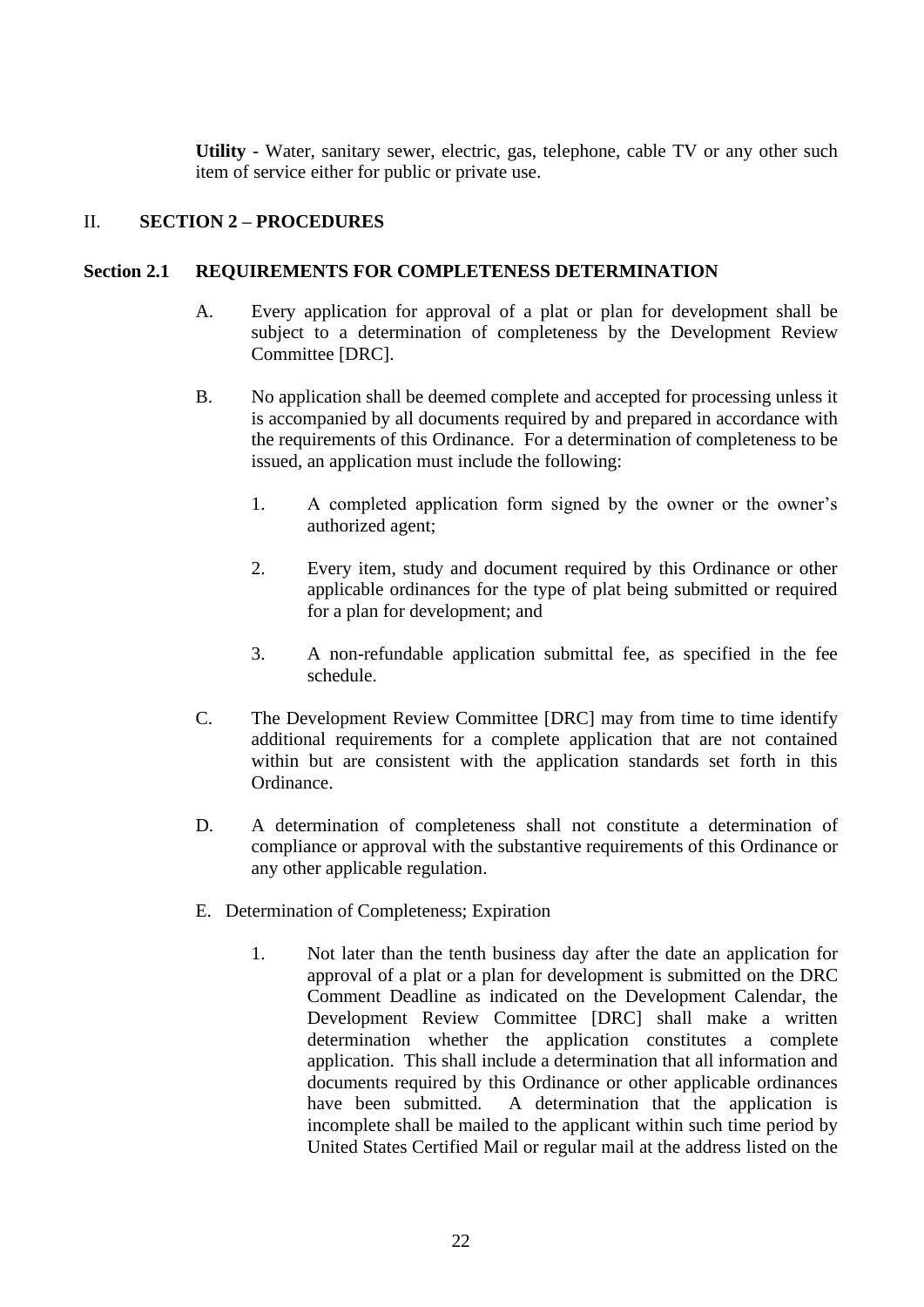application or by personal delivery to the applicant or the applicant's agent. The determination shall specify the documents or other information needed to complete the application.

- 2. An application for approval of a plat or plan for development filed on or after the effective date of this ordinance shall be deemed complete on the  $11<sup>th</sup>$  business day after the application has been received, if the applicant has not otherwise been notified that the application is incomplete. For purposes of this Section, the applicant shall be deemed to have been notified if the City has mailed or delivered a copy of the determination as provided in Subsection 2.1.E.1.
- 3. The processing of an application by any City employee prior to the time the application is determined to be complete shall not be binding on the City as the official acceptance of the application for filing. The incompleteness of an application shall be grounds for denial of the application regardless of whether a determination of incompleteness was mailed to the applicant.
- 4. No vested rights accrue solely from the filing of an application that has expired pursuant to this section, or from the filing of a complete application that is subsequently denied.

#### **Section 2.2 PRE-APPLICATION AND DEVELOPMENT REVIEW COMMITTEE**

- A. The purpose of the Development Review Committee process is to assess the development proposal required under by this Ordinance to (1) provide the City with certain information needed for proper enforcement of the provisions of this Ordinance, including information not evidenced on that will not be shown on the plat and (2) to facilitate cooperation between City staff and the subdivider so that the proposed plat application ultimately submitted to the City by the subdivider is acceptable and in proper form.
- B. The subdivider should avail himself or herself of the advice and assistance of the City officials and shall be required to consult with the Development Review Committee, through the Director of Community Development or other designated administrative officers before presenting a preliminary plat, replat, amended plat, development plat, final plat or any other formal application for approval of a plan for development. The purpose of a preapplication proposal is to save time, money, and to avoid unnecessary delays.
- C. Pre-application proposals for Development Review Committee review shall include the information required by this Ordinance or other applicable ordinances for the type of application to be submitted. The applicant shall acknowledge that the pre-application meeting is not intended to be an application nor a plat and is for informational purposes only.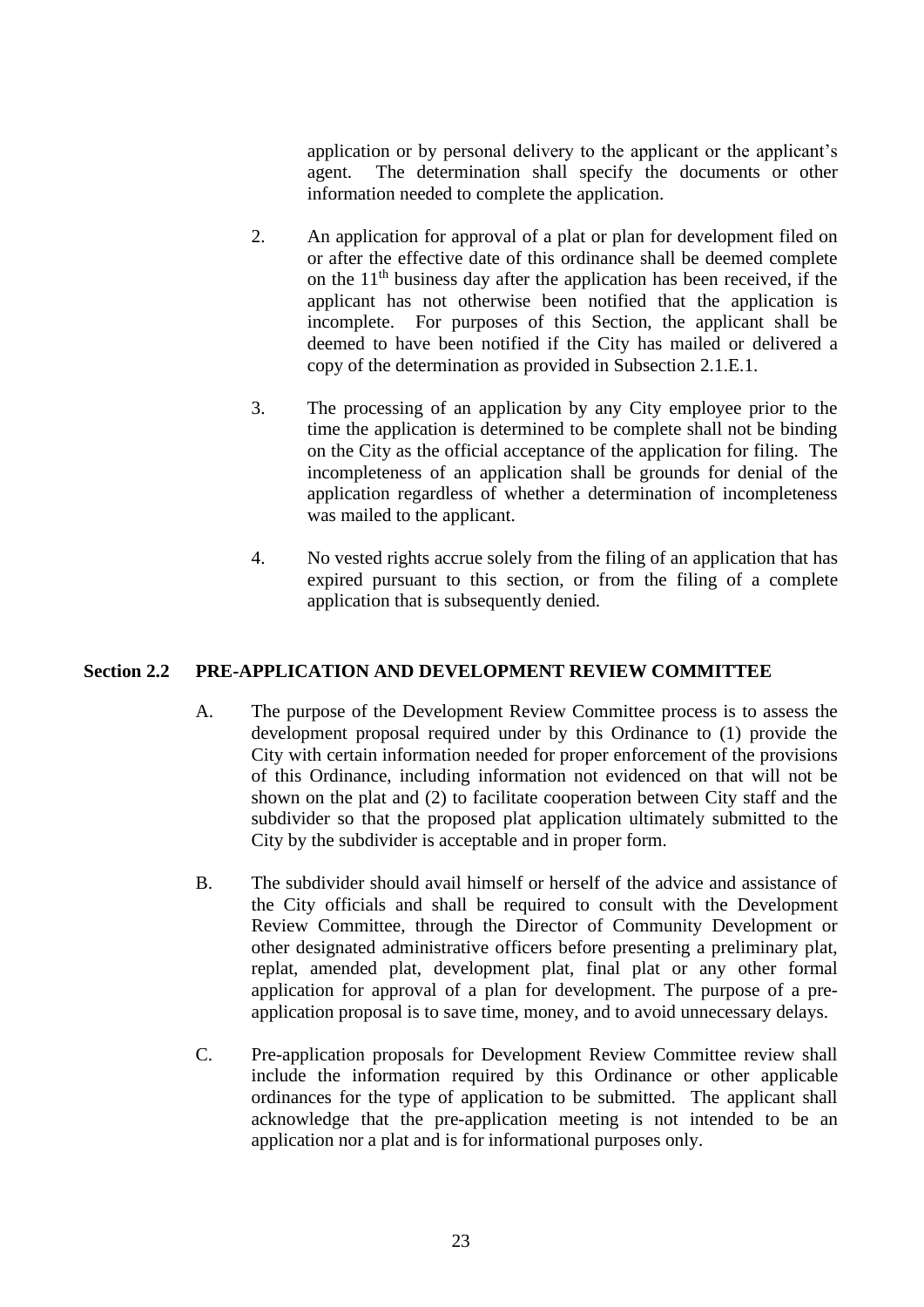- D. At such time the subdivider wishes to proceed with the pre-application proposal, he shall submit the information prior to the Development Review Committee Pre-Application Deadline, as established on the City's development calendar. The development calendar outlining the dates for the Development Review Committee meeting, Development Review Committee Comment and Plat Application Deadline and available public hearing dates for Planning and Zoning Commission and City Council meetings will be available in Community Development Department. The Development Review Committee shall make comments on the Pre-Application Proposal, and forward the comments to the subdivider in order that the Pre-Application Proposal may form into a complete formal plat application for consideration. The subdivider shall then be required to address the DRC comments prior to by the Development Review Committee Comment and Plat Application Deadline.
- E. Once the DRC comments have been addressed to the satisfaction of the DRC, the pre-application proposal may then allow for the filing of the separate, formal plat application to be filed and submitted at the DRC Comment and Formal Plat Application Deadline for consideration and approval by the Planning and Zoning Commission**.** Pre-Application Proposals which fail to address the Development Review Committee Comments, fail to comply with the requirements of this Ordinance, or that are submitted after the DRC Comment and Plat Application Deadline shall not be considered filed with the City and shall be returned to the subdivider as incomplete.

#### **Section 2.3 PLAT SUBMISSION**

Once the pre-application proposal has been approved by the Development Review Committee, the subdivider may prepare and submit for Planning & Zoning Commission or city staff consideration whichever is applicable, via the Community Development Department, a plat that complies with the requirements of this Ordinance. If the subdivider intends to develop the subdivision shown on the preapplication proposal in phases or sections, the preliminary plat shall include all those sections or phases of the subdivision that the subdivider intends to develop. However, only those sections or phases of the subdivision intended for immediate development shall be provided on the final plat. The subdivider shall submit to the Planning & Zoning Commission and City Council the plat and any supporting documentation required by the Development Review Committee (such as the associated application, variance(s) requested, study results, covenants and restrictions information, etc.) in a form approved by the Director of Community Development and/or the City Attorney. The number of copies of the plat that must be submitted shall be as determined by the Director of Community Development, not less than seventeen (17) full-scale and one standard 8-1/2" x 11", one CAD File (\*.dwg, \*.dgn, \*.shp, or any similar file as determined by the Director of Community Development) depicting the platted boundaries which shall be given on the State Plan Coordinate System, and one (1) electronic image file, each copy in the form required by the Director of Community Development. The application and accompanying copies of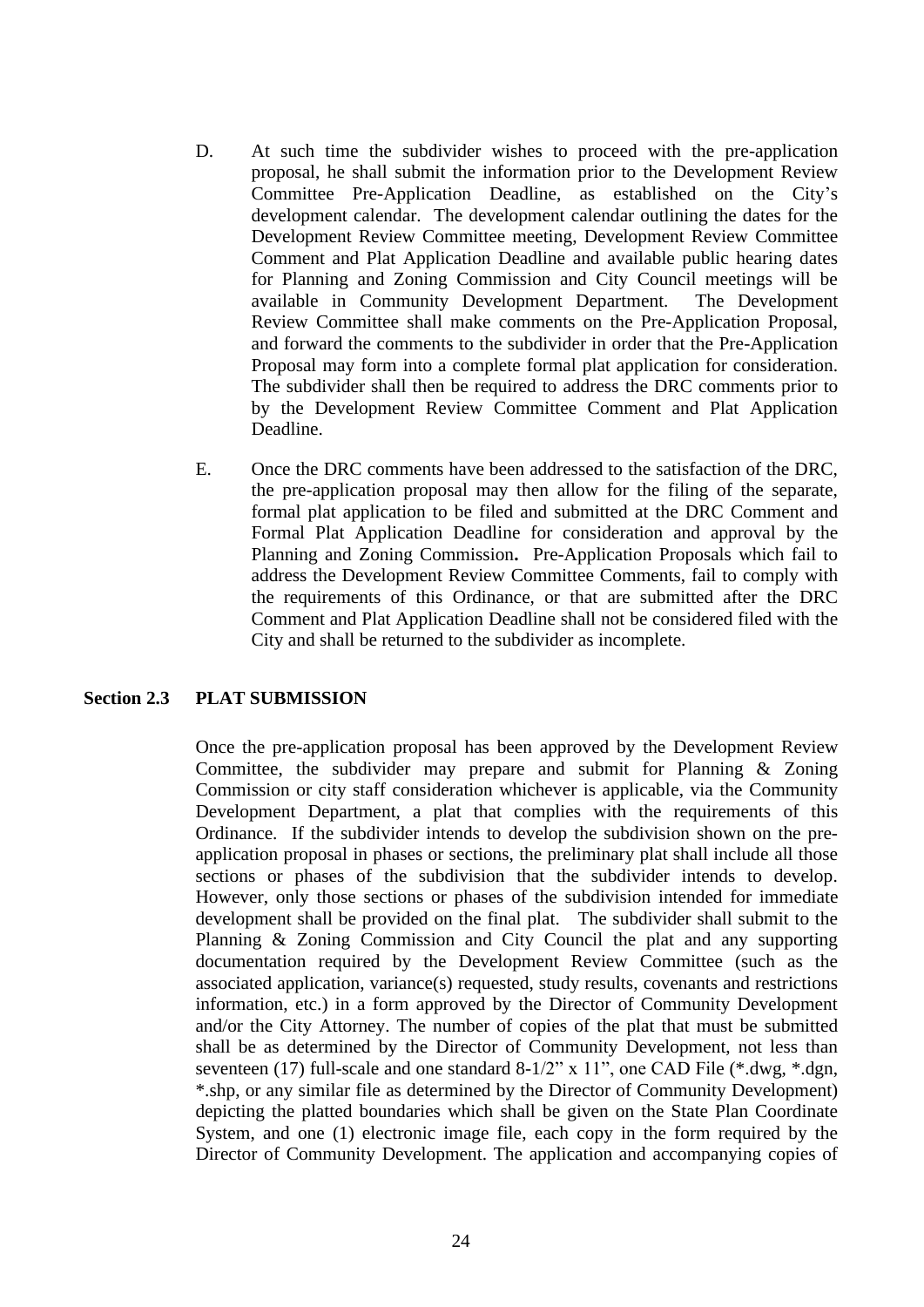the plat must be submitted to the Community Development Department prior to the DRC Comment and Plat Application Deadline. If the application, plat or any of the required materials are not submitted prior to the Development Review Committee Comment and Plat Application Deadline, the application may be with-held from the public hearing agenda as outlined in Section 1.15, or the plat may be recommended for conditional approval or disapproval by the Planning & Zoning Commission, and/or conditionally approved or denied by City Council. A previously conditionally approved or denied plat must be approved if: (1) the applicant files a response that adequately addresses each condition of the conditional approval or each reason for the denial, and  $(2)$  the City Council does not deny the plat on or before the 15<sup>th</sup> date the response was submitted. No lots within a subdivision may be sold until a plat has been considered and acted on by the Planning & Zoning Commission, and approved by the City Council, or approved by the appropriate City Official (where applicable), whichever the case may be.

## **Section 2.4 PROCEDURE FOR APPROVAL OF A PRELIMINARY PLAT AND SUBMISSION REQUIREMENTS**

- A. The preliminary plat shall be submitted to the City of Granbury with the filing fee as provided by separate resolution at least thirty (30) days prior to the Planning and Zoning Commission meeting at which it is to be considered. The preliminary plat shall be in accordance with the Master Plan including all adopted water, sewer, future land uses, and thoroughfare plans. The preliminary plat shall be prepared by an engineer, land planner, surveyor, or other qualified individual. It shall be a requirement that the preliminary plat show the entire parent survey or tract of land to be subdivided, even if the subdivider proposes to develop the parent tract or land in survey in future phases. Incrementally carving out select lots from the original survey or tract of land without showing the entire survey and tract and availing known intent and purpose for the remainder is prohibited. It is required that during the review of the General Plan or preliminary plat that a Concept Drainage Plan, Traffic Study and/or Concept Review of Engineering Problems shall be submitted to the City staff for review and comment, unless otherwise noted by the DRC. This will permit the City staff to better review the submittal and encourage early resolution of difficulties.
- B. Copies of prints of the proposed subdivision drawn on sheets at a size of eighteen inches by twenty-four inches (18" x 24") and drawn to scale of one hundred feet or fifty feet to the inch  $(1" = 100"$  or  $1" = 50"$ ) shall be submitted along with seventeen (17) folded copies. The required number of copies and any reductions shall be specified by the City staff on an application form. In cases of large developments which would exceed the dimensions of the sheet of one hundred feet (100') scale, preliminary plats may be two hundred feet to the inch  $(1'' = 200')$  or a scale approved by the Director of Community Development. Preliminary plats which do not include the required data, number of copies and information will be considered incomplete and not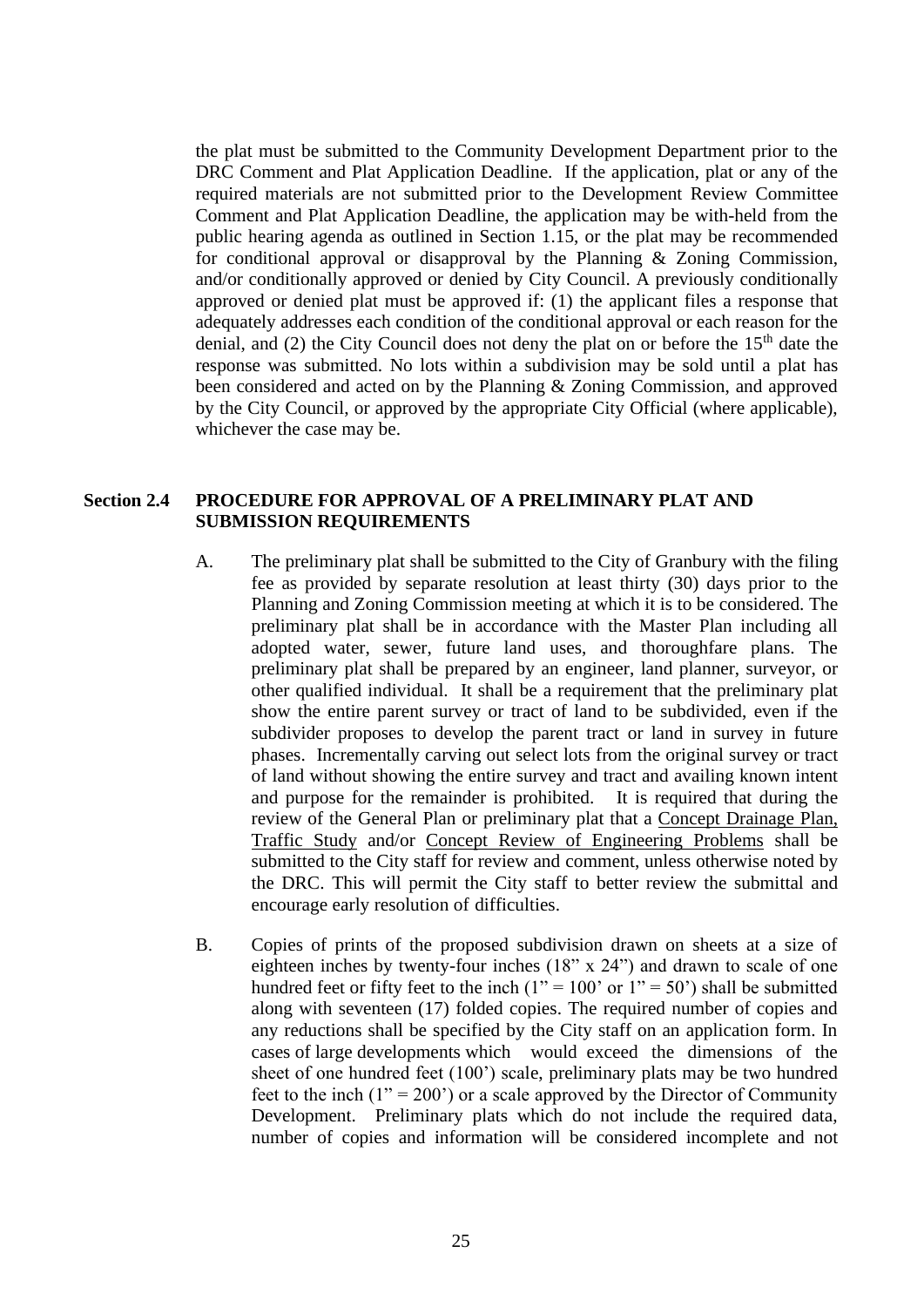accepted for submission by the City and shall not be scheduled until the proper information is provided to the city staff. Additional copies of the preliminary plat may be required if revisions or corrections are necessary. A preliminary plat shall include all contiguous property under the ownership or control of the applicant. It may contain more than one phase which, if so, shall be clearly identified.

- C. Following review of the preliminary plat and other material submitted for conformity thereof to these regulations, and discussions with the subdivider on changes deemed advisable and the kind and extent of improvements to be installed, the Planning and Zoning Commission shall, within a thirty (30) day period after the Filing Date, act thereon as submitted, or modified. If approved, the Planning and Zoning Commission shall recommend its approval, denial or conditional approval and state any conditions of such conditional approval and reasons therefore.
- D. The application for a preliminary plat shall be approved, conditionally approved or denied by the City Council following review and recommendation by the Planning and Zoning Commission. The City Council shall take action within thirty (30) days of the Planning and Zoning Commission action. Upon approval or when conditions have been met as a part of the conditional approval, the final plat may be filed with the City for consideration.
- E. Proposed preliminary plats or subdivisions which do not conform to the policies and regulations shall be denied, or, in lieu of denial, conditionally approved based on conformance with conditions.A previously conditionally approved or denied preliminary plat must be approved if: (1) the applicant files a response that adequately addresses each condition of the conditional approval or each reason for the denial, and (2) the City Council does not deny the plat on or before the  $15<sup>th</sup>$  date the response was submitted. Except as provided herein, approval of a preliminary plat by the City Council constitutes authorization for the property owner, upon fulfillment of all requirements of approval or conditions which have been met as a part of a conditional approval, to submit an application for final plat approval. If required, a Facilities Improvements Agreement or any other necessary agreement must be approved prior to acceptance of the final plat by the city, on the DRC comment deadline, as indicated on the Development Calendar.
- F. Standard of approval- A preliminary plat shall not be approved by the Planning and Zoning Commission or by the City Council unless the following standards have been met:
	- 1. The preliminary design plans have been submitted to the Director of Community Development and approved by the Development Review Committee at the discretion of the Director of Community Development.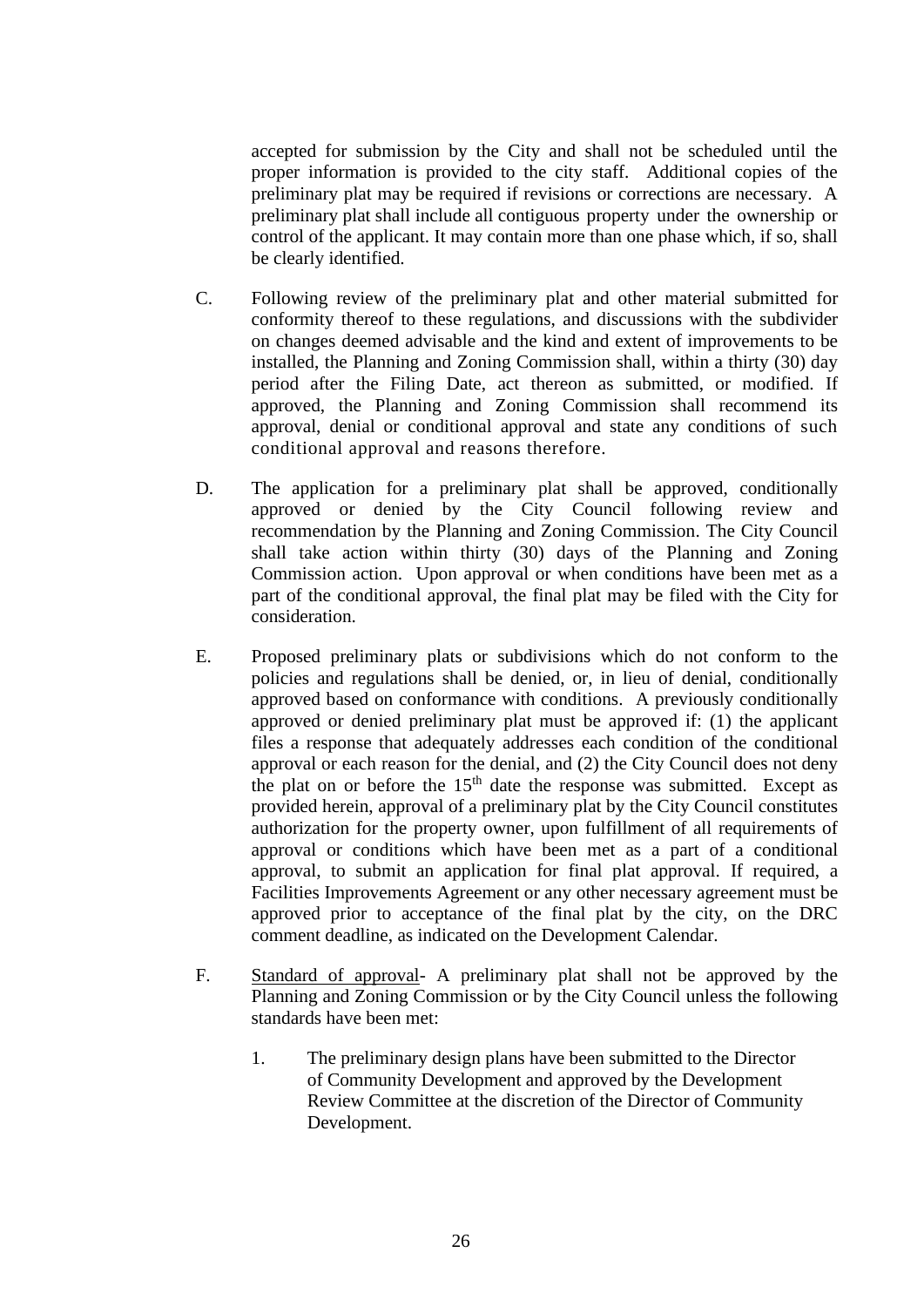- 2. The plat conforms to applicable zoning and other regulations.
- 3. The Plat meets all other requirements of these regulations.
- G. For subdivisions less than five (5) acres which contain four (4) lots or less, the requirement for a preliminary plat may be waived by the Director of Community Development or the designated administrative official if no public improvements are being proposed and if the development has access to a public street.
- H. No construction work shall begin on the proposed improvements in the proposed subdivision prior to approval of the Final Plat by the Planning and Zoning Commission, City Council or designated city official(s). The applicant shall also provide copies of letters from applicable local utility companies stating that the utility company has reviewed the plat and stated any requirements. This requirement may be deferred until the final plat is submitted if approved by the Director of Community Development or the designated administrative official. Any excavation prior to approval of the final plat shall be at the subdivider's risk.
- I. The required copies or prints of the proposed preliminary (plat) subdivision shall, at a minimum, show the following information (applications which do not include the following information may be deemed incomplete and may not by accepted by the city):
	- 1. A vicinity or location map that delineates the location of the proposed preliminary plat in the City;
	- 2. Boundary lines, abstract lines, survey lines, corporate boundaries, existing or proposed highways and streets, bearings, and distances sufficient to locate the exact area proposed for the subdivision;
	- 3. The name and location of all adjoining subdivisions or property owners shall be drawn to the same scale and shown in dotted lines adjacent to the tract proposed for subdivision in sufficient detail to show accurately the existing street and alleys and other features that may influence the layout of development of the proposed subdivision; Adjacent unplatted land shall show property lines and owners of record. The subdivision name shall not duplicate any existing subdivision name. If the property is part of an existing subdivision, the existing subdivision name shall be used. If no subdivision name has been chosen, the name of the property as it is commonly or locally known shall be indicated;
	- 4. The location and width of all streets and alleys, rights-of-ways, sidewalks and easements existing or proposed within the subdivision limits. Proposed street names are required to be shown on all new streets. Approved street names are required at the time the final plat is approved;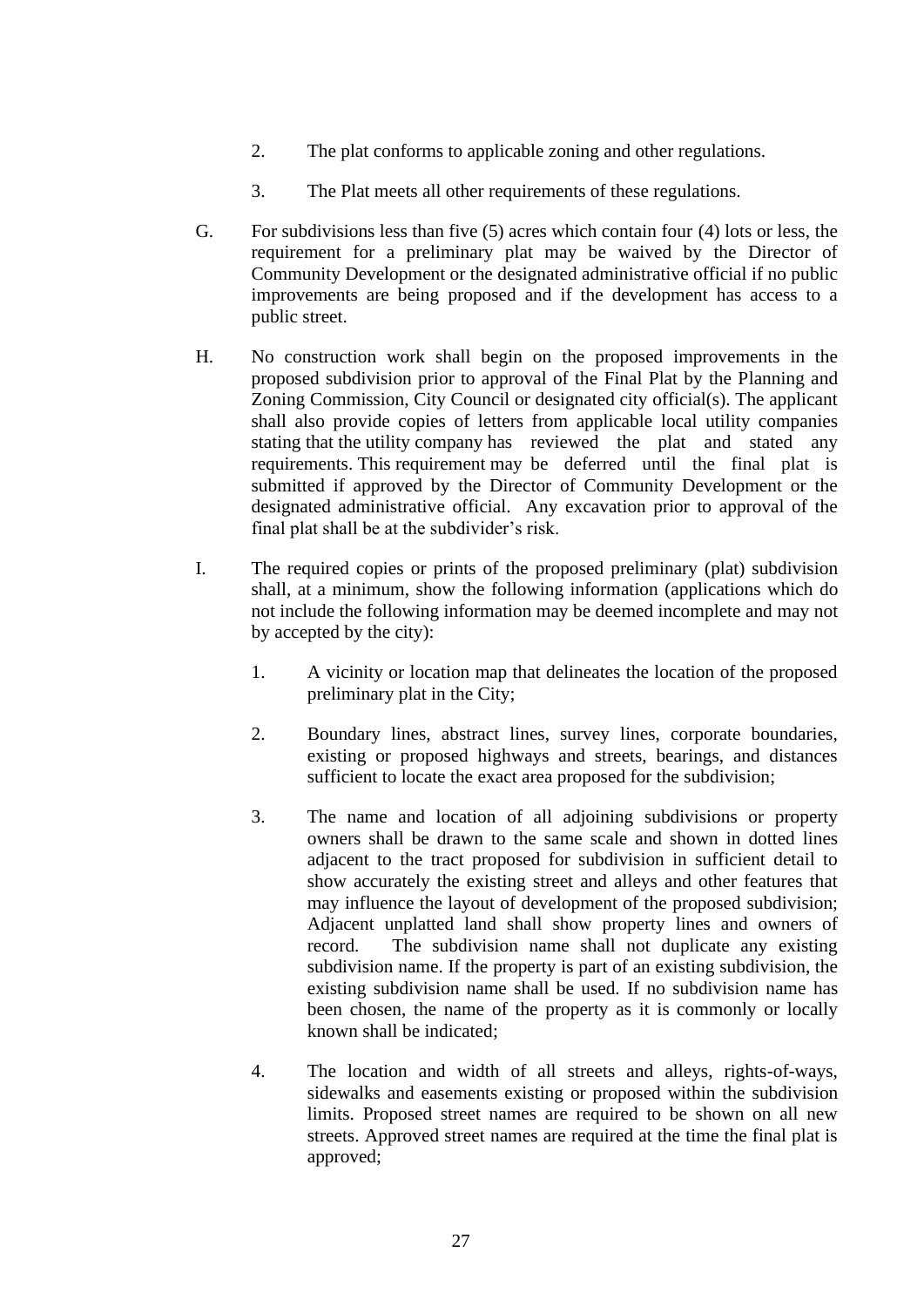- 5. The location of all existing property lines, existing lot and block numbers and date recorded, buildings, existing sewer or water mains, gas mains or other underground structures, easements of record or other existing features within the area proposed for subdivision;
- 6. Proposed arrangement and square footage of lots (including lot and block numbers, and building lines) and proposed use of same;
- 7. The title under which the proposed subdivision is to be recorded, the name and address of the owner with the name of the Planner, Engineer, or Registered Public Surveyor preparing the drawing. The subdivision name shall not be duplicated, but phasing identification is allowed. The City shall determine if the proposed subdivision identification will be in conflict with existing plats;
- 8. Scale, north arrow, date and other pertinent data oriented to the top or left side of the sheet; contours with intervals of two feet (2) or less shown for the area with all elevations on the contour map referenced to the latest U.S.C. and G.S. data. Contours are required for subdivisions of three (3) lots or more, unless otherwise specified by the Director of Community Development;
- 9. Areas contributing drainage to the proposed subdivision shall be shown on the preliminary plat or the drainage plans, as necessary. This includes: any watercourses, water bodies, floodplains, floodways, flood hazard areas, significant tree masses, slopes, or other natural features within the area to be subdivided, or any similar natural feature located outside the area but which contributes to the assessment of the drainage plan submitted by the applicant. Locations proposed for drainage discharge from the site shall be shown by directional arrows;
- 10. All physical features of the property to be subdivided including location and size of all water courses, 100 year flood plain according to Federal Emergency Management Agency (F.E.M.A) information, Corps of Engineers flowage casement requirements ravines, bridges, culverts, existing structures, drainage area in acres or area draining into subdivisions, the outline of major wooded areas or the location of major or important individual trees, and other features pertinent to subdivision;
- 11. The proposed preliminary design plans of all utilities, their respective easements and roadway infrastructure (including sizes) to be constructed in the subdivision shall be shown on a separate map. The proposed connections to distribution mains shall be indicated. This includes: a.) Water mains, service connections and any special structures such as wells, elevated storage tanks and pump stations, b.) Sanitary sewer mains, service connections and any special structures or facilities, such as lift stations, septic systems, lagoons, oxidation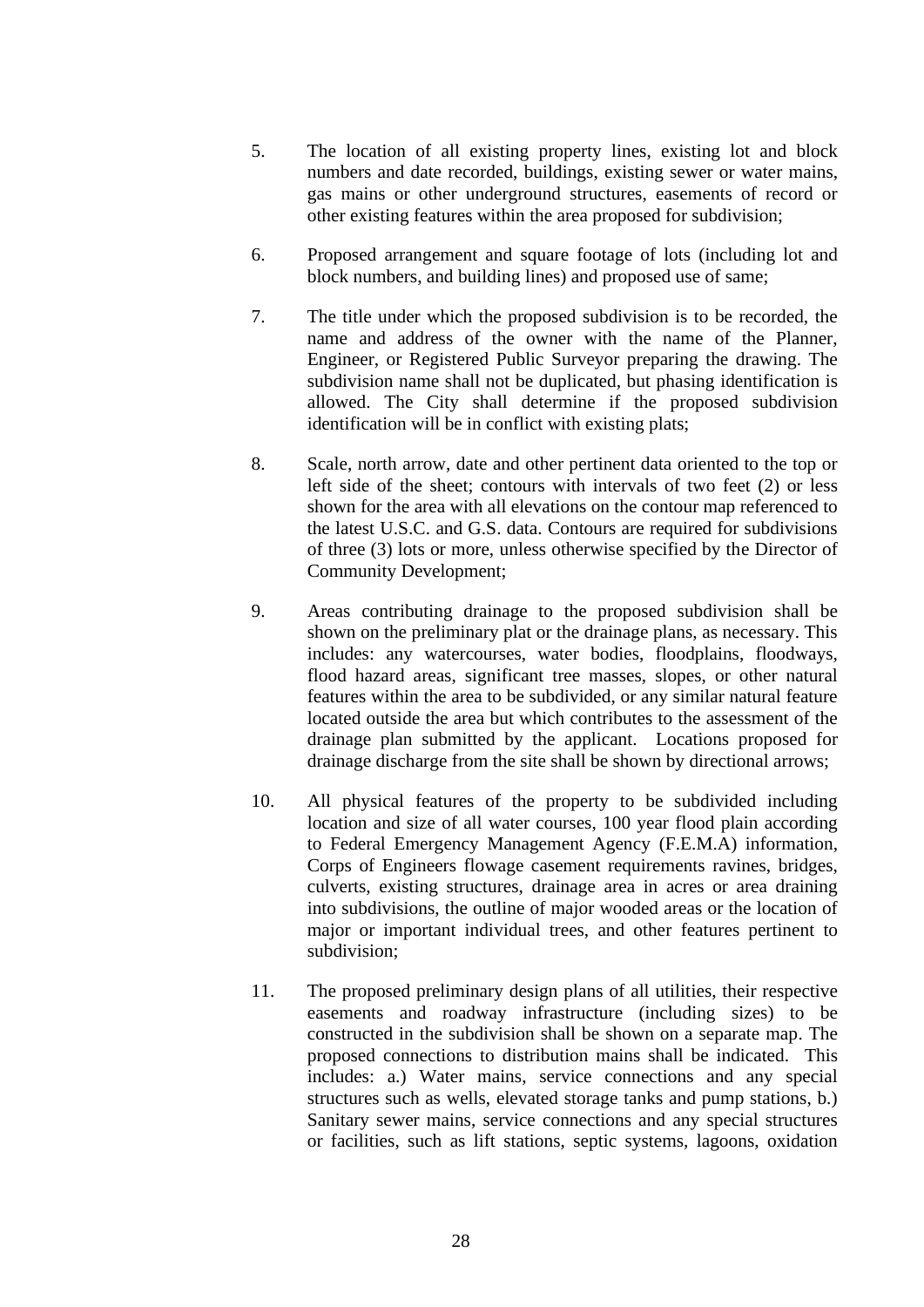ponds, and package plants, c.) Stormwater drainage mains, channels, retention or detention ponds, and other major drainage facilities; and d.) Street design and layout with proposed ROW and street widths and any special design requirements or needs as requested by DRC or applicant, such as detailing: boulevard entrances, off-site improvements, ROW expansion or roadway dedication needs, a detailed Street Light Plan, etc.;

- 12. Where a subdivision is proposed to occur in phases, the subdivider, in conjunction with submission of the preliminary plat, shall provide a schedule of development. The dedication of rights-of-way for streets and street improvements, whether on-site or off-site, intended to serve each proposed phase of the subdivision shall be shown along with the proposed roadway improvements for each section. The City Council shall determine whether the proposed streets and street improvements are adequate pursuant to standards herein established and may require that a traffic impact analysis be submitted for the entire project or such phases as the Council determines to be necessary to adjudge whether the subdivision will be served by adequate streets and thoroughfares;
- 13. All preliminary plats shall be submitted in a legible format on a good grade blue line or black line paper and drawn to a scale of one inch equals one- hundred feet or larger;
- 14. For land lying in the corporate limits of the City, all zoning districts and proposed changes in zoning contemplated at the time of filing the pre-application proposal. This shall also describe the project and show the proposed use for each of the proposed lots along with general site design elements (building location, parking layout, landscaping, setback information, etc.). The subdivider shall also show the proposed land use for all lots, which shall comport with the City of Granbury Comprehensive Plan;
- 15. The location of all existing or abandoned oil or gas wells, oil or gas pipelines and other appurtenances associated with the extraction, storage, production and distribution of natural gas or petroleum products, and all related easements on the site or on immediately adjacent property;
- 16. Any proposed supplemental transportation systems, showing the layout and dimensions of walkways, sidewalks, bike trails, and other related improvements;
- 17. The location and dimension of any existing structures, fences, paved areas, cemeteries, or other existing features within the proposed subdivision;
- 18. Typical cross-section of proposed street improvements;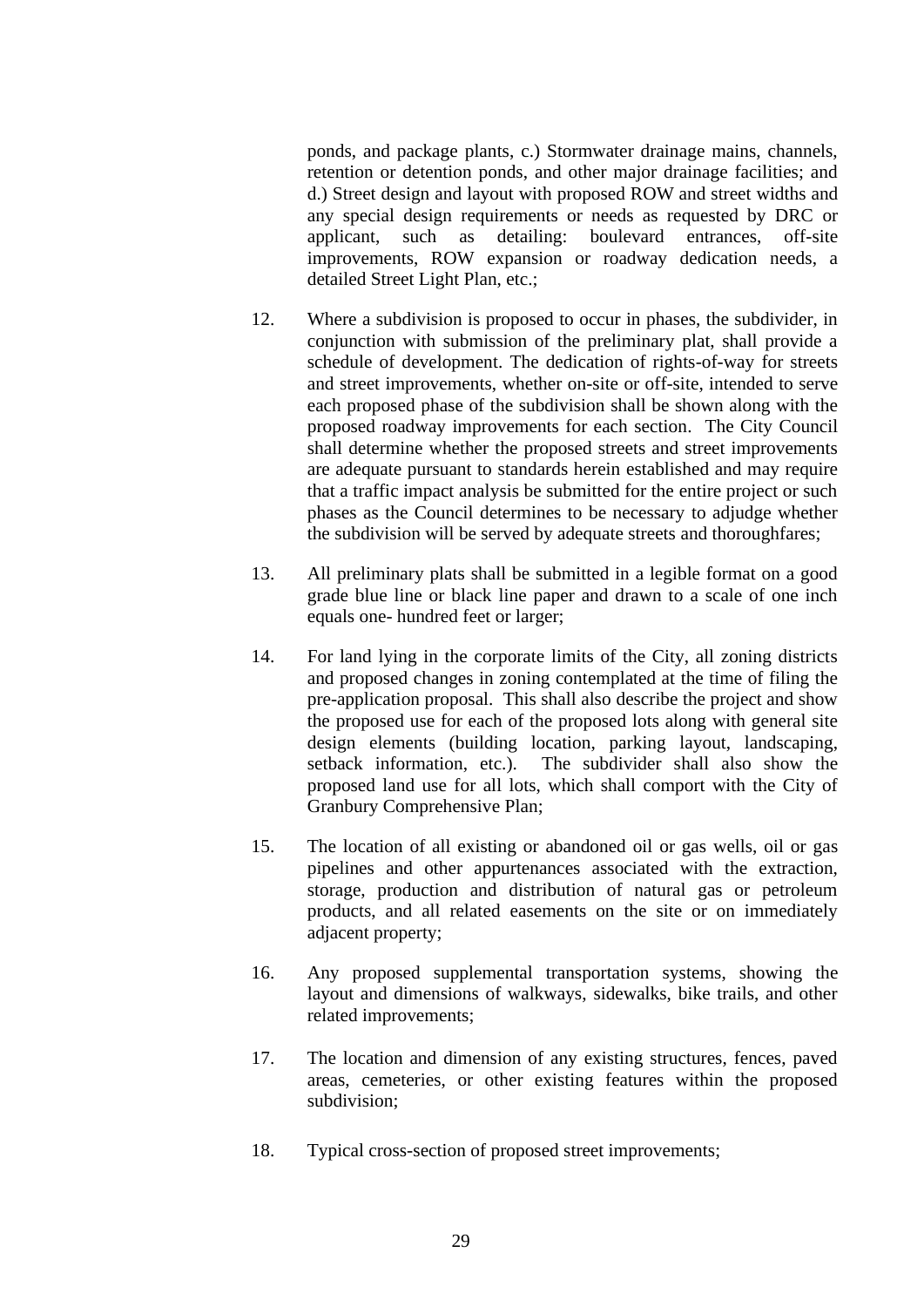- 19. The approximate dimension, location, and area of all parcels of land to be set aside for public or private parks, playgrounds or other common use of property, including area set aside for common use by the home owners association in the proposed subdivision. Such park dedication shall be shown on the plat (*see Section 4.12 – Park Land Dedication*);
- 20. The following statistical data in the Title Block: a.) the total number of units per acre, b.) The total number of lots per phase or for the entire development, and c.) The number of dwelling units, the acreage, and the gross residential density by housing type;
- 21. A declaration confirmed by engineering analysis (if required by the City Engineer), and prepared by an engineer professionally licensed in the State of Texas, stating that the existing facilities serving a proposed subdivision are adequate. The need for additional information shall be determined as follows: Upon receipt of a pre-application proposal, the City Engineer shall review the proposed development. The City Engineer shall determine whether further, detailed studies shall be required to assess the development's impact on the existing facilities (water, wastewater, drainage or roadway systems). If the City Engineer determines that further study is necessary to confirm the adequacy of the existing and/or proposed facilities (water, wastewater, drainage or roadway systems), public or private, to serve the new development, the pre-application proposal shall be marked, identifying the point from which the subdivider's engineer shall be required to confirm by engineering analysis the adequacy of the and/or proposed facilities (water, wastewater, drainage or roadway systems) public or private, to serve the proposed development. Such analysis shall be provided to the City Engineer prior to the Development Review Committee (DRC) Comment and Plat Application Deadline in order to be placed on the agenda for the required public hearings. The City Engineer shall forward the review of the engineering report or study to the Planning & Zoning Commission and Council for their consideration;
- 22. The following notice shall be placed in the lower right-hand corner of the page of each preliminary plat by the developer:

"Preliminary Plat"

"Approved by the Planning and Zoning Commission" Date \_\_\_\_\_\_\_\_\_\_\_\_\_

\_\_\_\_\_\_\_\_\_\_\_\_\_\_\_\_\_\_\_\_\_\_\_\_\_\_\_\_\_\_\_\_\_\_\_\_\_\_\_\_\_\_\_\_

\_\_\_\_\_\_\_\_\_\_\_\_\_\_\_\_\_\_\_\_\_\_\_\_\_\_\_\_\_\_\_\_\_\_\_\_\_\_\_\_\_\_\_\_

Chair, Planning and Zoning Commission

Attest, Administrative Assistant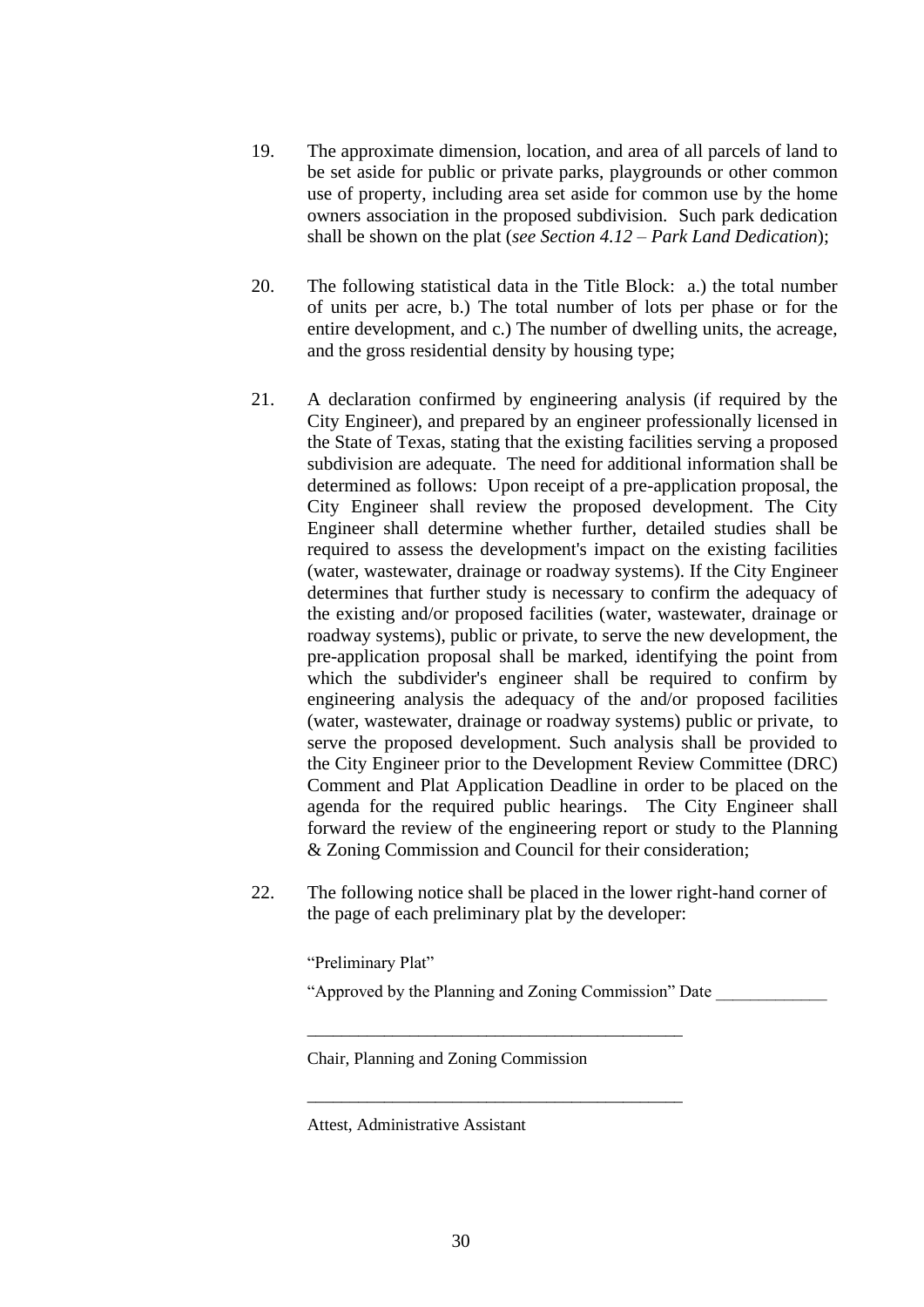"Approved by the City Council" Date \_\_\_\_\_\_\_\_\_\_\_\_

Mayor, City of Granbury

Attest, City Secretary

J. Extension, Reinstatement Procedure and Administrative Approvals

\_\_\_\_\_\_\_\_\_\_\_\_\_\_\_\_\_\_\_\_\_\_\_\_\_\_\_\_\_\_\_\_\_\_\_\_\_\_\_\_\_\_\_\_

\_\_\_\_\_\_\_\_\_\_\_\_\_\_\_\_\_\_\_\_\_\_\_\_\_\_\_\_\_\_\_\_\_\_\_\_\_\_\_\_\_\_\_\_

- 1. An approved preliminary plat shall expire after one (1) year from the date of approval, unless a pre-application for final plat is submitted for all or part of the area that has received preliminary plat approval. A one-time, six (6) month extension may be granted by the Development Review Committee, provided that a written request for an extension is signed and filed by the subdivider prior to the expiration of the preliminary plat. The validity of the preliminary plat shall be extended two (2) year from the approval date of a final plat of any portion of the approved preliminary plat unless additional subdivision design standards have been adopted by the City.
- 2. In determining whether to grant a request for extension, the Development Review Committee shall take into account the reasons for lapse, the ability of the property owner to comply with any conditions attached to the original approval and the extent to which newly adopted subdivision regulations shall apply to the plat or study. The Committee shall extend or reinstate the plat or study, or deny the request, in which case the property owner must submit a new application for approval and pay all applicable fees.
- 3. If a subdivider proposes substantive changes to a preliminary plat after it has been approved City Council, an amended preliminary plat shall be prepared, processed and approved by the City Council prior to the preparation of a final plat. An amended preliminary plat may be approved administratively by City Staff if it does not propose to make substantial changes to the overall street geometry, increase density, increase demand on facilities, increase land area or modify phases of development that increase the overall demand on services for a particular phase of development within the preliminary plat boundary. If a preliminary plat is determined to be eligible for administrative approval, the City shall provide a written notice to the subdivider, indicating the date of the administrative approval. The validity of the preliminary plat shall be extended one (1) year from the administrative approval date as indicated in the written notice. Additionally, the Director of Community Development or the subdivider may, at their discretion, elect to present the amended preliminary plat to the Planning & Zoning Commission for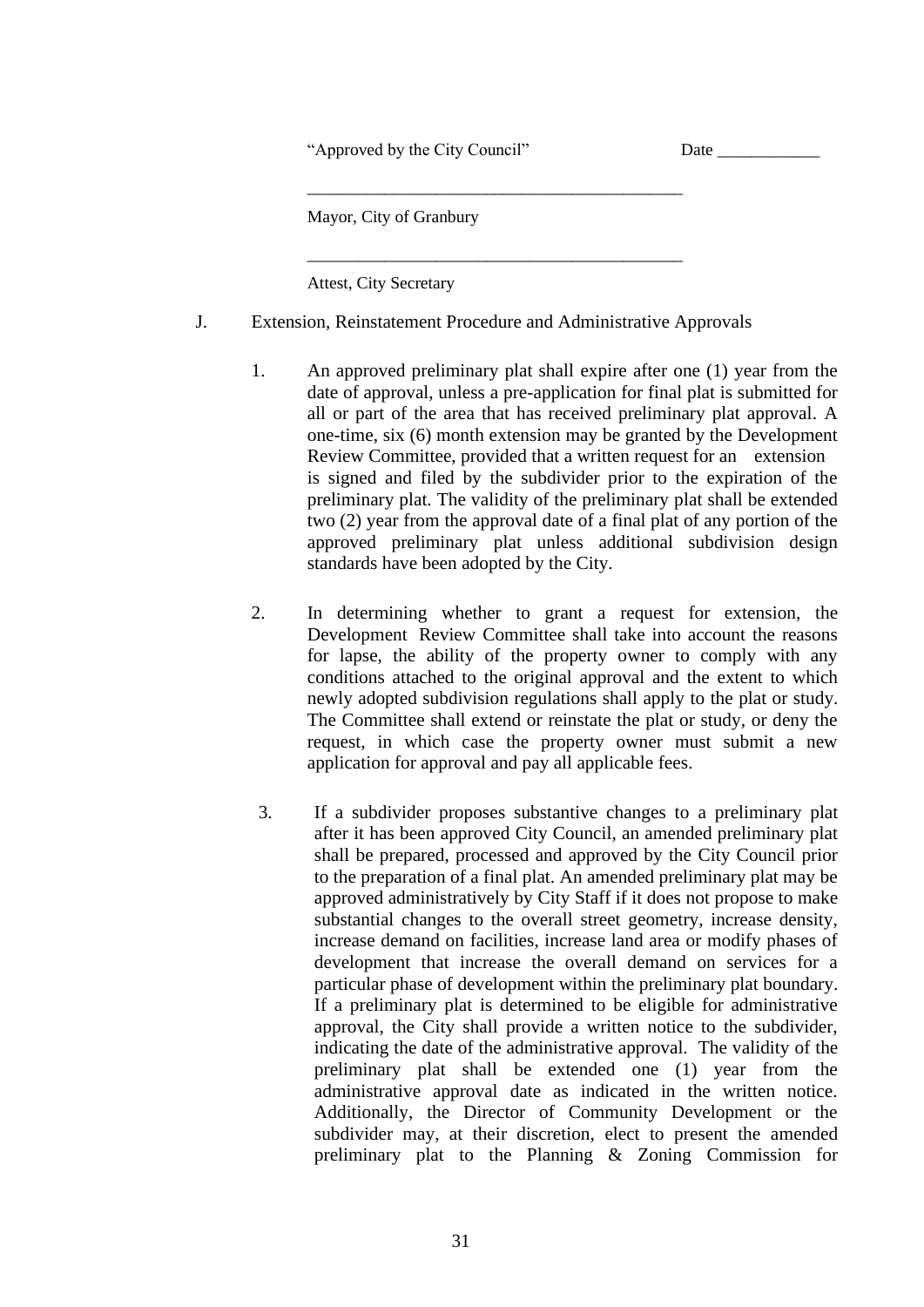recommendation and City Council for approval/disapproval; provided, however, that the amended preliminary plat must be placed on the Planning & Zoning Commission agenda before the Development Review Committee (DRC) Comment and Plat Application Deadline

K. Notice of and a public hearing, and the approval of other lot owners (other than any lot owners that are required to join in the application) are not required for the approval of a Preliminary Plat in accordance with this Section.

## **Section 2.5 PROCEDURE FOR APPROVAL OF FINAL PLAT AND RECORD PLATS**

- A. The final plat shall be in accordance with the preliminary plat, as approved, and incorporate all conditions, changes, directions and additions as stipulated in the most recent approval. The final plat shall not be submitted prior to approval of the preliminary plat and shall contain all the required information required herein for a valid final plat submittal. A final plat shall not be accepted by the City if a preliminary plat has expired and become void. At the time the subdivider submits a final plat, replat or amending plat to the City to be recorded with Hood County, the subdivider shall also file a certificate showing that all taxes have been paid on the tract to be subdivided and that no delinquent taxes exist against the property in accordance with Section 1.14.
- B. The final plat shall constitute only that portion of the approved preliminary plat which the subdivider proposes to record and then develop, provided, however, that such portion conforms to all the requirements of these regulations.
- C. Ten copies of the proposed final plat shall be submitted no later than thirty (30) calendar days before the meeting at which they shall be considered, accompanied by a filing fee as prescribed by the City Council by resolution. The Development Review Committee shall check the plat to ascertain its compliance with these regulations and report his findings to the applicant. If revisions are necessary, the applicant, developer, or their engineers shall submit additional corrected copies of the properly completed final plat to the Administrative Official for final action no later than fourteen (14) days prior to the Planning and Zoning Commission meeting. Failure to submit corrected copies shall be reason to deny the plat.

The application for a final plat and all Record Plats shall be approved, conditionally approved or denied by the City Council following review and recommendation by the Planning and Zoning Commission. The City Council shall take action within thirty (30) days of the Planning and Zoning Commission action. Upon approval or when conditions have been met as a part of the conditional approval, the final plat may be filed for record at the Hood County Courthouse. A certificate of approval of the City Council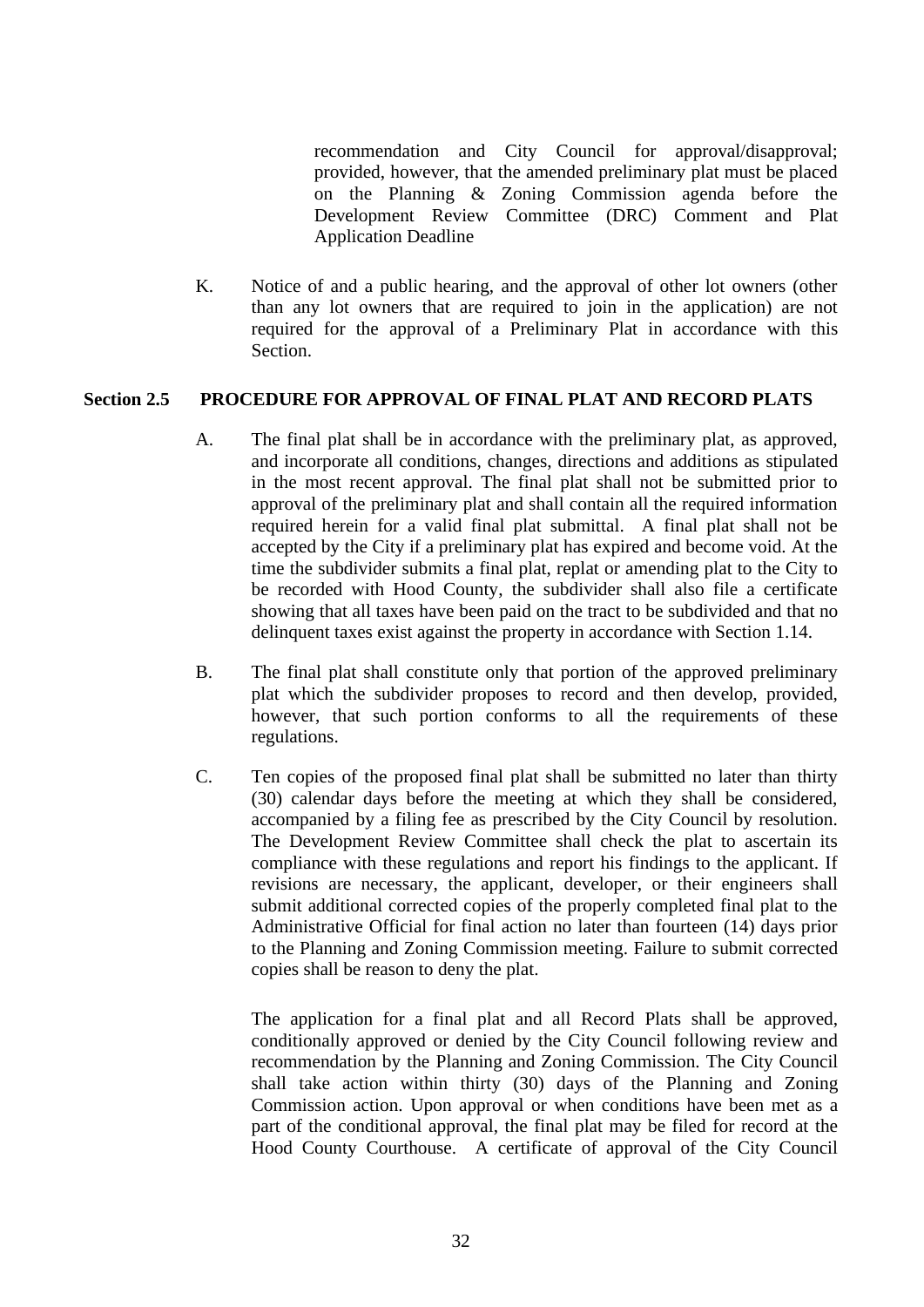attested by the Mayor or Mayor Pro Tem and City Secretary, as provided herein, shall be attached to the plat when such final plat has been approved. Notice of and a public hearing, and the approval of other lot owners (other than any lot owners that are required to join in the application under this section) are not required for the approval of a Final Plat in accordance with this Section."

- D. A final plat or record plat which is denied or conditionally approved by the City Council following a recommendation from the Planning and Zoning Commission shall include a written statement by the municipal authority that denies or conditionally approves all final plats and record plats, indicating the conditions for the conditional approval or reasons for the denial that clearly articulates each specific condition for the conditional approval or reason for the denial. A previously conditionally approved or denied plat must be approved if: (1) the applicant files a response that adequately addresses each condition of the conditional approval or each reason for the denial, and (2) the City Council does not deny the plat on or before the  $15<sup>th</sup>$  date the response was submitted. Subsequent re-submittals may be subject to a processing fee as established in the city's adopted fee schedule.
- E. All record plats shall be prepared by a registered public surveyor or State licensed land surveyor. Construction plans shall be prepared by a professional engineer registered in the State of Texas as required by state law governing such professions in accordance with this ordinance. Plans submitted for review by the City shall be dated and bear the responsible engineer's name, registration number, and the designation of "professional engineer," or "P.E.", and an appropriate stamp or statement near, the engineer's identification, stating that the documents are for preliminary review and are not intended for construction. Construction plans acceptable to the City shall bear the seal and signature of the engineer and the date signed on all sheets of the plans.
- F. Before approval of any record plat by the City Council and Planning and Zoning Commission, the developer shall have executed a Facilities Improvements Agreement, if applicable and provided a security deposit in accordance with Section 5 of these regulations.

After approval of the plat, plans, and specifications by the City of Granbury, the developer shall cause a Contractor to install the facilities in accordance with the approved plans and standard specifications of the City and at the developer's expense (also see Section 5). The developer shall employ engineers, surveyors, and other professional as-necessary to design, stake and supervise the construction of such improvements and shall cause his contractor to construct the said improvements in accordance with these regulations. The Public Works Department shall inspect the installation of the improvements.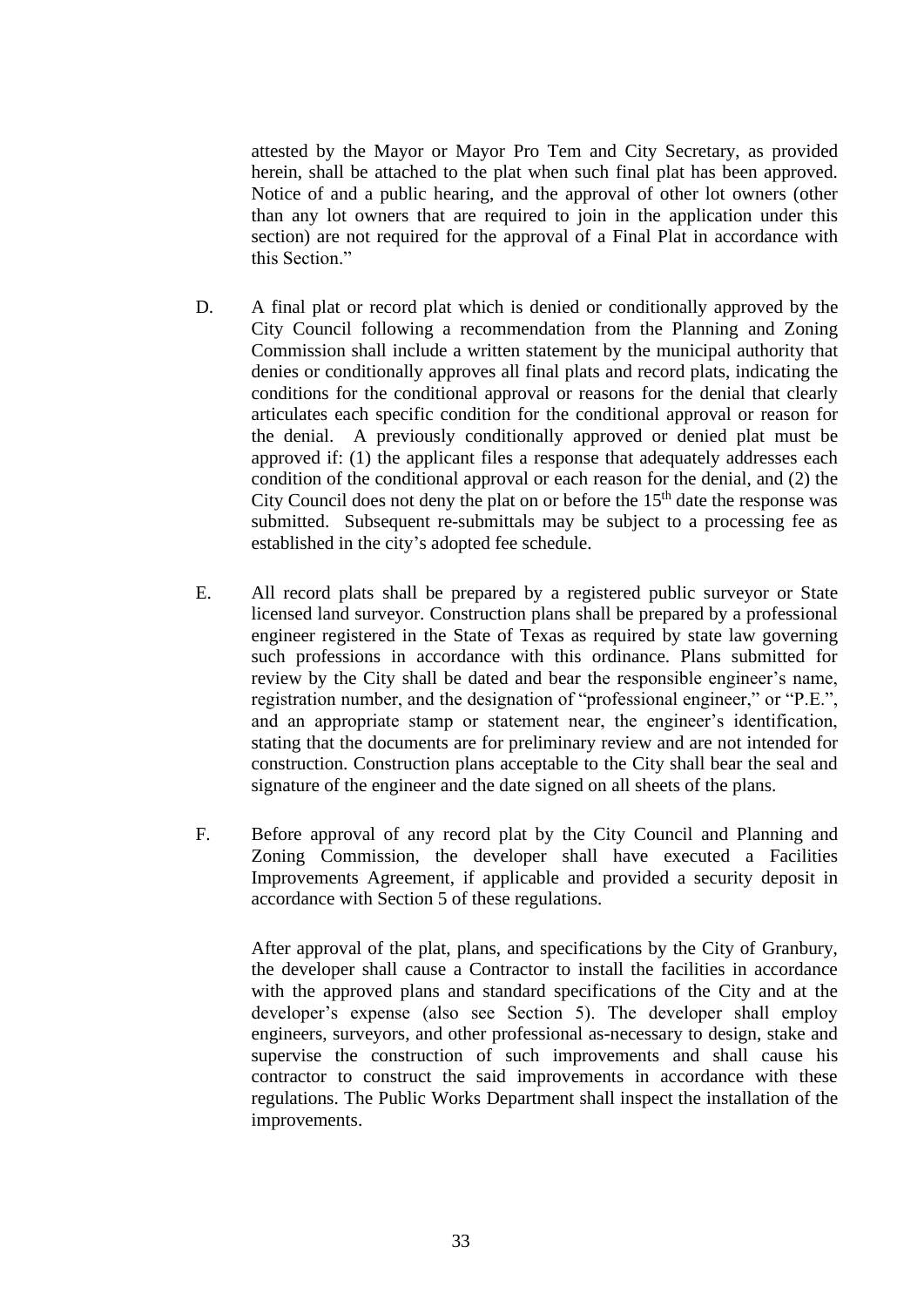When all of the improvements have been completed and are found to be installed in accordance with the approved final construction plans and specifications and upon receipt by the City of Granbury of a maintenance bond, the developer's engineer shall submit to the City one (1) complete set of full size drawings showing all changes made in the plans during construction and containing on each sheet an "As Built" stamp bearing the signature of the engineer and date. After review and approval of the preceding set of "As-Built" plans, one (1) set of "As Built" sepias and a letter stating the contractor's compliance with these regulations shall be submitted. After receipt of the required plans and letter, the Director of Public Works shall receive and accept for the City of Granbury the title, use and maintenance of the improvements in accordance with Section 5.6.

The approved, final construction plans shall be valid for a period of one (1) year after approval by the Director of Public Works or City Engineer. The City Engineer may grant a one-time, one (1) year extension, after which the plans must be resubmitted for approval if no construction has occurred.

### G. Timing of Public Improvements

1. The Planning and Zoning Commission and City Council may require that all public improvements be installed and accepted by the City prior to the filing of the final plat by the City Secretary. Also see Section 5.

The City Council may permit or require the deferral of the construction of public improvements if in its judgment, deferring the construction would not result in any harm to the public, or offer significant advantage in coordinating the site's development with adjacent properties and off-site public improvements. Any required public improvement(s) approved for deferred construction shall be provided for as required in the Facilities Improvements Agreement prior to the approval of the final plat.

2. If the Planning and Zoning Commission and City Council does not require that all public improvements be installed and accepted by the City prior to signing of the final plat, it shall require that the applicant execute a Facilities Improvements Agreement and provide security for the agreement as provided for in Section 5.

### **Section 2.6 AMENDING PLAT**

A. *Prerequisite for Amending Plat-* The subdivider requesting an amending plat shall prepare a pre-application proposal and comply with all application procedures set forth in Section 2 of this Ordinance.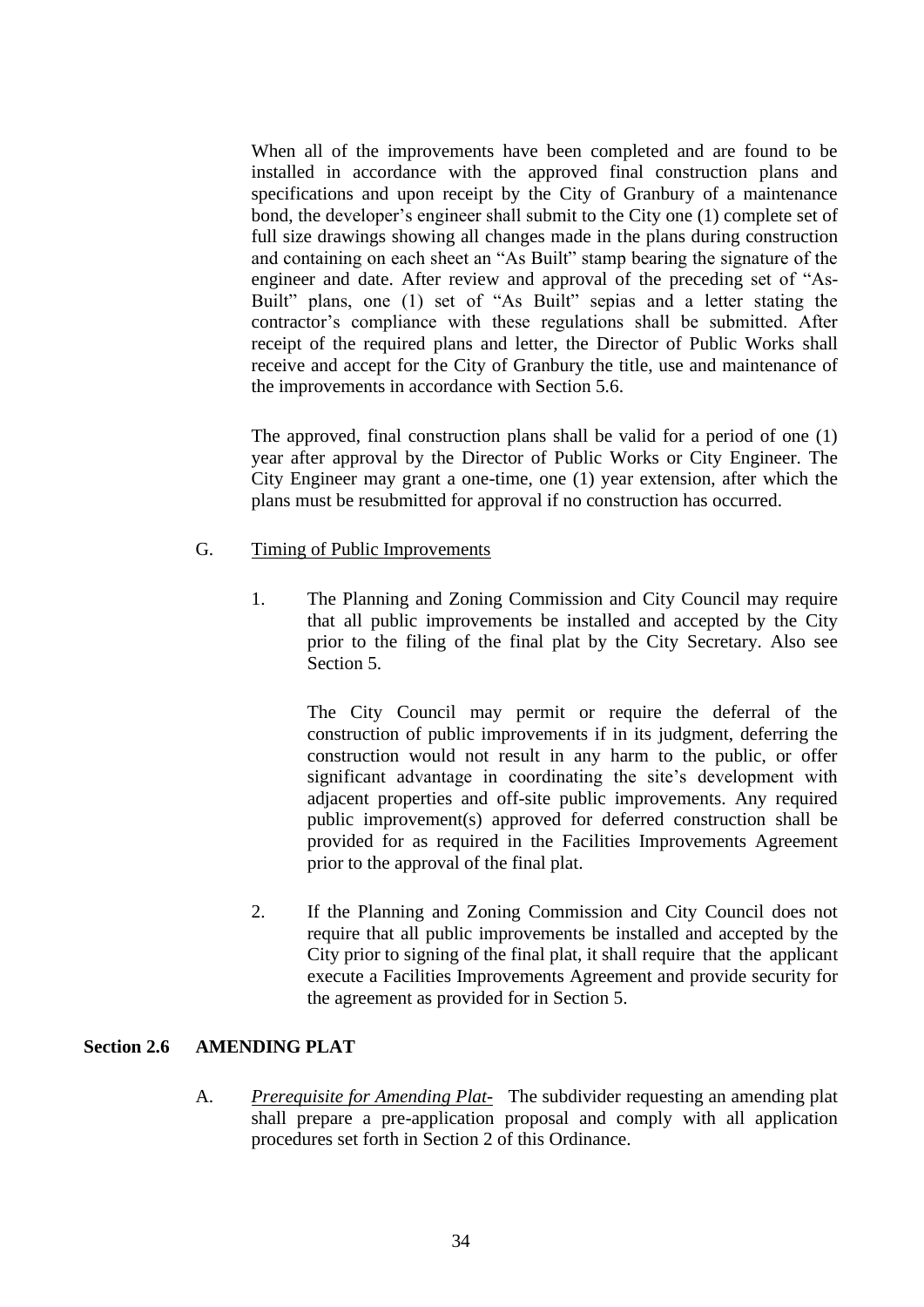Upon compliance with the pre-application procedures set forth herein, the Planning & Zoning Commission may recommend for approval, conditional approval or denial, and the City Council may approve, conditionally approve or deny and, if approved or when specific conditions have been met as a part of the conditional approval, issue an amending plat, which may be recorded and then is controlling over the preceding plat without vacation of that plat, only if the amending plat is signed by the applicant (property owner or City of Granbury) and the only purpose(s) of the amending plat is/are one or more of the following:

- 1. to correct an error in a course or distance shown on the preceding plat;
- 2. to add a course or distance that was omitted on the preceding plat;
- 3. to correct an error in a real property description shown on the preceding plat;
- 4. to indicate monuments set after the death, disability, or retirement from practice of the engineer or surveyor responsible for setting monuments;
- 5. to show the location or character of a monument that has been changed in location or character or that is shown incorrectly as to location or character on the preceding plat;
- 6. to correct any other type of scrivener or clerical error or omission previously approved, including lot numbers, acreage, street names, and identification of adjacent recorded plats;
- 7. to correct an error in courses and distances of lot lines between two adiacent lots if:
	- a. both lot owners join in the application for amending the plat;
	- b. neither lot is abolished;
	- c. the amendment does not attempt to remove recorded covenants or restrictions; and
	- d. the amendment does not have a material adverse effect on the property rights of the other owners in the plat;
- 8. to relocate a lot line to eliminate an inadvertent encroachment of a building or other improvement on a lot line or easement;
- 9. to relocate one or more lot lines between one or more adjacent lots if: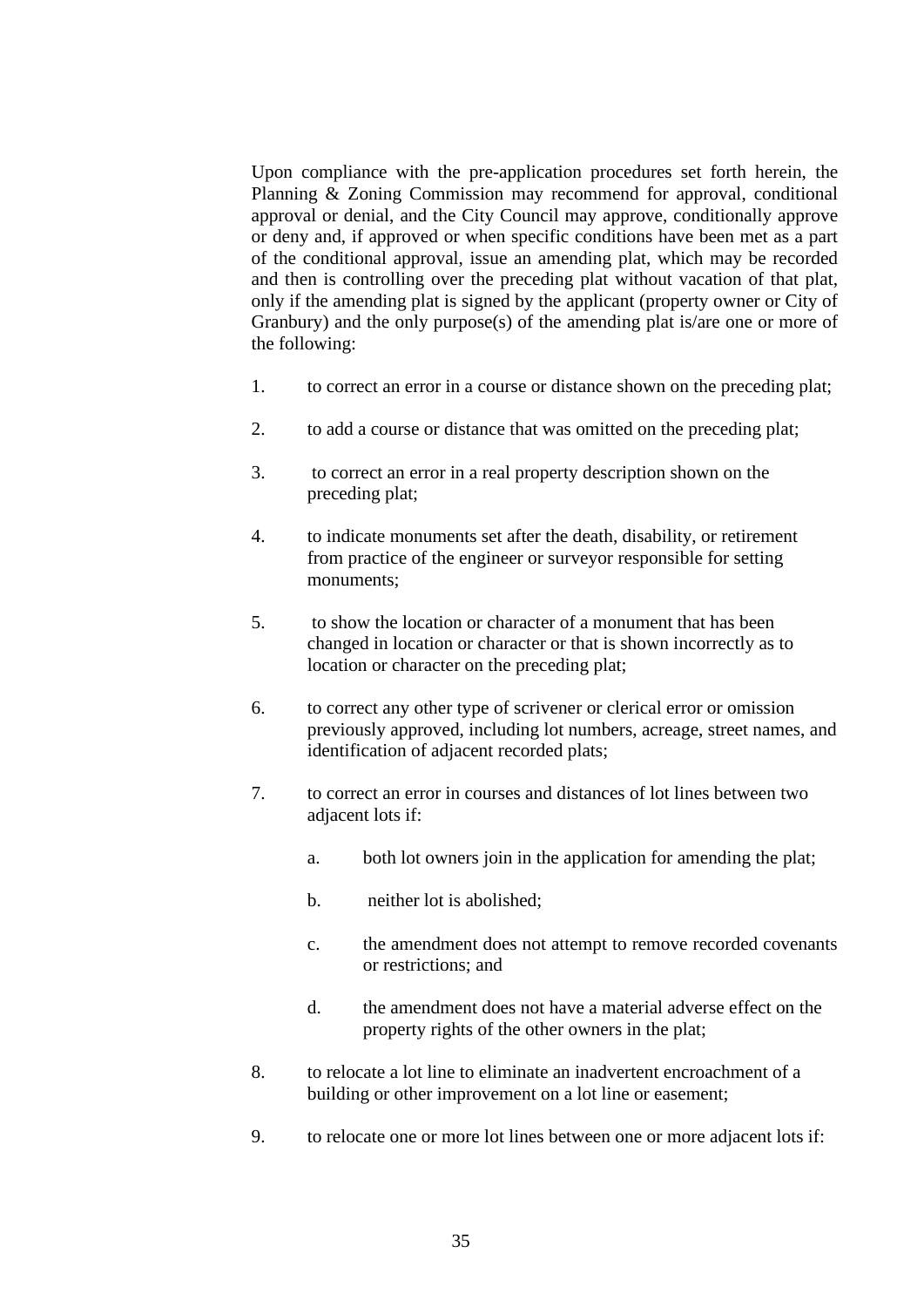- a. the owners of all those lots join in the application for amending the plat;
- b. the amendment does not attempt to remove recorded covenants or restrictions; and
- c. the amendment does not increase the number of lots;
- 10. to make necessary changes to the preceding plat to create six or fewer lots in the subdivision or a part of the subdivision covered by the preceding plat if:
	- a. the changes do not affect applicable zoning and other regulations of the City;
	- b. the changes do not attempt to amend or remove any covenants or restrictions; and
	- c. the area covered by the changes is located in an area that the Planning and Zoning Commission and City Council has approved, after a public hearing, as a residential improvement area; or
- 11. to replat one or more lots fronting on an existing street if:
	- a. the owners of all those lots join in the application for amending the plat;
	- b. the amendment does not attempt to remove recorded covenants or restrictions;
	- c. the amendments does not increase the number of lots; and
	- d. the amendment does not create or require the creation of a new street or make necessary the extension of municipal facilities
- B. *Approval authority for amending plat-* The Director of Community Development and Director of Public Works may approve an amending plat (approval of both shall be required) that complies with this section and does not require a variance. If the subdivider does not make the necessary corrections, provide the city all the necessary documentation, or does not pay the required fees by the scheduled Development Review Committee (DRC) Comment and Plat Application Deadline, the subdivider forfeits his/her privilege for the consideration for staff approval and such pre-application proposal for an Amending Plat request for staff consideration shall be null and void. It will be required that the subdivider shall pay another pre-application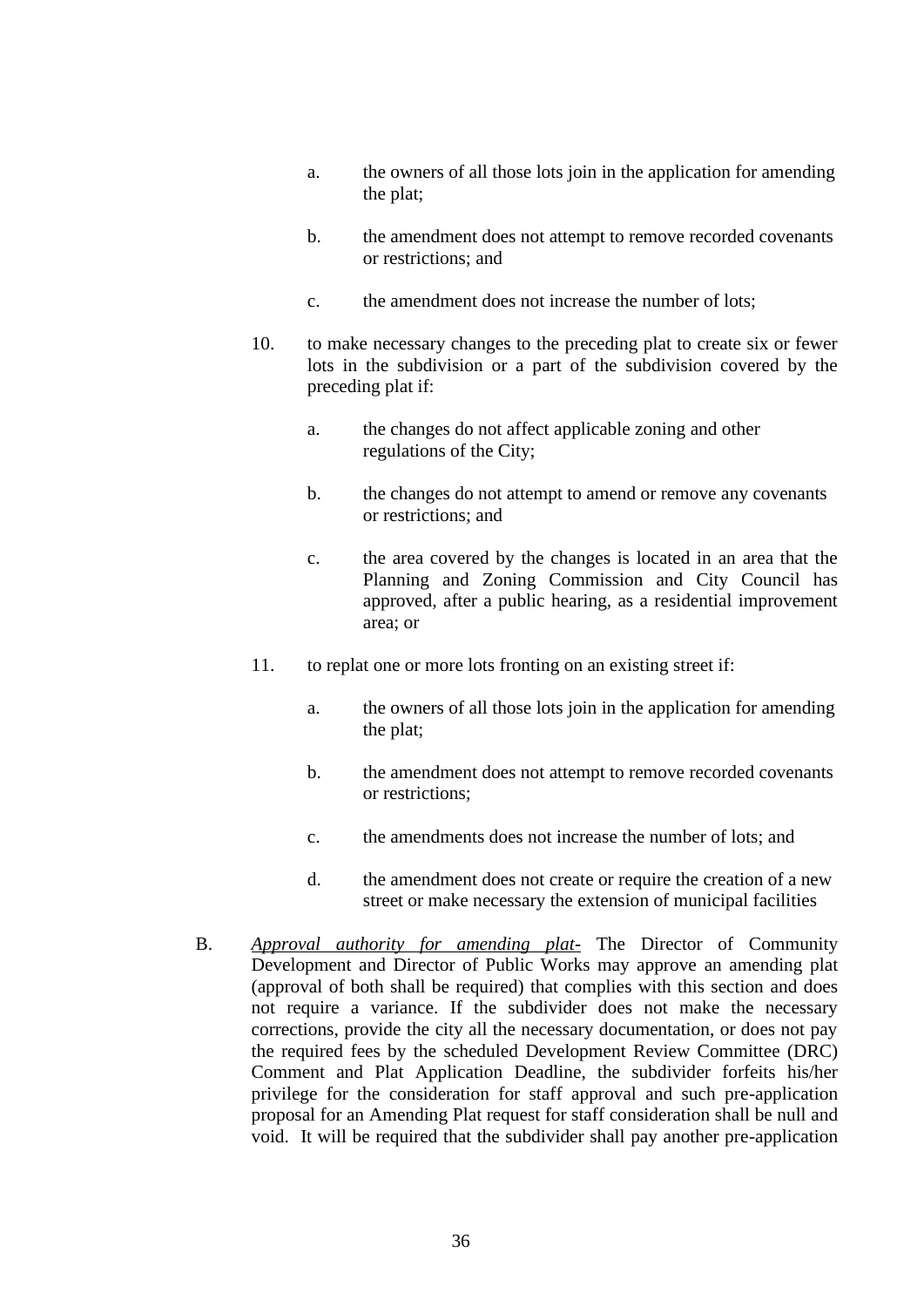fee in order to present the revised plat application as a Replat to the Planning & Zoning Commission for recommendation and City Council for approval/disapproval at the next available application deadline for DRC review. If an amending plat is not approved by the Director of Community Development and Director of Public Works within twenty-one (21) calendar days after the Development Review Committee (DRC) Comment and Plat Application Deadline or if the Amending Plat application requires a variance to this ordinance, the amending plat (and variance request, if any) application shall be considered null and void and a Replat application shall be scheduled for consideration at the next available Planning & Zoning Commission hearing. Additionally, the Director of Community Development or the subdivider may, at their discretion, elect to present the amending plat to the Planning & Zoning Commission for recommendation and City Council for approval/disapproval; provided, however, that the amending plat must be placed on the Planning & Zoning Commission agenda before the Development Review Committee (DRC) Comment and Plat Application Deadline. If the subdivider does not agree to conditions of approval imposed by the Development Review Committee or the Director of Community Development, the subdivider shall submit written notice of such to the Director of Community Development before the Development Review Committee (DRC) Comment and Plat Application Deadline, whereupon the amending plat will be scheduled for consideration at the next available Planning & Zoning Commission meeting. Action will be taken on the amending plat in the same manner as for a plat, as set forth in Section 2.6 (Replat) of this chapter.

- C. *Notice, public hearing and approval of other lot owners not required*. Notice of and a public hearing, and the approval of other lot owners are not required for the approval and issuance of an amending plat in accordance with this section.
- D. *Filing*. Upon the approval of an amending plat in accordance with this section the amended plat may be filed with the Hood County Clerk for recording.

# **Section 2.7 MINOR PLAT**

A. *Prerequisite for Minor Plat -* The subdivider requesting a Minor Plat shall prepare a pre-application proposal, pursuant to Section 2.1 of this Ordinance. The pre-application proposal and any variance request shall be submitted prior to the Development Review Committee pre-application deadline. Once DRC comments have been addressed by the subdivider, the plat application may be filed and submitted as a Minor Plat application for consideration and approval. The Planning & Zoning Commission and the City Council may approve, conditionally approve or deny, and, if approved or when specific conditions have been met as a part of the conditional approval may be recorded only if it is signed by the property owner, its only purpose is to create four (4) or fewer lots fronting on an existing street, and it does not require the creation of any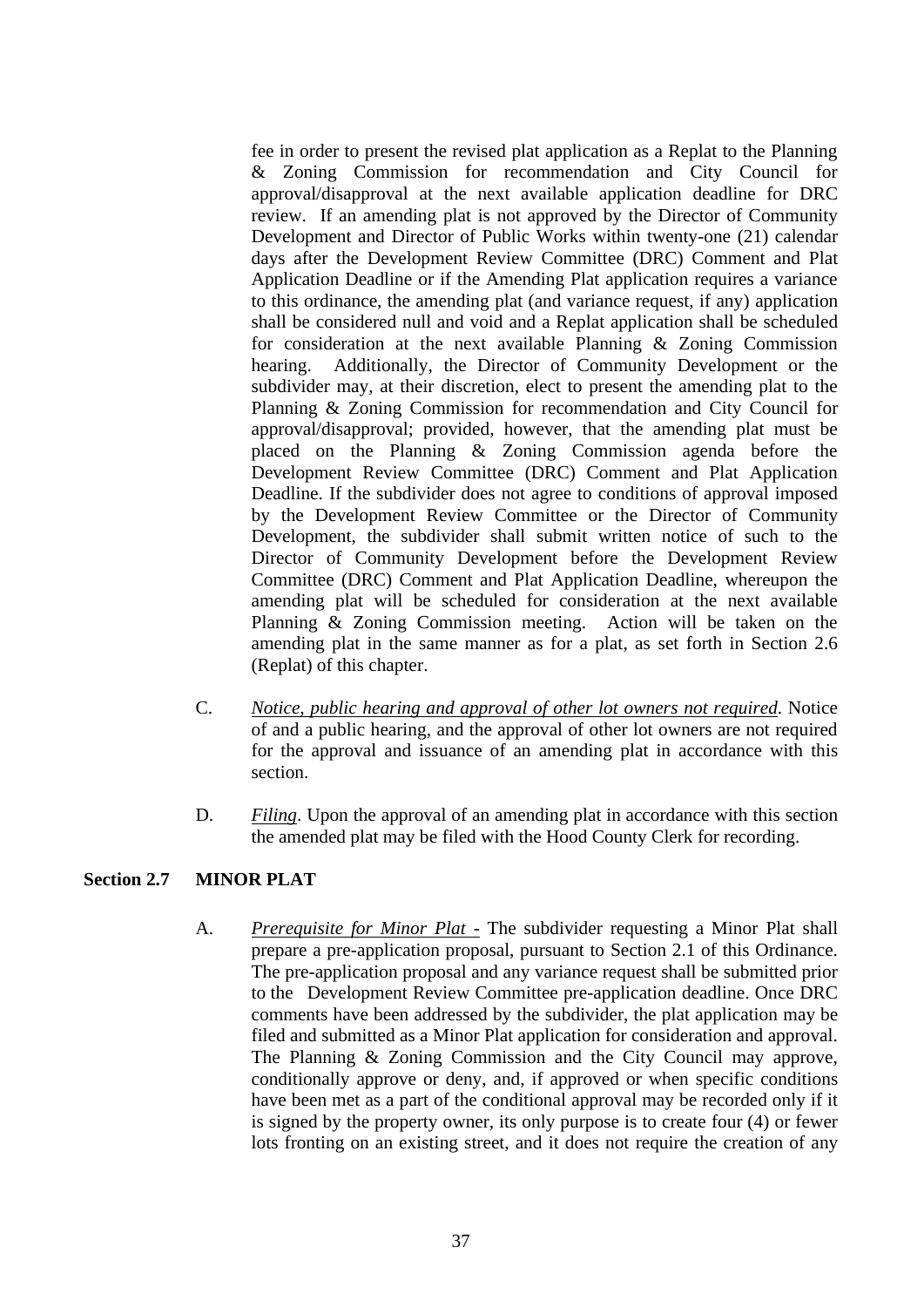new street or the extension of municipal facilities.

- B. A*pproval authority for Minor plat-* The Director of Community Development and Director of Public Works may approve a Minor Plat (approval of both shall be required) that complies with this section and that does not require a variance to this ordinance. If the subdivider does not make the necessary corrections, provide the city all the necessary documentation, or does not pay the required fees by the scheduled Development Review Committee (DRC) Comment and Plat Application Deadline, the subdivider forfeits his/her privilege for the consideration for staff approval and such Pre-Application proposal for a Minor Plat request for staff consideration shall be null and void. It will be required that the subdivider shall pay another Pre-Application fee in order to present the revised plat application as a Final Plat to the Planning & Zoning Commission for recommendation and City Council for approval/disapproval at the next available application deadline for DRC review. If a Minor Plat is not approved by the Director of Community Development and Director of Public Works twenty-one (21) calendar days after the Development Review Committee (DRC) Comment and Plat Application Deadline or if the Minor Plat requires a variance, the Minor Plat (and variance request, if any) shall be scheduled for consideration at the next available Planning & Zoning Commission meeting. Additionally, the Director of Community Development or the subdivider may, for any reason, elect to present the Minor Plat to the Planning & Zoning Commission for recommendation and City Council for final disposition. If the subdivider does not agree to conditions of approval imposed by the Development Review Committee or the Director of Community Development, the subdivider shall submit written notice of such to the Director of Community Development before the Development Review Committee (DRC) Comment and Plat Application Deadline, whereupon the Minor Plat will be scheduled for consideration at the next available Planning & Zoning Commission meeting. Action will be taken on the Minor Plat in the same manner as for a plat, as set forth in Section 2.3 (Final Plat) of this Ordinance.
- C. *Notice, public hearing and approval of other lot owners not required*. Notice of and a public hearing, and the approval of other lot owners (other than any lot owners that are required to join in the application) are not required for the approval and issuance of a Minor Plat in accordance with this Section.
- D. *Filing*. Upon the approval of an Minor Plat in accordance with this section by the City Council or by the Director of Community Development and Director of Public Works, the Minor Plat may be filed with the Hood County Clerk for recording.

# **Section 2.8 FINAL PLATS (INFORMATION AND FORMAT REQUIREMENTS)**

A. All final plats shall be submitted on sheets no larger than eighteen inches by twenty-four inches (18"x24") and to a scale of not less than one hundred feet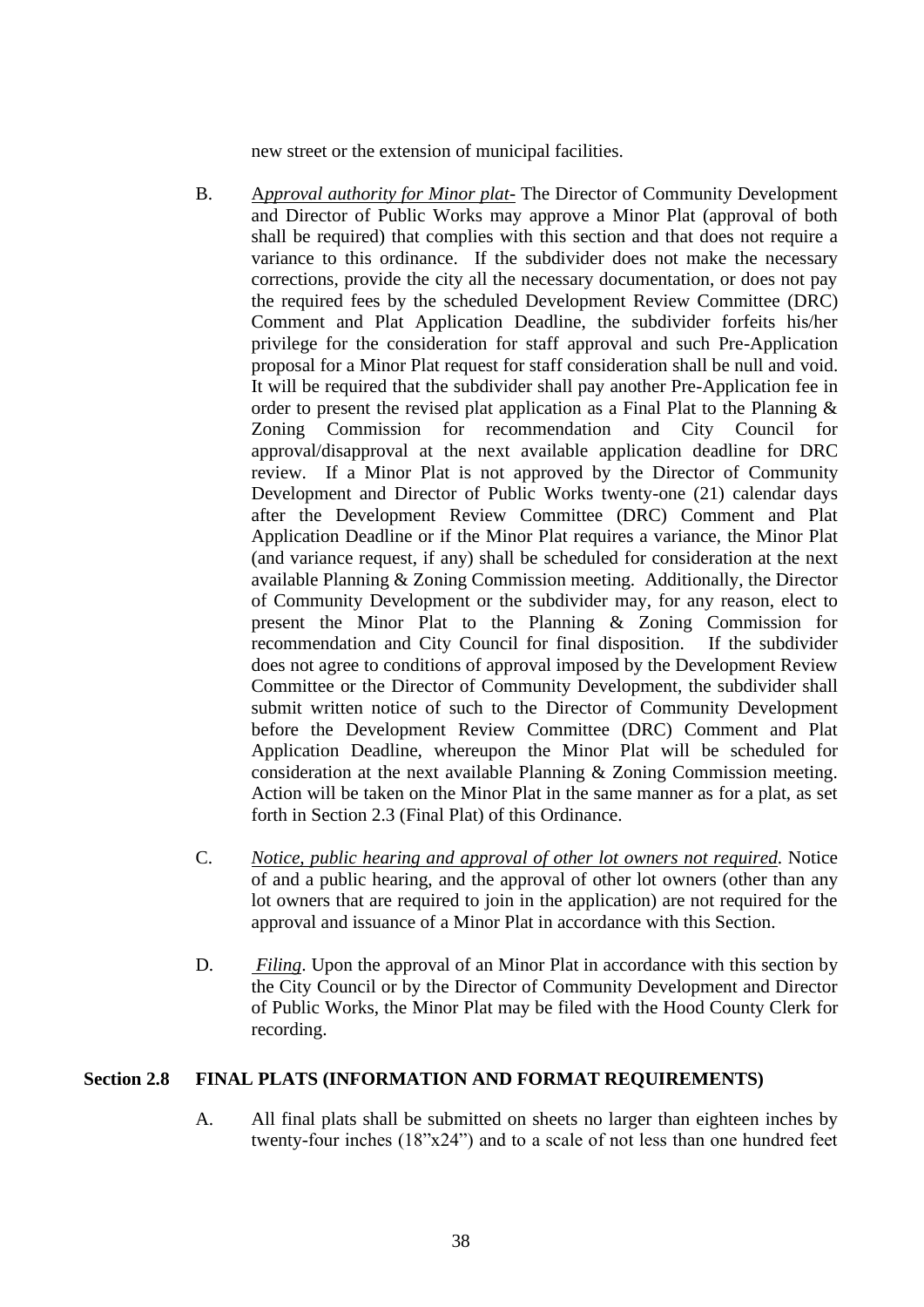to the inch  $(1" = 100)$  or larger. Where more than one sheet is required to encompass the subdivision, an index sheet eighteen inches by twenty-four inches (18"x24") shall be filed showing the entire subdivision together with the complete dedication, attests, dates, titles and seals, on one (1) sheet.

- B. The exterior boundary of the subdivision shall be indicated by a distinct bold solid line and corner markers by individual symbols.
- C. The length and bearing of all straight lines, radii, arc lengths, tangent length and central angles of all curves shall be indicated along the lines of each lot. The curve data pertaining to block or lot boundary may be placed in a curve table. Building lines shall be shown and any private deed restrictions shall be submitted with the plat.
- D. The names of all adjoining subdivisions, the dimensions of all abutting lots, lot and block numbers and accurate reference ties to courses and distances of at least one recognized land corner shall be shown. A location map drawn to scale shall also be shown. X and Y coordinates shall be provided for all lot corners and right-of-way information. A listing of the lots and their collating area in square feet shall be provided either on the plat or separately.
- E. The names and accurate location of all adjacent streets. A letter from Hood County approving street names is required prior to filing the final plat with the City on property located within the City's extra territorial jurisdiction.
- F. The location and dimension of any utility easement adjoining or abutting the subdivision or proposed within the subdivision shall be shown. It shall be the applicant's responsibility to coordinate with appropriate utility companies for placement of utility easements.
- G. The description and location of all survey monuments placed in the addition or subdivision shall be shown (see Section 4.3 for specifications).
- H. The final plat shall contain a title block in the lower right corner of the page. The words "Final Plat", the name of the addition or subdivision, the name of the owners, their address and telephone number, and the address and legal description of the project shall be shown in the title block. The final plat shall provide the name of the engineer/surveyor, north point, date of preparation and date of revisions. The graphic scale shall be not less than  $1" = 100$  feet. Located in the lower right hand corner Place "Cabinet" Date  $\therefore$  The plat shall be signed and sealed.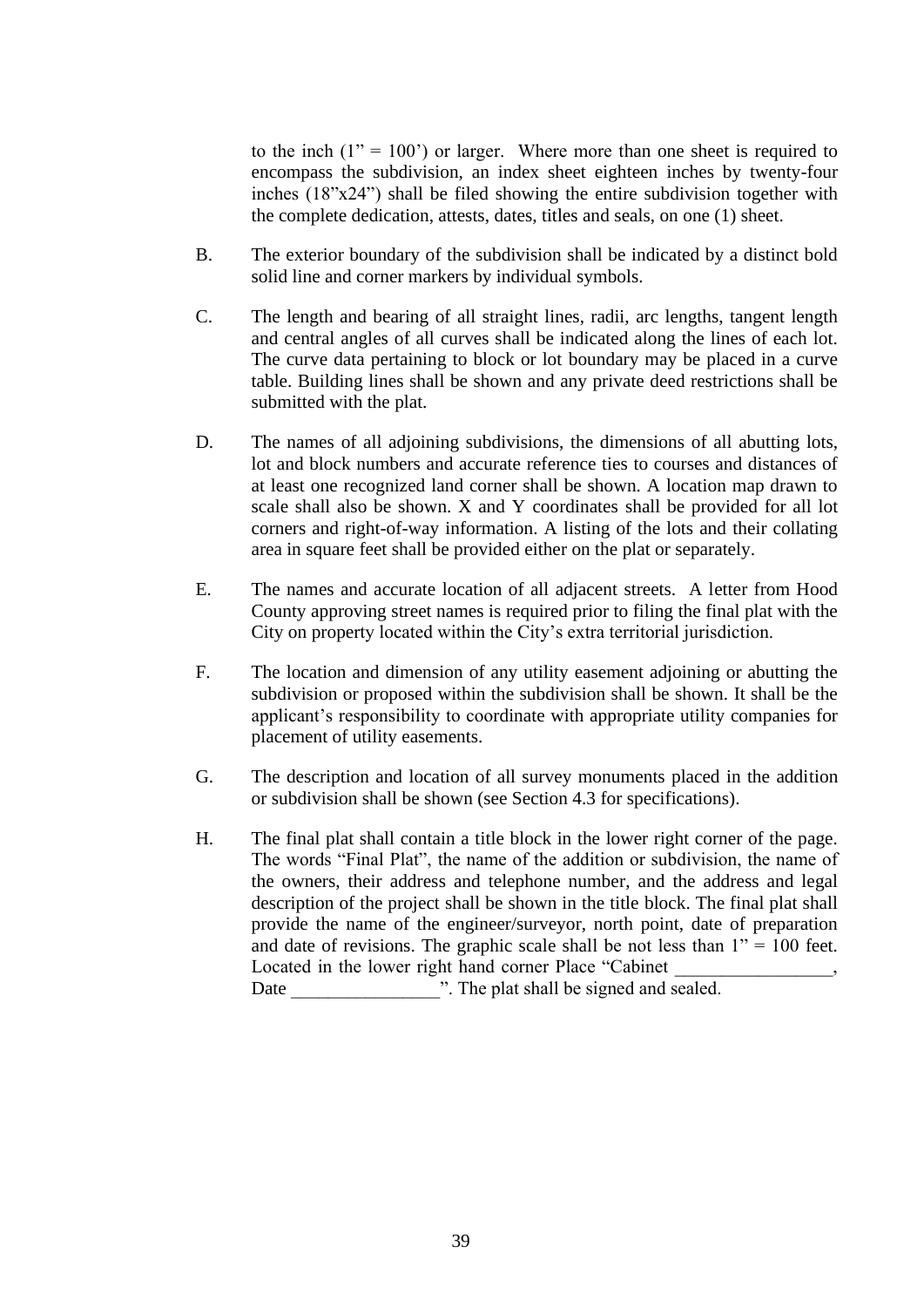- I. Flood Plain Restrictions:
	- 1. If a flood plain easement is required or proposed, the following full statement of restriction shall be placed in the dedication instrument on the subdivision plat.

## FLOOD PLAIN RESTRICTION

No construction shall be allowed within the flood plain easement, without the prior written approval of the City. In order to secure approval, detailed engineering plans and/or studies for the improvements, satisfactory to the City, shall be prepared and submitted by the party or parties wishing to construct within the flood plain. Where construction is permitted, all finished floor elevations shall be a minimum of two (2) feet above the 100 year design frequency storms elevation. Any construction approved within the flood plain shall not increase the 100-year design frequency storm elevation.

2. The following statement shall be required when an unlined improved drainage channel, in a drainage easement, or when a flood plain easement is proposed.

# FLOOD PLAIN/DRAINAGEWAY MAINTENANCE

The existing creeks, streams, or ponds (drainage ways) traversing along or across portions of this addition, will remain unobstructed at all times and will be maintained by the individual lot owners, homeowner's association or approved maintenance entity whose lots are traversed by or adjacent to the drainage ways. The City of Granbury will not be responsible for the maintenance, erosion control, and/or operation of said drainage ways. Property owners shall keep the adjacent drainage ways traversing their property clean and free of debris, silt or other substances which would result in unsanitary conditions, and the City shall have the right of entry for the purpose of inspecting the maintenance work performed by the property owners. The drainage ways are occasionally subject to storm water overflow and/or bank erosion that cannot be defined. The City of Granbury shall not be liable for any damages resulting from the occurrence of these phenomena, nor the failure of any structure(s) within the drainage ways. The drainage way crossing each lot is contained within the flood plain easement lines as shown on the plat.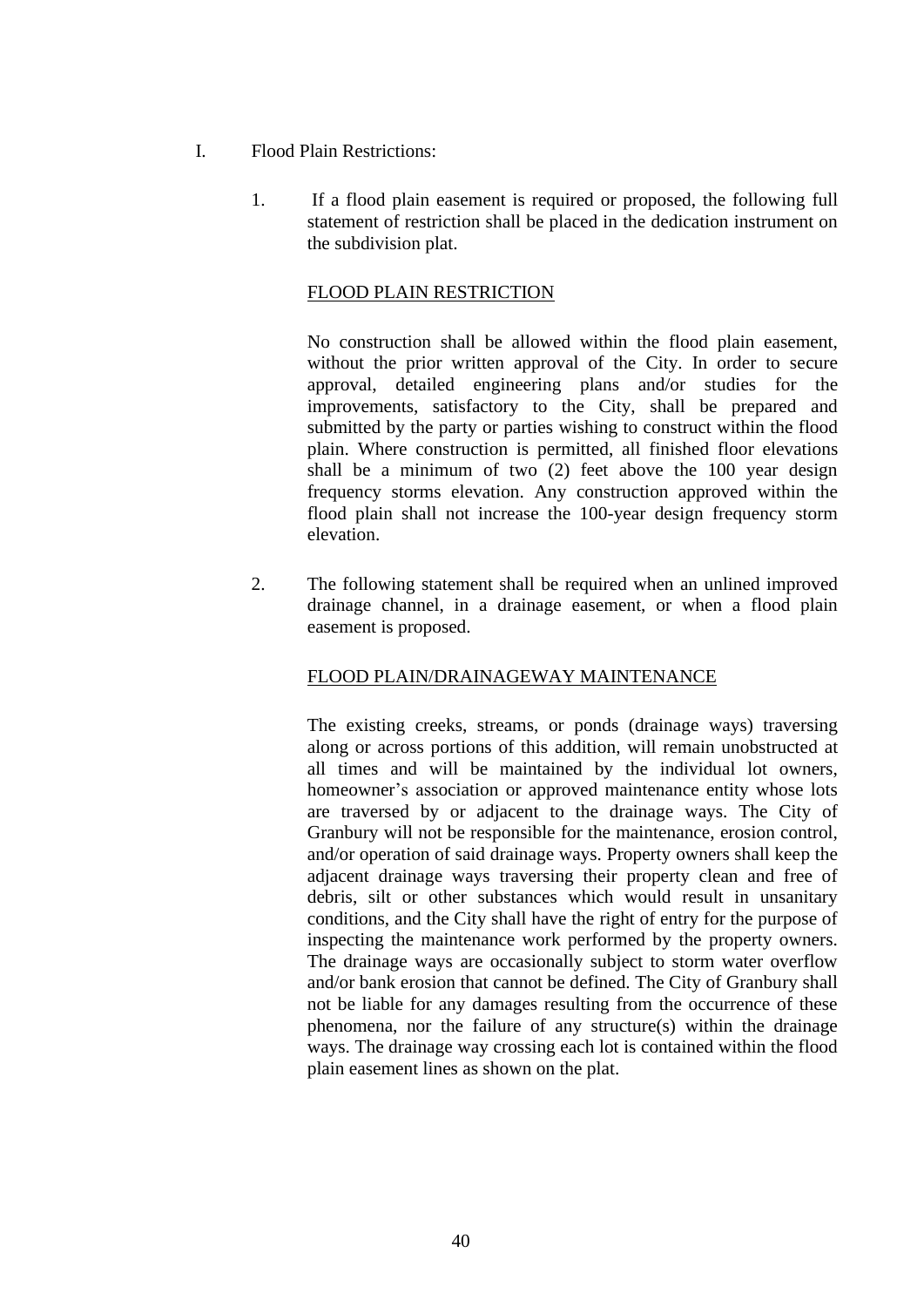3. If a floodway easement is required or proposed, the following full statement of restriction shall be placed in the dedication instrument of the subdivision plat.

## FLOODWAY RESTRICTION

No encroachment, including fill, new construction or improvements shall be allowed within the floodway easement.

- J. Finished floor elevations of building foundations shall be shown on lots adjacent to a floodway or areas susceptible to flooding.
- K. An Owner's certificate shall be attached to and be a part of the final subdivision plat and shall contain a minimum of the following information:
	- 1. A statement that the subdivided area is legally owned by the applicant.
	- 2. An accurate legal description by the line deflection, necessary curve data, and line distance of all lines bounding the property with descriptions correlated to a permanent survey monument.
	- 3. A statement signed by the owner and acknowledged before a Notary Public as to the authenticity of the signatures, saying that the owner adopts the plat as shown, described and named and they do dedicate to the public forever the streets and alleys shown on the plat. The owner further reserves any easement areas shown for mutual use of all public utilities desiring to use the same. Any public utility shall have the right to remove and keep removed all or any part of any vegetative growth for construction or maintenance, or efficiency of its respective system in these easements and all or any part of, any growth or construction which in any way hinders or interferes with the right of ingress and egress to these easements for any necessary use without asking anyone's permission.
	- 4. A Registered Public Surveyor's Certificate, with a place for signatures.
	- 5. A certificate of approval block for plat approval signature of the Mayor or Mayor Pro-Tem of the City Council and a place for the Secretary to attest such signature and the approval date by Planning and Zoning Commission and City Council.
	- 6. Examples 6a and 6b show the information required on the Final Plat which meet the above requirements. Other examples for applicable purposes are set forth by 6c and d.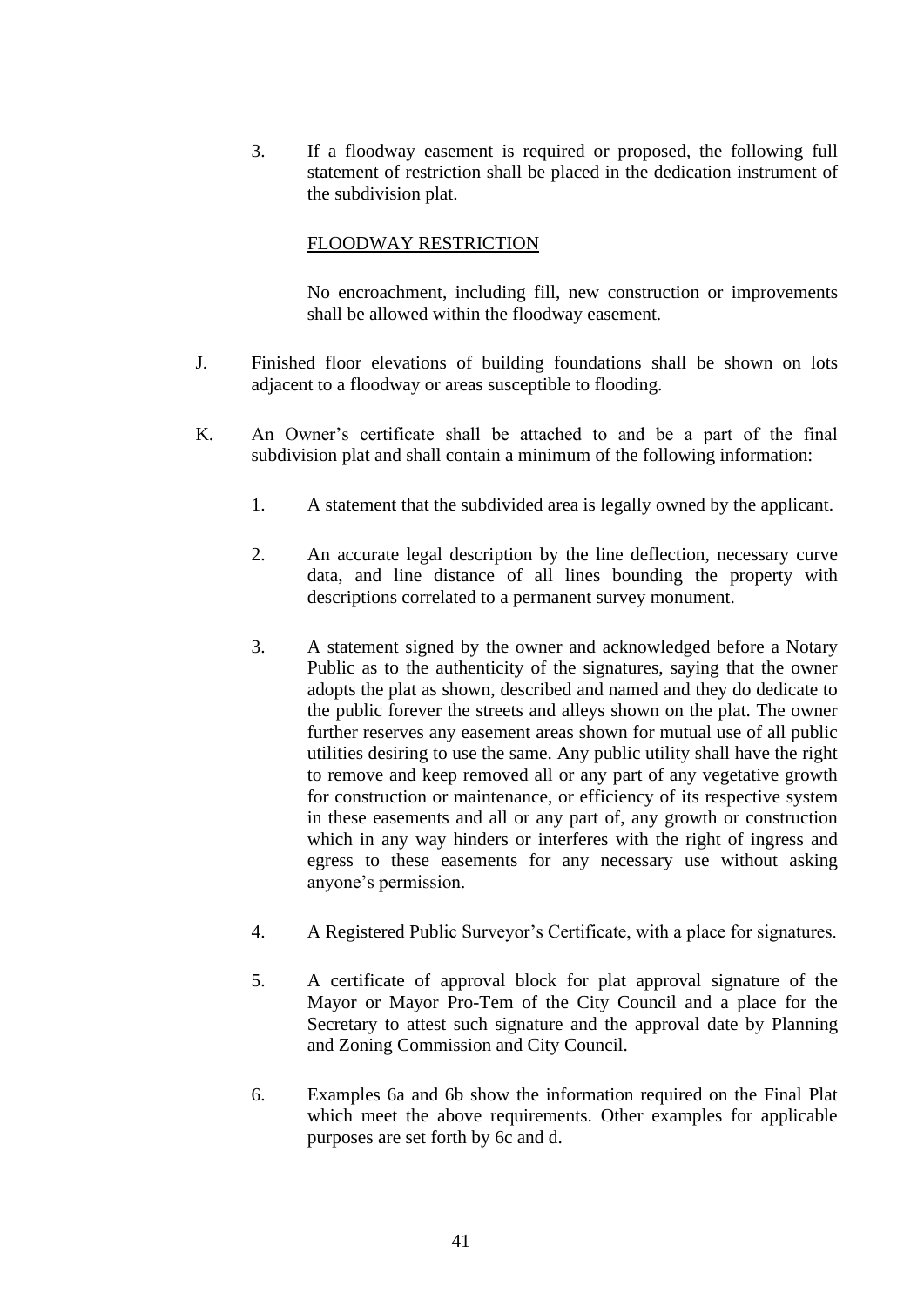a. OWNER'S CERTIFICATE (Example)

| <b>STATE OF TEXAS</b> |  |
|-----------------------|--|
| <b>COUNTY OF HOOD</b> |  |

WHEREAS, (John Doe and Jane Doe) are the Owners of a tract of land, situated in the XYZ Survey, Abstract No. 999, Hood County, Texas and being out of a\_\_\_\_\_\_\_ acre tract conveyed to them by Joe Smith and Tom Smith and a **Example 2** tract conveyed to them by John Smith and being more particularly described as follows:

(Enter accurate metes and bounds property description here)

#### NOW, THEREFORE, KNOWN ALL MEN BY THESE PRESENTS:

That \_\_\_\_\_\_\_\_\_\_\_\_\_\_\_\_\_\_\_\_\_\_\_\_\_\_\_\_\_\_\_\_\_\_\_\_\_\_\_\_\_\_\_\_\_\_\_\_\_\_\_

acting herein by and through its duly authorized officers, does hereby adopt this plat designating the hereinabove described property as \_\_\_\_\_\_\_\_\_\_\_\_\_\_\_\_\_\_\_\_\_\_\_\_\_\_\_\_\_\_\_\_\_, an addition to the City of

Granbury, Texas ([*if located within the city limit boundary, or*] Hood County, Texas, within the City of Granbury's Extra-Territorial Jurisdiction [if located outside of the city boundary]) and does hereby dedicate, in fee simple, to the public use forever, the streets, alleys and canals shown thereon. The streets and alleys are dedicated for street purposes, and canals are dedicated generally for watercraft ingress/egress purposes as shown hereon. The Easements and public use areas, as shown, are dedicated, for the public use forever, for the purposes indicated on this plat. No buildings or other improvements shall be constructed or placed upon, over or across the Easements as shown, except as exempted under Section 3.3.G contained herein. In addition, Utility Easements may also be used for the mutual use and accommodation of all public and franchise utilities desiring to use or using the same unless the easement limits the use to particular utilities, said use by public and franchise utilities being subordinate to the Public's, City of Granbury's, the Brazos River Authority's (BRA) and/or Hood County's use thereof. The City of Granbury, Hood County, BRA, public utility and franchise utility entities shall have the right to remove and keep removed all or parts of any buildings, fences, trees, shrubs or other improvements or growths which are placed at the sole risk of the property owner or builder and which may in any way endanger or interfere with the construction, maintenance, or efficiency of their respective systems in said Easements or dedicated areas, even if these easements or dedicated areas are to be maintained by the property owner or Home/Business Owner's Association. Additionally, the City of Granbury, Hood County, or franchise utility may request from the owner or file a lien against the property to recover the cost of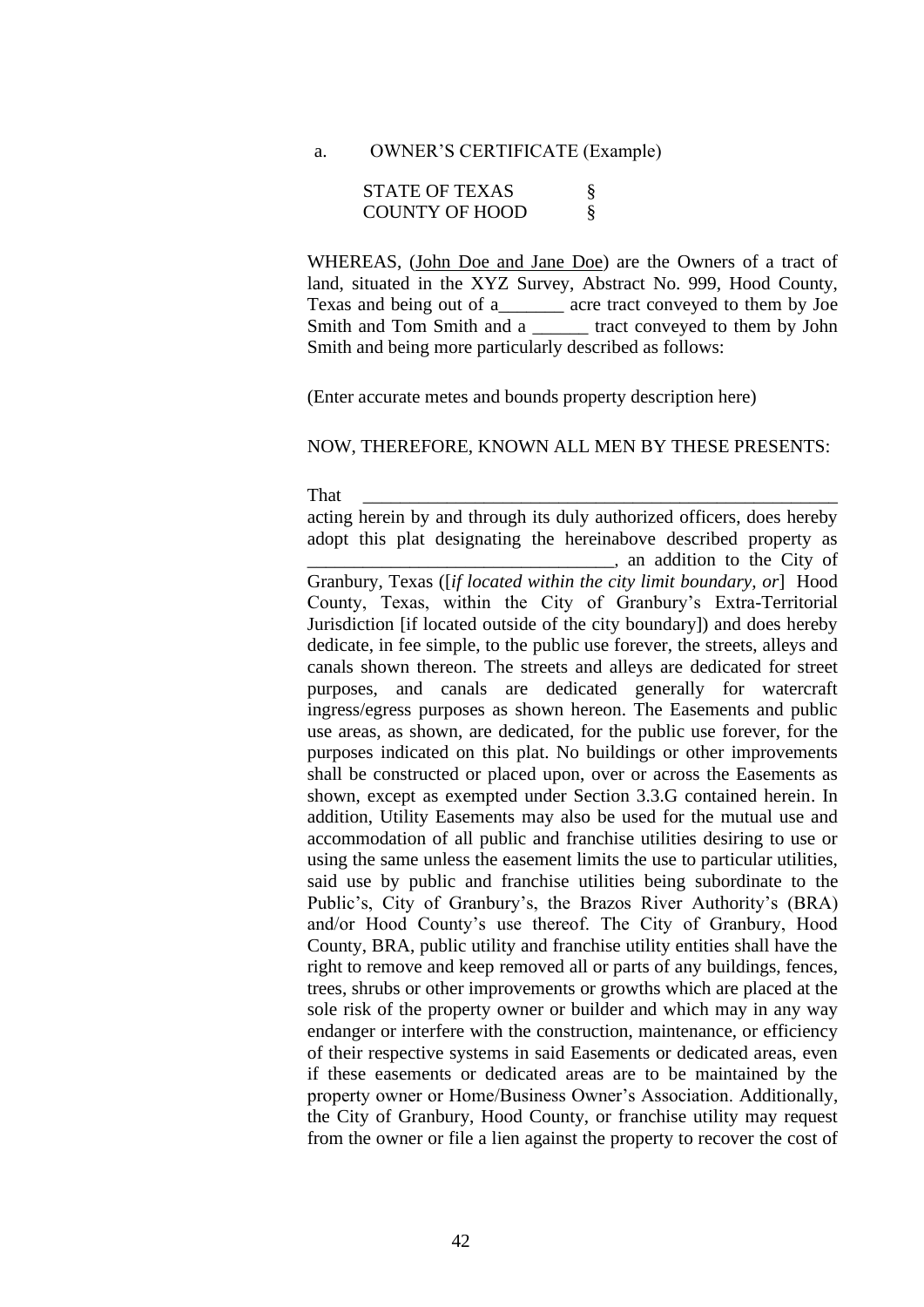such removal of any encumbrances within easements or dedicated area. The City of Granbury, Hood County, BRA, public utility and franchise utility entities shall at all times have the full right of Ingress and Egress to or from their respective easements or dedicated areas, even if these easements or dedicated areas are to be maintained by the property owner or Home/Business Owner's Association for the purpose of constructing, reconstructing, inspecting, patrolling, maintaining, reading meters, and adding to or removing all or parts of their respective systems without the necessity at any time procuring permission from anyone. This property is located within the (*City of Granbury or City of Granbury's extraterritorial jurisdiction*).

This plat approved subject to all platting ordinances, rules, regulations and resolutions of the City of Granbury, Texas.

WITNESS, my hand, this the day of  $\qquad \qquad .20$ 

BY:

Authorized Signature or Owner

\_\_\_\_\_\_\_\_\_\_\_\_\_\_\_\_\_\_\_\_\_\_\_\_\_\_\_\_\_\_\_\_\_\_\_\_\_\_\_\_\_\_\_\_

\_\_\_\_\_\_\_\_\_\_\_\_\_\_\_\_\_\_\_\_\_\_\_\_\_\_\_\_\_\_\_\_\_\_\_\_\_\_\_\_\_\_\_\_

Printed Name and Title

STATE OF TEXAS §

COUNTY OF HOOD §

Before me, the undersigned authority, a Notary Public in and for said County and State, on this day personally appeared John Doe and Jane Doe, Owners, known to me to be the persons whose names are subscribed to the foregoing instrument and acknowledged to me that they each executed the same for the purpose and considerations therein expressed.

Given under my hand and seal of office, this day of

\_\_\_\_\_\_\_\_\_\_\_\_\_\_\_\_\_\_\_\_\_\_\_\_\_\_\_\_\_\_\_\_\_\_\_\_\_\_\_\_\_\_\_\_

Notary Public in and for the State of Texas

b. SURVEYOR'S CERTIFICATE (Example)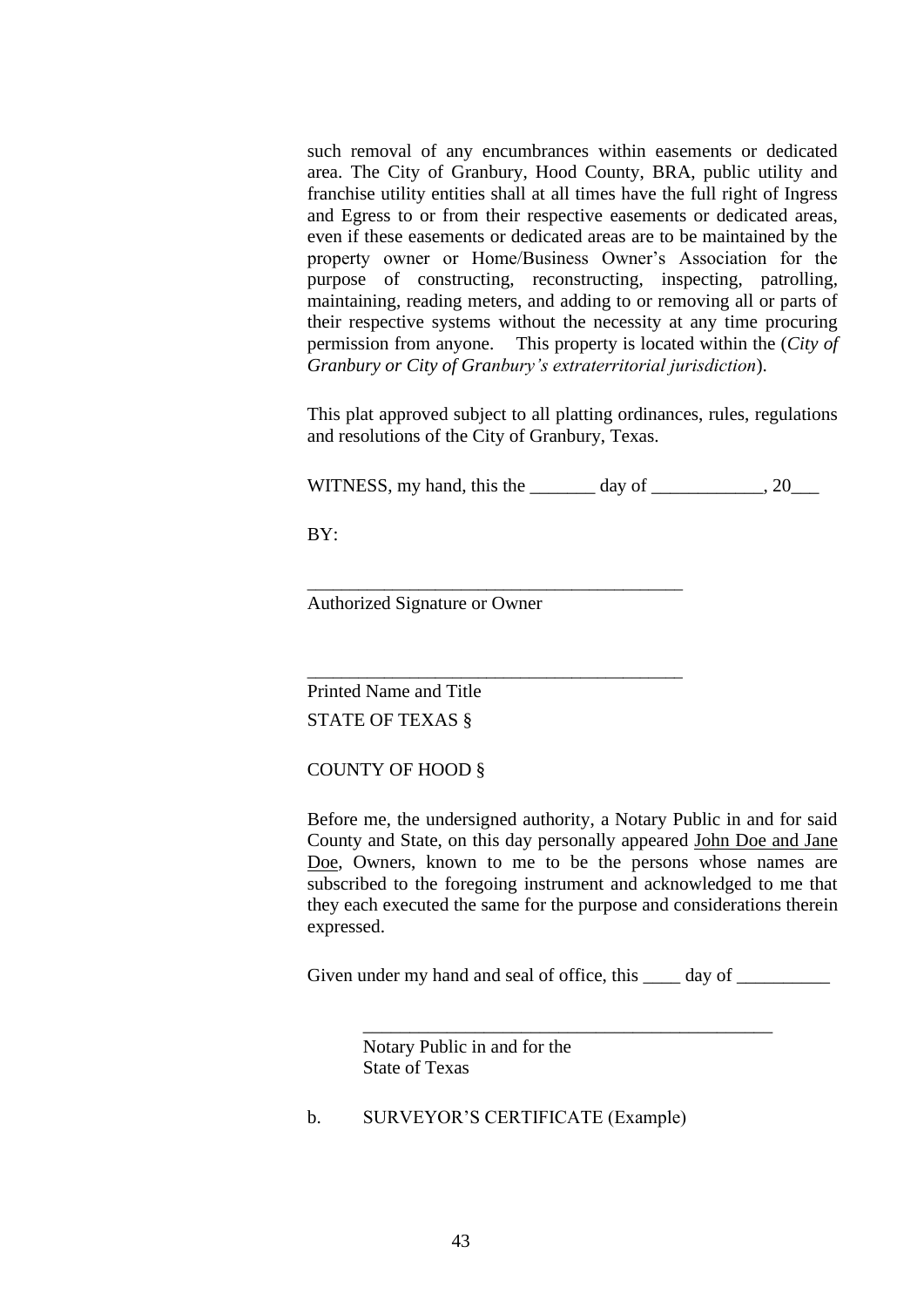#### KNOW ALL MEN BY THESE PRESENTS:

That I, \_\_\_\_\_\_\_\_\_\_\_\_\_\_\_\_\_\_\_\_\_\_\_\_\_\_\_\_\_\_\_\_\_\_, do hereby certify that I prepared this plat from an actual and accurate survey of the land and that the corner monuments shown thereon as set were properly placed under my personal supervision in accordance with the Subdivision Regulations of the City of Granbury, Texas.

| Registered Public Surveyor | Seal |
|----------------------------|------|
| <b>STATE OF TEXAS</b>      |      |

COUNTY OF HOOD §

Before me, the undersigned authority, a Notary Public in and for said County and State, on this day personally appeared \_\_\_\_\_\_\_\_\_\_\_\_\_\_\_\_\_\_\_\_\_\_\_\_\_\_\_\_\_\_\_\_\_ Surveyor, known to

me to be the person whose name is subscribed to this plat.

Given under my hand and seal of office, this day of

\_\_\_\_\_\_\_\_\_\_\_\_\_\_\_\_\_\_\_\_\_\_\_\_\_\_\_\_\_\_\_\_\_\_\_\_\_\_\_\_\_\_\_\_ Seal

Notary Public in and for the State of Texas

\_\_\_\_\_\_\_\_\_\_\_\_\_\_\_\_\_\_\_\_\_\_\_\_\_\_\_\_\_\_\_\_\_\_\_\_\_.

## (TEXT AND SIGNATURES REQUIRED FOR CERTIFICATE OF APPROVAL BLOCK)

**"Certificate of Approval"**

**"Approved by the Planning and Zoning Commission**" Date \_\_\_\_\_\_\_\_\_\_\_

\_\_\_\_\_\_\_\_\_\_\_\_\_\_\_\_\_\_\_\_\_\_\_\_\_\_\_\_\_\_\_\_\_\_\_\_\_\_\_\_\_\_\_\_

\_\_\_\_\_\_\_\_\_\_\_\_\_\_\_\_\_\_\_\_\_\_\_\_\_\_\_\_\_\_\_\_\_\_\_\_\_\_\_\_\_\_\_\_

\_\_\_\_\_\_\_\_\_\_\_\_\_\_\_\_\_\_\_\_\_\_\_\_\_\_\_\_\_\_\_\_\_\_\_\_\_\_\_\_\_\_\_\_

Chair, Planning and Zoning Commission

Attest, Administrative Assistant

**"Approved by the City Council"** Date \_\_\_\_\_\_\_\_\_\_\_\_

Mayor, City of Granbury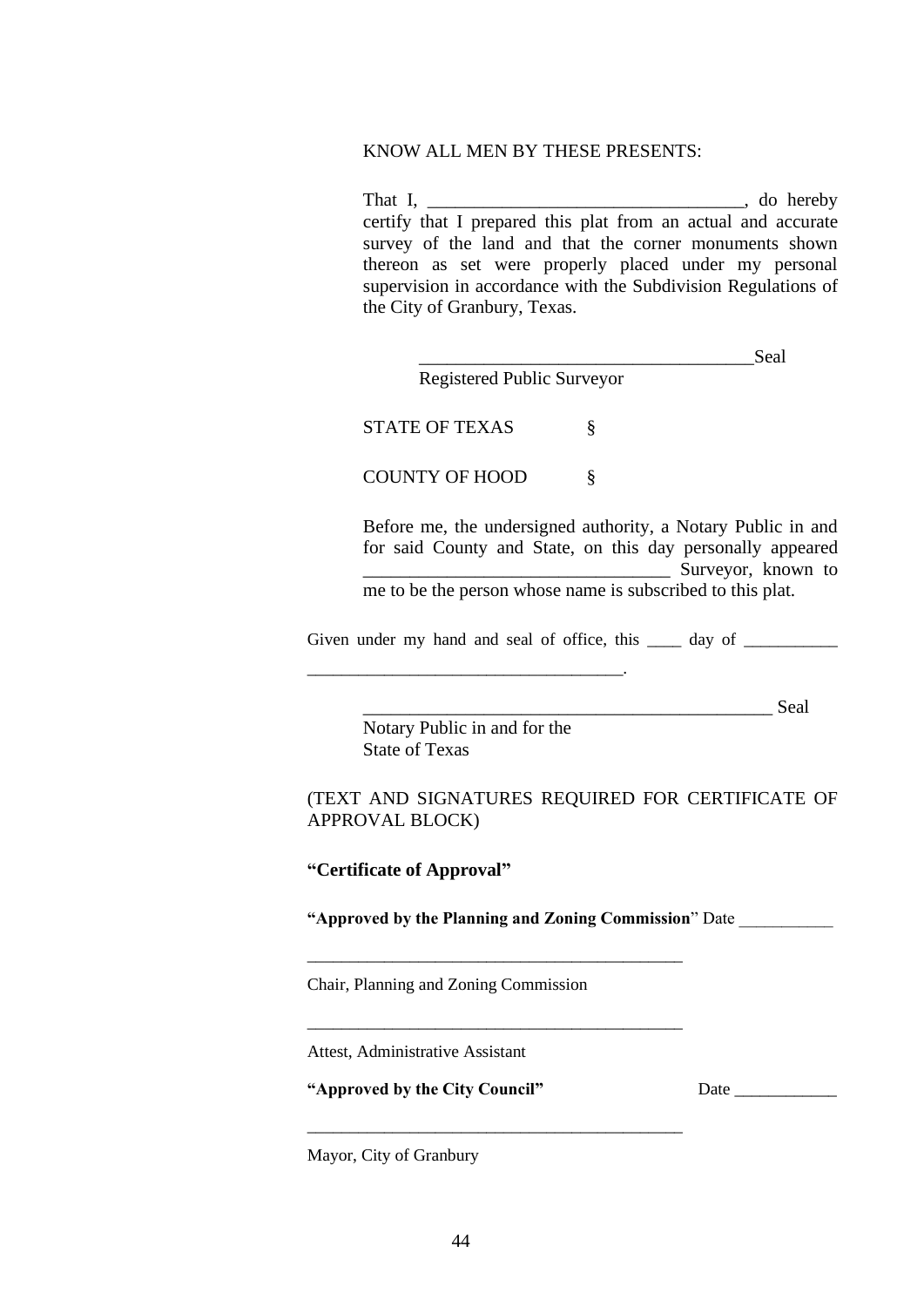Attest, City Secretary

## (SIGNATURE BLOCK FOR PLATS APPROVED BY CITY STAFF, AMENDING PLATS AND MINOR PLATS ONLY)

\_\_\_\_\_\_\_\_\_\_\_\_\_\_\_\_\_\_\_\_\_\_\_\_\_\_\_\_\_\_\_\_\_\_\_\_\_\_\_\_\_\_\_\_

| "Approved by the Community Development Dept." | Date |
|-----------------------------------------------|------|
| Director of Community Development             |      |
| <b>Notary Public</b>                          |      |
| "Approved by the Public Works Department"     | Date |
| Director of Public Works/City Engineer        |      |

Notary Public

#### c. VISIBILITY, ACCESS AND MAINTENANCE EASEMENTS (Example)

\_\_\_\_\_\_\_\_\_\_\_\_\_\_\_\_\_\_\_\_\_\_\_\_\_\_\_\_\_\_\_\_\_\_\_\_\_\_\_\_\_\_\_\_

The area or areas shown on the plat as "VAM" (Visibility, Access, and Maintenance) Easements(s) are hereby given and. granted to the City, its successors and assigns, as an easement to provide visibility, right of access, and maintenance upon and across said VAM Easement. The City shall have the right but not the obligation to maintain any and all landscaping within the VAM Easement. Should the City exercise this maintenance right, it shall be permitted to remove and dispose of any and all landscaping improvements, including without limitation, any trees, shrubs, flowers, ground cover and fixtures. The City may withdraw maintenance of the VAM Easement at any time. The ultimate maintenance responsibility for the VAM Easement shall rest with the owners. No structure, object, or plant of any type may obstruct vision from a height of twenty-four (24) inches to a height of eleven (11) feet above the top of the curb, including, but not limited to buildings, fences, walks, signs, trees, shrubs, cars, trucks, etc., in the VAM easement as shown on this plat. The City shall also have the right but not the obligation to add any landscape improvements to the VAM Easement, to erect any traffic control devices or signs on the VAM Easement and to remove any obstruction thereon. The City, its successors, assigns, or agents shall have the right and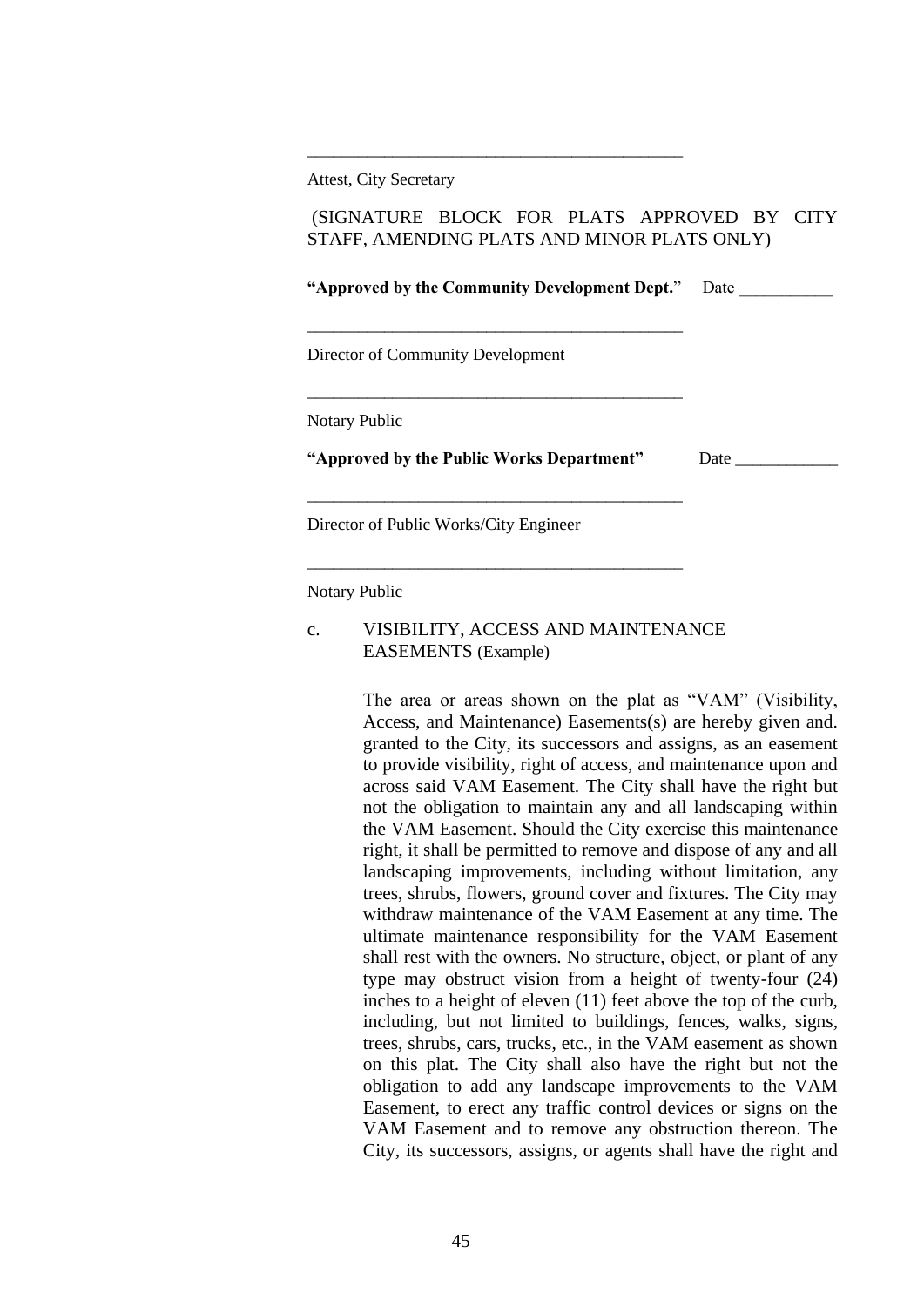privilege at all times to enter upon the VAM Easement or any part thereof for the purposes and with all rights and privileges set forth herein.

#### d. FIRE LANES (Example)

That the undersigned does hereby covenant and agree that he (they) shall construct upon the fire lane easements, as dedicated and shown hereon, an approved, hard surface (hot mix asphalt concrete 'HMAC' or concrete) and that he (they) shall maintain the same in a state of good repair at all times and keep the same free and clear of any structures, fences, trees, shrubs, or other improvements or obstruction, including but not limited to the parking of motor vehicles, trailers, boats or other impediments to the access of fire apparatus. The maintenance of paving on the fire lane easements is the responsibility of the owner, and the owner shall post and maintain appropriate signs and/or markings in conspicuous places along such fire lanes, stating, "Fire Lane, No Parking/Tow-Away Zone." The police or his duly authorized representative is hereby authorized to cause such fire lanes and utility easements to be maintained free and unobstructed at all times for fire department and emergency use.

### **Section 2.9 DEVELOPMENT PLATS**

- A. Authority This section is adopted pursuant to Texas Local Government Code, Chapter 212, Subchapter B, Sections 212.041 to 212.050, as amended.
	- B. Applicability For purposes of this section, the term "development" means the construction of any building, structure or improvement of any nature (attached residential [townhome, multiple-family, patio home, duplex, etc.] or nonresidential), or the enlargement of any external dimension thereof. This section shall apply to any land lying within the City or within its extraterritorial jurisdiction in the following circumstances:
		- 1. The development of any tract of land which has not been platted under Section 2.3 of this ordinance, unless expressly exempted herein;
		- 2. The development of any tract of land for which the property owner claims an exemption from the City's subdivision regulations, which exemption is not expressly provided for in such regulations;
		- 3. The development of any tract of land for which the only access is a private easement or street;
		- 4. The division of any tract of land resulting in parcels or lots each of which is greater than five (5) acres in size, and where no public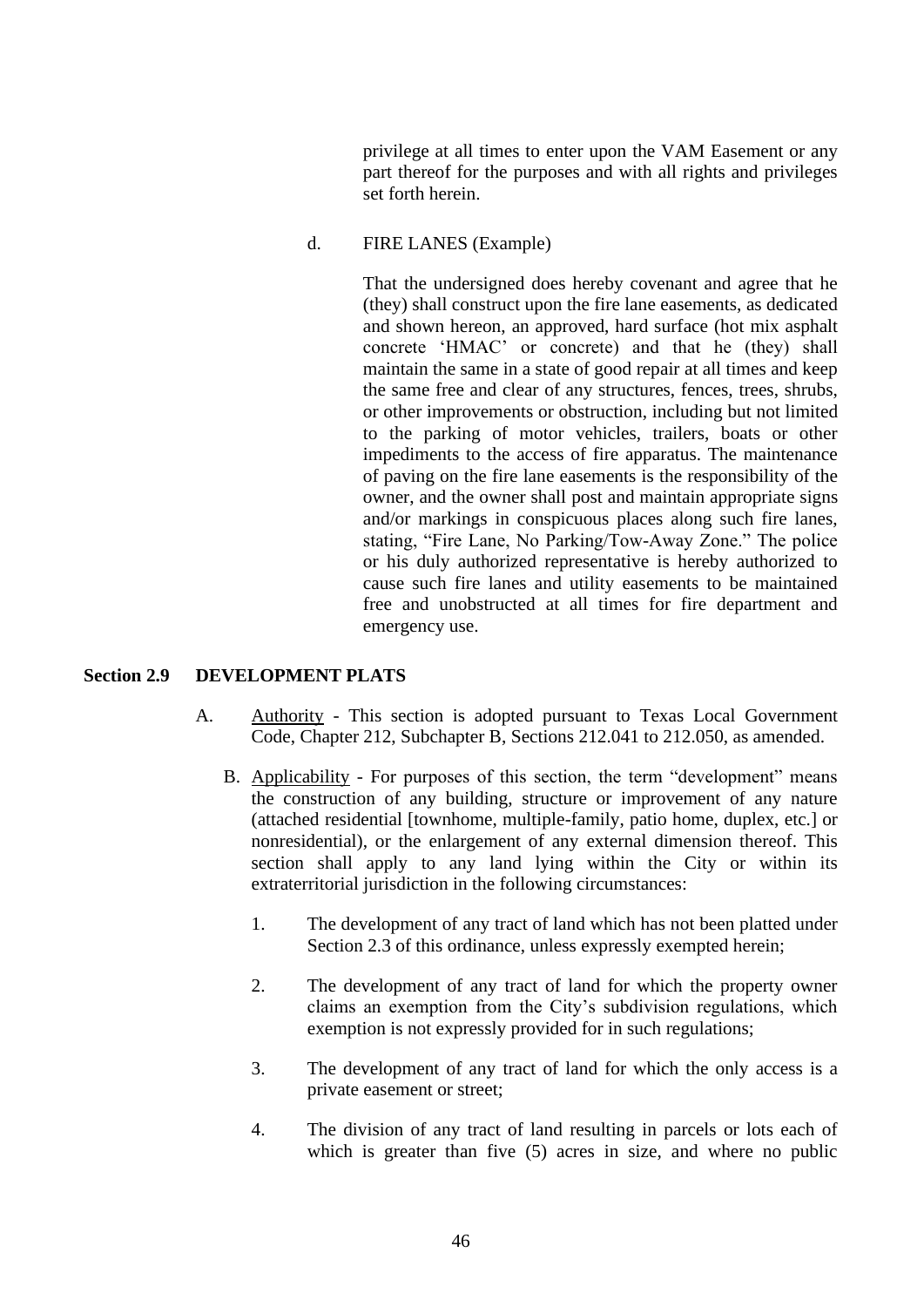improvement is proposed to be dedicated, and not single-family residential, detached, which is exempted from these regulations.

- C. Exceptions No development plat shall be required, where the land to be developed or divided has received final plat approval under Section 2.3 of the Ordinance prior to the effective date of this section, or from which an application for preliminary or final plat approval for such land is pending on or is submitted subsequent to such date. The City Council may, from time to time, exempt other development or land divisions from the requirements of this section.
- D. Prohibition on development No development shall commence, nor shall any building permit, utility connection permit, electrical connection permit or similar permit be issued, for any development or land division subject to this section, until a development plat has been approved by the Planning and Zoning Commission and City Council and filed with the City Secretary.
- E. Standards of approval The development plan shall not be approved until the following standards have been satisfied:
	- 1. The proposed development conforms to all City plans, including but not limited to, the Master Plan, thoroughfare plan, land use plan, park master plan, utility plans and applicable capital improvements plans;
	- 2. The proposed development conforms to the requirements of the zoning ordinance;
	- 3. The proposed development is adequately served by public facilities, and services, parks and open space in conformance with City regulations;
	- 4. Appropriate agreements for acceptance and use of public dedications to serve the development have been tendered;
	- 5. The proposed development conforms to the design and improvement standards contained in the City's subdivision regulations, design construction manuals and other applicable ordinances.
- F. Conditions The City may impose such conditions on the approval of the development plat as are necessary to assure compliance with the standards in subsection (E) above.
- G. Land Study Requirement Whenever a property owner proposes to divide land into tracts or lots each of which is greater than five (5) acres and for which no public improvements are proposed, he shall submit a study defining the layout of streets lots, open spaces, easements, and other elements of the subdivision required to produce a developable addition together with his application for approval of a development plan.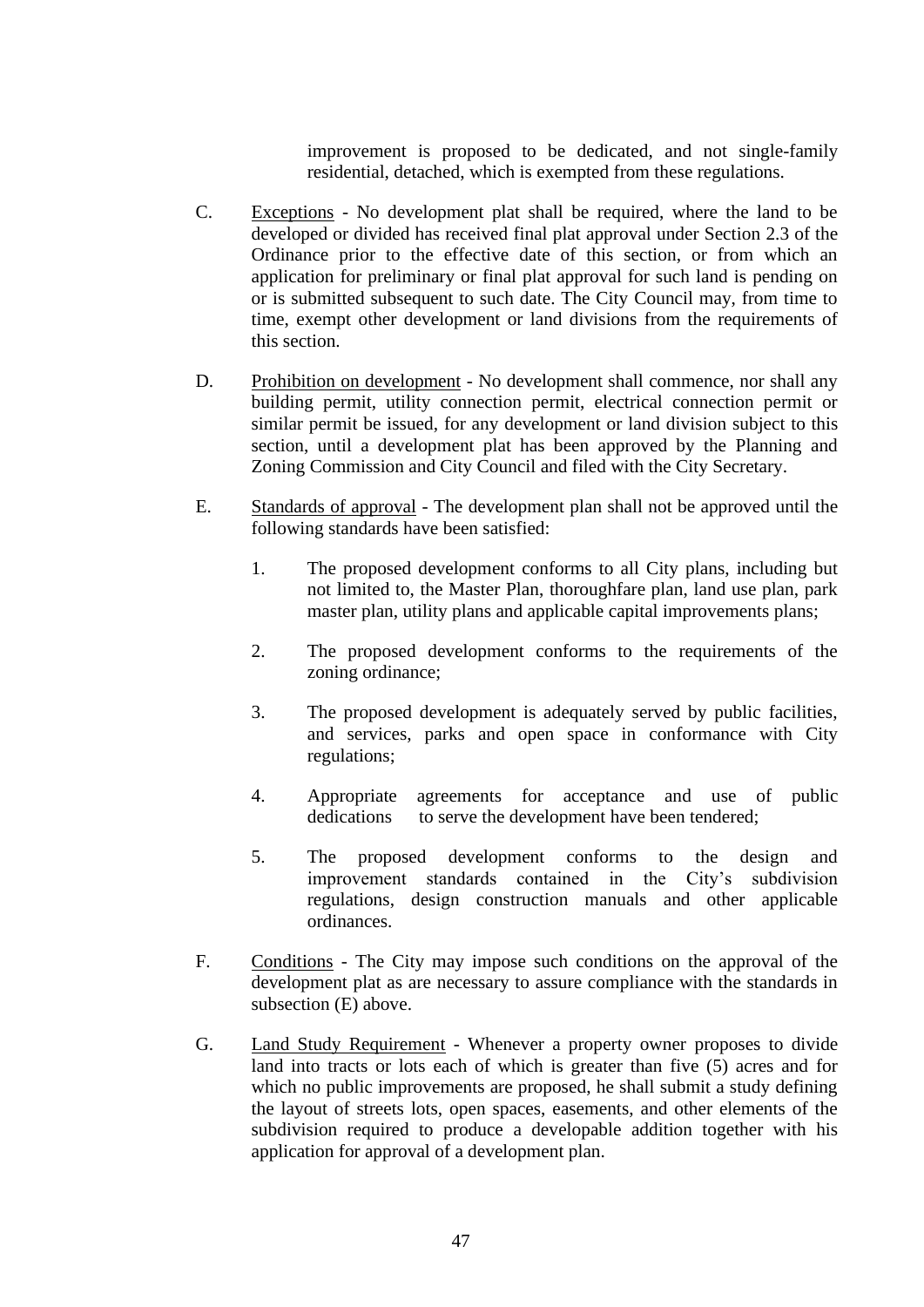- H. Approval Procedure The application for a development plat shall be approved, conditionally approved or denied by the City Council following review and recommendation by the Planning and Zoning Commission. Upon approval or when conditions have been met as a part of the conditional approval, the development plat shall be filed with the City by the City Secretary.
- I. Submittal requirements Each development plat shall:
	- 1. Be prepared by a registered professional land surveyor;
	- 2. Clearly show the boundary of the development plat;
	- 3. Show each existing or proposed building, structure or improvement or proposed modification of the external configuration of the building, structure or improvement involving a change therein;
	- 4. Show all easements and rights-of-way within or adjacent to the development plat;
- J. No Vesting Approval of a development plat does not grant the owner of the platted property vested rights under Chapter 245, Texas Local Government Code.

## **Section 2.10 REPLATTING**

- A. Replat required Unless otherwise expressly provided for herein, a property owner who proposes to replat any portion of an already approved final plat, other than to amend or vacate the plat, must first obtain approval for the replat under the same standards and by the same procedures prescribed for the final platting of land by these regulations.
- B. Replatting without vacating preceding plat A replat of a final plat or portion of a final plat may be recorded and is controlling over the preceding plat without vacation of that plat if the replat:
	- 1. Is signed and acknowledged by only the owners of the property being replatted;
	- 2. Is approved, after a public hearing on the matter at which parties in interest and citizens have an opportunity to be heard, by the Planning and Zoning Commission and City Council; and
	- 3. Does not attempt to amend or remove any covenants or restrictions previously incorporated in the final plat.
- C. Previous requirements or conditions of approval which are still valid.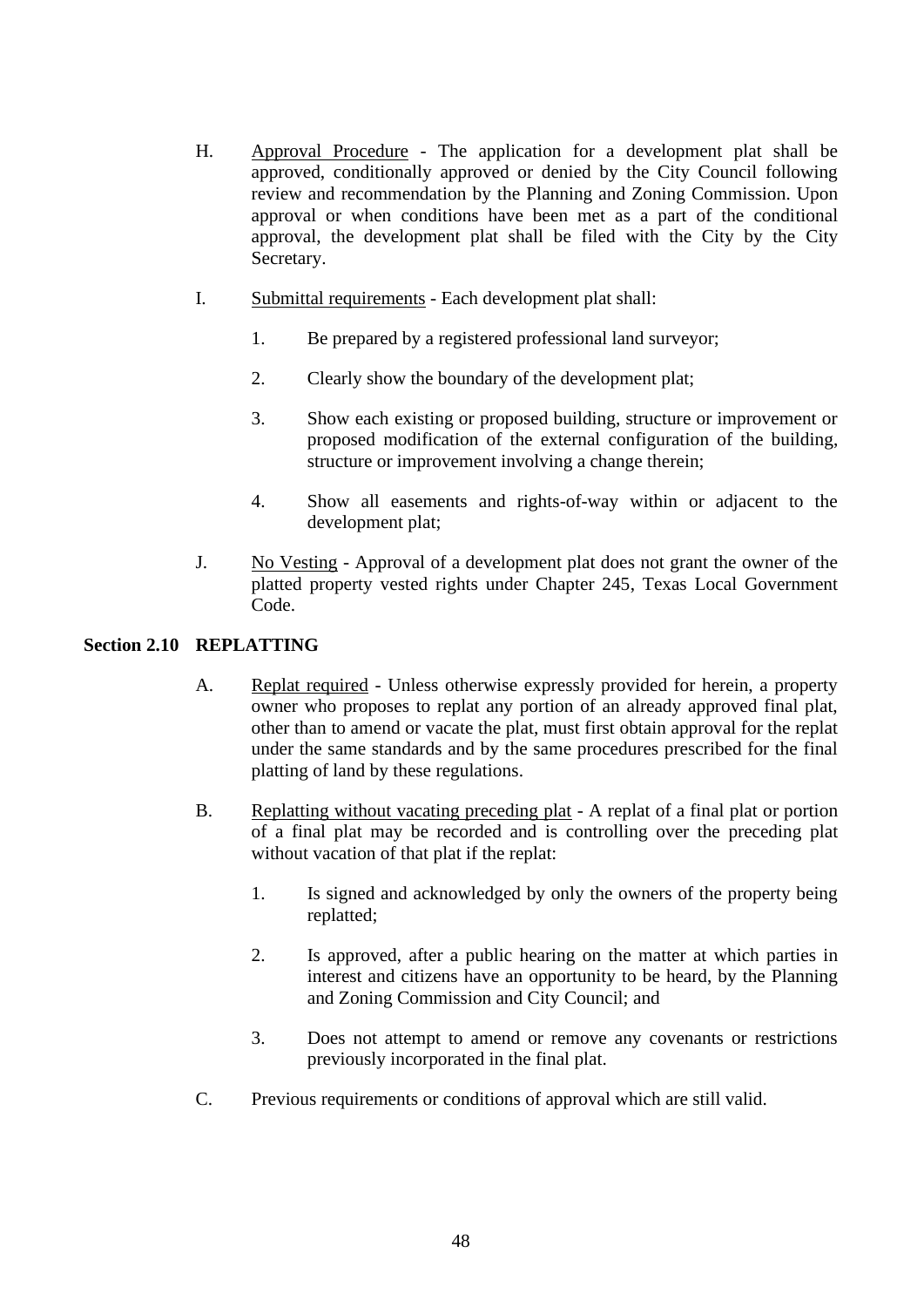- 1. In addition to compliance with "B" above, a replat without vacation of the preceding plat must conform to the requirements of this section if:
	- a. During the preceding five years, any of the area to be replatted was limited by an interim or permanent zoning classification to residential use for not more than two residential units per lot; or
	- b. Any lot in the preceding plat was limited by deed restrictions to residential use for not more than two residential units per lot.
	- c. Compliance with this Subsection (c) is not required for approval of a replat of part of the preceding plat if the area to be replatted was designated or reserved for other than single or duplex family residential use by notation on the last legally recorded plat or in the legally recorded restrictions applicable to the plat.
- D. Notice of the public hearing required under "B" above shall be given before the 15th day before the date of the hearing by publication in an official newspaper or a newspaper of general circulation in the County and by written notice, with a copy of any special conditions, sent to the owners, as indicated on the most recently approved ad valorem tax roll of the City, of lots that are in the original subdivision within two hundred (200) feet of the lots to be replatted. The written notice may be delivered by depositing the notice, properly addressed with postage prepaid, in a post office or postal depository within the boundaries of the City. Information regarding property owners of record who are entitled to receive written notice as established herein shall be provided by the subdivider prior to the Development Review Committee (DRC) Comment and Plat Application Deadline.
- E. If twenty percent (20%) or more of the owners to whom notice is required to be given under Subsection "B" above file with the City a written protest of the replatting before or at the hearing, approval of the replat will require the affirmative vote of three-fourths of the City Council members present. In computing percentages of ownership, each lot is considered equal to all other lots regardless of size or number of owners, and the owners of each lot are entitled to cast only one vote per lot. The area of streets and alleys shall be included in computing the percentage of land area.
- F. Any replat which adds or deletes lots must include the original subdivision boundaries.
- G. If the previous plat is vacated as prescribed in Section 212.013 of the Texas Local Government Code, a public hearing is not required for a replat of the area vacated.
- H. The replat of the subdivision shall meet all the requirements for a final plat for a new subdivision that may be pertinent, as provided for herein.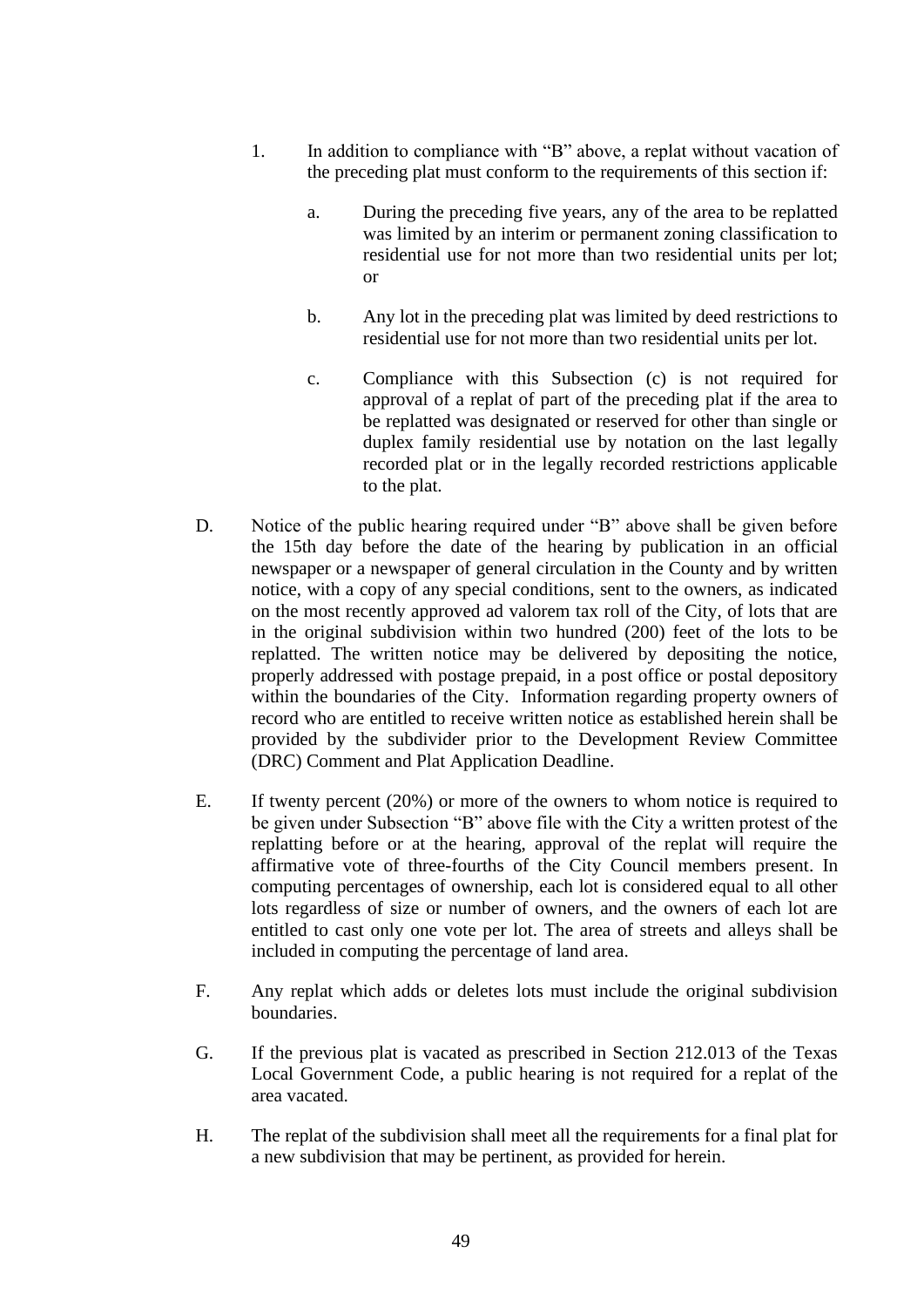|       |          | The title shall identify the document as "Lots" | , being a replat of |
|-------|----------|-------------------------------------------------|---------------------|
| Lots. | of Block | of the                                          | Subdivision".       |

J. All taxes and other fees due on replatted lots shall be paid and cleared before final approval of the replat by the City Council.

### **Section 2.11 PLAT EXPIRATION TERM AFTER CITY APPROVAL**

Any plat, Final Plat, Minor Plat, Amending Plat or Replat shall be deemed to have expired and become null and void, if it has not been appropriately filed for record at the Hood County Courthouse within six (6) months from the approval date of the City of Granbury. Should the plat become null and void, the subdivider will be required to file a new pre-application proposal for review, comment and action and pay all required application and review fees.

#### **III. SECTION 3 - SUBDIVISION DESIGN STANDARDS**

#### **Section 3.1 STREETS**

- A. The arrangement, character, extent and location of all streets shall conform to the requirements of this ordinance and the City of Granbury Master Plan, and shall be considered in their relation to existing and planned streets or driveways, to topographical conditions, to drainage constraints, to public safety and in their appropriate relations to the proposed uses of the land to be served by such streets. Reserve or residual strips of land controlling access to or egress from other property, or having the effect of restricting or damaging the adjoining property for subdivision purposes or which will not be taxable or accessible for special improvements shall not be permitted in any subdivision.
- B. Proposed streets shall provide a safe, convenient and functional system for vehicular and pedestrian circulation and shall be properly related to the Master Plan and any amendments thereto, and shall be appropriate for the particular traffic characteristics of each proposed subdivision or development.
- C. Any land study or subdivision plat involving a change to a proposed alignment shown in the Master Plan must be preceded by submission of a request for change to the City staff and the Planning and Zoning Commission. The Commission will forward a recommendation to the City Council to either disapprove the request or approve an amendment changing the alignment shown in the plan.
- D. When a street is not shown on the Master Plan, the arrangement of streets in a subdivision shall:
	- 1. Provide for the continuation or appropriate projection of existing streets in surrounding areas,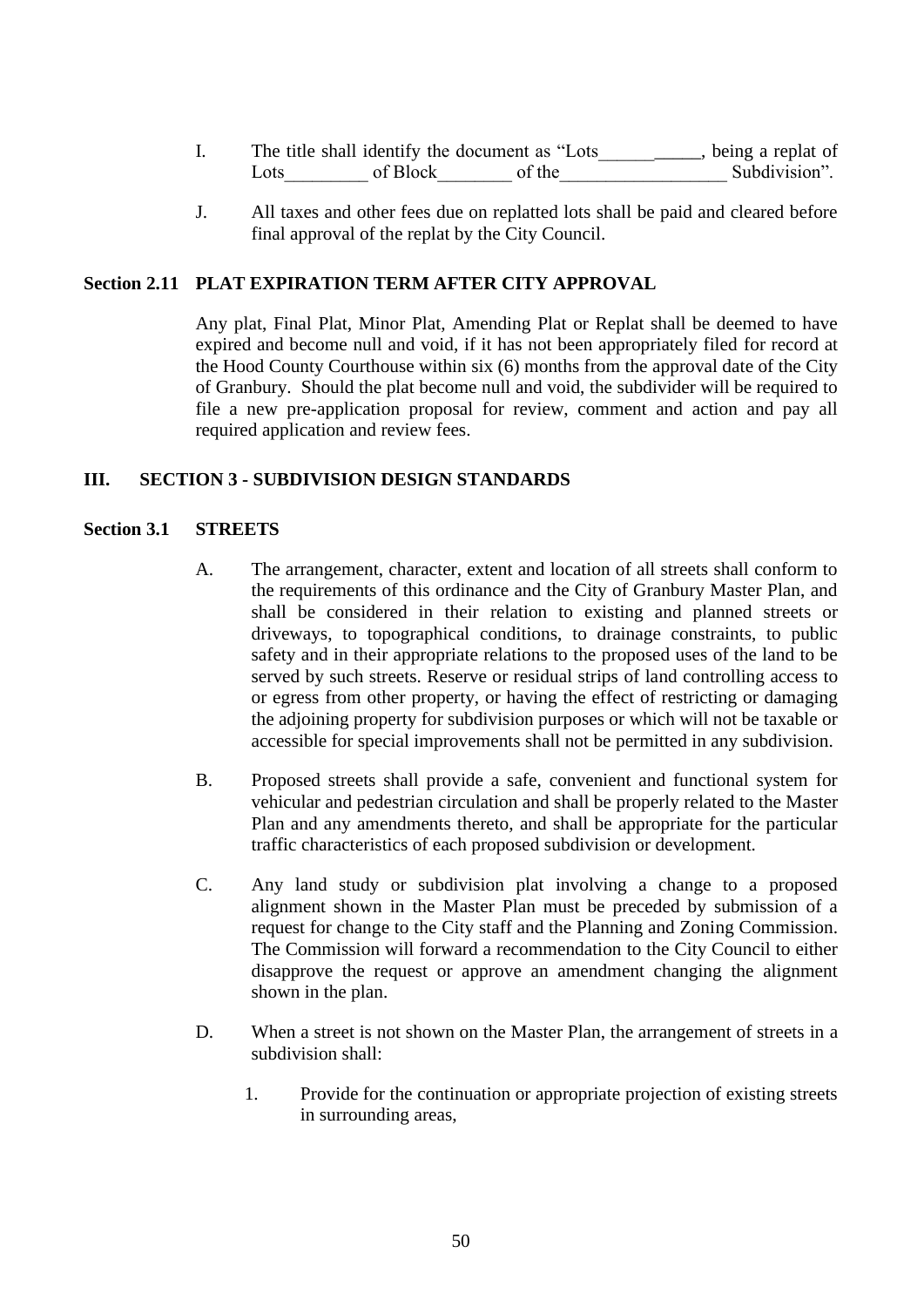- 2. Conform to a plan for the neighborhood approved or adopted by the City to meet a particular situation where topographical or other conditions make continuance or conformity to existing streets impracticable,
- 3. Provide for future access to adjacent vacant areas which will likely develop under a similar zoning classification.
- 4. Not conflict in any way with existing or proposed driveway openings.
- 5. Allow for the appropriate dedication and/or improvement on each plat application to meet the minimum street construction and Right-of-Way standards.
- E. All dedicated public streets shall conform to the General Design Criteria provided in the following table:

| <b>STREET</b><br><b>CLASSIFICATION</b>  |                   | MIN. ROW<br>WIDTH* | MIN.<br><b>ROADWAY WIDTH</b><br><b>FACE</b><br><b>TO FACE</b> | WIDTH OF EACH<br><b>REQUIRED LANE IN</b><br><b>FEET</b> |
|-----------------------------------------|-------------------|--------------------|---------------------------------------------------------------|---------------------------------------------------------|
| <b>PRIMARY</b>                          | TP6U              | 100'               | 80 <sup>o</sup>                                               | $12 - 11 - 11 - 12$ (ct) - 11 - 11 - 12                 |
| <b>THOROUGHFARE</b>                     | TP <sub>6</sub> D | 106'               | $2 - 35'$                                                     | $12-11-12-16(m)$ 12-11-12                               |
| <b>SECONDARY</b>                        | TS4D              | 84'                | $2 - 24'$                                                     | $12-12-16(m)-12-12$                                     |
| <b>THOROUGHFARE</b>                     | TS4U              | 68'                | 48'                                                           | $12 - 12 - 12 - 12$                                     |
| <b>COLLECTOR</b>                        | C4U               | 64'                | 44'                                                           | $11 - 11 - 11 - 11$                                     |
|                                         | C4D               | 70'                | $2 - 22'$                                                     | $11-11-6(m)-11-11$                                      |
| <b>COMMERCIAL/</b><br><b>INDUSTRIAL</b> | C/I2U             | 60'                | $40^{\circ}$                                                  | $8(p)-12-12-8(p)$                                       |
| <b>RESIDENTIAL COLLECTOR</b>            | RC <sub>2</sub> U | 60'                | 36'                                                           | $8(p)-10-10-8(p)$                                       |
|                                         | RC2D              | 66'                | $2 - 20'$                                                     | $8(p)-12-6(m)-12-8(p)$                                  |
| <b>RESIDENTIAL</b>                      | R1U               | 50'                | 30'                                                           | $8(p)-14-8(p)$                                          |

**GENERAL DESIGN CRITERIA**

\* - Footnote: (m) = median, (ct) = continuous left turn lane, (p) = parking lane

1. Additional right-of-way other than the minimums shown above in the General Design Criteria, may be required at intersections and high volume driveways for turning lanes. This additional right-of-way will be determined by the City during the design phase of the street system and before submittal of the final plat.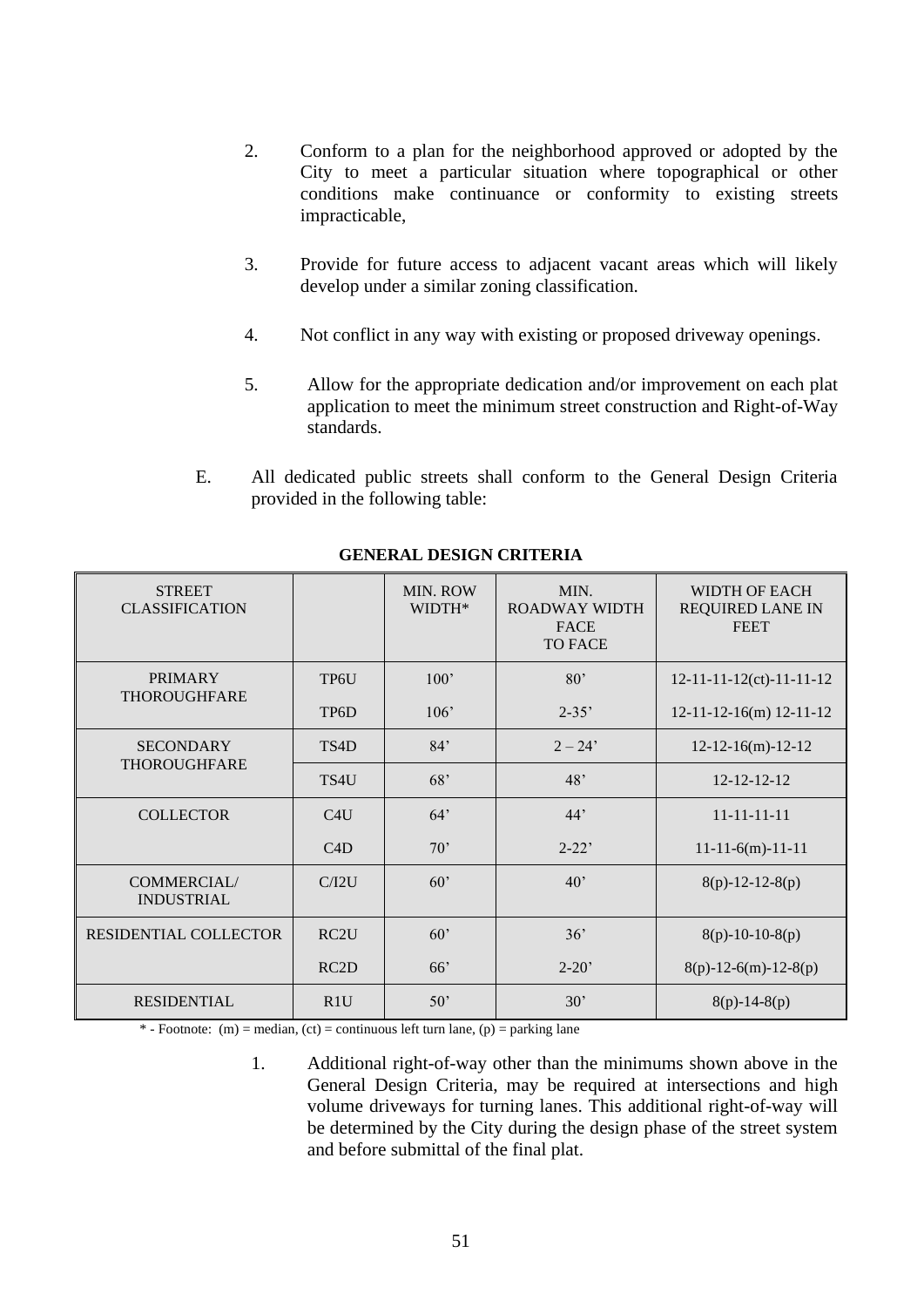- 2. All proposed streets shall be planned, designed and constructed based on their anticipated function, traffic volumes, adjacent land use and system continuity.
- 3. Where a subdivision abuts or contains an existing or proposed primary thoroughfare, the City may require marginal access streets, reverse frontage (lots which back to the primary thoroughfare), deep lots with rear service alleys, or such treatment as may be necessary for adequate protection to residential properties and to afford separation of through and local traffic. No street intersecting a primary or secondary thoroughfare shall vary from a ninety degree angle of intersection by more than five degrees. Intersections of two collectors, or a collector and a local street, shall not vary from ninety degrees by more than ten degrees. Intersections of all other streets shall not vary from ninety degrees by more than fifteen degrees. As much as possible, street intersections should be laid out so as to intersect at right angles.
- F. Residential streets shall be so laid out that their use by through traffic will be discouraged, but access is provided to adjacent subdivisions.
- G. Intersecting streets with centerline offsets of less than one hundred twenty five (125) feet shall be avoided. Greater centerline offsets as may be required by the City shall be provided where necessary.
- H. Reserve strips controlling access to streets or alleys shall be prohibited except where their control is definitely placed by the City under conditions approved by the Planning and Zoning Commission and City Council.
- I. Construction of half streets shall be prohibited, except when essential to the reasonable development of the subdivision in conforming with the requirements of this ordinance and the Master Plan, and where the City finds it will be practical to require the dedication of the other one-half when the adjoining property is subdivided. If the owner or subdivider is responsible for one-half (1/2) of the street, the owner or subdivider shall escrow the amount of the construction cost of the facility, unless the City participates in the construction of the facility. Whenever a partial street previously has been platted along a common property line, the other portion of the street shall be dedicated. Improvements shall be made to all on site facilities as defined herein (see Definitions, 1.16).
- J. A street ending permanently in a cul-de-sac shall not be longer than six hundred (600) feet and at the closed end shall have a turnaround provided for, having an outside roadway diameter of at least eighty (80) feet and a street property line diameter of at least one hundred (100) feet. The cul-de-sac shall be measured from the centerline of the intersecting street to the centerline of cul-de-sac turnaround. A street ending in a temporary cul-de-sac to allow for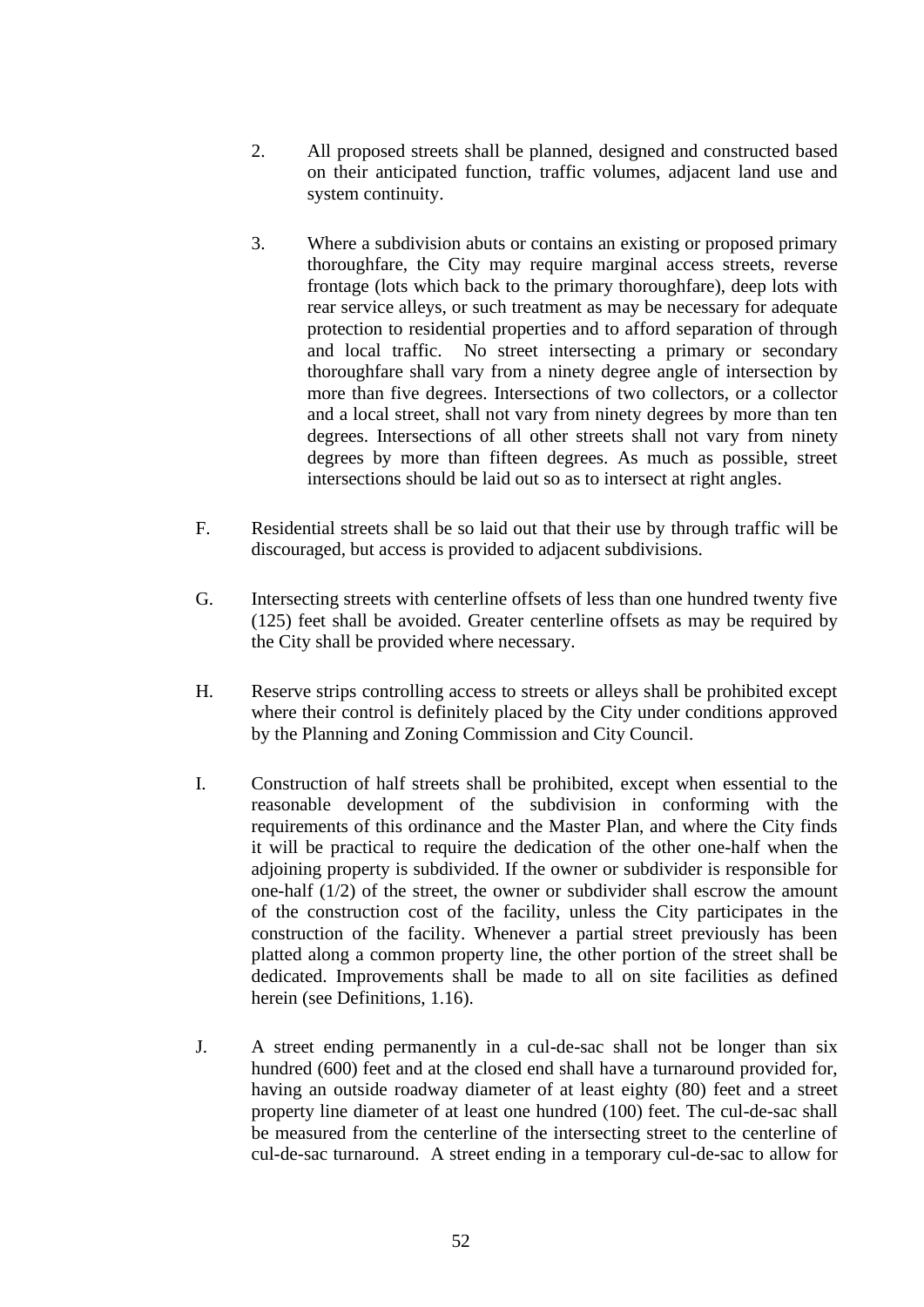subsequent phasing of the development or continuation of a road at a later date may be used, provided that: the closed end shall have a turnaround outside roadway diameter of at least eighty (80) feet with the roadway base, materials and design thickness to be approved by the City Engineer; the easement or proper dedication shall be in place to allow for the public usage of the temporary cul-de-sac; and, the developer shall provide surety in the amount to cover a standard cul-de-sac design meeting the standard specifications of the City for a permanent cul-de-sac. If necessary, the City of Granbury may draw from the surety in order to construct the permanent culde-sac prior to the term of the filed surety expiring.

- K. Dead end streets are not allowed except to provide for access to adjacent land areas and in no case shall be more than two hundred fifty (250) feet in length or equal to one lot depth, whichever is greater. Any dead end street of a permanent or a temporary nature, if longer than two hundred fifty (250) feet, shall have a surfaced turning area eighty feet in diameter for a cul-de-sac. Where adjacent property contains an existing dead end street over 250 feet in length without a cul-de-sac which abuts the proposed subdivision, the Public Works Director shall require the developer to construct a cul-de-sac as provided above.
- L. New streets which are an extension of existing streets shall bear the names of existing streets and shall be dedicated at equal or greater widths than the existing streets. No new street names shall be used which will duplicate or be confused with the names of existing streets. Street names shall be subject to the approval of the City Council based on the street names approved on the preliminary plat.
- M. All new streets dedicated within a subdivision shall be constructed in accordance with the current approved design requirements, Public Improvement Policy and any other relevant policy or regulation at the time at which the final plat is approved.
- N. Subdivisions generally shall provide one point of access in each direction (north, east, south and west) to adjacent property or to a thoroughfare. All residential developments shall provide no less than one entrance for each fifty (50) lots including stubs for future development or connection to an existing thoroughfare or collector.
- O. At any time during the pre-application proposal or plat application process, the City Engineer may require a sight-distance study and/or a traffic impact analysis for any portion of the tract to be subdivided. The plat or any related development application which requires a traffic impact analysis or study shall be held as 'incomplete' by the City and not scheduled for a public hearing until the results of the completed study or traffic impact analysis has been submitted to, and reviewed by the City Engineer and any affected public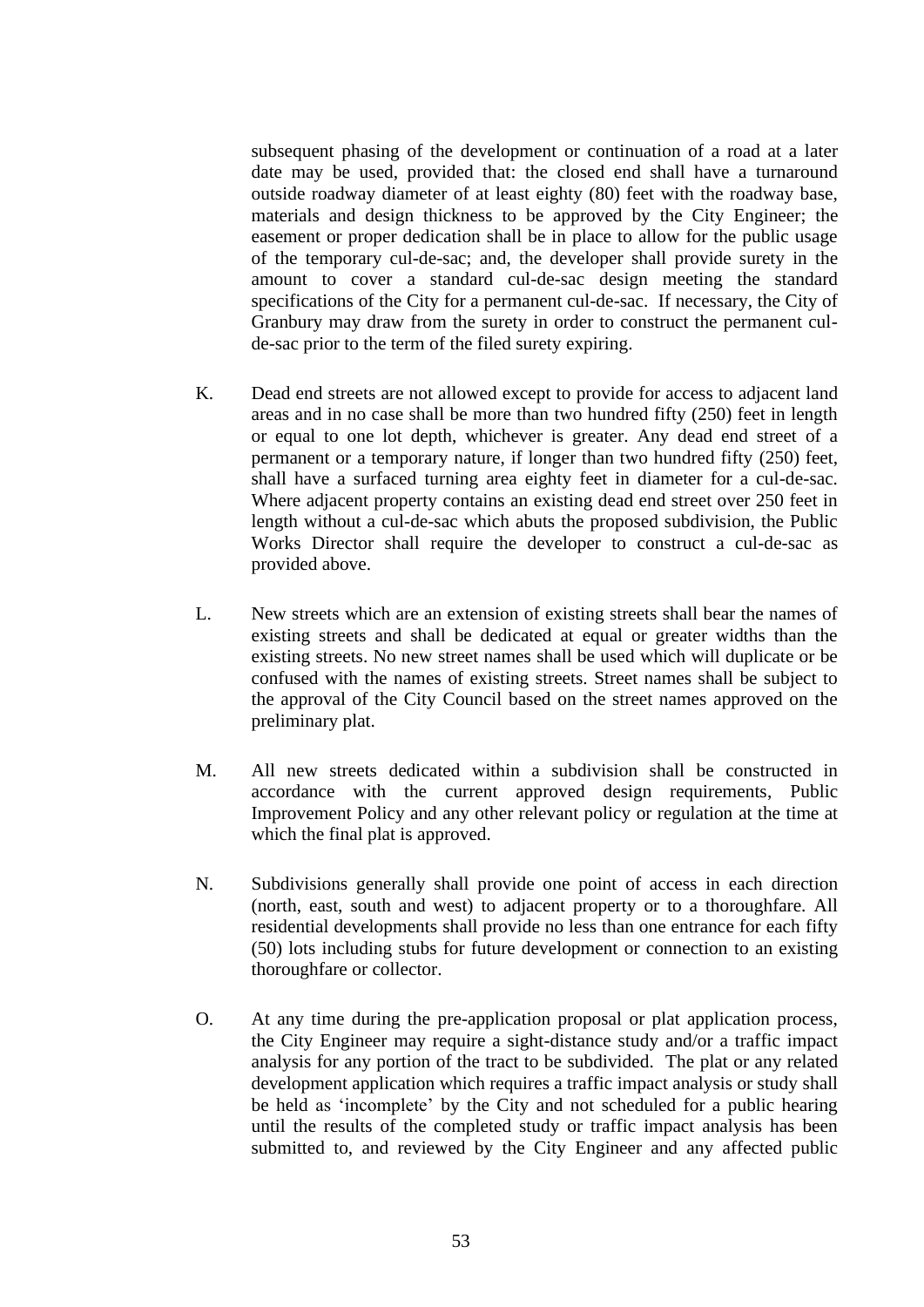agency [such as the State of Texas if required]. Based on the study or analysis, the City Engineer may impose stricter standards on the proposed plat in accordance with Section 3 of this Ordinance. The City Engineer shall forward a report on the traffic impact analysis or study to the Planning & Zoning Commission and Council at the next available public hearing to assist in their determination of the impact of the development to the existing and proposed roadway infrastructure, as well as assess any safety concerns.

P. Streets which dead end at power lines or similar rights-of-way, and which are intended for future extension across these rights-of-way, shall be constructed in the right-of-way for half the distance across the rights-of-way. Streets which dead end at railroad rights-of-way shall not be required to be constructed over the railroad right-of-way by the subdivider but an agreement must be reached regarding the timing and construction of the crossing by the railroad owner.

### **Section 3.2 ALLEYS**

Alleys, or loading courts, with a minimum paved width of twenty (20) feet or in lieu thereof, off-street loading space, shall be provided in commercial and industrial areas. Alleys are not required in residential areas except that same shall be provided where alleys of adjacent subdivisions already platted would be closed or dead-ended by failure to provide alleys in the new subdivision. New residential alleys, if provided or required as noted above, shall have a minimum paved width of fifteen (15) feet and a right-of-way width of twenty (20) feet.

### **Section 3.3 EASEMENTS**

- A. Easements across lots or centered on rear or side lot lines shall be provided for utilities where necessary and shall be of such widths as may be reasonably necessary for the utility or utilities using same. A minimum utility easement fifteen feet (15') in width adjacent to all street rights-of-way shall be provided for gas, electric, and the utilities approved by the City. A minimum five foot (5') utility easement shall be located along all side and rear property lines, unless determined otherwise by either the City or franchised public utility company. Where a water main or sanitary sewer main crosses private property, a fifteen foot (15') Utility Easement (U.E.) centered on the utility is required. It shall be the subdivider's responsibility to determine appropriate easement widths as required by other utility companies. (Also see Section 3.8)
- B. Where a subdivision is traversed by a watercourse, drainage way, or channel, there shall be provided a drainage easement conforming substantially with such course and of such additional width as may be designated by the Development Review Committee, subject to determination according to proper engineering considerations. The required width shall conform to the requirements set forth by the Federal Emergency Management Agency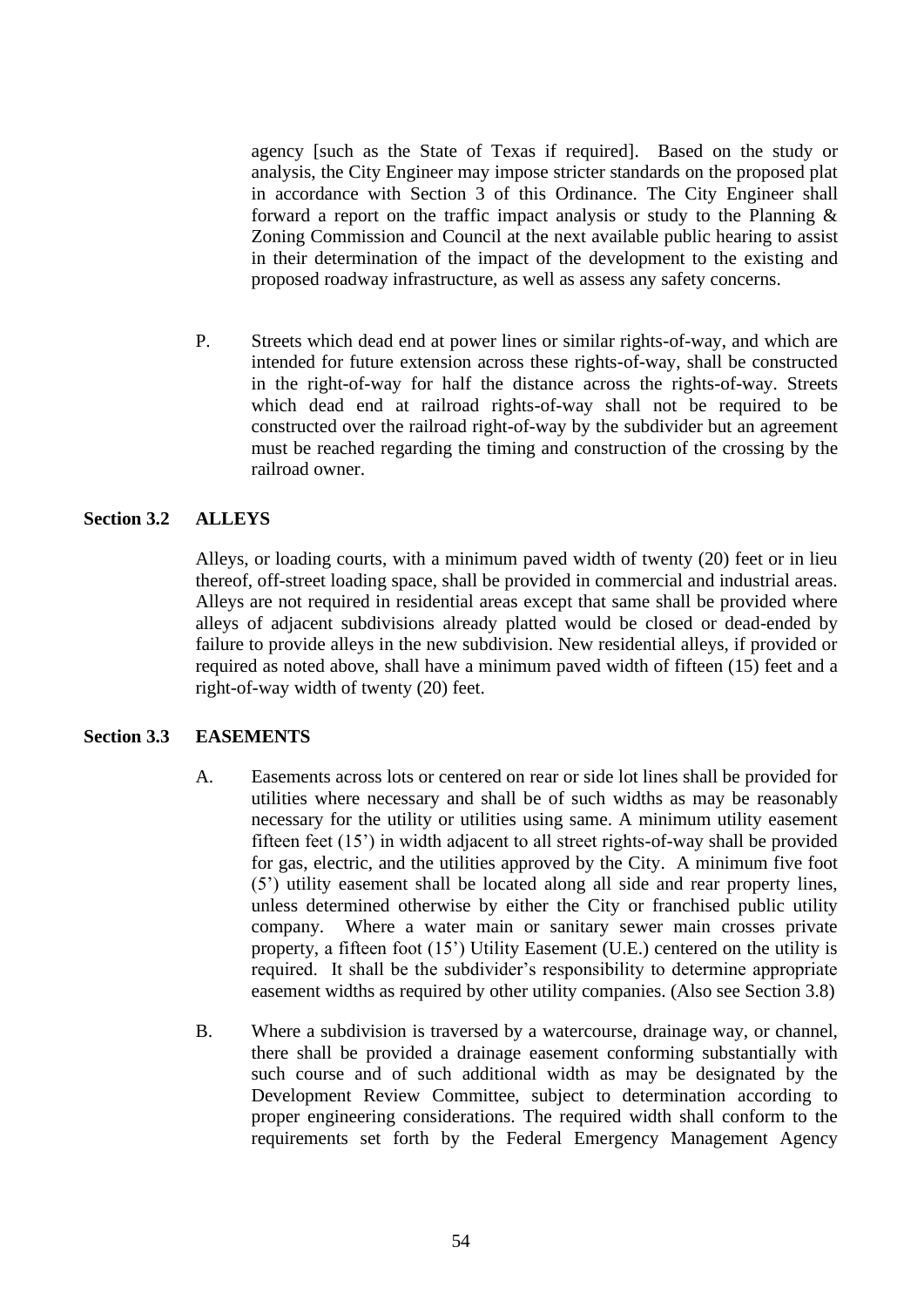(FEMA). Parallel streets or parkways may be required adjacent to creeks or drainage ways to provide maintenance access or access to recreation areas. City approved utilities are permitted within the drainage easement.

- C. A lot area shall be computed inclusive of all easements. There shall be a minimum buildable area, exclusive of easements, for each lot.
- D. Where alleys are not provided in a residential subdivision, a minimum tenfoot (10') utility easement shall be provided along the rear of all lots within the subdivision. Where there are no adjoining easements existing, a minimum of ten feet (10') will be required.
- E. A twenty-five (25) foot by twenty-five (25) foot triangular visibility, access and maintenance easement (VAM) is required on corner lots at the intersection of two streets. A twenty-five (25) foot by twenty-five (25) foot triangular visibility, access and maintenance easement (VAM) is required on lots at the intersection of an alley and a street. In all such cases, the full VAM statement of restriction contained herein, shall be placed in the dedication instrument or on the face of the plat.
- F. Fire lane easements shall be provided at locations directed by the Development Review Committee. These easements shall have a minimum width of twenty-four (24) feet and a minimum height clearance of fourteen 14) feet. Any emergency access and fire lane easement more than one hundred (100) feet in length shall either connect at each end to a dedicated public street or be provided with a cul-de-sac having a minimum diameter of one-hundred (100) feet with an additional distance of ten (10) feet on all sides clear of permanent structures. The paved width of an emergency access easement may be reduced to, but not below, twenty (20) feet provided that curbs shall not exceed five (5) inches in height, and further provided that there shall be no obstructions which will interfere with the use of the full twenty-four (24) foot width of the easement by emergency vehicles and their appurtenances.
- G. No building or structure shall be constructed over or into an easement. If any building, structure of physical improvement is within an easement, it shall be the sole responsibility of the property owner to remove or abate the obstruction immediately at their sole cost. For the purpose of this subsection, air conditioner compressors, swimming pool equipment and fences are not considered buildings or structures and may be permitted to be placed within an easement upon the following conditions:
	- 1. The property owner is responsible for re-installation of the unit or fence at the sole cost of the owner.
	- 2. City or franchise utility is not responsible for any damage done to the above-mentioned equipment or fence while servicing the utility.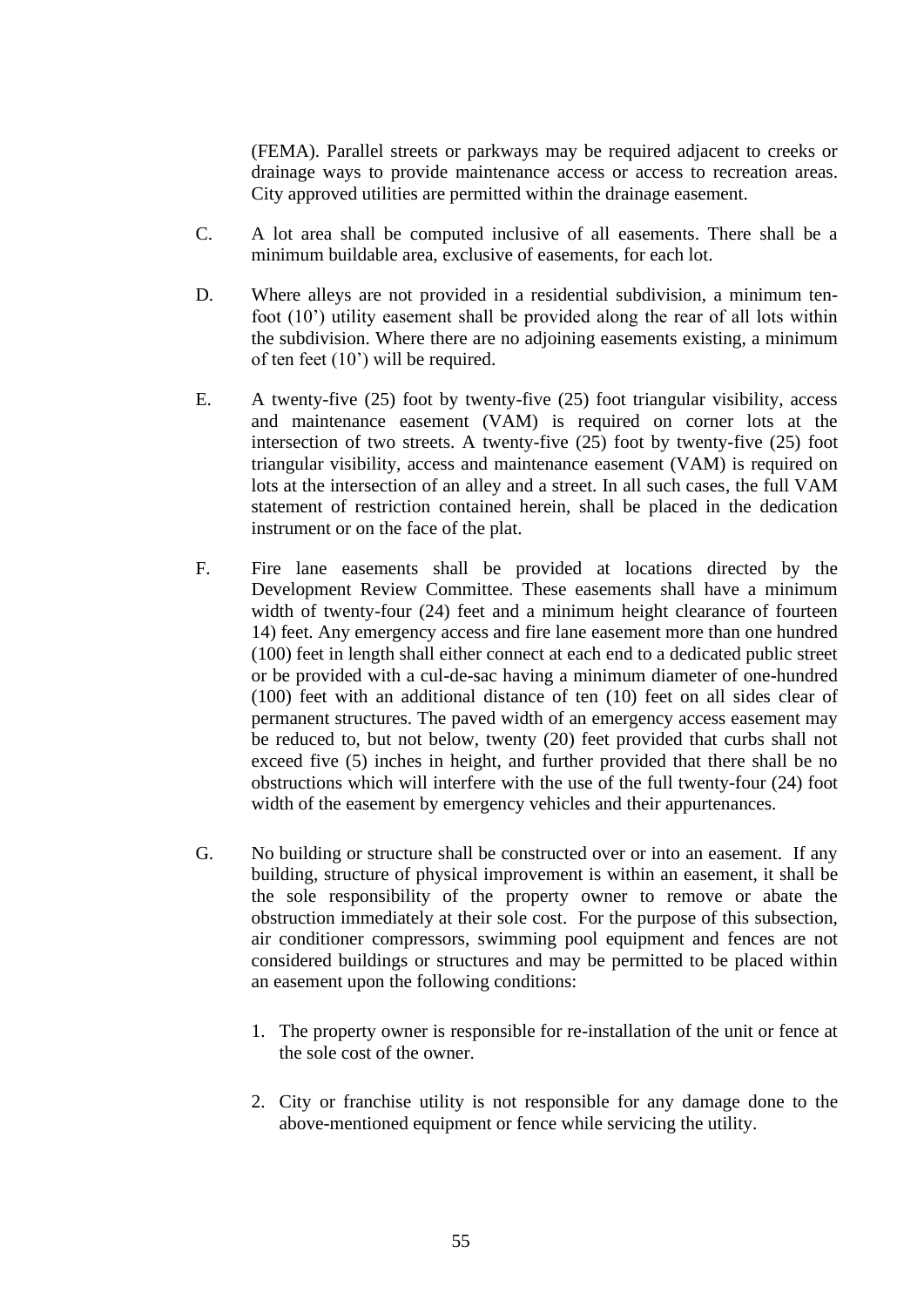- 3. Access will always be available to the utility within the utility easement without permission of the property owner.
- 4. The permitted equipment listed above cannot extend from the interior edge of the easement outward more than four feet.
- 5. In the case of two or more abutting structures having adjacent utility easements in their side yard, any such equipment must be staggered a distance not less than 10 feet between the equipment with the intent to allow safety and utility personnel a minimum of five feet width of egress necessary to perform their functions. At all times, when the permitted equipment or fence is located within the side yard utility easement, the sum of the adjacent utility easements and the remaining unused utility easement will be a minimum of at least five feet.
- 6. A fence parallel or similar to parallel the side yard utility easement will not be allowed without providing at least a five foot egress.
- 7. Under no circumstance, will the sum of the adjacent utility easements egress be less than five feet when the equipment or fence is located within a utility easement,
- 8. The location of the permitted equipment and fence will be determined on a first developed first preference criteria.
- 9. No building will be placed or constructed in the utility easement.

# **Section 3.4 BLOCKS**

- A. The length, width, and shapes of blocks shall be determined with due regard to:
	- 1. Provision of adequate building sites suitable to the special needs or the type of use contemplated.
	- 2. Zoning requirements as to lot sizes, setbacks, and dimensions.
	- 3. Needs for convenient access, circulation, control, and safety of street traffic.
- B. In general, intersecting streets determining the blocks, lengths and widths, shall be provided at such intervals as to serve cross-traffic adequately, provide adequate fire protection, and to meet existing streets or customary subdivision practices. Where existing subdivision controls, the block lengths shall not exceed one thousand two hundred feet (1,200') in length. Where no existing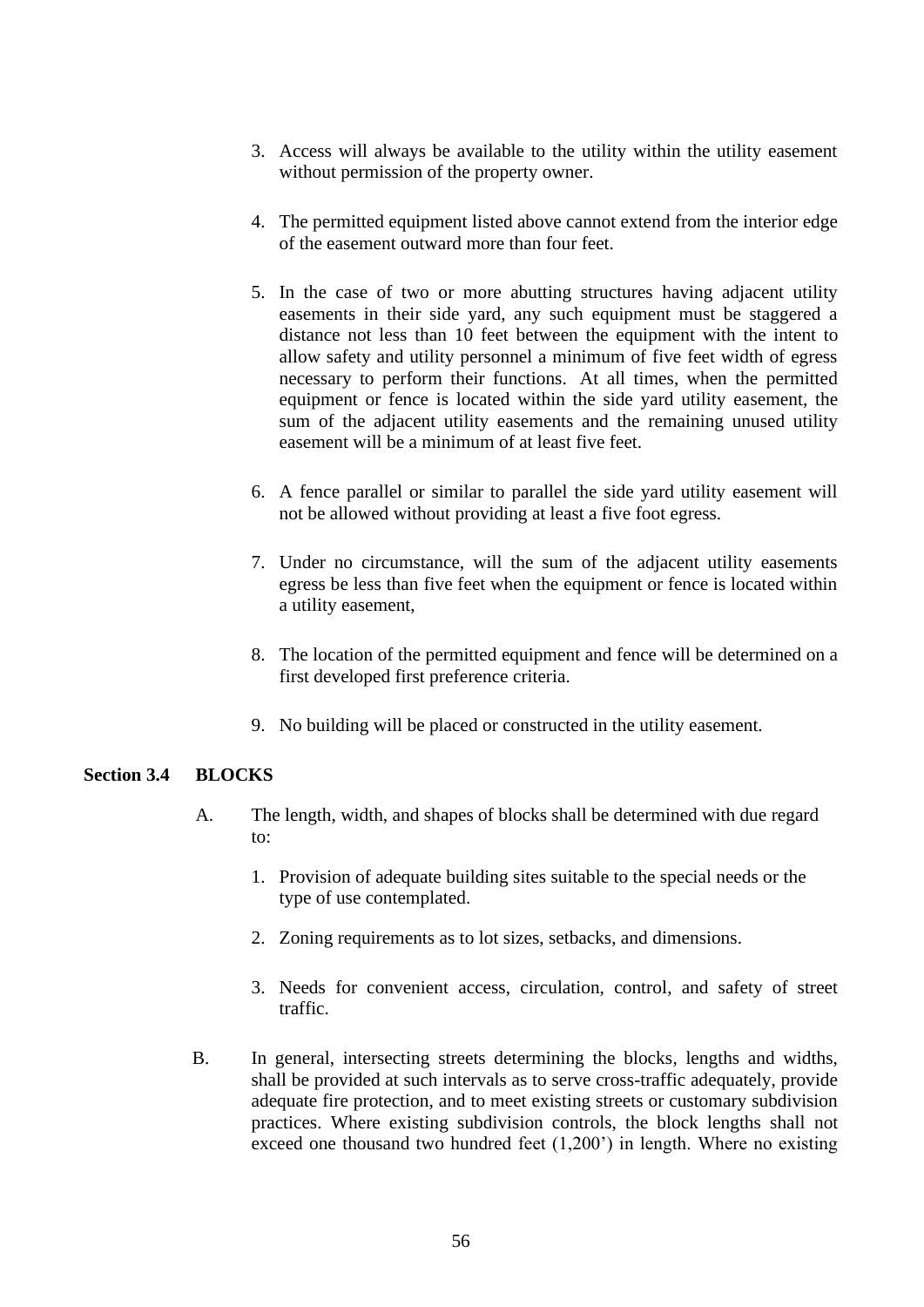subdivision controls, the blocks shall not be less than five hundred feet (500') in length; however, in cases where physical barriers or property ownership creates conditions where it is appropriate that these standards be varied, the length may be increased or decreased to meet the existing conditions having due regard for connecting streets, circulation of traffic and public safety.

## **Section 3.5 LOTS**

- A. Lots shall conform to the minimum requirements of the established zoning district.
- B. Each lot shall front on either a dedicated public street or a private street that has access to a public street. Lots shall also have a minimum of thirty-five feet (35') frontage along a dedicated street.
- C. Irregular-shaped lots shall have sufficient width at the building line to meet frontage requirements of the appropriate zoning district. Also, the rear width shall be sufficient to provide access for all necessary utilities including refuse collection when alleys are present.
- D. Side lot lines shall be generally at right angles or radial to street lines.
- E. Double frontage lots shall be avoided except where essential to provide separation of residential development from thoroughfares as defined in Section 3.1.F. or to overcome specific disadvantage to topography and orientation. Where lots have double frontage, a front building line shall be established for each street.
- F. Double frontage lots in residential subdivisions will not be allowed without providing screening walls/fences in accordance with the City's screening standards.

### **Section 3.6 BUILDING SITE**

- A. The Developer agrees and binds himself to prepare the subdivision and each lot by mass grading within the development for the purpose of establishing grades to manage stormwater runoff. Prior to the City issuing the Letter of Acceptance for the Improvements and Facilities contained herein, all lots within the development shall be graded within 6" (six inches) vertically of its final pad elevation based on the overall site grading plan as presented by the Developer's Engineer and accepted by the City Engineer. Final building site grading standards are presented in Section 3.6 of the City of Granbury, Subdivision Ordinance):
	- 1. Their shall be a minimum foundation elevation established by calculating a two-percent (2%) rise plus an additional twelve inches (12"). The rise shall be measured horizontally from the flowline-of-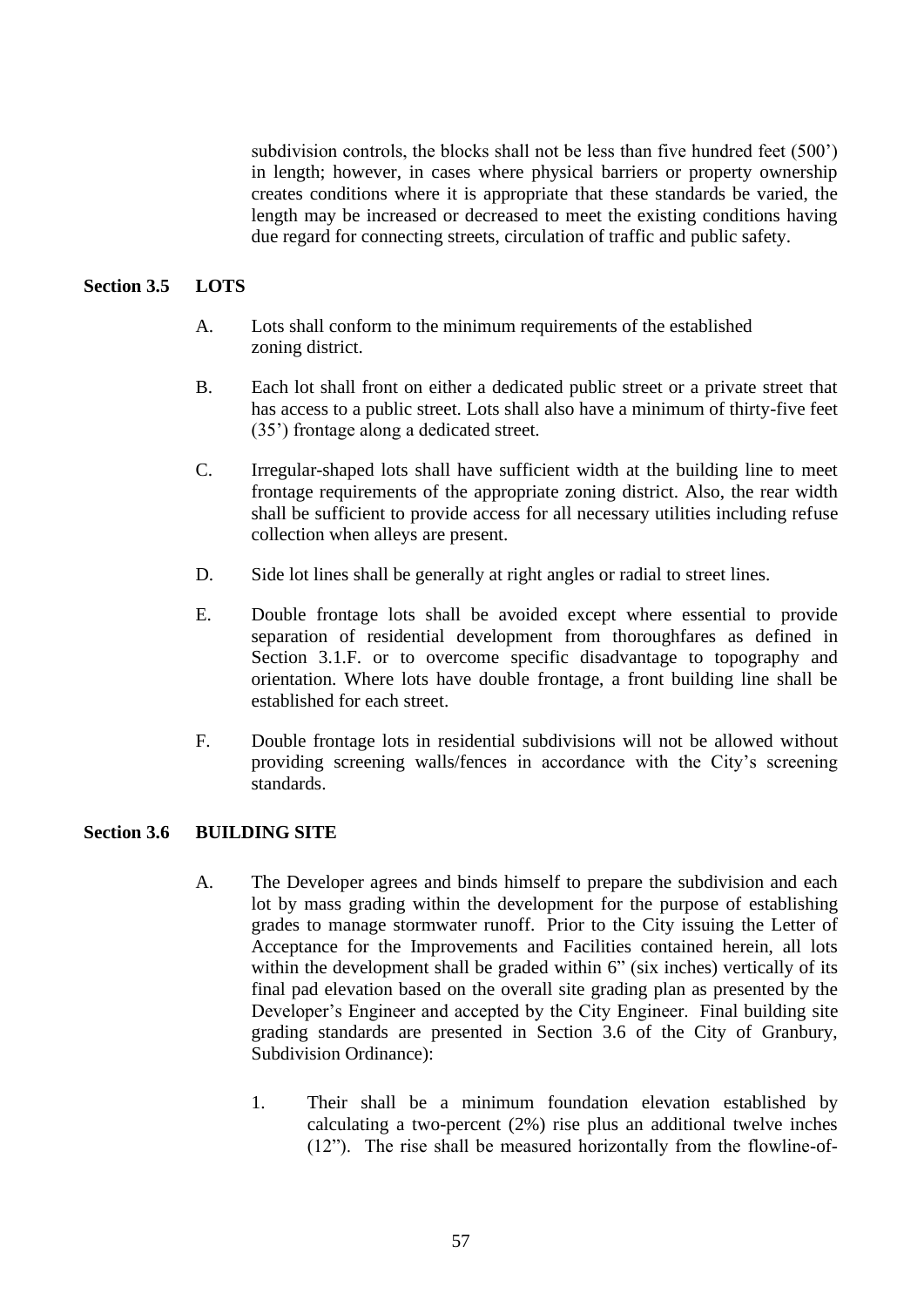curb within the gutter to the foundation of the proposed structure. Fill located at the building site will be of suitable material and shall meet or exceed a minimum of a ninety-five percent (95%) compaction rate. Proof of compaction shall be provided at the expense of the applicant, subdivider or builder. Tests verifying compliance with this Section shall be conducted by a certified lab and the results forwarded to the Building Inspector prior to permit approval.

- 2. The City Engineer may approve alternative standards of site grading provided that the applicant, subdivider or builder supplies the City Engineer with proof that i) an alternative, appropriate drainage facility (i.e., lake, river, drainage channel, etc.) exists other than the top-ofcurb and that ii) that design is submitted  $\&$  approved by the City Engineer, and iii) such facility is constructed and in-place prior to the Building & Inspections Department approving a building permit for the building site. The City Engineer may at his/her discretion, require that any site grading improvements be constructed under Section 5.2 requiring a Facilities Improvement Agreement (FIA). Additionally, structures built below the standard set forth in Section 3.6.A.1 will be graded to appropriately accommodate storm runoff around the structure. In no instance may the site be graded or the impervious cover be such that it allows for runoff or sheet-flow into any part of the structure.
- 3. One-hundred (100) year frequency finished floor elevations shall be a minimum of two foot (2') above the flood plain. No building permit shall be released for any structure located within the flood plain or floodway. The City may, at its discretion, require certification of building placement relative to the 100-year Flood Plain, floodway or any flood hazard areas delineated on the FIRM map. Such certification must be performed by a licensed, Professional Engineer or Registered Professional Land Surveyor, whichever is required by the City Engineer, and shall be provided at the applicant, subdivider or builder's expense.
- 4. It is the goal and objective that each residential and commercial building site or development located within the corporate boundary of the City of Granbury shall be required to install sidewalks in accordance with the City of Granbury Code of Ordinances, the Subdivision Ordinance, and all applicable state or federal regulations. The sidewalk standards are as follows:
	- a. Commercial uses [As defined in Article 4.1.A, Use Table, City of Granbury Zoning Ordinance] – five foot width, from back of curb of the public or private street towards the lot, and;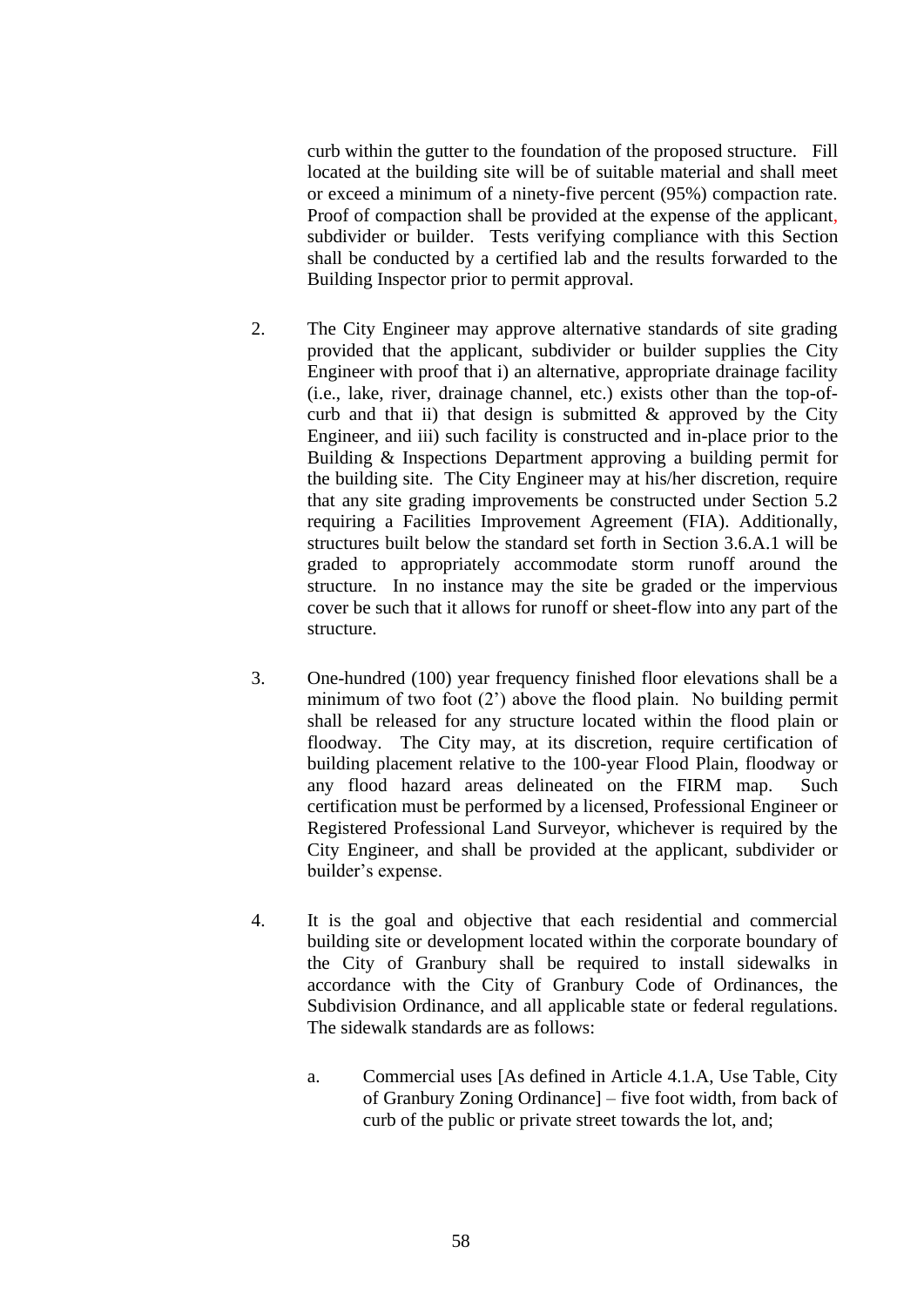- b. Residential uses [As defined in Article 4.1.A, Use Table, City of Granbury Zoning Ordinance] – four foot width, beginning five foot (5') from the back of curb toward the lot.
- 5. Alternative standards The DRC may approve alternative sidewalk construction standards (i.e., meandering, varied parkway width, or similar) in instances where topography or other special conditions limit compliance with the standards specified in Section 3.6.4.
- 6. In accordance with Section 1.12.C, If special conditions make sidewalk construction infeasible, unnecessary or undesirable, such conditions will be noted by the development review committee [DRC] and they will consider action on a waiver, or waiver with conditions, for the construction of sidewalks for the specific **location**
- 7. Any appeals of decisions by the development review committee concerning the provisions of this policy shall be sent to the City Manager for final disposition in accordance with Section 1.12.C.3 of this subdivision ordinance.
- 8. The City may withhold a Certificate of Occupancy for a commercial use and final inspection approval for a residential structure if sidewalks are not properly installed, inspected and accepted by the City and the terms of this section are not strictly complied with.

## **Section 3.7 BUILDING LINES**

Front or street side building lines shall be shown on the final plat on all lots having street frontage and shall be consistent with the Zoning Ordinance at the time of platting.

### **Section 3.8 UTILITY SERVICES (not provided by the City of Granbury)**

- A. For purposes of this section, the following meanings shall apply:
	- 1. "Utility services" The facilities of any person, firm or corporation providing electric, telephone, TV cable, or any other such item or service for public use approved but not provided by the City of Granbury.
		- 2. "Feeder or feeder/lateral line" High voltage supply electric lines carrying more than 69,000 volts that emanate from substations used to distribute power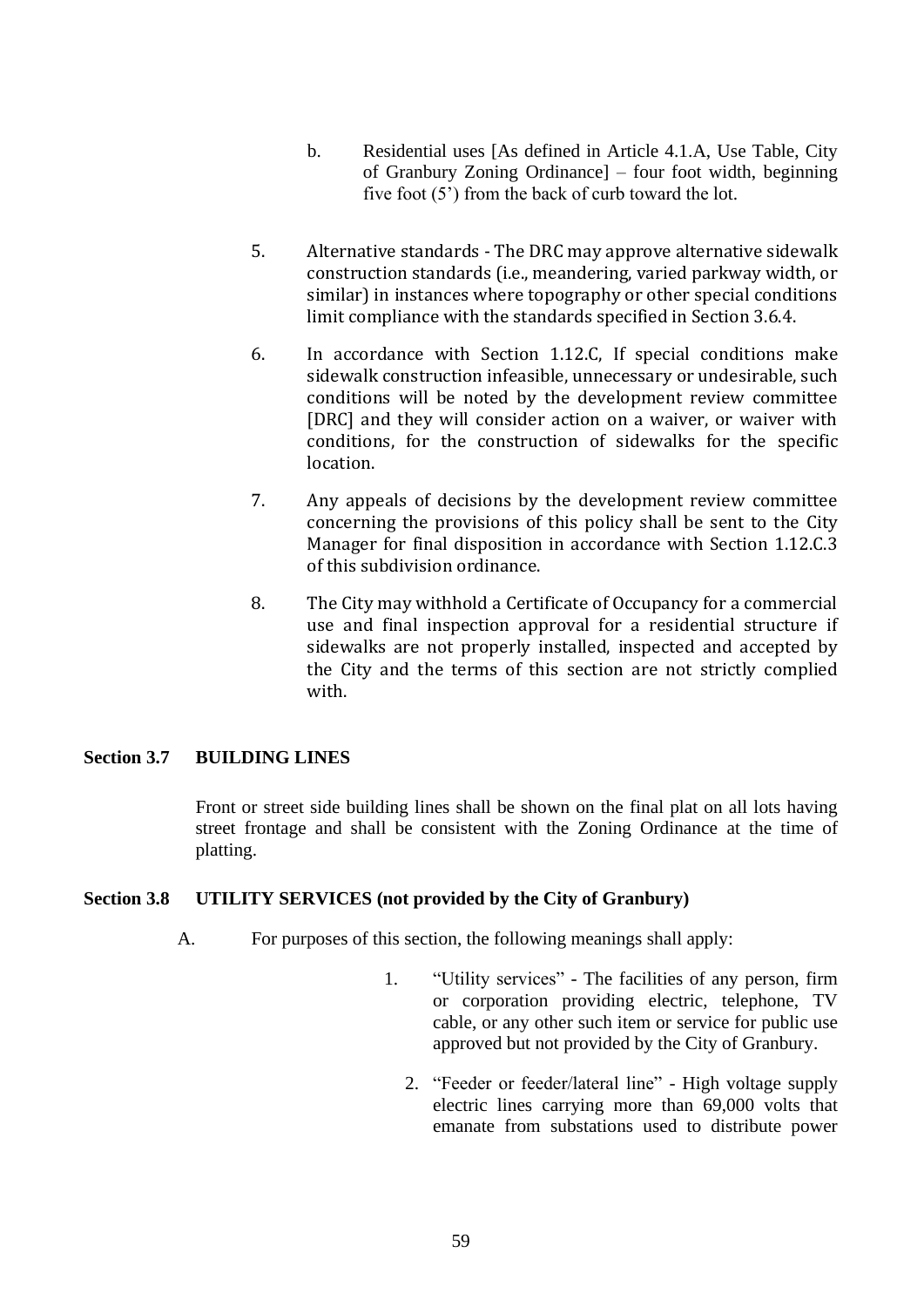through an area to an unspecified number of customers.

- 3. "Lateral lines" Those electric or telephone lines used to distribute power from a feeder line to a single subdivision. These electric lines are normally connected to a feeder line through a sectionalizing device such as a fuse.
- 4. "Service lines" Those electric lines used to connect between the utilities' supply system or lateral lines and the end users meter box.
- B. All subdivision plats and construction plans filed with and submitted to the City of Granbury for approval shall provide for utility services such as electrical, gas, telephone, and cable TV utility (lateral and/or service distribution) lines and wires to be placed underground. Feeder and other major transmission lines may remain overhead. However, a subdivider shall endeavor, and whenever practical, the City shall require that feeder lines are placed away from traffic arteries. Whenever practical, feeder lines which are to be placed overhead shall not be placed along both sides of the street rightof-way. Verification of acceptance of easement locations and widths by the public utilities should be provided prior to final plat approval by the City Council, and all easements should be reviewed by the utility companies and Director of Public Works for the City prior to granting final approval for all residential subdivisions affected by this section.
- C. Each of the utility companies shall be responsible for developing administrative policies, criteria for easement size, and cost reimbursement procedures for the installation and extension of their underground utilities. Nothing herein shall prohibit or restrict any utility company from recovering the difference in cost of overhead facilities and underground utilities from the owner or developer in accordance with the provisions of such utility's approved tariff. No utility company shall be required or permitted to begin construction of underground facilities unless and until the owner or developer of the subdivision has made arrangements satisfactory to the specific utility company for the payment of such difference between the cost of overhead facilities and underground facilities.
- D. All electrical and telephone support equipment, including transformers, amplifiers, and switching devices necessary for underground installations, shall be pad mounted or mounted underground but not overhead.
- E. Temporary construction service may be provided by overhead electric lines and facilities without obtaining a variance or exception, provided that when the underground utility service to any portion of a subdivision is completed, such overhead electric lines and facilities are promptly removed.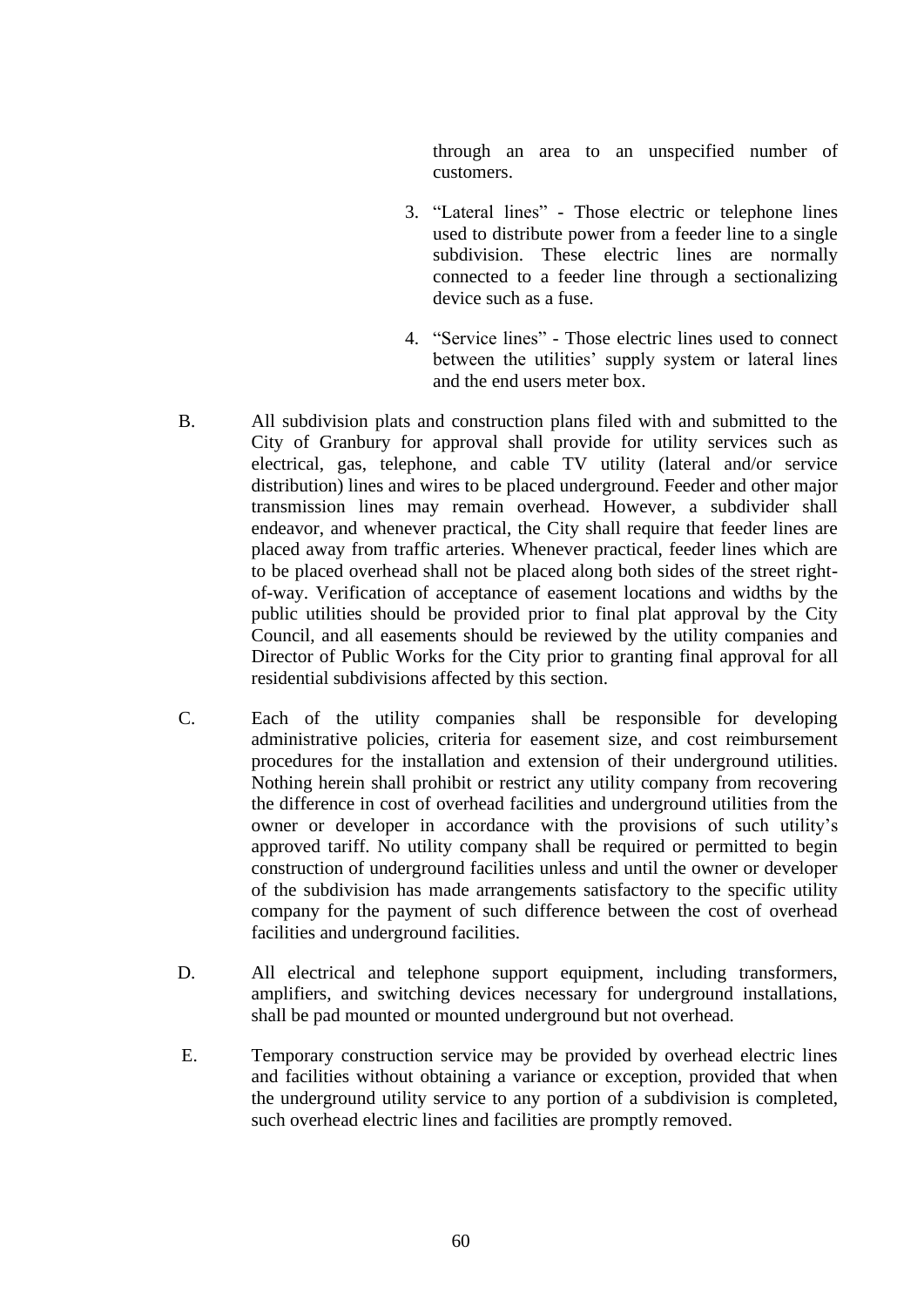F. Nothing in this section shall be construed to require any existing facilities in place prior to the effective date of this section to be placed underground.

## **Section 3.9 WATER AND WASTEWATER FACILITIES**

- A. All new subdivisions shall be connected with an approved water system designed, constructed, and capable of providing water for health and emergency purposes, including fire protection. All subdivisions must be served by an approved means of wastewater collection and treatment. The City may require the phasing of development and/or improvements in order to maintain adequate wastewater capacity. It shall be the subdivider's responsibility to extend utility lines to provide water or sanitary sewer service.
- B. It shall be the subdivider's responsibility to design all improvements according to the latest edition of the Master Plan, Water Distribution System Study, or Wastewater System Study, whichever is applicable. The City may require that the subdivider oversize the water system and/or the sanitary sewer system where necessary to serve land other than the tract or lots to be platted, including the oversizing of off-site water or wastewater mains necessary to extend service to the property to be platted.
- C. Extension of all utilities adjacent to any subdivision shall be made along the entire frontage of the subdivision adjacent to street or thoroughfare. If the subdivision is not adjacent to a thoroughfare, the extension of utilities shall be accomplished in a manner to allow future connection to said utilities by new subdivisions. If new subdivisions will never be constructed beyond a developing subdivision due to physical constraints, the Director of Community Development in consultation with the Public Works Director/City Engineer may waive the requirement for adjacent utility line construction.
- D. Installation of utilities not specifically referenced herein shall comply with the Texas Commission on Environmental Quality (TCEQ) rules and regulations.

# **Section 3.10 STORM DRAINAGE FACILITIES**

The following requirements shall govern the design of all drainage facilities within the corporate limits of the City of Granbury, Texas, and its extraterritorial jurisdictional area:

- A. The basis of design for watersheds less than 500 acres will be the Rational Method. For watersheds equal to or greater than 500 acres the Unit Hydrograph Method will be the basis of design.
- B. Storm drainage improvements shall be designed for the ultimate development of the area within the watershed, whether inside or outside the subdivision or addition, since the runoff tends to increase in direct proportion to the amount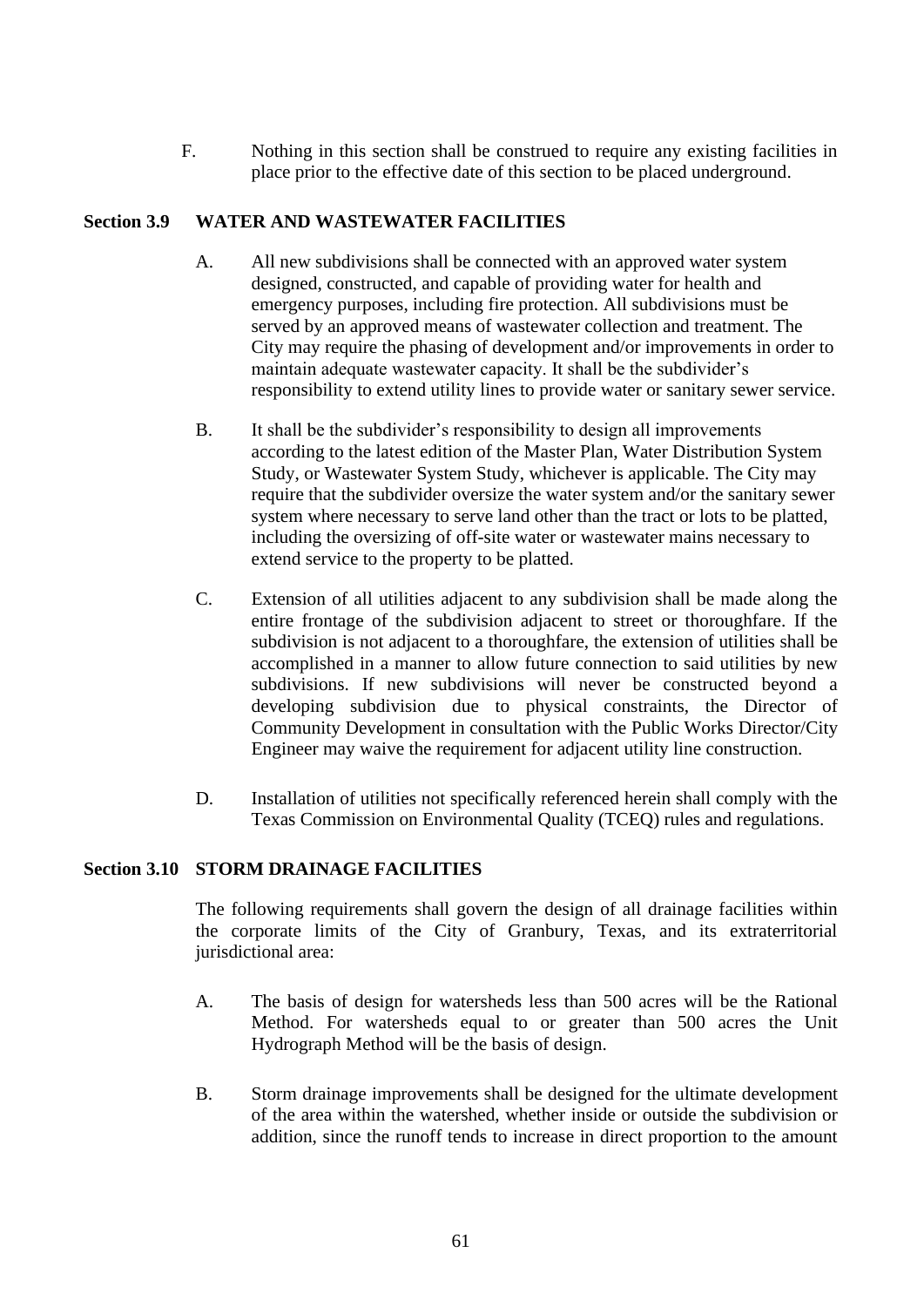of impervious area such as sidewalks, pavements, buildings, etc. The City's zoning ordinance and master plan should be used as an aid in establishing the character of future development.

C. The following table provides approximate values for the runoff coefficient pertaining to land uses to be used in the determination of storm runoff.

#### RUNOFF COEFFICIENT "C"

| <b>LAND USE</b>                         |      |
|-----------------------------------------|------|
| PARKS OR OPEN AREAS                     | 0.30 |
| RESIDENTIAL $(LOTS > 1.0 ACRE)$         | 0.35 |
| <b>RESIDENTIAL (LOTS &lt; 1.0 ACRE)</b> | 0.50 |
| <b>INDUSTRIAL</b>                       | 0.70 |
| <b>APARTMENTS</b>                       | 0.75 |
| <b>BUSINESS</b>                         | 0.80 |

In the event that an innovative design concept would result in a coefficient of runoff sufficiently different than that shown above, the Development Review Committee may allow the design runoff coefficient to be determined from approved cover data by applying 90% runoff from impervious areas and 20% runoff from pervious areas.

D. The minimum design storm frequency to be used with various elements of the storm drainage system shall be as follows:

| <b>STREETS</b>                      | 5 Years   |
|-------------------------------------|-----------|
| SYSTEMS COLLECTING ON GRADE INLETS  | 5 Years   |
| SYSTEMS COLLECTING LOW POINT INLETS | 100 Years |
| CULVERTS, BRIDGES, CHANNELS,        |           |
| <b>CREEKS, STREET RIGHT-OF-WAY</b>  | 100 Years |

A drainage area map shall be provided for each installation on a scale no smaller than  $1" = 200'$ .

E. The owner's engineer shall determine the effect of each additions storm runoff, including all upstream runoff, on the existing drainage facilities downstream of the addition. Where it is determined that existing capacity is not available downstream and that property owned by others will be adversely affected with the calculated runoff, the owner's engineer shall design a drainage system, detention facility or parallel system to mitigate the problem. The City Council may withhold approval of the plat until such mitigation has been provided.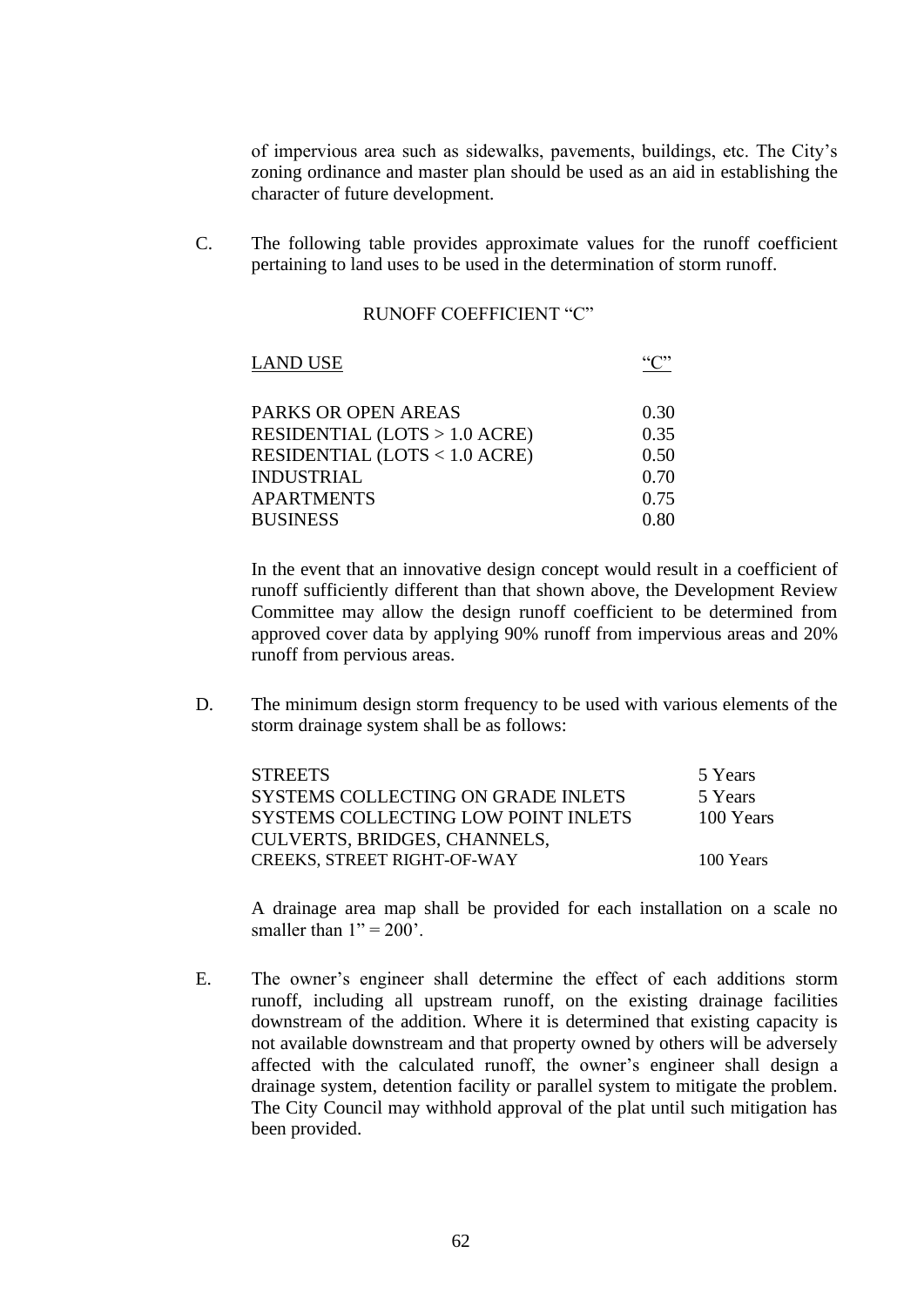- 1. In determining the effects of stormwater runoff for new development, the City Engineer may require that the owner's engineer provide to the City as part of engineering analysis a statement of 'No Adverse Impact' signed and sealed by the owner's engineer and that the stormwater design was done in accordance with standard engineering practices.
- F. Storm flow which can be contained in a seventy-two (72) inch internal diameter pipe, or smaller sized pipe, shall be carried in an underground drainage system constructed in streets, alleys or drainage easements.
- G. In those cases where storm flow cannot be handled by a pipe seventy-two (72) inches or smaller in diameter, the developer shall either install an improved drainage channel, of approved design, continue the underground drainage system with larger capacity or outfall into a natural channel.
- H. Improved drainage channels shall be designed to convey the 100 year design frequency storm while maintaining one foot of free board within its banks. Detailed drainage calculations substantiating the channel design shall be submitted to the City for its approval.

Unlined channels shall have a maximum side slope of 3:1 and a minimum grade of 0.3 foot per 100 feet. The minimum design velocity should be 3 fps, based on a 10 year frequency storm, to reduce siltation. The maximum design velocity shall be less than 8 fps, based on a 100 year frequency storm, to control erosion. Unless the excavated channel bottom is Austin Chalk, limestone, or other similar acceptable rock, a reinforced concrete pilot channel of sufficient width shall be required by the City.

- I. Lakes, detention ponds and retention ponds will be considered, and may be constructed, provided they are approved by the Development Review Committee and the City Council. The City may assume maintenance responsibilities for this type of facility only if it is wholly contained within an area the City can utilize for parks, recreational or other public purposes. If not accepted by the City, necessary flood plain easements and maintenance agreements shall be provided to insure maintenance of the facility.
- J. Other innovative drainage concepts will be considered if approved by the Development Review Committee and the City Council. Any City cost participation must be approved by the City Council.
- K. Where topography or other conditions are such as to make impractical the inclusion of drainage facilities within public rights-of-way, drainage easements shall be provided across private property to an acceptable outfall or to other public right-of-way.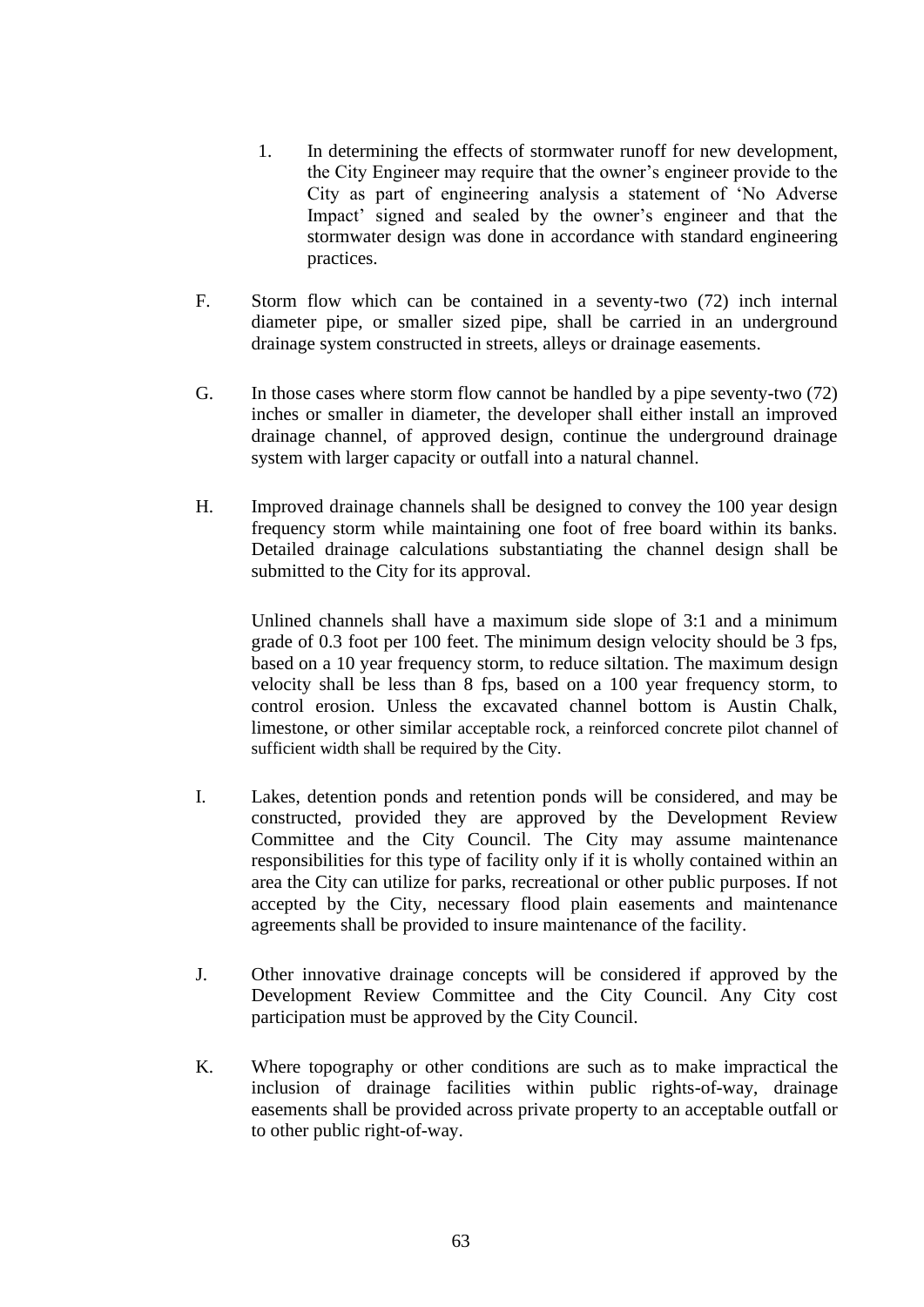- 1. Drainage easements with a minimum width of fifteen (15) feet shall be provided for existing and proposed underground drainage systems. When the system consists of larger diameter pipe or when the depth of the system or the soil conditions dictate additional width, additional easement width shall be provided.
- 2. Drainage easements along proposed or existing improved drainage channels shall provide sufficient width to include a channel designed to convey a 100 year design frequency storm plus one foot of free board within its banks and such additional width as may be required to provide ingress and egress for proper maintenance of the facility. The access portion of the easement shall be above the 100 year design frequency storm elevation and accessible to vehicles and equipment. The entire drainage easement shall remain unobstructed at all times. Access must also be provided at a maximum 1200 foot spacing along streets or other public right-of-way.
- 3. When a proposed drainage system will convey or discharge storm flow across or onto private property outside the subdivision or addition, appropriate drainage easements must be secured by the developer. Under some unusual circumstances which would preclude an adequate outfall condition, an on-site detention system may be allowed. In this case, the: design of the detention system shall be such that the additional runoff generated by the proposed development will be detained on site until it can be safely discharged off-site, and will not increase the amount of original discharge nor change the time of concentration downstream. The provision of either an adequate outfall condition or an on-site detention system shall be subject to the approval of the Development Review Committee.
- 4. The widths and lengths of the drainage easements described in items 1 through 3 above shall be substantiated by a drainage study and drainage calculations or other criteria submitted to and approved by the City.
- L. Flood plain easements shall be provided along natural channels, major creeks, lakes, detention ponds and retention ponds. Flood plain easements shall encompass all areas beneath the water surface elevation resulting from a storm whose design frequency is l00 years, plus such additional width as may be required to provide ingress and egress to allow for the maintenance of the facility and for the protection of adjacent property, as determined and required by the City. The access portion of the easement shall be above the 100 year design frequency storm elevation.
	- 1. All flood plains or regulated floodways as referenced by panel number 480357-0005B (or current panel) on the Flood Insurance Rate Map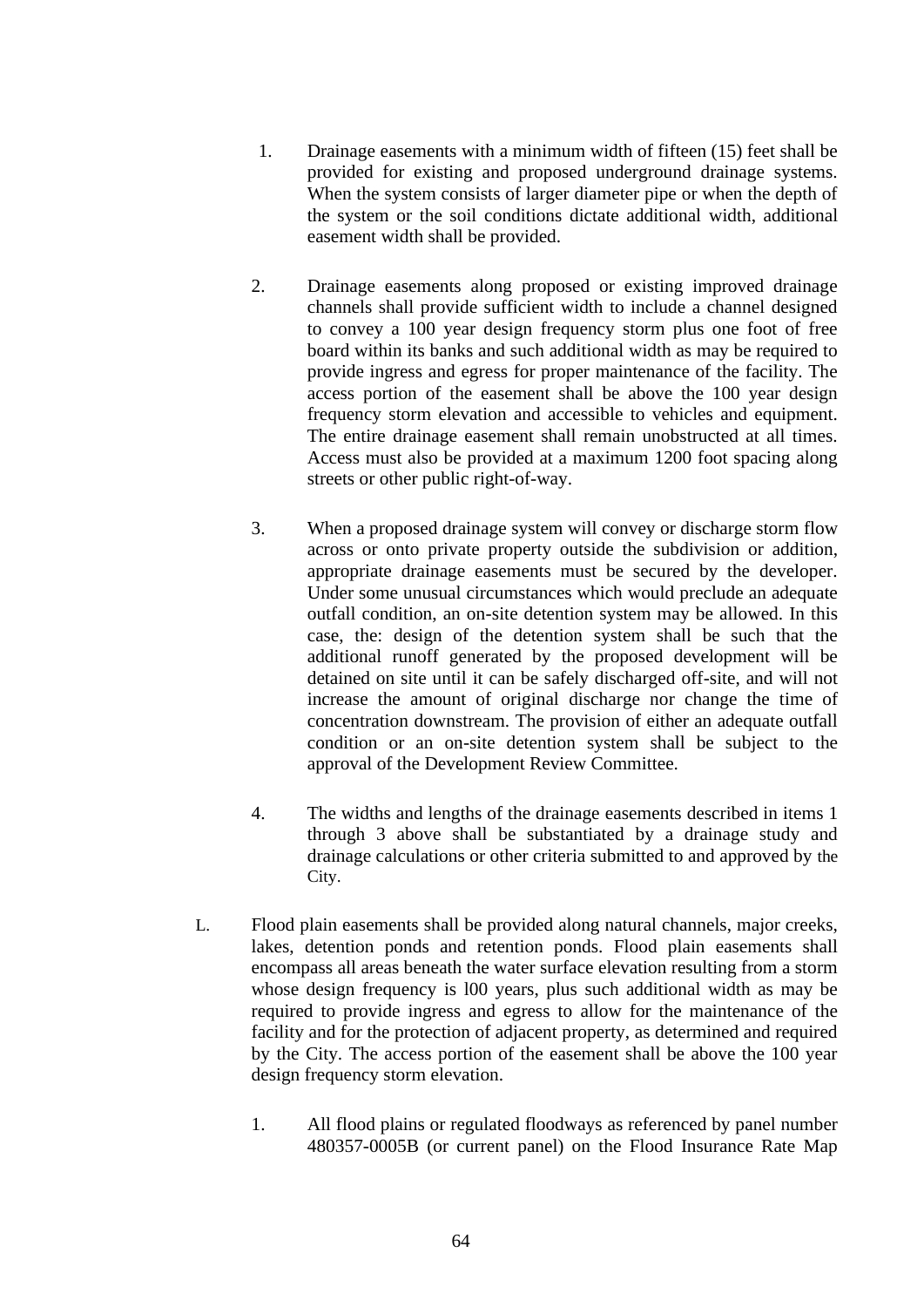(FIRM) and the Floodway and Flood Boundary Map shall be included on the plat. If the above referenced maps do not specify a flood area along any of the above creeks or their tributaries, it shall be the developers' responsibility to establish and identify needed easements.

- 2. The City Council may, when it deems it necessary for the health, safety or welfare of the present and future population of the area and necessary to the conservation of water, wastewater and drainage facilities, prohibit development of any portion of the property which lies within a flood plain. Such a flood plain shall be preserved from any and all destruction or damage resulting from clearing, grading, or dumping of earth, waste material, or stumps, except as specifically approved by the City. When floodway easements, within a flood plain easement, are required or proposed, they shall be shown along the improved or unimproved drainage way. Floodway easements are the unobstructed portion of the flood plain consisting of the primary channel and overbank areas capable of conveying the 100 year frequency discharge without increasing the design flood elevations as defined by FEMA.
- M. In those cases where the proposed improvements or development plans alter and/or impact a floodway easement the developer shall apply to and submit to FEMA, and any other regulatory agencies all engineering data and information requested to obtain an approved "Letter of Map Revision". Only after a new or revised floodway area is designated by FEMA will the City approve the proposed plans.
- N. Maintenance agreements between an approved maintenance entity and the City shall be required when an improved drainage channel, in a drainage easement, is constructed as an unlined channel or when a flood plain easement is proposed.
	- 1. An individual residential lot owner does not constitute a maintenance entity. A maintenance entity may include homeowner's associations, apartment complexes, or similar groups. The maintenance entity's bylaws and covenants filed of record, shall provide for ongoing maintenance. The agreement shall authorize a lien against individual abutting lots in favor of the City to secure the payment to the City for any expenses incurred by the City for maintenance in the event of default by the maintenance entity.
	- 2. An owner or owners of a nonresidential property or properties may create a maintenance entity to maintain drainage or flood plain easements, provided the entity's by-laws and covenants filed of record, provide; for on-going maintenance. Such agreements shall authorize a lien against individual abutting properties in favor of the City to secure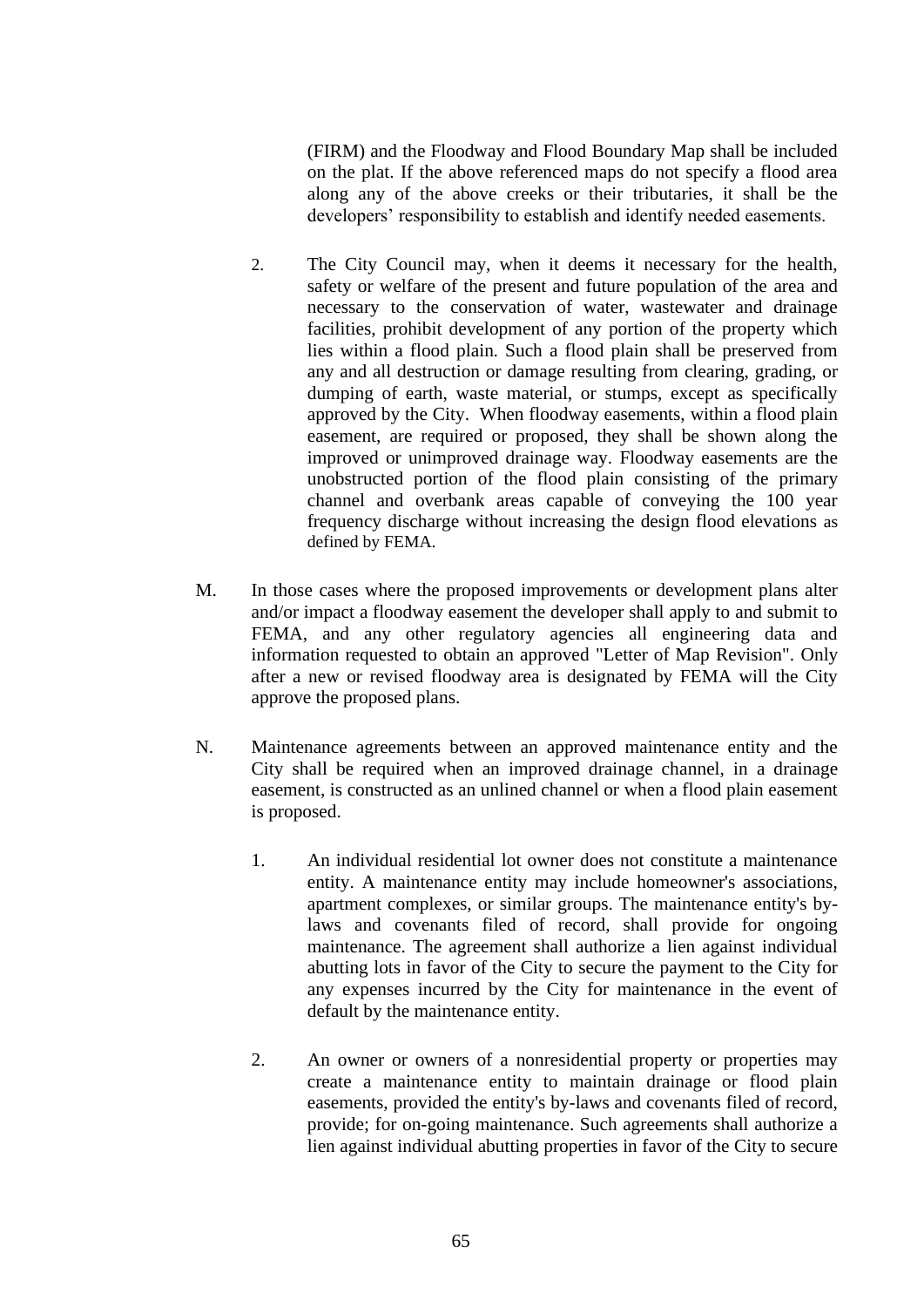payment for any expenses incurred if the maintenance entity is not properly maintaining the creek or drainage way, in the City's sole opinion.

O. Border channels shall be improved as per the "Public Improvements Policy" at the time of development unless conditions preclude improvements, at that time, as determined by the Development Review Committee. In no case shall property adjacent to a recognized drainage way be final platted unless provisions are made for making it conform with all City of Granbury drainage and/or flood plain criteria. The design shall protect all platted property and shall not adversely affect property owned by others. The developing party is responsible for constructing, if necessary, a reasonable portion of the drainage way applicable to the property being developed. In no case shall any segment or portion of the drainage way be neglected by the present or future development. This may require the platting of a flood plain easement, as described above, and entering into a maintenance agreement for the property to be final platted.

### **Section 3.11 CANAL DESIGN STANDARDS**

- A. Need & Purpose This Section addresses the canal and waterway design standards needed to protect the water quality standards within the regulatory jurisdiction of the City of Granbury and the BRA. The spirit and intent of these design standards are to maintain water quality and recreational safety by: enhanced flushing and mixing of canal waters with the waters of the main lake, minimizing stagnation, maintaining dissolved oxygen standards, and providing the minimum widths for safe recreational watercraft ingress/egress which are vital to the health and welfare of each and every citizen within the City of Granbury's jurisdictional boundaries. This policy governs all canal design and construction standards for those who are required to file a preapplication proposal or plat application prior to the construction of any canal within the jurisdictional boundaries of the City of Granbury. This policy also addresses the needed maintenance responsibilities to support any canal proposal within Granbury's jurisdictional boundaries.
- B. Design Specification: Canal cut-throughs must be designed by a structural engineer licensed in the State of Texas and constructed and maintained in compliance with the following specifications:
	- 1. Permanent shoreline stabilization features in the form of sea walls/bulkheads are required for canal or lakefront developments to provide permanent shoreline erosion barriers.
	- 2. Sea walls/bulkheads shall be constructed of reinforced concrete panels, steel or aluminium sheet pilings. Marine treated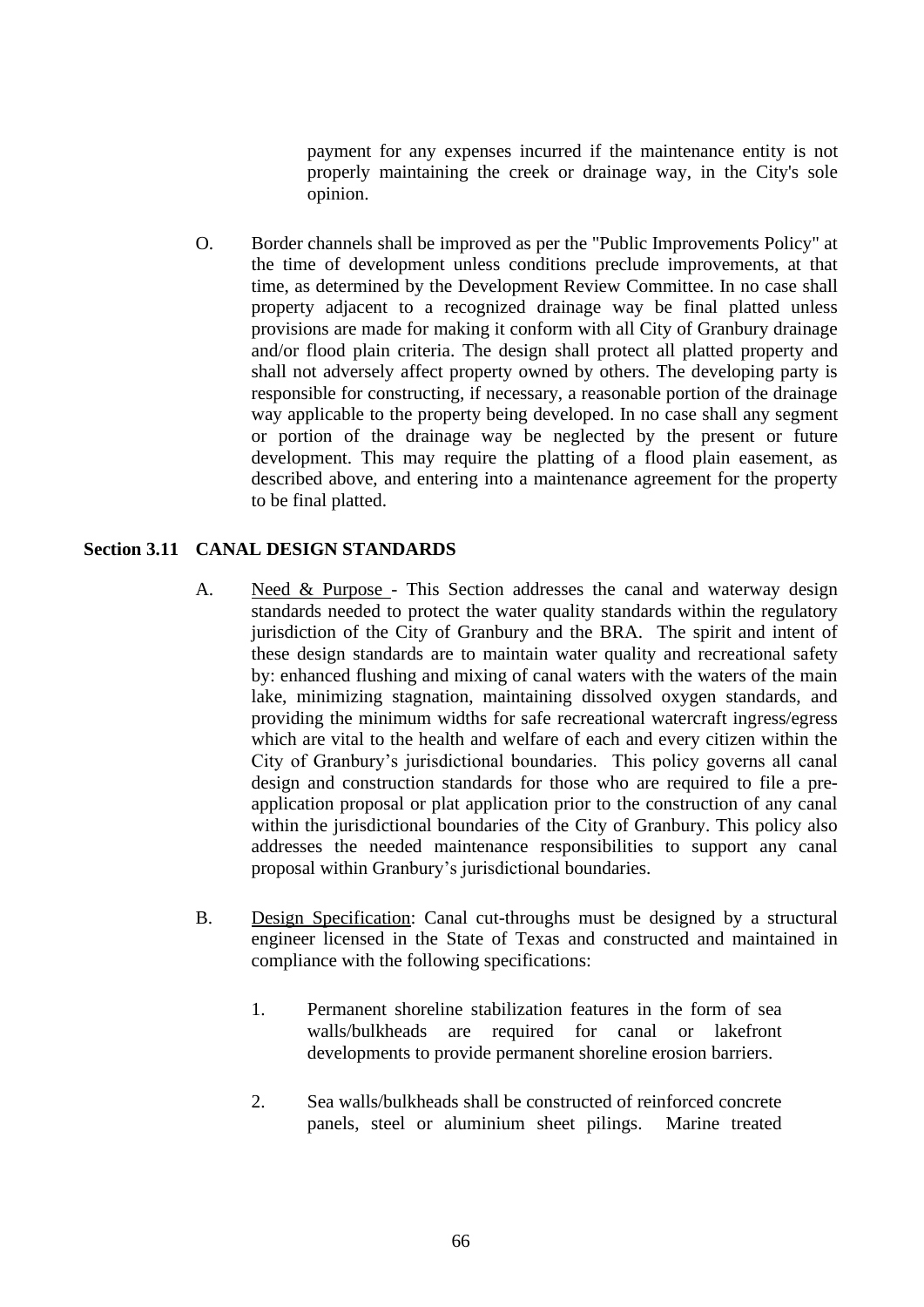lumber products, railroad ties or other creosote or arsenic containing wood products are prohibited.

- 3. Sea walls/bulkheads shall be designed to consider variable water levels, wave height, and potential wave run-up. Acceptable designs will minimize damage to retaining features and property from over-topping. Design shall consider toe protection, particularly for sea walls/bulkheads facing the main lake body. At a minimum, sea walls/bulkheads shall provide at least two (2) feet of freeboard above the Conservation Pool Elevation (CPE) of 693 feet msl, referenced to BRA Datum. [*See Exhibit 3.11.E(4)*]
- 4. Canal sea walls/bulkheads shall be constructed, inspected and accepted before final cut-through and flooding of canal system.
- 5. Appropriate erosion control barriers must be utilized during construction of sea wall/bulkheads and canal cut-throughs as approved by an engineer licensed in the State of Texas.
- 6. Flow-through canals are encouraged to enhance aeration and mixing.
- 7. Dead-end canals greater than 650 feet in length are prohibited. Dead-end canals 650 feet in length or less shall maintain a slight bottom grade with water depth shallower towards the back end of the canal to enhance flushing.
- 8. Canals greater than 650 feet in length must include secondary canals, which provide multiple main lake openings that are spaced no more than 2500 feet apart.
- 9. A pre-construction bathymetric survey shall be required at developer expense to assess the extent of dredge operations necessary for canal design. A post-construction bathymetric survey shall be conducted at developer expense to verify canal cut-through bottom elevation standards are met. Each required survey shall be filed with the BRA and City of Granbury for record prior to continuing any additional development activities.
- 10. Canal cut-throughs shall be a minimum of 100 feet in width between the bulkheads, measured at the canal bottom. Where rock Rip-Rap (other other approval structural support material) is approved to be utilized, the minimum 100 foot width shall be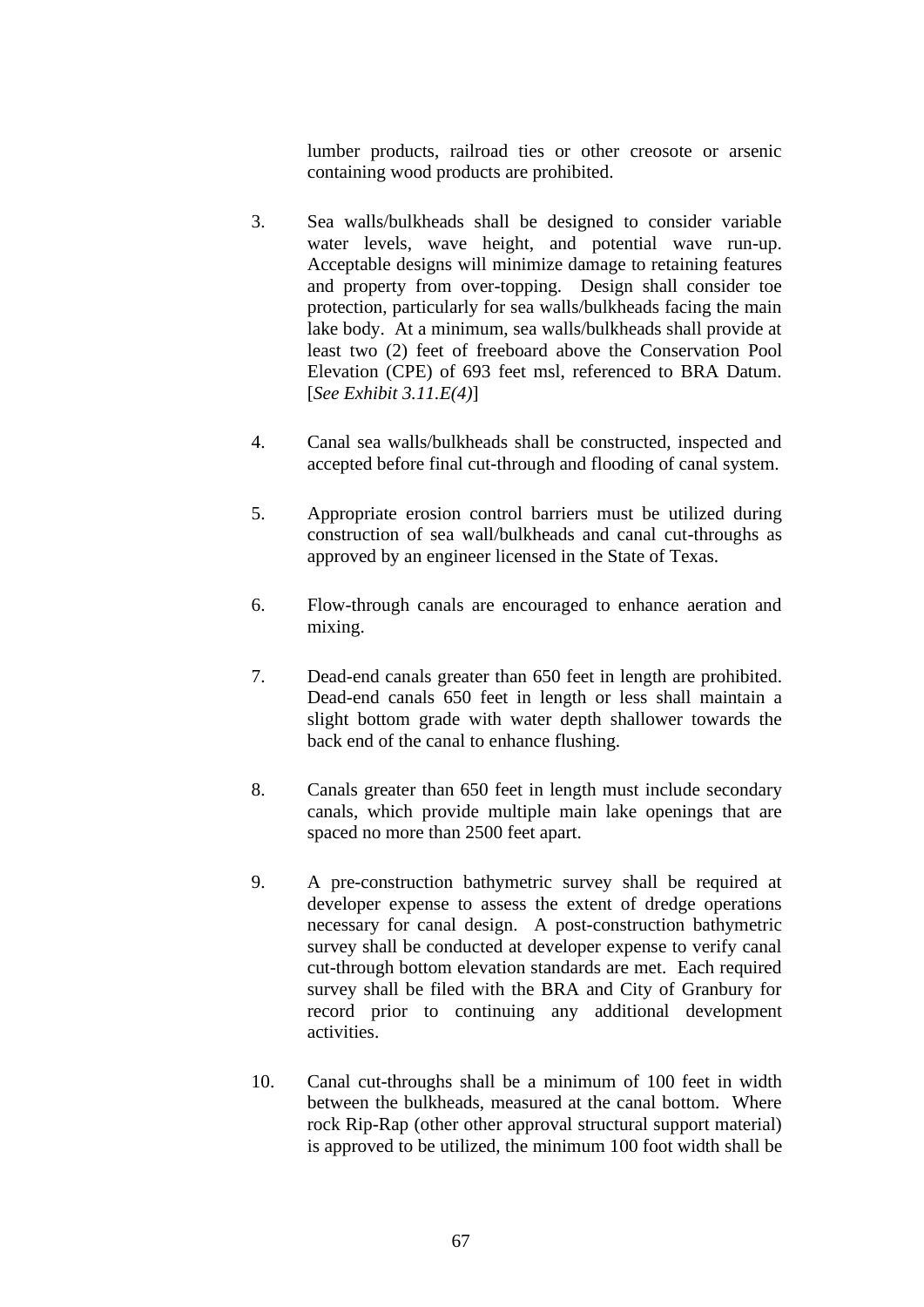measured toe-to-toe [*see Exhibit 3.11.E(4)*] between the support material. The canal shall also maintain a bottom elevation of no less than 681 feet msl and no more than 678 feet msl. The canal bottom elevation shall be consistent throughout and shall not vary by  $\pm$  6 inches for every 100 ft in canal length or width.

- 11. The bottom elevation of the canal and main lake interface shall not vary significantly or shall gradually transition to the elevation contour that approximates the bottom elevation of canal.
- 12. A flared main lake entrance of at least three (3) times the canal width at the lake shore with an approximate 45 degree corner flare measuring a minimum distance of the width of the canal is required. The flares shall transition gradually into the natural shoreline and shall be constructed to prevent scouring. [*See Exhibit 3.11.E(3)*]
- 13. Canal cut-through designs shall exclude 90 degree turns that inhibit flow. When required by design, turns along canals shall be rounded and gradual in nature.
- 14. Dead-end fingers off main canal cut-throughs are prohibited.
- 15. Docks constructed on canal cut-throughs must not protrude into a canal more than 30 feet from the nearest edge of the canal. An on-water facility permit is required from the appropriate oversight regulatory authority prior to any dock construction.
- 16. Contiguous Property: Property contiguous to canal cutthroughs shall be served by public water and wastewater facilities.
- 17. Water in the canal cut-throughs must have adequate aeration to maintain a rate of dissolved oxygen of at least 5.0 mg per liter.
- 18. Canal cut-throughs must be maintained to be free of trash, debris, vegetation, and stagnant water. Any work to construct or maintain a canal cut-through is subject to complying with permit requirements of the City, BRA, and other entities having jurisdiction over the property. The developer shall submit documentation of state and federal regulatory permit compliance as part of plan review process. Permits include, but are not limited to, Texas Commission on Environmental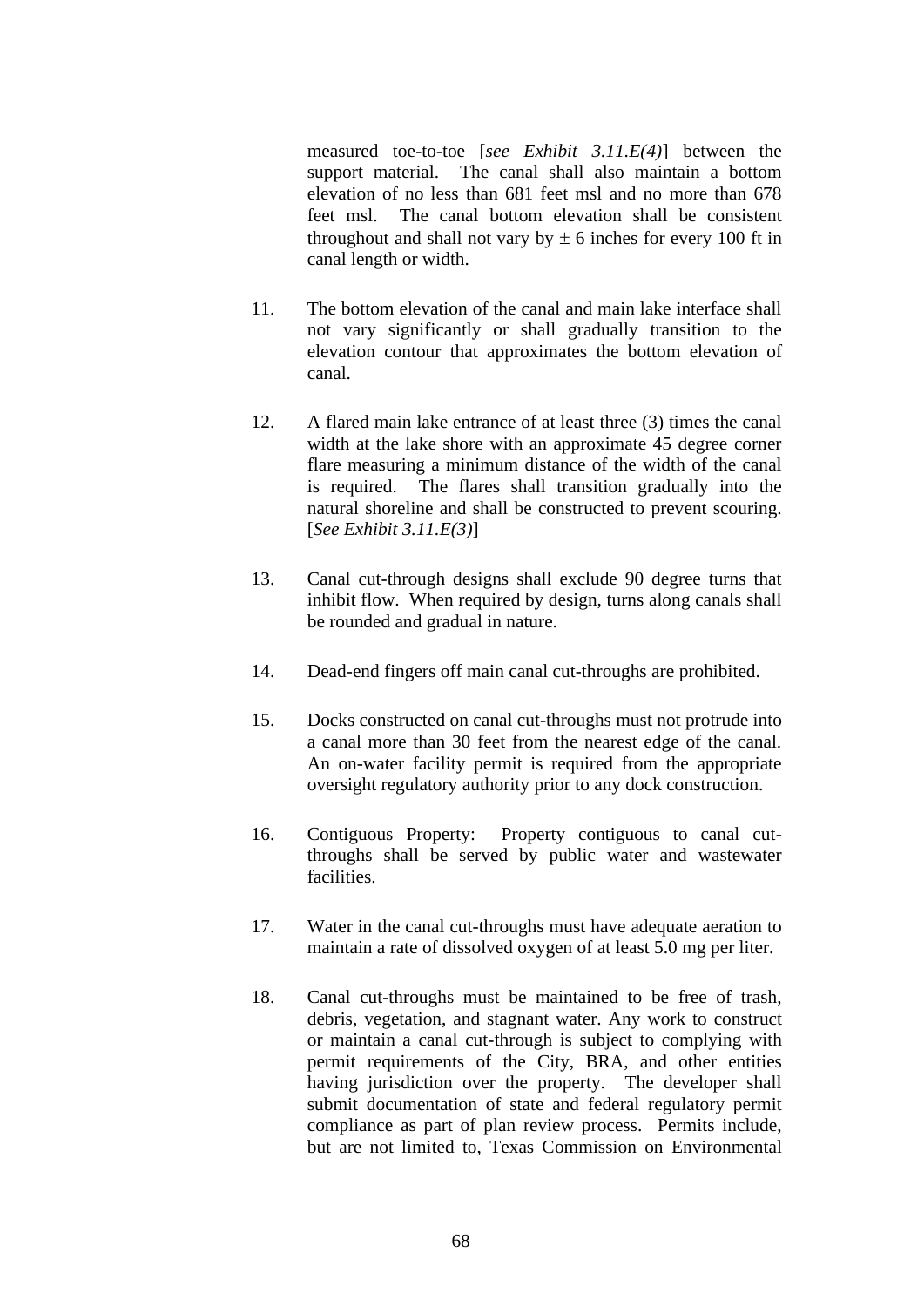Quality TPDES Construction Storm Water Permit, Storm Water Pollution Protection Plan (SWP3), and US Army Corps of Engineers Section 404 Permit review.

- C. Responsible Party: A valid Homeowner's Association (H.O.A.) or Business Owner's Association (B.O.A.) shall regulate and maintain the canal cut-throughs, including sea walls/bulkheads, contiguous with property in its jurisdiction. The developer will retain responsibility until formation and recording of a valid, responsible Homeowner's Association (H.O.A.) or Business Owner's Association (B.O.A.).
- D. Maintenance Bond: A two-year Maintenance Bond guaranteeing the improvements shall be submitted to the City of Granbury, along with the construction of all other public improvements (streets, water, sewer, canals and drainage systems). This shall be done prior to the acceptance of the public improvements and issuance of any building permits.
- E. Exhibits:



Exhibit 3.11.E(1) –Standard Multi-Entrance Canal Plan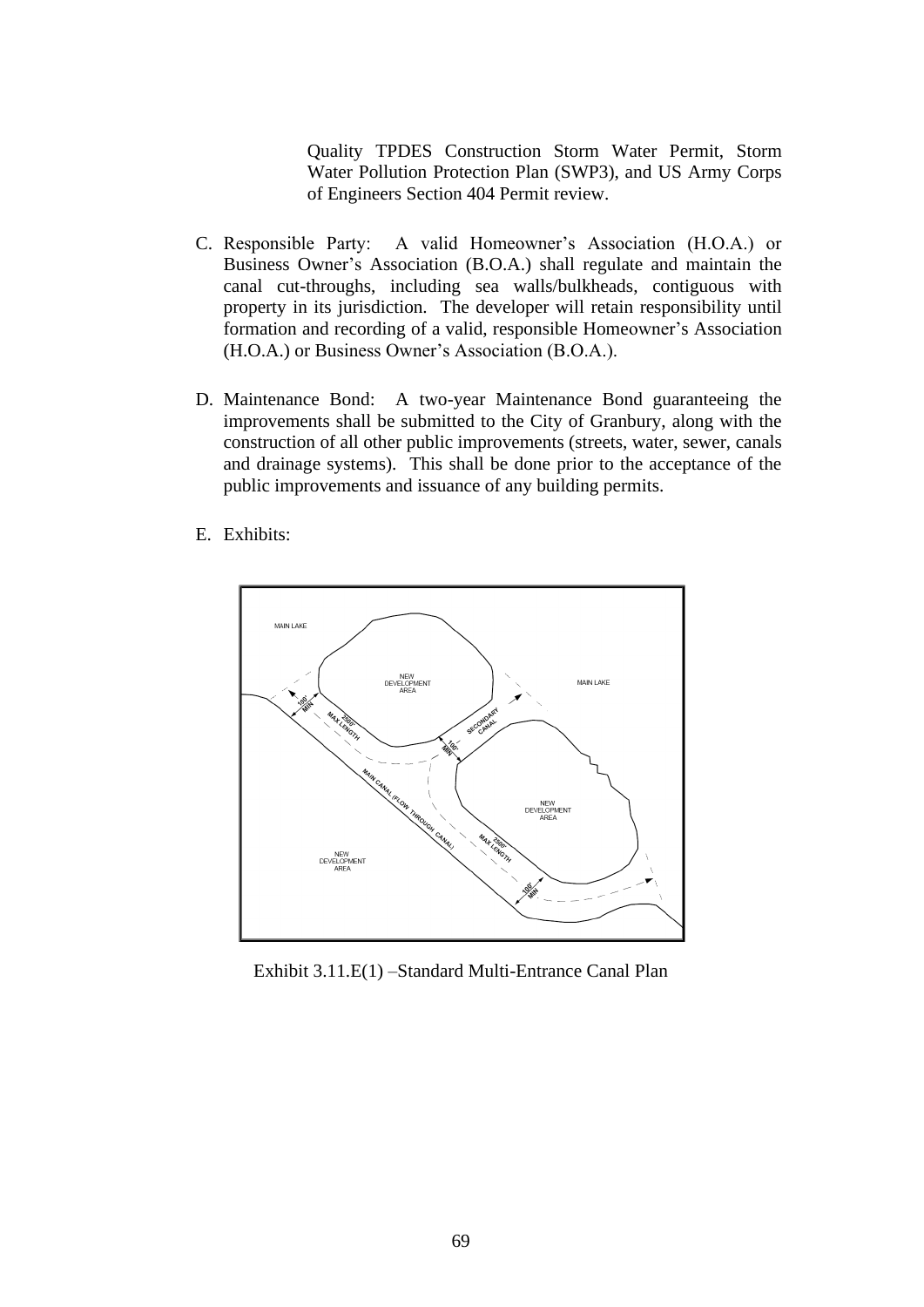

Exhibit 3.11.E(2) – Canal



Exhibit 3.11.E(3) – Standard Layout and Flared Entrance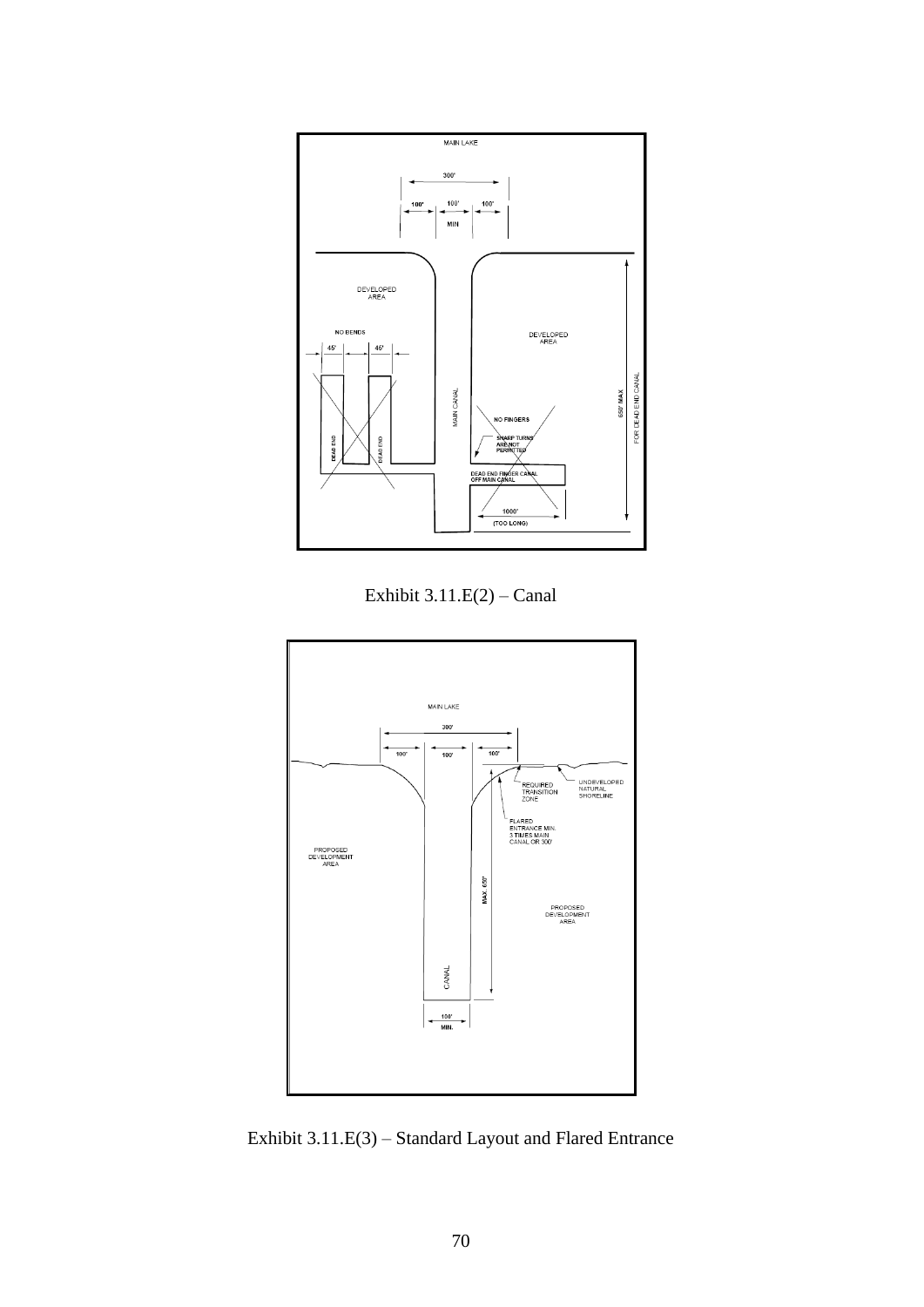

Exhibit 3.11.E(4) – Standard Canal Cross-Section

## **IV**. **SECTION 4 – IMPROVEMENTS REQUIRED PRIOR TO ACCEPTANCE OF THE SUBDIVISION BY THE CITY**

### **Section 4.1 IMPROVEMENTS**

- A. The requirements of these Subdivision Regulations are designed and intended to ensure that all improvements are installed properly and:
	- 1. The City can provide for the orderly and economical extension of public facilities and services;
	- 2. All purchasers of property within the subdivision shall have a usable, buildable parcel of land;
	- 3. It is necessary and desirable to provide for dedication of rights-of-way and easements for public works improvements to support new development at the earliest stage of the development process.
	- 4. The City desires to assure both that impacts of new development are mitigated through contributions of rights-of-way, easements and construction of capital improvements, and that a new development be required to contribute not more than its proportionate share of such costs.
	- 5. Proposed public works improvements serving new development shall conform to and be properly related to the public facilities elements of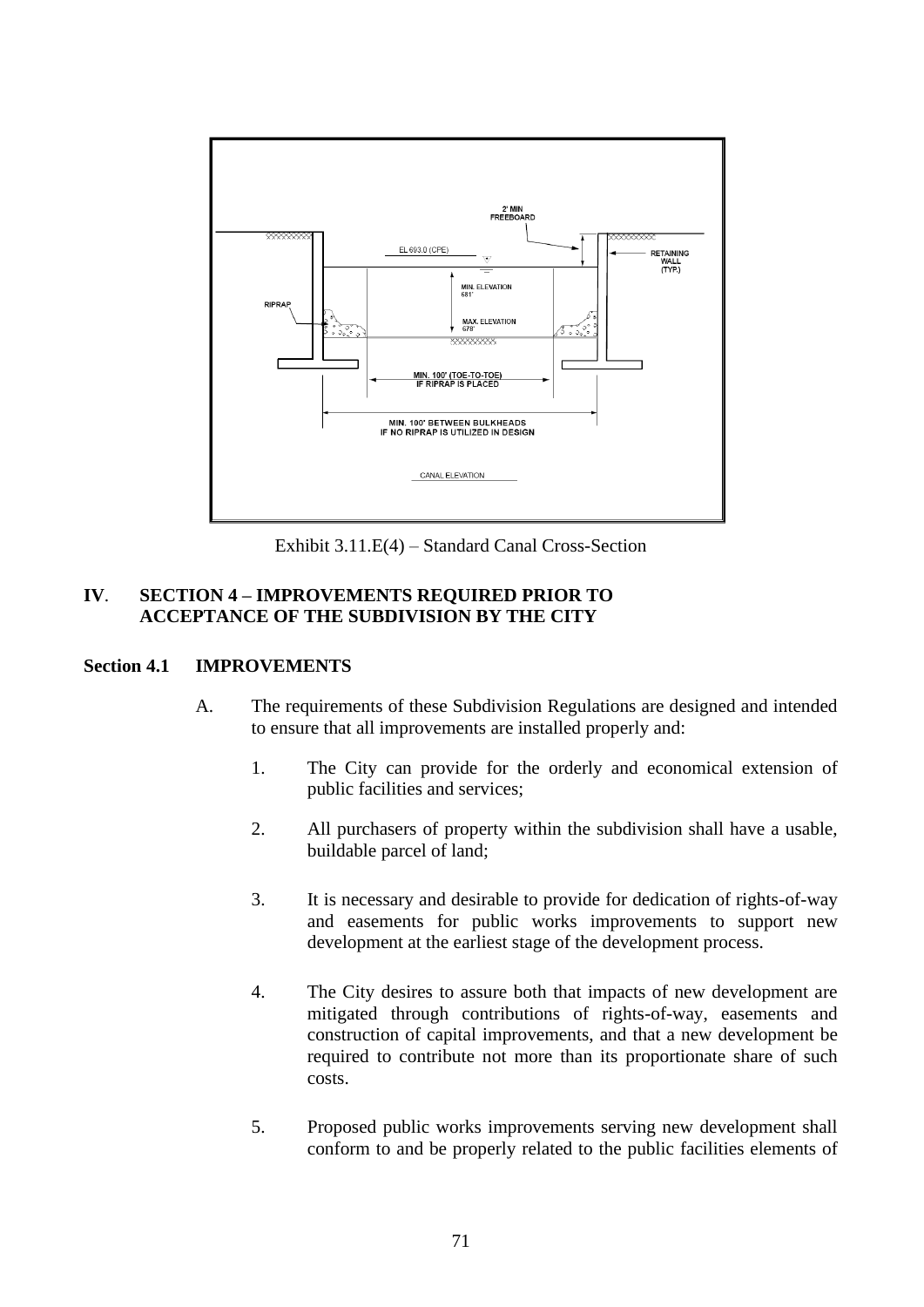the City's adopted Master Plan, other adopted master plans for public facilities and services, and applicable capital improvements plans, and shall meet the service levels specified in such plans, and;

- 6. All required improvements are constructed in accordance with city standards as specified in "D" below.
- B. The land to be divided or developed must be served adequately by essential public facilities and services. No subdivision related application, plat or development shall be approved unless and until adequate public facilities exist or provision has been made for the installation of all water, wastewater, storm drainage, street, park facilities, street light improvements and electrical facilities which are necessary to serve the development proposed, whether or not such facilities are to be located within the property being platted or offsite. This policy may be defined further and supplemented by other ordinances adopted by the city. The public improvements required by the City of Granbury for the acceptance of the subdivision shall include, but are not limited to those set forth in these regulations, the City of Granbury Public Improvement Policy and the City of Granbury Code of Ordinances.
- C. All aspects of the design and implementation of public improvements shall comply with the current local, State and Federal design standards and any other applicable city codes and ordinances, including the preparation and submittal of construction plans and specifications. Technical construction standards and specifications for all improvements shall be made in compliance with this Ordinance, the City's Public Improvement Policy and the Code of Ordinances and shall be made in accordance with the latest edition of "Standard Specifications for Public Works Construction" as published by the North Central Texas Council of Governments, unless otherwise specified in the following sections.
	- 1. The standards established in this Ordinance, the Public Improvement Policy and the Code of Ordinances are for the proper dedication and construction of public works improvements and infrastructure and are based upon engineering studies and historical usages and demands by different categories of development. These regulations identify certain minimum requirements and sizes for utilities, roadways, parks and other facilities that the City Council has determined to be necessary in order to provide the minimum level of service necessary to protect or promote the public health, safety, and welfare and to assure the quality of life currently enjoyed by the citizens of Granbury. It is the intent of these regulations that no development shall occur until and unless these minimum levels of service are met. Therefore, each subdivision in the City shall be required to dedicate, construct and/or upgrade required facilities and infrastructure to a capacity that meets these minimum levels.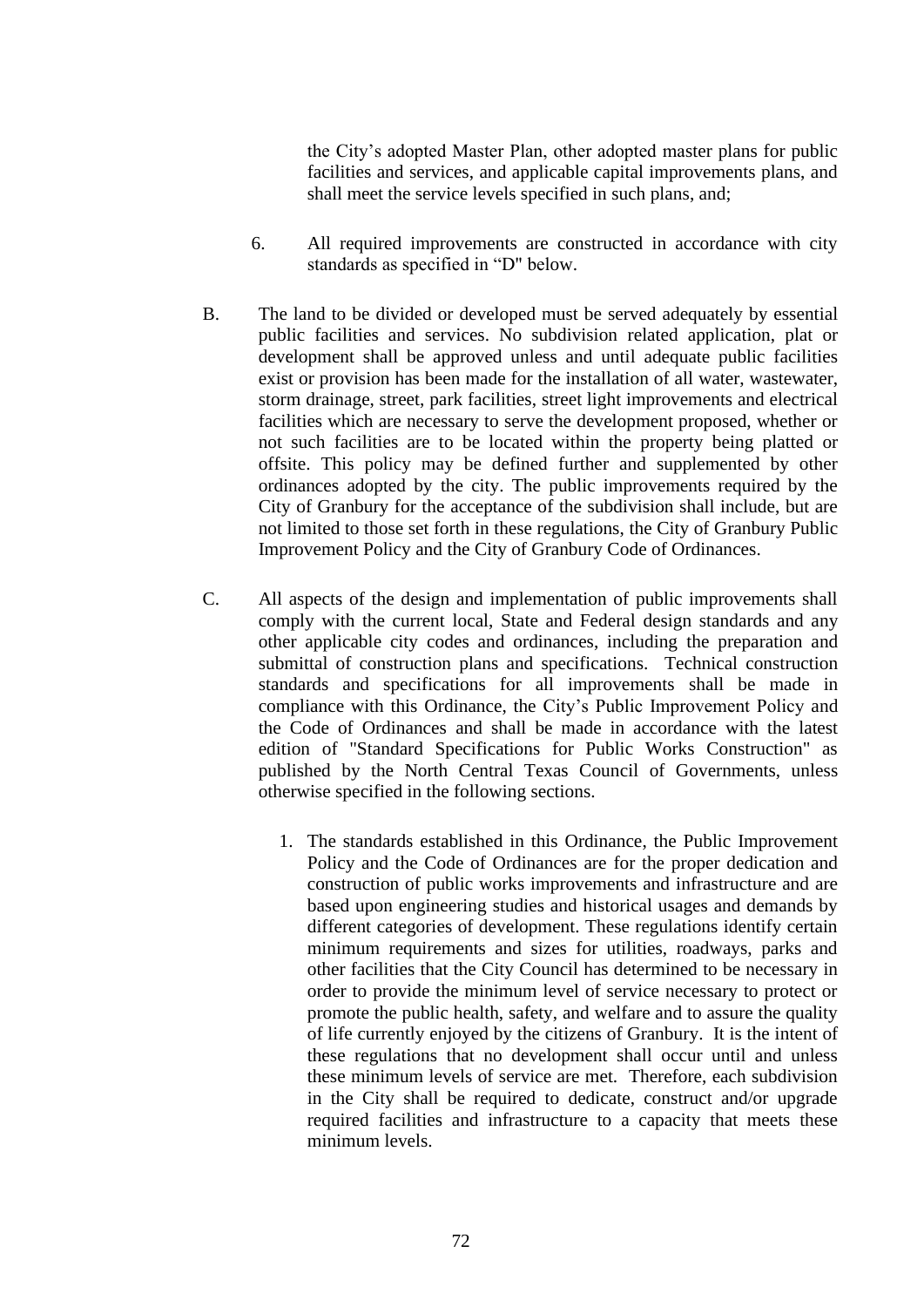- 2. For each category of public infrastructure, a minimum standard of infrastructure, and in some cases, service level, has been developed based upon historic studies and construction projects of the City and other cities. These minimum standards take into consideration the soil conditions and topographic configuration of the City, the use and impact analyses of the North Central Texas Council of Governments in developing standard specifications for public works installation, and other historical use and performance experiences of the City that reflect the minimum level of facilities and services that must be built to meet the health, safety and welfare of the citizens of Granbury.
- 3. In order to maintain prescribed levels of public facilities and services for the health, safety and general welfare of its citizens, the City may require the dedication of easements and rights-of-way for the construction of on-site or off-site public works improvements for water, wastewater, road, drainage or park facilities to serve a proposed subdivision, or require the payment of fees in lieu thereof. If adequate levels of public facilities and services cannot be provided concurrent with the schedule of development proposed, the City may deny the subdivision until the public facilities and services can be provided, or require that the development be phased so that the availability and delivery of facilities and services coincides with the demands for the facilities created by the development.
- 4. Whenever the City Council determines that levels of service in excess of these minimum standards are necessary in order to promote the orderly development of the City, the owner shall qualify for reimbursement for any costs in excess of the minimum levels of service through City participation, to the extent funds are available by a pro rata reimbursement policy or other means adopted by the City.
- D. The developer/owner shall employ an engineer proficient in civil engineering and registered in the State of Texas for preparation of the drainage plan, cost estimates and, construction plans and specifications for all public improvements.
- E. The City shall require an initial demonstration that a proposed subdivision shall be adequately served by public facilities and services at the time for approval of the first development application that portrays a specific plan of development, including but not limited to a petition for establishing a planned development zoning district or other overlay zoning district, a facilities improvements agreement, development agreement or a pre-application proposal for a plat which requires public improvements.
- F. The obligation to dedicate rights-of-way for or to construct one or more public works improvements to serve a new subdivision may be deferred until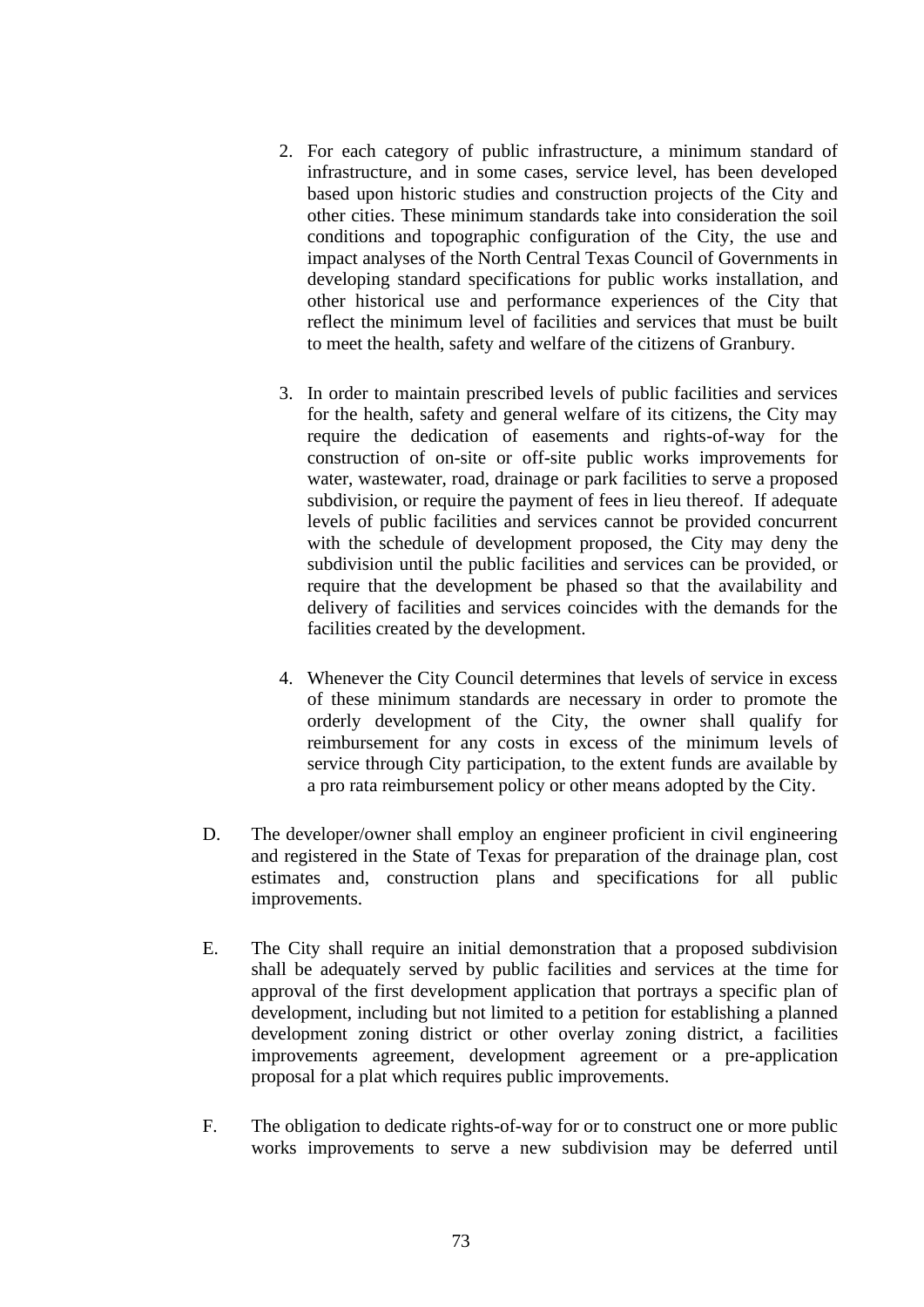approval of a subsequent phase of the subdivision where, in the opinion of the City Engineer, the right-of-way dedication and/or construction of the infrastructure is necessary to meet the minimum standards or intent of this ordinance or other adopted policy of the City, upon written request of the property owner or at the City's own initiative. As a condition of deferring the obligation, the City may require that the subdivider include provisions in the facilities improvements agreement or development agreement specifying the time for dedication of rights-of-way for or construction of public works improvements serving the subdivision.

### **Section 4.2 STREETS**

All streets, alleys and other improvements within the public right-of-way shall be designed and constructed in accordance with the requirements of this ordinance, the Public Improvements Policy and the City of Granbury's adopted technical specifications and standard details.

A. Proposed roads shall provide a safe, convenient and functional system for vehicular, bicycle and pedestrian circulation and shall be properly related to the applicable thoroughfare plan and any amendments thereto, and shall be appropriate for the particular traffic characteristics of each proposed subdivision or development. New subdivisions shall be supported by a thoroughfare network having adequate capacity, and safe and efficient traffic circulation. Each development shall have adequate access to the thoroughfare network.

### **Section 4.3 MONUMENTS AND MARKERS**

- A. Permanent Survey Markers All boundary corners, block corners, etc., as established in the process of creating a subdivision plat shall comply with the Texas Board of Professional Land Surveying Practices Act and General Rules of Procedures and Practices, (663.17 Monumentation).
- B. SPC Coordinates A minimum of two (2) monuments at prominent locations (block corners, boundary corners, etc.) within a subdivision shall have Texas North Central Zone (4202) State Plane Coordinates (SPC) in U.S. Survey Feet noted on the subdivision plat. The Texas North Central Zone (4202) State Plane Coordinate (SPC) shown on the subdivision plat shall have the appropriate metadata listed.
- C. Elevation Data  $-$  A minimum of two (2) monuments at prominent locations (block corners, boundary corners, etc.) within a subdivision of which require minimum finished floor elevations on all or part of the lots shall have the mean sea level elevations noted on the subdivision plat. The mean sea level elevations shown on the subdivision plat shall have the appropriate metadata listed.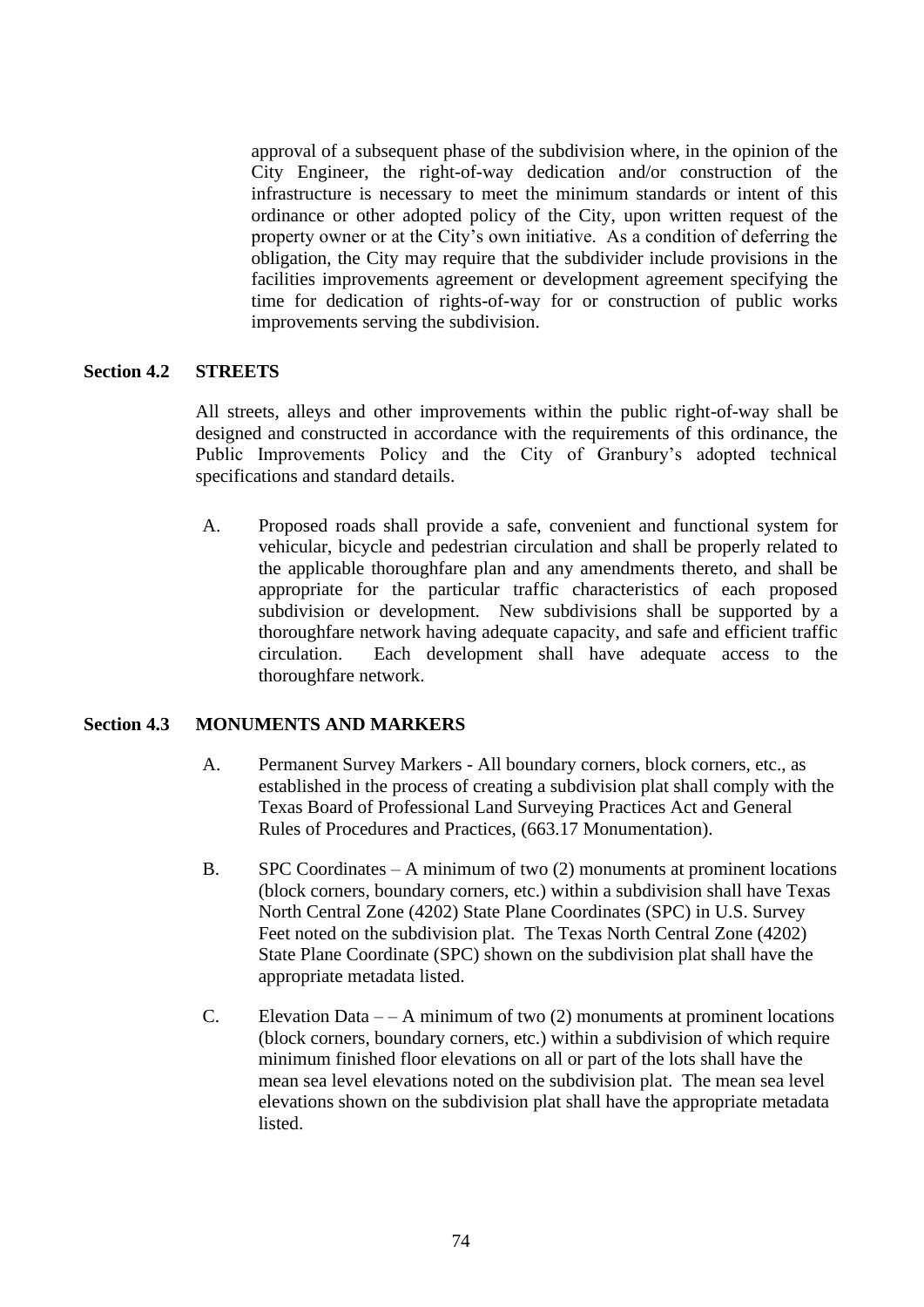#### **Section 4.4 STORM DRAINAGE FACILITIES**

All storm drainage facilities shall be designed and constructed in accordance with the requirements of this ordinance, the Public Improvements Policy and the City of Granbury's adopted technical specifications and standard details.

A Drainage improvements serving new development shall be designed to prevent overloading the capacity of the downstream drainage system. The City may require the phasing of development, the use of control methods such as retention or detention, the construction of off-site drainage improvements, or drainage impact fees in order to mitigate the impacts of the proposed subdivision. The applicant may propose and the City may require the phasing of development and/or improvements in order to accommodate appropriate drainage design.

### **Section 4.5 WASTEWATER FACILITIES**

All wastewater facilities shall be designed and constructed in accordance with the requirements of this ordinance, the Public Improvements Policy, the Wastewater System Study and the City of Granbury's adopted technical specifications and standard details.

A All lots to be platted or land to be developed shall be served by an approved means of wastewater collection and treatment. The City Engineer shall be responsible for determining compliance with the City of Granbury's adopted technical specifications and standard details and the approved means of wastewater collection and treatment. The applicant may propose and the City may require the phasing of development and/or improvements in order to maintain adequate wastewater capacity. It shall be the responsibility of the subdivider or developer to extend the central wastewater main through the entire public or private street frontage or through the platted or developed lot in order to allow for the continuation and extension of public services in order to accommodate growth.

### **Section 4.6 WATER FACILITIES**

All water facilities shall be designed and constructed in accordance with the requirements of this ordinance, the Public Improvements Policy, the Water Distribution System Study and the City of Granbury's adopted technical specifications and standard details.

A. All lots to be platted or land to be developed shall be connected to an approved water system which has capacity to provide water for domestic use and emergency purposes, including adequate fire protection. The applicant may propose and the City may require the phasing of development and/or improvements in order to maintain adequate water capacity. It shall be the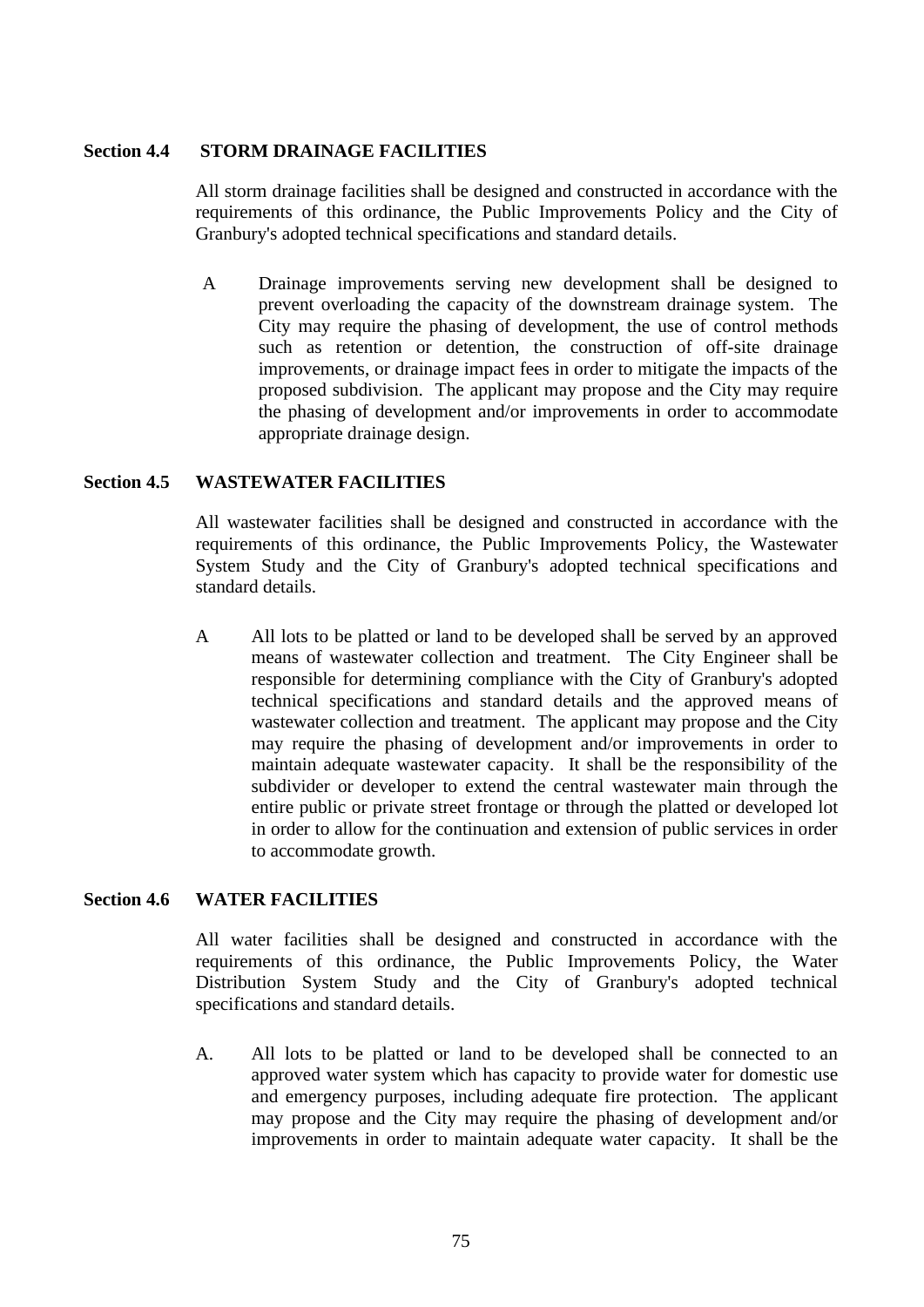responsibility of the subdivider or developer to extend the central water main through the entire public or private street frontage or through the platted or developed lot in order to allow for the continuation and extension of public services in order to accommodate growth.

## **Section 4.7 UTILITY SERVICES**

- A. All services for utilities shall be made available for each lot in such a manner so as to eliminate the necessity for disturbing the street pavement, curb, gutter, and drainage structures when connections are made.
- B. The subdivider shall make arrangements with all other appropriate utility companies for the extension of their respective utility lines and service to and, within the Addition and for any costs or refunds of such cost.
- C. Gas lines shall be located behind the curb and on the south side of east-west streets and on the west side of north-south streets.

### **Section 4.8 STREET LIGHTS**

All street lights shall be designed and constructed in accordance with the requirements of this ordinance, the Public Improvements Policy and the City of Granbury's adopted technical specifications and standard. A Street Lighting Plan shall be required by the City as a part of the pre-application submittal process and if required, shall be filed prior to the Development Review Committee (DRC) Comment and Plat Application Deadline.

#### **Section 4.9 STREET NAMES AND SIGNS**

- A. Names of new streets shall not duplicate or cause confusion with the names of existing streets, unless the new streets are a continuation of or in alignment with existing streets, in which case names of existing streets shall be used.
- B. All street name signs shall be designed and constructed in accordance with the requirements of this ordinance, the Public Improvements Policy and the City of Granbury's adopted technical specifications and standard details.

### **Section 4.10 IMPROVEMENT OF ADJACENT EXISTING STREETS AND UTILITIES**

A. When a proposed subdivision abuts an existing road on both sides, and the road is substandard according to the adopted Public Improvements Policy (PIP) and infrastructure and utility standards contained herein, the subdivider/developer shall be required to improve or replace the existing road, on-site sidewalks, and related storm sewers, water, wastewater and other utilities in accordance with the requirements of the adopted Public Improvements Policy (PIP) and infrastructure and utility standards contained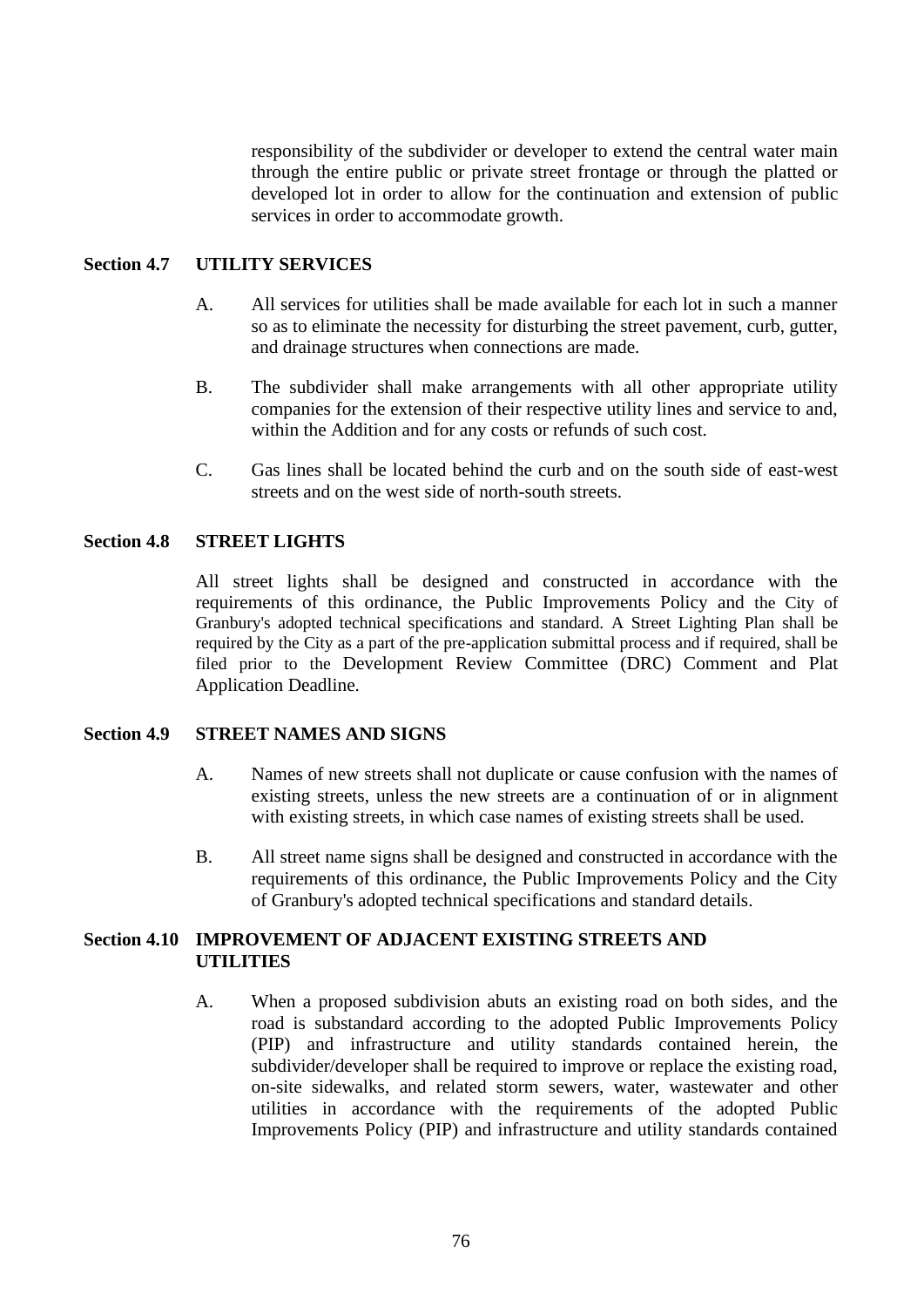herein, to bring the same to City standards, subject to the provisions of Subsection B.

- B. When a proposed subdivision of land abuts an existing substandard road on one side, the subdivider/developer shall be required to dedicate the right-of way necessitated by and attributable to the development, and:
	- 1. design and improve the road to the City's design standards to at least the minimum standards, based upon factors including the impact of the proposed subdivision of the road, safety to the traveling public, conditions and life expectancy of the road, the impact of the proposed subdivision on other roads, the timing of the development in relation to need for improving the road and the impact of the traffic on the road and City's roadway system as a whole; or, at his option,
	- 3. deposit with the City funds equal to the one half of the cost of designing and constructing the required road, i.e. pavement, sub-base, curb and gutter, storm drainage, water and wastewater, street lights, sidewalks and street signs.

## **Section 4.11 ELECTRICAL, TELEPHONE AND CABLE SERVICES**

- A. Utility lines for electric service, telephone service and cable television service shall be installed underground in any new subdivision platted after approval of this Ordinance.
- B. Service to all street light poles shall be underground.

### **Section 4.12 PARK DEDICATION POLICY**

A. Need & Purpose- This Section will insure the provision of adequate park and recreational areas that are needed for healthy residential neighbourhoods within the City of Granbury. Neighborhood park facilities that are close to each home and are developed to allow full recreational fulfilment are vital to the health and welfare of each and every citizen within the City of Granbury. New residential development or an increase in density by redevelopment in existing neighborhoods creates the need for additional park and recreation facilities. This policy governs all park dedication and improvement requirements for developers who are required to file a pre-application proposal or plat application under this Section. This policy also provides for needed land acquisition for parks that serve new residential development or an increase in density by redevelopment in existing neighborhoods. The City has developed and adopted general planning standards for parks that are included within the Comprehensive Land Use Plan, adopted November 2016.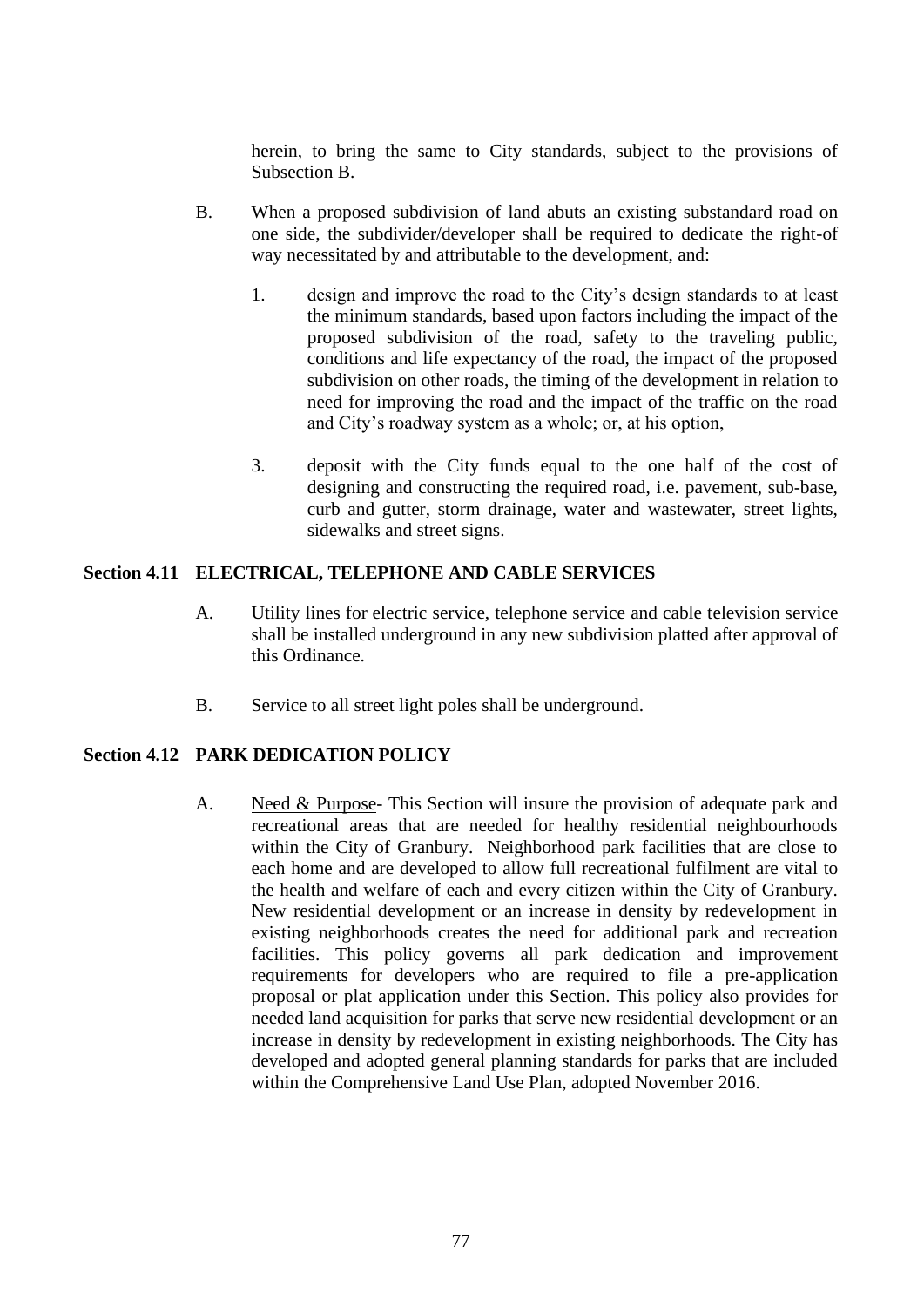# B. PLANNING

1. The City of Granbury will require residential subdividers to dedicate land and recreation improvements for parks or pay a fee in lieu thereof as a condition of the platting process, just as land for streets, alleys, utility easements and other improvements directly attributable to the development of a new residential neighborhood are dedicated. The Development Review Committee and subdivider will negotiate a combination of fees and parkland dedication or cash-in-lieu thereof that satisfies the requirements of this Ordinance. Terms of this negotiation will be presented to the Planning and Zoning Commission for recommendation and ultimately to the City Council for approval.

The overall program and full implementation of this Section (Park Dedication Policy) shall generally follow the City of Granbury's Comprehensive Plan regarding parks and open spaces. The Development Review Committee may develop implementation guidelines to insure the fair and objective application of this Park Dedication Policy.

- 2. Where recreation facilities are built for the residents of a subdivision development, a credit may be given to the subdivider for all or a portion of the land dedication (or fee-in-lieu thereof) and the park development fee based on the value of the developed park (see development options and credits). At the discretion of the Development Review Committee, a credit of up to 100% of the total amount of the park development fee may be issued.
- 3. Park Infrastructure The subdivider will bear the cost of all improvements, including streets, water, sewer, storm drainage and street frontage directly related to park sites between three (3) and twenty (20) acres in size. The subdivider will provide no less than 150 feet of street frontage for each three (3) acres of park land. The required frontage can be a combination of contiguous park access drives, street frontage or access easements. Credit may also be given for access easements that allow access into the park from the surrounding neighborhood.

## C. SITE SELECTION/CHARACTERISTICS OF PARKS

- 1. In selecting a site for a park, the city will avoid an accumulation of non-contiguous parcels of land or an accumulation of land unsuitable for park purposes.
- 2. Parks sites will be selected on the basis of obtaining natural, park-like settings where available and will consist of diverse topography and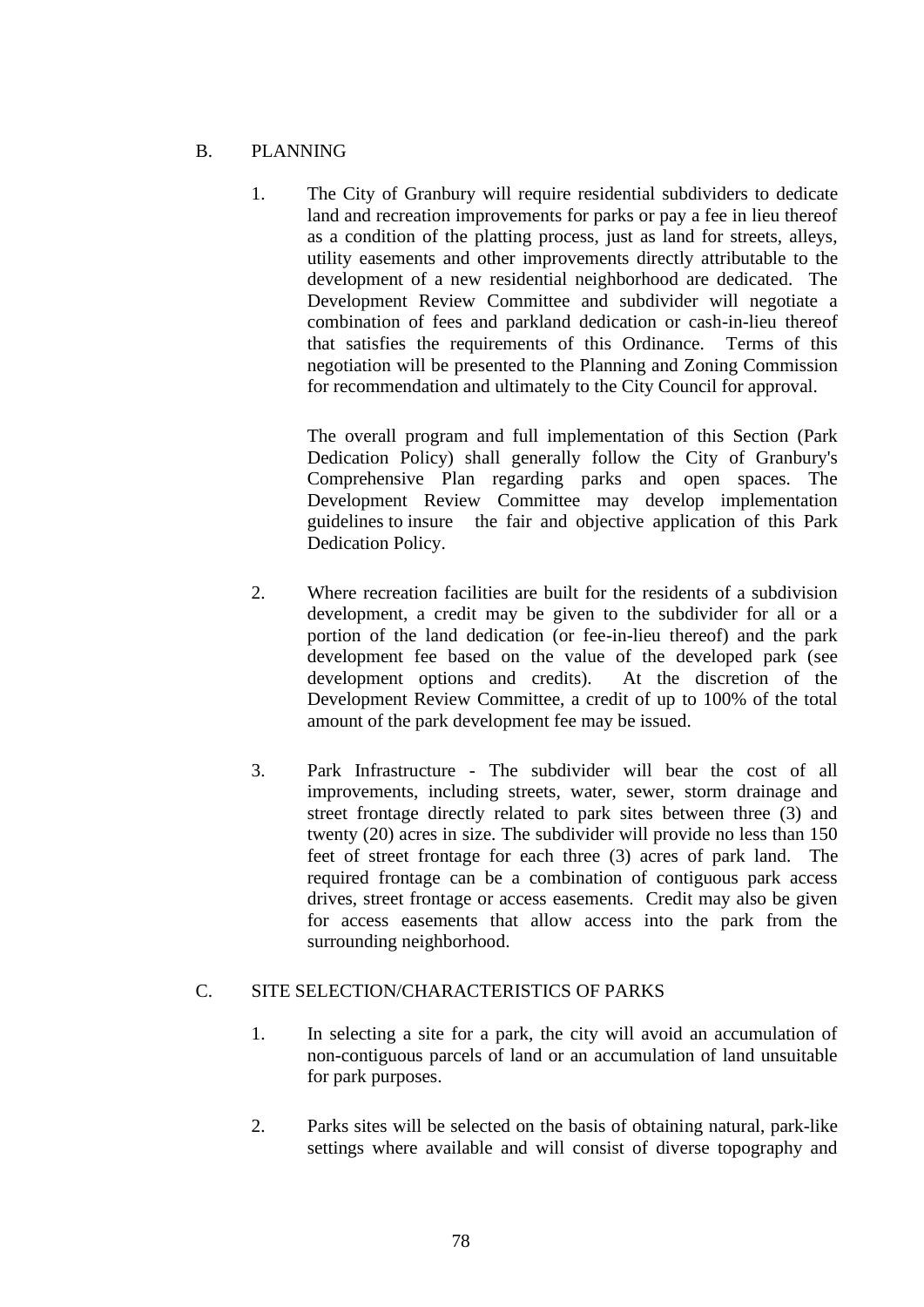open space suitable for the development of recreational facilities.

- 3. If a subdivision cannot provide the minimum three (3) acre parcel or a smaller parcel which can potentially be contiguous to existing or future park parcels, then a fee in lieu of parkland or a combination of fee and parkland dedication will be required at the discretion of the Development Review Committee (DRC) during the pre-application proposal process.
- 4. Park sites will be located, whenever possible, adjacent to and contiguous with school sites and other public or non-profit agency sites in order to make maximum use of common public facilities and grounds.
- 5. Careful consideration will be given to the need for development of linear parks around natural drainage and wooded areas that provide potential recreational uses. Floodplain (based upon 100 year storm) and floodway will be accepted for park development in the following ratios.
	- a. Floodplain and natural drainage areas should not exceed fifty (50%) percent of the total park site.
	- b. At least fifty (50%) percent of required dedicated parkland should have slopes in range of 2-5%, well-drained, and suitable for active use development.
	- c. There will be no reduction in credit for dedication of floodplain as compared to non-floodplain property, provided the dedication satisfies provisions i and ii above.
	- d. When development occurs near a floodway that is designated as part of the city's greenbelt/trail system or determined to be suitable for trail development by the Community Services or Parks Director, the subdivider will be required to develop that section of the greenbelt/trail system that occurs within his/her development. The subdivider will construct the trails and adjacent facilities in accordance with Community Services Department design criteria and specifications. In order to facilitate greenbelt/trail development, the Development Review Committee may, at their discretion, credit the subdivider up to one-hundred percent (100%) of the required land dedication and development fee. The cost for the trail's development will be borne by the developer and will not exceed the required park development fee.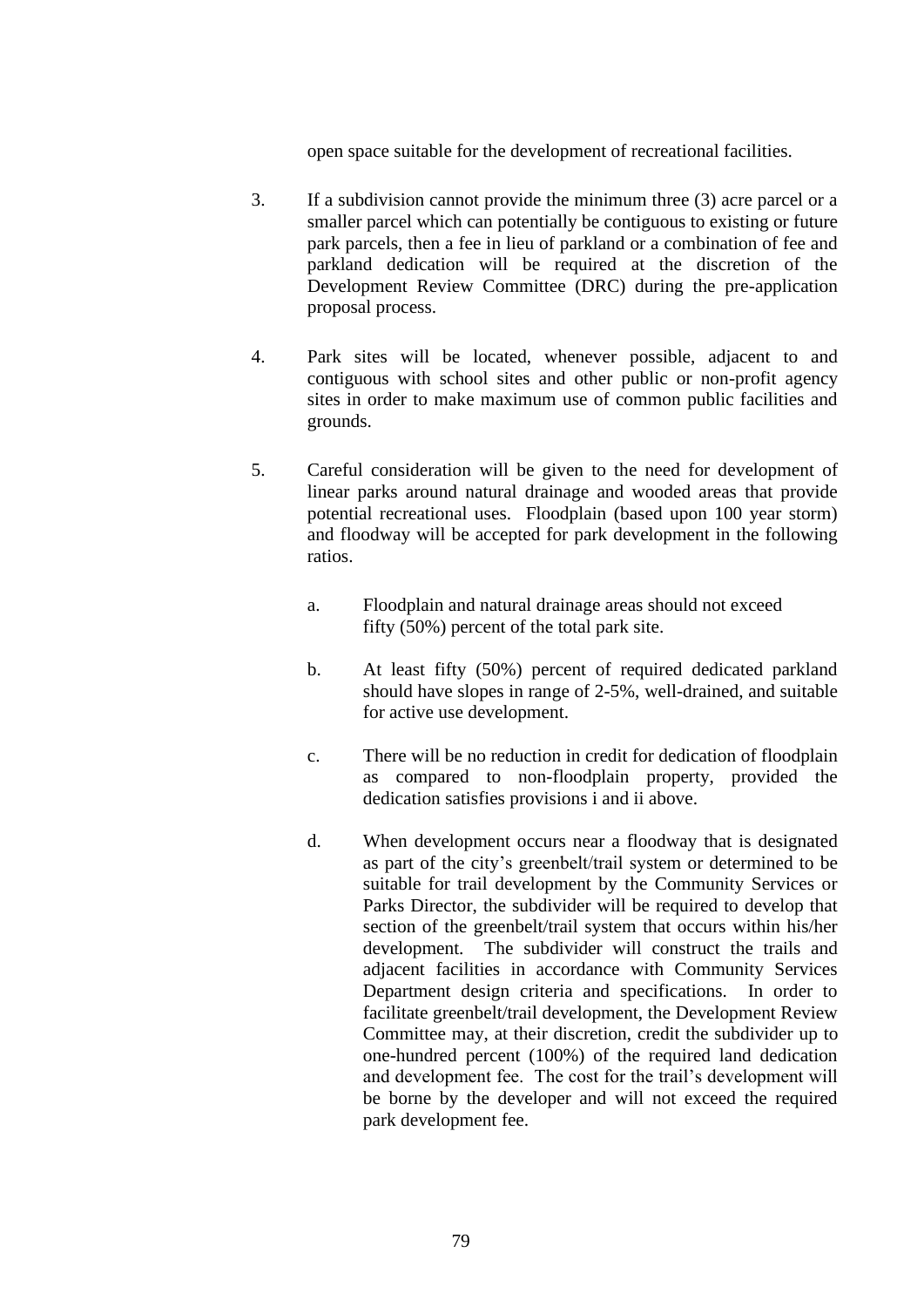- e. Proposed parkland boundaries of park dedications will provide reasonable access to improved street frontage for readily accessible entry into the park area by the public.
- D. LAND DEDICATION Any required conveyance of land attributed to a proposed residential subdivision/(re)development will be roughly proportionate to the its number of residential units and population density.
	- 1. MINIMUM REQUIREMENT: For each submitted residential subdivision plat, the *minimum* park land dedication requirement is one (1) acre of park land per fifty (50) units, as shown on the total buildout for the development (inclusive of all phases). This property is accepted at the ratios and specifications as set forth in Section 4.12.C SITE SELECTION AND CHARACTERISTICS OF PARKS, of this ordinance. The cash-in-lieu portion of the land dedication is contained within the City's adopted Fee Schedule. Each year, the City Council may review the cash-in-lieu of rate and adjust the rate via adoption of the Fee Schedule accordingly. Existing Planned Development zoning districts establishing pre-approved site layout and geometry (prior to the effective date of this Ordinance-March 2, 2004) shall pre-empt the requirements set forth herein.
	- 2. Where a subdivision plat is submitted indicating multi-family or any type of single-family attached (patio home, town home, two-family, duplex, etc.) residential development, and a table of information is not provided indicating the number of dwelling units, the City will assume the highest density allowed in the zoning classification to be applied to the property by which to determine projected population in order to determine park dedication policy requirements.
	- 3. All determinations of required land dedication will be based upon review of all pre-application proposals submitted through the City of Granbury's Community Development Department. Failure to indicate proposed park dedications or fee-in-lieu-of on the submitted preapplication proposal will be sufficient grounds for the City to reject the application, or to deny any concept plan, or plat application. Upon final agreement between the DRC and the subdivider regarding mutually acceptable parkland, such land will be indicated on the revised plat application prior to the DRC Comment & Plat Application Deadline. Such park property will be conveyed by General or Special Warranty Deed before release of the final plat on any or all portions of the subdivision thereof by the City for filing in the County plat records. Submission of park dedication documents is required for final plat approval. Park dedication documents include, but are not limited to:
		- a. A metes and bounds description of the park dedication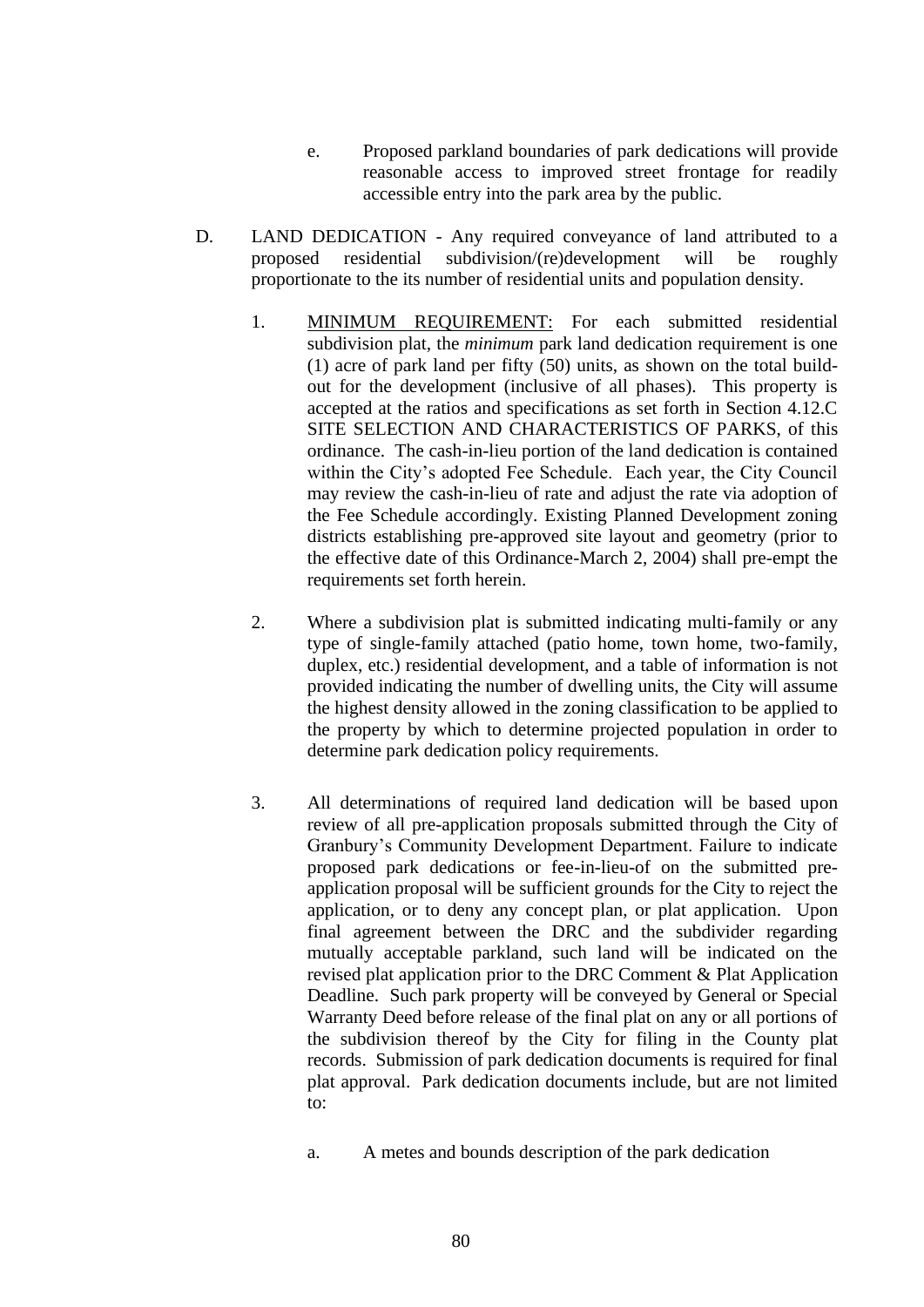property.

- b. A survey plat of the park property only.
- c. A copy of the subdivider's deed for the property (demonstrating ownership and right to dedicate to city).
- d. An environmental statement (ESA Phase 1) that indicates that the park site (or the subdivision from which the park is dedicated) is free of environmental contamination or hazards.
- e. documents conveying ownership to the City which may be either
	- i. A Special Warranty Deed and Title Policy provided by Developer to City insuring the City in an amount equal to the value of the dedicated property; OR
	- ii. General Warranty Deed.
- 4. The City prefers the land required to be conveyed for park dedication to be located inside the subdivision development. The City may alternatively choose to accept land conveyed for park dedication at a location outside the subdivision development so long as the land is of such proximity to the development so as to serve or benefit the neighborhood residents.
- 5. If a replat is filed, the dedication requirements will be controlled by the policy in effect at the time of replat. Additional land dedication (or fee in lieu of) will be required if the actual density of residential units constructed on the property is greater than the former assumed density or additional requirements are in force as a result of the adoption of this policy.
- 6. The City may, at its discretion, proceed to conduct such initial construction inspections, environmental tests and surveys on the land and improvements as it may deem appropriate, and the subdivider must grant to the City and its agents and employees such reasonable access to the land as is necessary to conduct such construction inspections, surveys, and tests.
- 7. If the results of such construction inspections, surveys and tests indicate a reasonable possibility of construction failure, construction dumping, flawed construction, environmental contamination or the presence of environmental hazards, the City may require further surveys and tests to be performed at the subdivider's expense as the City may deem necessary prior to its acceptance of the dedication and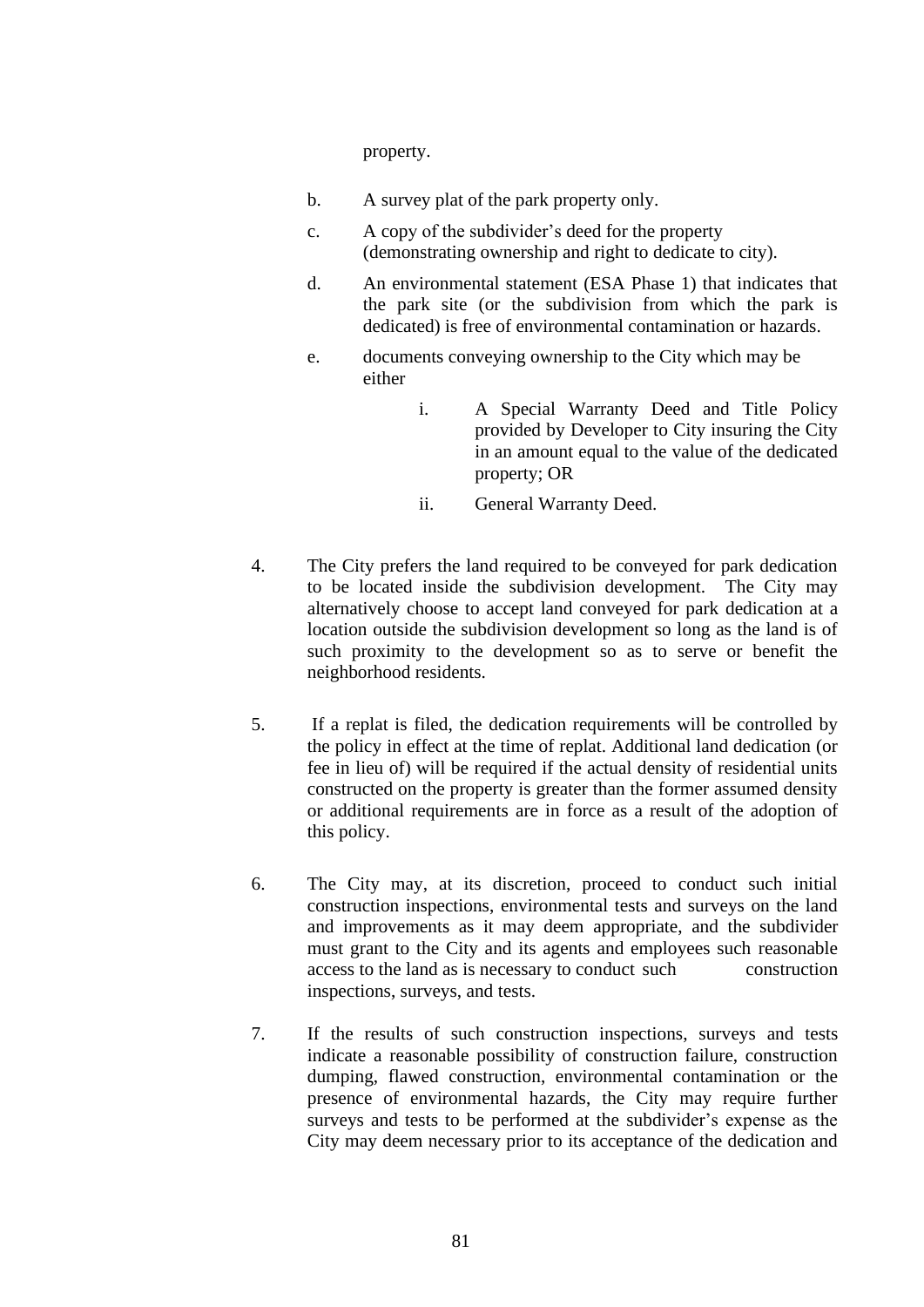improvements; or in the alternative, the subdivider may be required to identify alternative property or pay the fees in lieu of such parkland dedication.

# E. PAYMENT OF FEES IN LIEU OF PARKLAND DEDICATION

- 1. If the calculation for required park dedication within the proposed subdivision development results in less than three (3) acres and/or does not meet site selection criteria pursuant to Section 4.12 of this policy, the subdivider may pay, and/or the DRC may require a fee in lieu of parkland dedication.
- 2. All fees collected in lieu of parkland will be dedicated for the purpose of providing adequate parkland or the maintenance or expansion of existing parkland proximate to the residential subdivision development(s). However, if acquisition and development of a park is not achievable within the proposed development the Development Review Committee, in its sole discretion, may determine that the park and recreational needs of the proposed subdivision development would be better served by the expansion of existing park sites located within or near the same neighborhood unit where the proposed subdivision development is located.
- 3. The amount of the fee in lieu of parkland dedication will be determined by the following method:
	- a. The amount equal to the Fair Market Value of the required land dedication and, if applicable, less a credit for the value of the land actually dedicated for park and recreational purposes. The Fair Market Value will be determined by the City of Granbury as determined through independent appraisals of comparable properties.
	- b. When the subdivider disagrees with the city's fees, the developer at their own expense may obtain an appraisal of the property by a State of Texas certified real estate appraiser, mutually agreed upon by the City and the subdivider, which may be considered by the City in determining fair market value.
	- c. If the property was acquired by the developer within the last year, the developer may submit the contract for sale or appraisal documents related to the acquisition of the property to be considered by the City in determining Fair Market Value.
- 4. All fee payments made in lieu of land dedication in accordance with this policy will be pro-rated on a per dwelling unit charge based on the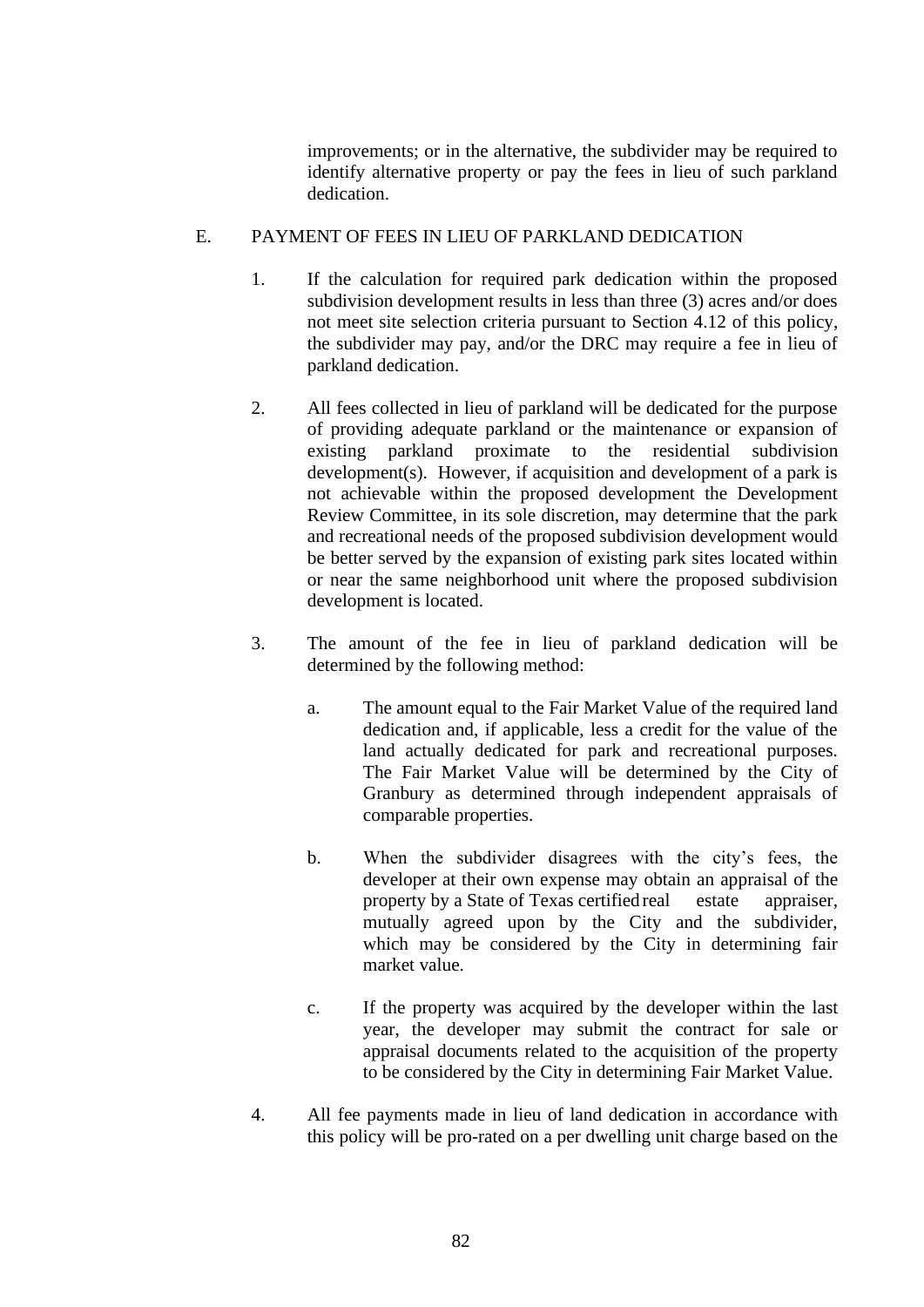Fair Market Value of the required dedication of the land and relative to the number of dwelling units included in the plat submittal. Fees assessed at the time of plat submittal will be based upon the current dedication requirements as listed in the most recent fiscal year's fee schedule for parkland dedication fees per dwelling unit. That fee will remain unchanged over the life of the development.

## F. OPEN SPACE AND PARK LAND OFFSETS

- 1. Should the density caps contained within a given zoning district result in unused acreage or "open space" in a development, the additional "space" will offset the corresponding amount of park land dedication, providing the land meets the following requirements:
	- a. The additional "open space" is suitable to provide useful recreational functions such as: linear destination trails (those trails designed to conduct residents to the planned interlinking city wide trail system), connectivity to neighborhood facilities including shopping or schools and active park/recreation facilities.
	- b. The "open space" meets the requirements listed in Section 4.12.C SITE SELECTION AND CHARACTERISTICS OF PARKS.
	- c. Unless otherwise specified and dedicated as public space on the Final Plat and filed for record, property designated as "open space" is maintained by the development through the institution of a Home Owners Association (HOA). This maintenance responsibility will be shown on the HOA Deeds and Covenants, and shall be provided to the City at any time upon request.

### G. PARK DEVELOPMENT REQUIRED

- 1. The developer will bear a proportionate share of the cost of improvements of a park through payment of a park development fee. Such fee can include the following recreational facilities as a minimum configuration for each three (3) acres of park land:
	- a. Playground
	- b. Picnic shelter
	- c. Practice baseball/softball field with backstop OR soccer field with goal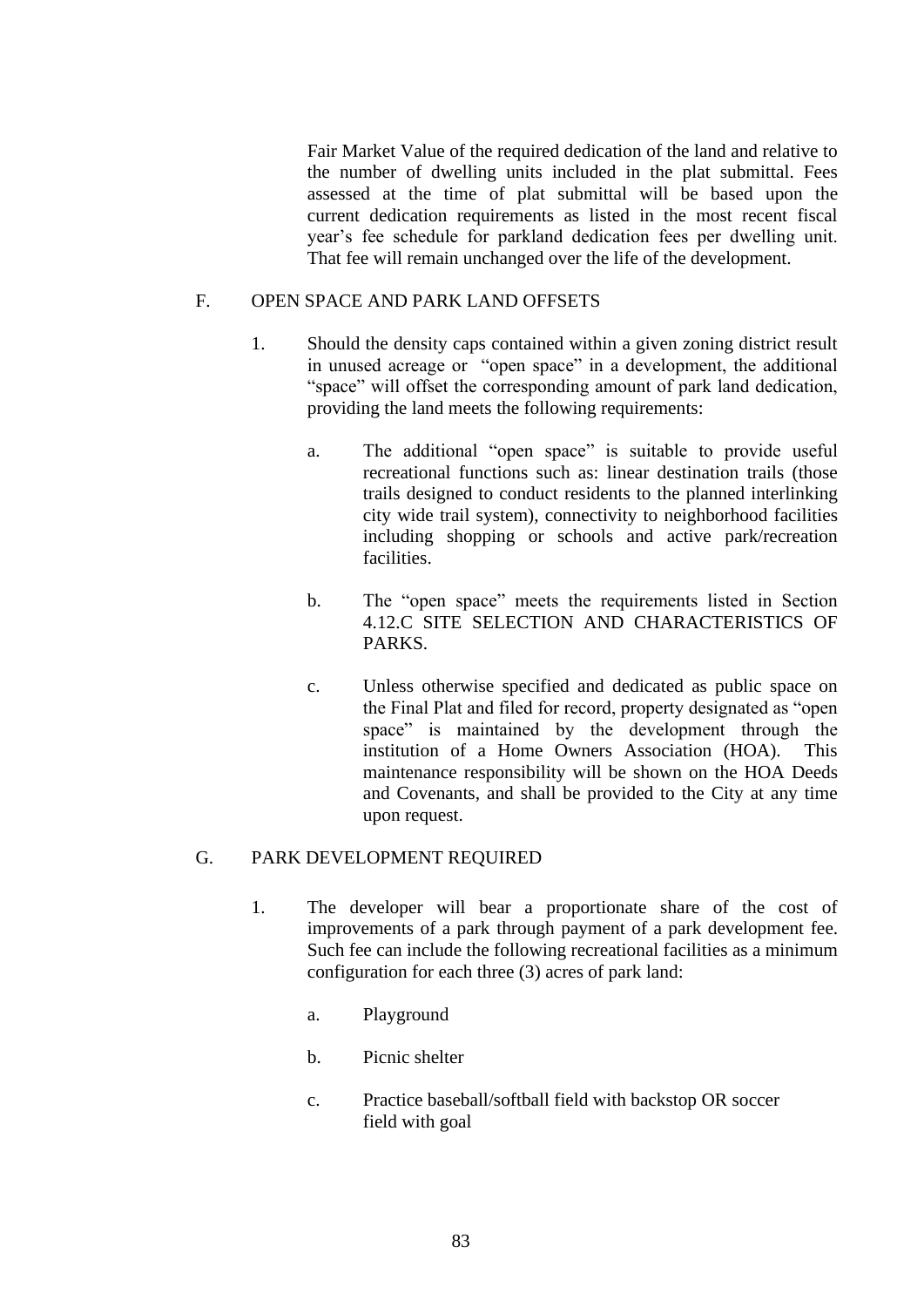- d. Walking trail
- e. Multi-Use Slab with weatherproof basketball backboard and goal
- g. Site grading and preparation
- h. Turf and vegetation
- i. Paved parking areas
- 2. The Park Development Fee is based on the costs incurred to purchase, erect and construct the minimal park amenities identified in 4.12.G.1, on a three (3) acre tract of parkland. This fee will be prorated on a per acre basis according to the parkland dedication requirements of a particular development. The Park Development Fee may be adjusted from time to time based on the annual amount of the change in the Consumer Price Index; provided, however, that the City Council retains the right to adjust the Fee in an amount greater than the annual amount of change in the Consumer Price Index. This fee will be over and above the amount needed for parkland dedication (or cash in lieu of) and infrastructure development.
- H. Development Options and Credits- Developers may select option (1) or (2) in consultation with the Parks and Recreation Director.
	- 1. If mutually agreed upon by the subdivider and the Parks and Recreation Director, the subdivider may choose to develop the park site prior to final plat approval in lieu of submitting the Park Development Fee. Should the subdivider choose this option, construction of the park will be accomplished pursuant to a three-party "Facilities Improvement Agreement" between the Developer, the City and the contractor chosen by the subdivider. The cost paid by the subdivider to provide the park and recreation amenities may offset the required Facilities Improvement Agreement up to 100%. The park development fee will not exceed the estimated cost the City would incur to construct similar facilities. Prior to approval of a Park Development Agreement, the developer must submit a conceptual master plan indicating the proposed park facilities and their locations. Upon approval of the proposed Park Development Plan the sub-divider may authorize preparation of construction documents for park development.
	- 2. In the event that the Parks and Recreation Director and the subdivider reach an agreement for park development prior to final plat approval, the subdivider will be required to submit park development construction plans that conform to Community Services Department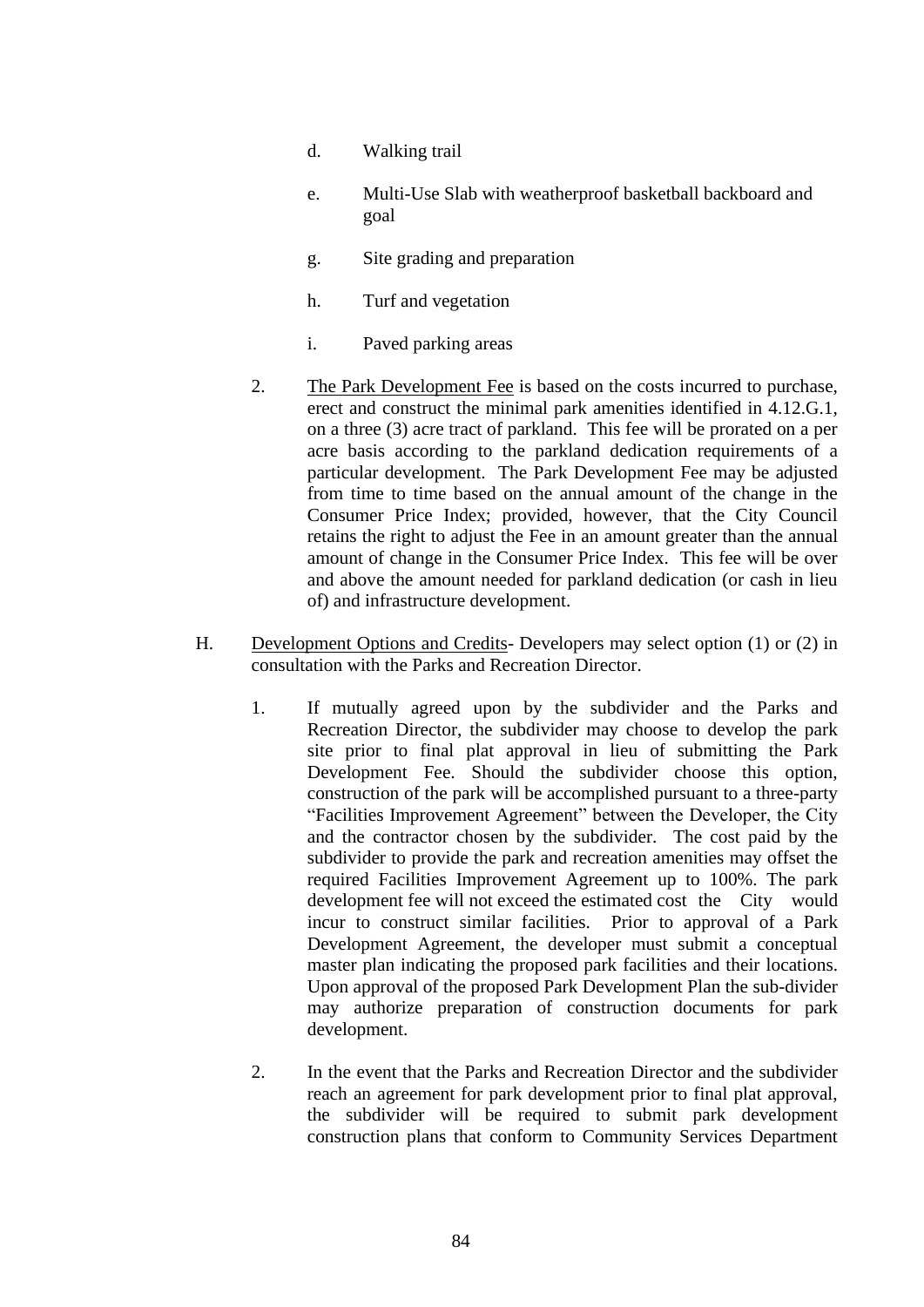design, construction and specification standards. The Community Services Department and the Public Works Department will review the construction documents for compliance with City park construction requirements. The subdivider must agree to city inspections of Park improvements. Prior to final plat approval the park construction must be approved and accepted by the City of Granbury; or in the alternative;

The sub-divider will pay the required park development fee and the park will be scheduled for development by the Parks and Recreation Director.

## I. ADDITIONAL INFORMATION CONCERNING FEES

- 1. All required fees must be paid and received before the recording/filing of the final plat (or any portions thereof) in the County plat records.
- 2. All payments made in accordance with this policy will be deposited in a designated fund as established by the City. The City will account for all such funds paid with reference to each subdivision development. Interest earnedon accumulated park acquisition and development fees designated for a specific subdivision development will be used for additional acquisition and development as described in this policy.

"Open space" offsets in Section 4.12.F OPEN SPACE AND PARK LAND OFFSETS do not apply to the park development fee. All fees will be based upon the total parkland provided with a development, whether acquired as "open space" or other dedicated parkland.

### J. DECISION MAKING; APPEALS

- 1. Unless otherwise provided in this policy, any decision will initially be made by the Development Review Committee during the preapplication proposal and/or plat review process. The Community Services Department Director, or his/her designee, will be an integral part of the decision making process for the Development Review Committee on matters regarding parks and open space.
- 2. Decisions of the Development Review Committee with regard to this policy may be appealed first to the City Manager, then to the Planning & Zoning Commission for recommendation, then to the City Council for final action.

### **Section 4.13 PROPORTIONALITY DETERMINATION**

A. Prior to a decision by the Planning and Zoning Commission on a final plat, replat, or development plat application or any other application for which an exaction is required as a condition of approval, the City Engineer shall prepare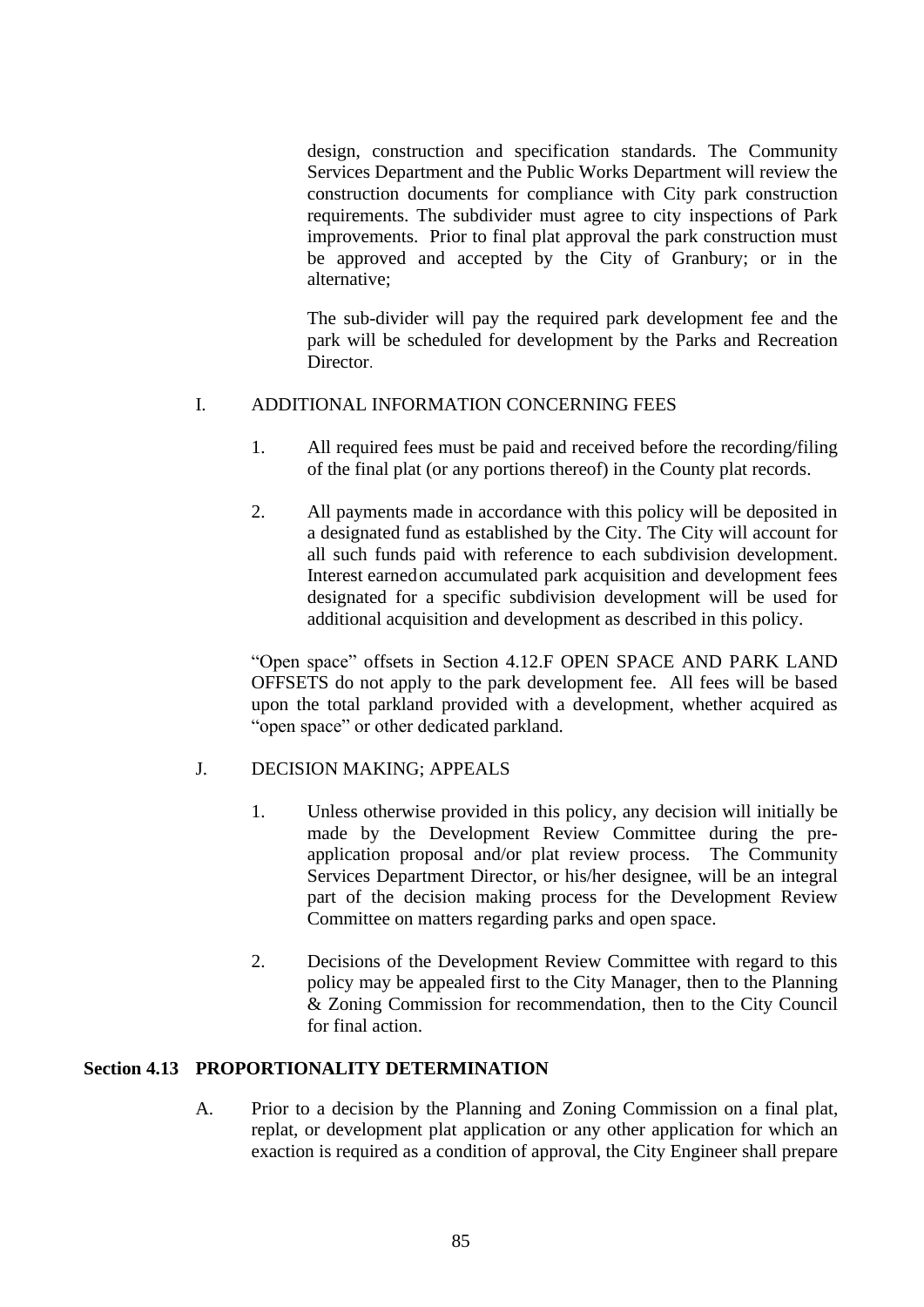a written statement affirming that each exaction requirement to be imposed as a condition of plat approval or permit approval is roughly proportionate to the demand created by the subdivision or development on the applicable public facilities system of the City, taking into consideration the nature and extent of the development proposed. In making this determination, the City Engineer may consider:

- 1. Categorical findings of the North Central Texas Council of Governments in developing standard specifications for public infrastructure improvements;
- 2. The proposed and potential use of the land;
- 3. The timing and sequence of development in relation to availability of adequate levels of public facilities systems;
- 4. Impact fee studies, traffic impact studies, drainage studies or other studies that measure the demand for services created by developments and the impact on the city's public facilities system;
- 5. The function of the public infrastructure improvements in serving the proposed subdivision or development;
- 6. The degree to which public infrastructure improvements necessary to serve the proposed subdivision are supplied by other developments;
- 7. The anticipated participation by the City in the costs of necessary public infrastructure improvements;
- 8. The degree to which acceptable private infrastructure improvements to be constructed and maintained by the applicant will offset the need for public infrastructure improvements;
- 9. Any reimbursements for the costs of public infrastructure improvements for which the proposed subdivision is eligible; and/or
- 10. Any other information relating to the impacts created by the proposed subdivision or development on the city's public facilities systems.
- B. Based upon the proportionality determination, the City Engineer shall affirm that the exaction requirements of the Subdivision Ordinance, or other ordinance requiring the permit, as applied to the proposed subdivision or development, do not impose costs on the applicant for public infrastructure improvements that exceed those roughly proportionate to the impact of the proposed subdivision or development.
- C. The City Engineer may require that the applicant, at its expense, submit any information or studies that may assist in making the proportionality determination.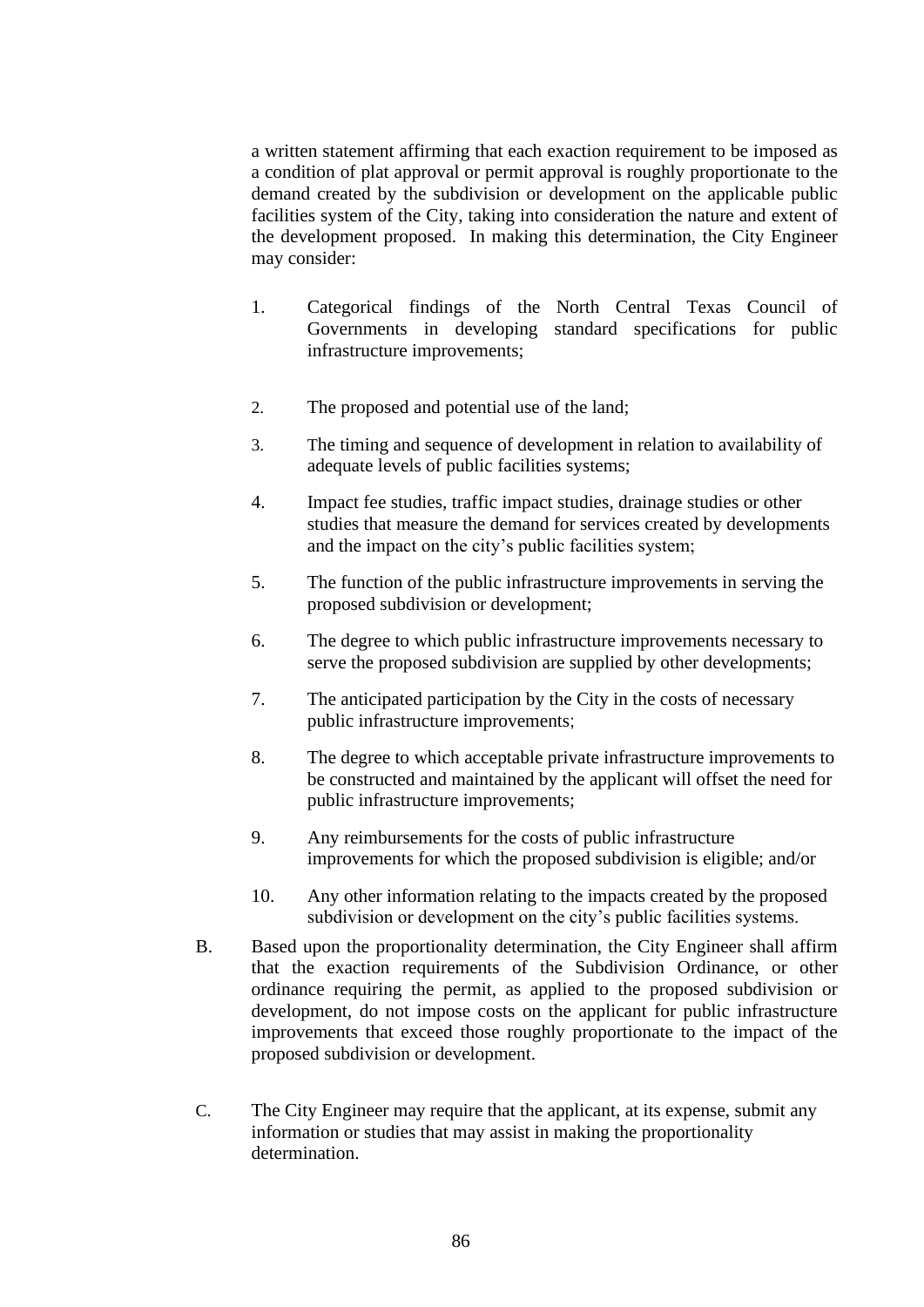- D. ROUGH PROPORTIONALITY DETERMINATION The Planning and Zoning Commission and City Council shall consider the City Engineer's report concerning the proportionality of the exaction requirements in making a decision on a plat. The Planning & Zoning Commission and the City Council may consider the City Engineer's report in granting a variance to the requirements of the Subdivision Ordinance.
	- 1. The City official responsible for issuing any permit for which an exaction requirement is imposed as a condition of approval shall consider the City Engineer's report concerning the proportionality of the exaction requirements in making its decision as to whether to grant the permit.
- E. ROUGH PROPORTIONALITY APPEAL An applicant for a plat or any development which imposes an exaction requirement as a condition of approval may file an appeal to contest any exaction requirement, other than impact fees, imposed as a condition of approval or in which the failure to comply is grounds for denying the plat application pursuant to the Subdivision Ordinance.

The purpose of a proportionality appeal is to assure that an exaction requirement imposed on a proposed plat or development as a condition of approval does not result in a disproportionate cost burden on the applicant, taking into consideration the nature and extent of the demands created by the proposed subdivision or development on the City's public facilities systems.

- F. APPEALS PROCEDURE An applicant for a final, replat, development plat or an applicant seeking approval for any other application or permit or zoning for which an exaction requirement is imposed shall file a written appeal with the City Secretary within 10 days of the date the Planning and Zoning Commission or the city official responsible for processing the application or issuing the permit takes action applying the exaction requirement. This may include denial of the permit or plat application. The applicant shall submit 15 copies of the appeal.
	- 1. A separate appeal form shall be submitted for each exaction requirement for which relief is sought. The City Secretary shall forward the appeal to the City Engineer for informational purposes and the City Council for consideration;
	- 2. The applicant may request postponement of consideration of the applicant's plat application by the City Council pending preparation of the study required by subsection 4.13.F(5), in which case the applicant shall also waive the statutory period for acting upon a plat for the time necessary for the City Council to decide the appeal;
	- 3. No Facilities Improvement Agreement or developer's agreement may be executed by the City until the time for appeal has expired or, if an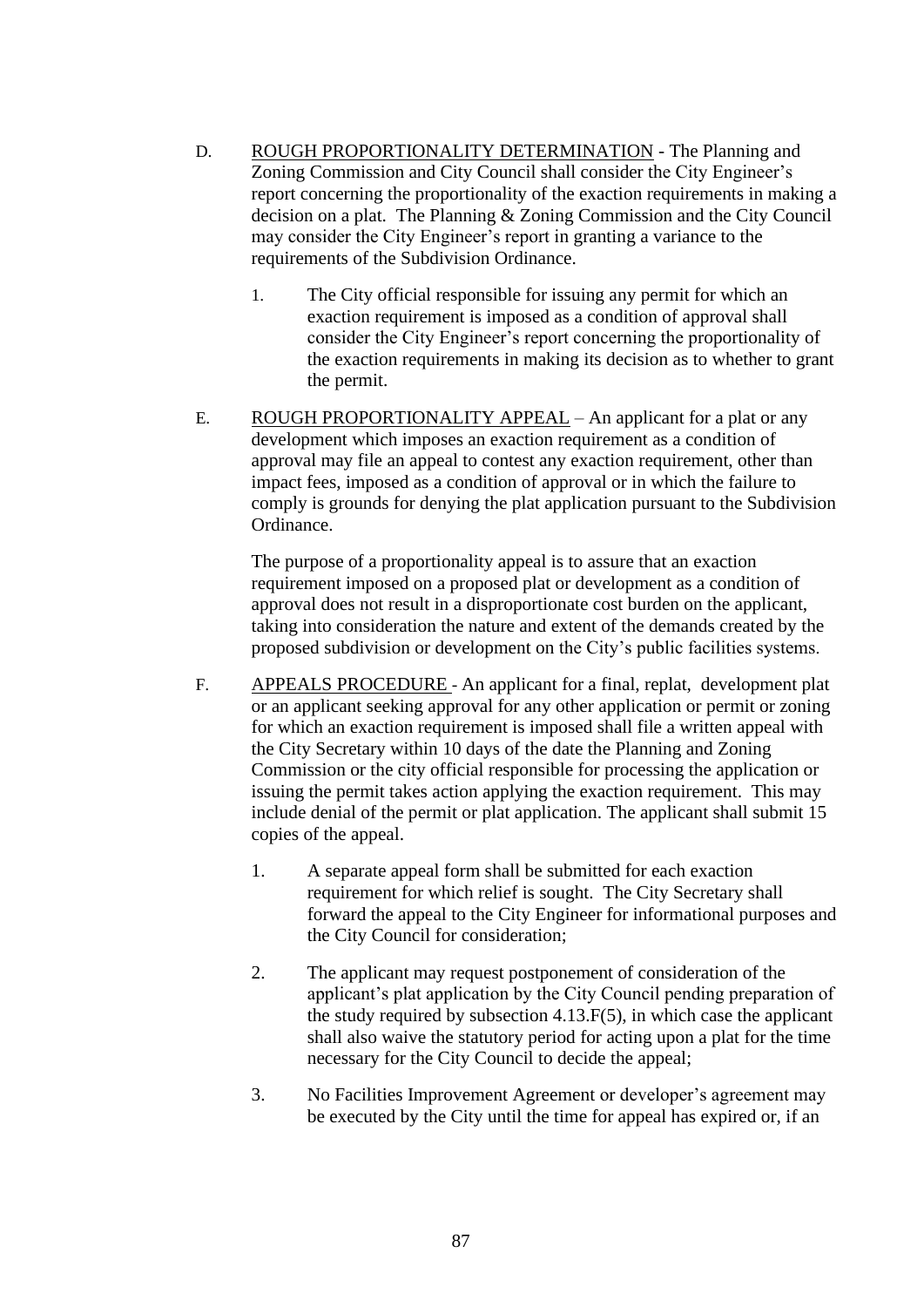appeal is filed, until the City Council has made a determination with respect to the appeal.

- 4. The appeal shall state the reasons that application of the exaction requirement is not roughly proportional to the nature and extent of the impact created by the proposed subdivision or development on the City's public facilities systems and does not reasonably benefit the proposed subdivision or development;
- 5. The appellant shall submit to the City Engineer 15 copies of a study in support of the appeal that includes, with respect to each specific exaction requirement appealed, the following information within 30 days of the date of appeal, unless a longer time is requested:
	- a. Total capacity of the City's water, wastewater, roadway, drainage, or park system, as applicable, to be utilized by the proposed subdivision or development, employing standard measures of capacity and equivalency tables relating the type of development proposed to the quantity of system capacity to be consumed by the subdivision. If the proposed subdivision is to be developed in phases, such information also shall be provided for the entire development, including any phases already developed;
	- b. Total capacity to be supplied to the City's public facilities systems for water, wastewater, roadway, drainage or parks, as applicable, by the exaction requirement. This information shall include any capacity supplied by prior exaction requirements imposed on the development;
	- c. Comparison of the capacity of the applicable City public facilities systems to be consumed by the proposed subdivision or development with the capacity to be supplied to such systems by the proposed exaction requirement. In making this comparison, the impacts on the City's public facilities systems from the entire subdivision or development shall be considered;
	- d. The amount of any City participation in the costs of oversizing the public infrastructure improvements to be constructed by the applicant in accordance with the City's requirements;
	- e. Comparison of the minimum size and capacity required by City standards for the applicable public facilities systems to be utilized by the proposed subdivision or development with the size and capacity to be supplied by the proposed exaction requirement; and
	- f. Any other information that shows the alleged disproportionality between the impacts created by the proposed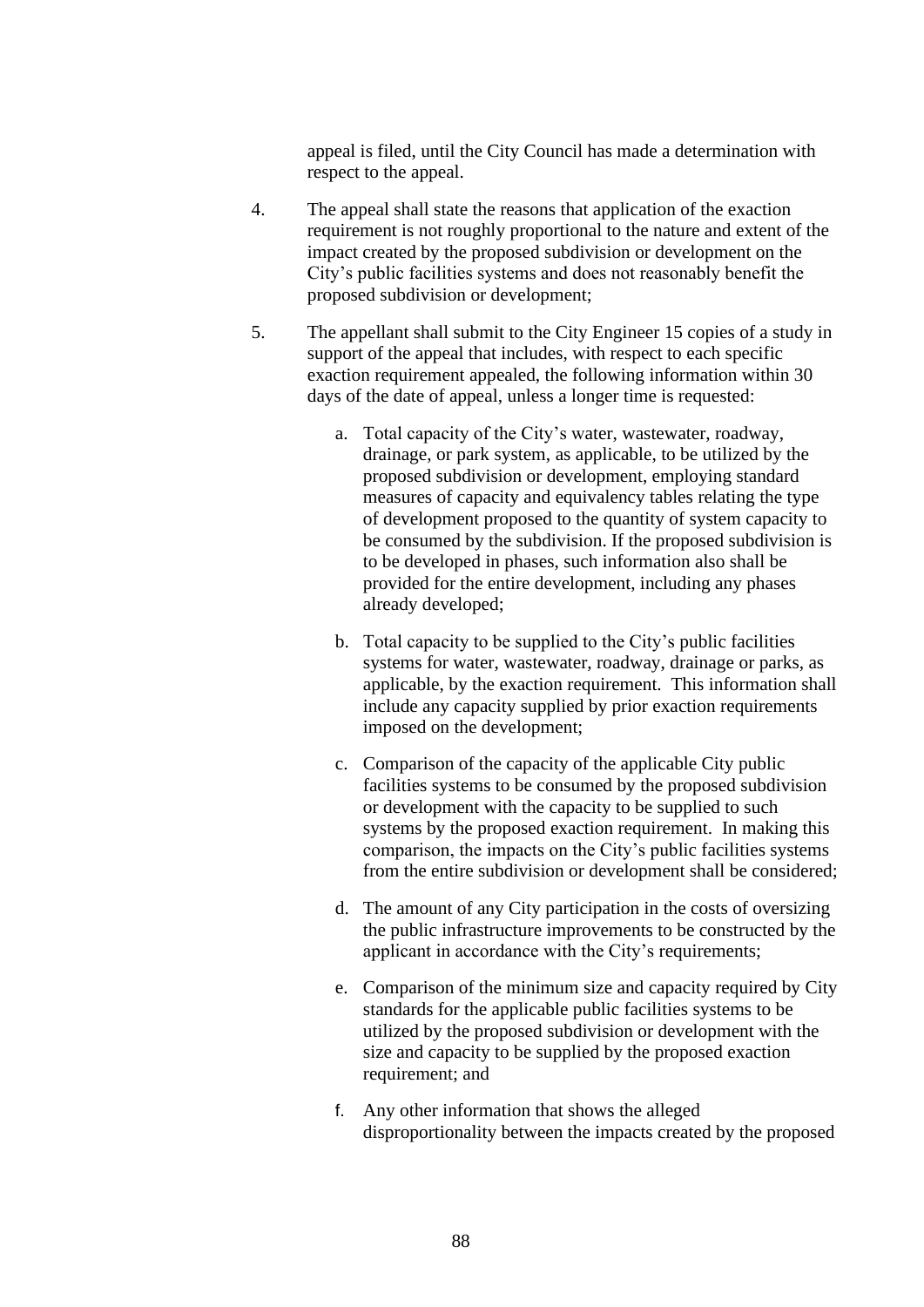development and the exaction requirement imposed by the City.

- 6. The City Engineer shall evaluate the appeal and supporting study and shall make a recommendation to the City Council based upon the City Engineer's analysis of the information contained in the study and utilizing the same factors considered by the Engineer in making the original proportionality determination.
- G. COUNCIL DETERMINATION The City Council shall decide the appeal within 30 days of the date of final submission of any evidence by the applicant. Upon receipt of the final submission of evidence from the applicant, the City of Granbury shall schedule a time and date for the City Council to consider the appeal and shall cause the applicant to be notified at the address specified in the appeal form of the time, date and location at which the City Council shall consider the appeal.
	- 1. The applicant shall be allotted time, not to exceed 30 minutes, to present testimony at the City Council meeting. The Council shall base its decision on the criteria listed in Sections 4.13.A and 4.13.F(5) and may:
		- a. Deny the appeal and impose the exaction requirement in accordance with the City Engineer's recommendation or the Planning and Zoning Commission's decision on the plat or other development application;
		- b. Grant the appeal, and waive in whole or in part an exaction requirement to the extent necessary to achieve proportionality; or
		- c. Grant the appeal, and direct that the City participate in the costs of acquiring land for or constructing the public infrastructure improvement.
	- 2. In deciding an appeal, the City Council shall determine whether application of the exaction requirement is roughly proportional to the nature and extent of the impact created by the proposed subdivision on the City's public facilities systems for water, wastewater, roadway, drainage, or park facilities, as applicable, and reasonably benefits the subdivision. In making such determination, the Council shall consider:
		- a. The evidence submitted by the applicant;
		- b. The City Engineer's report and recommendation, considering in particular the factors identified in Sections 4.13.A and 4.13.F(5); and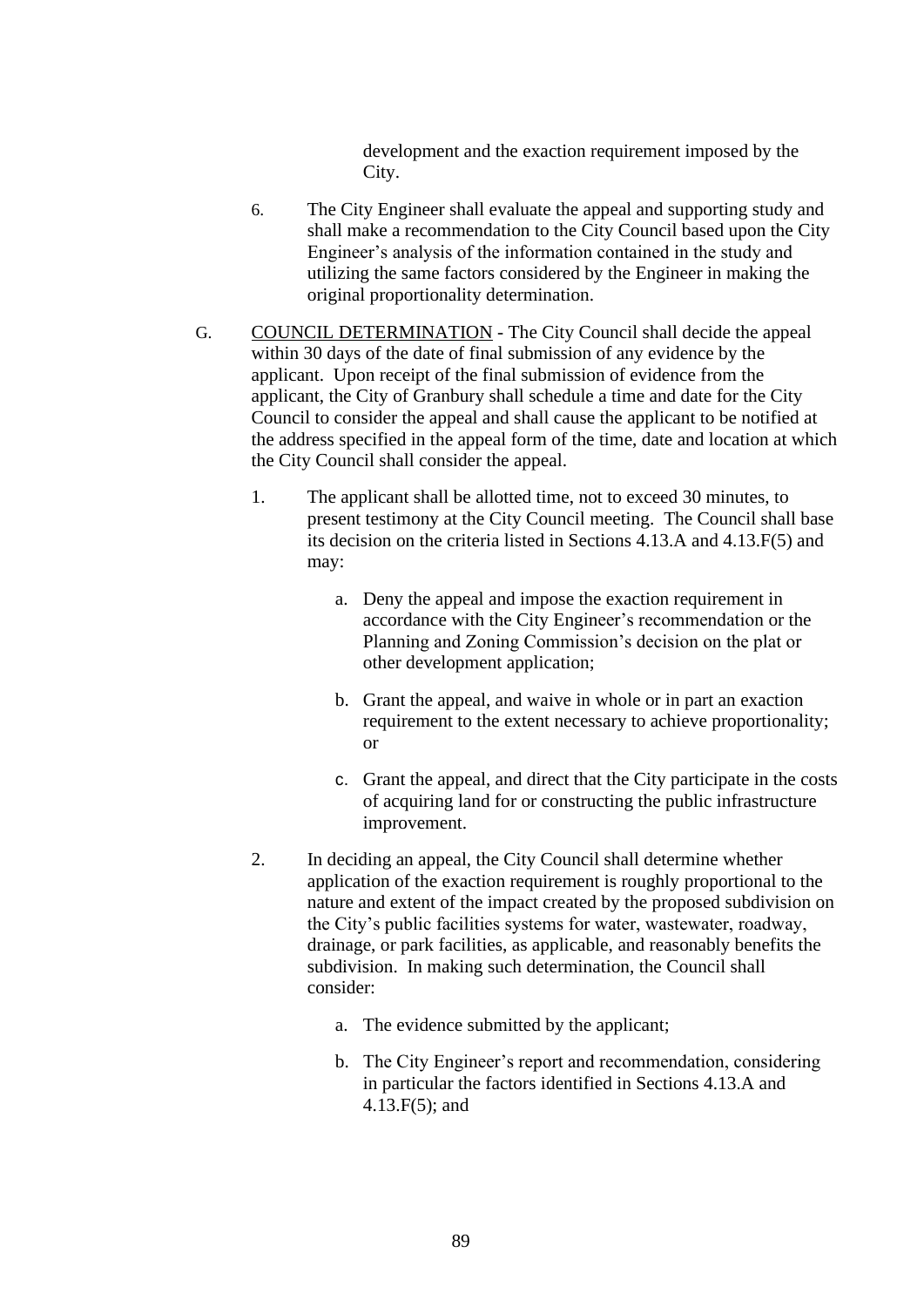- c. If the property is located within the City's extraterritorial jurisdiction, any recommendations from the county.
- 3. The City Council may require the applicant or the City Engineer to submit additional information that it deems relevant in making its decision.

### H. ACTION FOLLOWING DECISION OF COUNCIL

- 1. If the City Council finds in-favor of the applicant and waives the exaction requirement as a condition of plat approval, or modifies the exaction requirement to the extent necessary to achieve rough proportionality, the applicant shall resubmit the plat application to the Planning and Zoning Commission or City official responsible for issuing the permit within 30 days of the date the City Council takes action, with any modifications necessary to conform the plat with the City Council's decision. The applicant shall not be deemed to have prevailed in the event that the City Council modifies the exaction requirement.
- 2. If the City Council finds in favor of an applicant for any other development related application or permit and waives the exaction requirement as a condition of permit approval, or modifies the exaction requirement to the extent necessary to achieve rough proportionality, the applicant shall resubmit the permit application to the responsible official within 30 days of the date the City Council takes action, with any modifications necessary to conform the application with the City Council's decision. Failure to do so will result in the expiration of any relief granted by the City Council.
- 3. If the City Council denies the appeal and the applicant has executed a waiver of the statutory period for acting upon a plat, the City shall place the plat application on the agenda of the Planning and Zoning Commission within 30 days of the City Council's decision.
- 4. If the rough proportionality appeal was submitted appealing the imposition of an exaction requirement for a plat application, and City Council grants relief to an applicant but the applicant fails to conform the plat to the City Council's decision within the 30 day period provided, the relief granted by the City Council on the appeal shall expire and plat shall become null and void.
- 5. If the plat application is modified to increase the number of residential dwelling units or the intensity of non-residential uses, the City Manager or City Engineer may require a new study to validate the relief granted by the City Council.
- 6. If the plat application for which relief was granted is denied on other grounds, a new appeal shall be required on any subsequent application.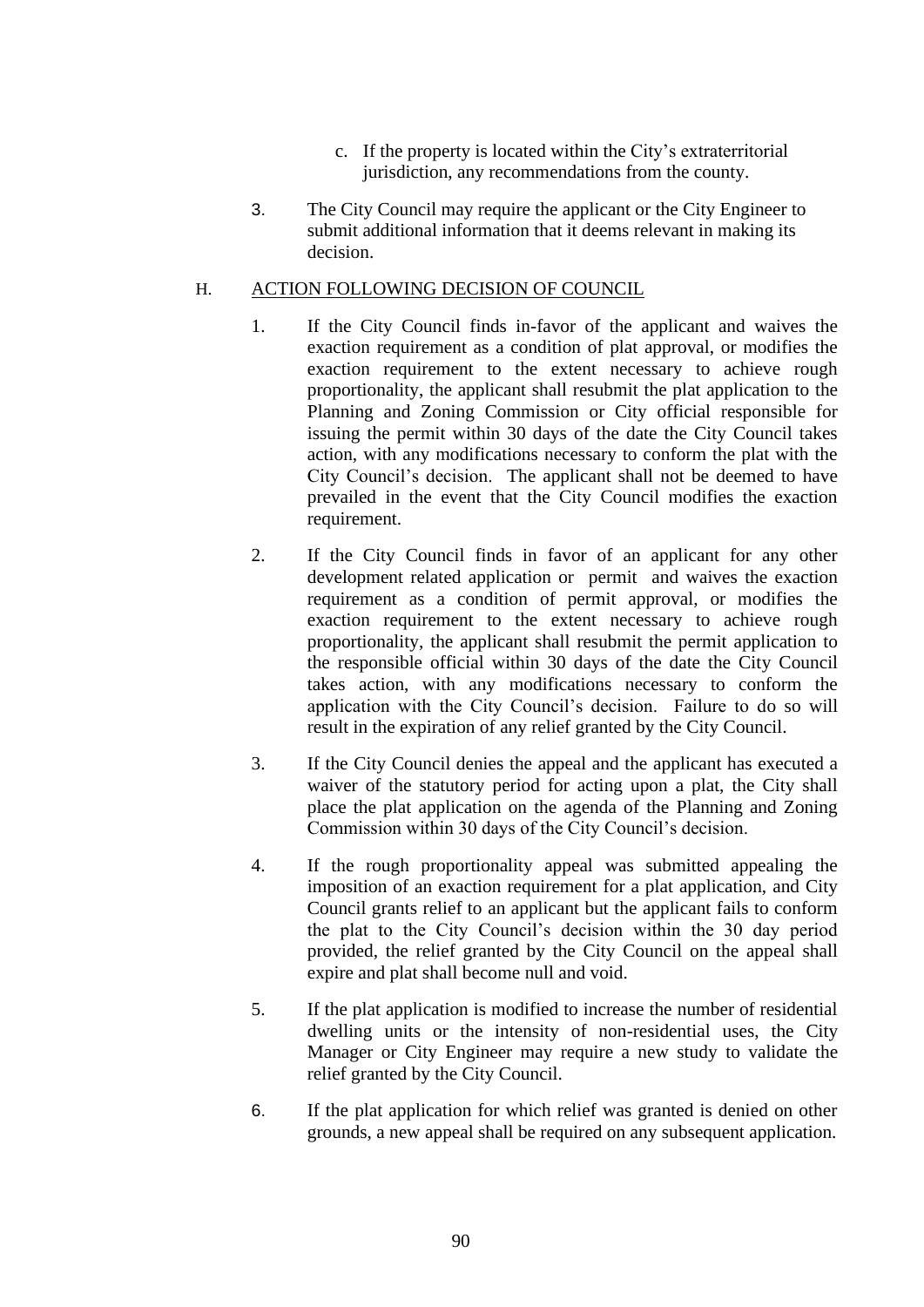I. APPEAL OF THE CITY COUNCIL DECISION - An applicant may appeal the decision of the City Council to the county or district court of the county in which the development is located within 30 days of the date that the Council issues its final decision. In the event that the applicant prevails in such action, the applicant will be entitled to attorneys' fees and costs, including expert witness fees.

## **V. SECTION 5 - REQUIREMENTS FOR ACCEPTANCE OF SUBDIVISIONS BY THE CITY OF GRANBURY**

### **Section 5.1 WITHHOLDING SERVICES AND/OR IMPROVEMENTS UNTIL SUBDIVISION ACCEPTED**

The City hereby defines its policy to be that the City will withhold ALL CITY SERVICES AND/OR IMPROVEMENT of whatsoever nature, including the maintenance of streets, the furnishing of water, wastewater service and electric service from all additions until the subdivision is accepted by the City.

## **Section 5.2 GUARANTEE OF IMPROVEMENTS AND FACILITIES, PUBLIC & PRIVATE**

- A. Before approving the final plat of a subdivision located all or partially within the City and/or the City's extraterritorial jurisdiction, the City Council must be satisfied that all public and private improvements (Defined as: On-Site & Offsite Facilities or Improvements, within Section 1.17 - Definitions) required will be constructed in accordance with the requirements of this ordinance and the Public Improvement Policy (PIP). The subdivider/developer shall, unless the City Council has determined otherwise, guarantee these improvements will be constructed by executing a Facilities Improvements Agreement in accordance with the City's Public Improvements Policy. The surety shall remain in full force and effect until the cost of infrastructure has been disbursed for the construction of the project and acceptance granted by the City, or until two (2) years from the date of FIA approval, whichever comes first. At any time after one (1) year from the execution of the FIA, default by the Developer, or upon direction from the City Council after a hearing, the City, at its discretion, may draw upon the surety and complete the infrastructure improvements. This policy requires that a security deposit be furnished in one of the following ways as listed under Section 5.2.C.
- B. The Director of Community Development and Director of Public Works may approve a Facilities Improvements Agreement (FIA) that complies with this Section, which total project cost is less than \$25,000. The Director of Community Development or the Director of Public Works may, at their discretion, require a security deposit for the improvements prior to executing the Facilities Improvements Agreement under this Section. Additionally, the Director of Community Development, Director of Public Works or the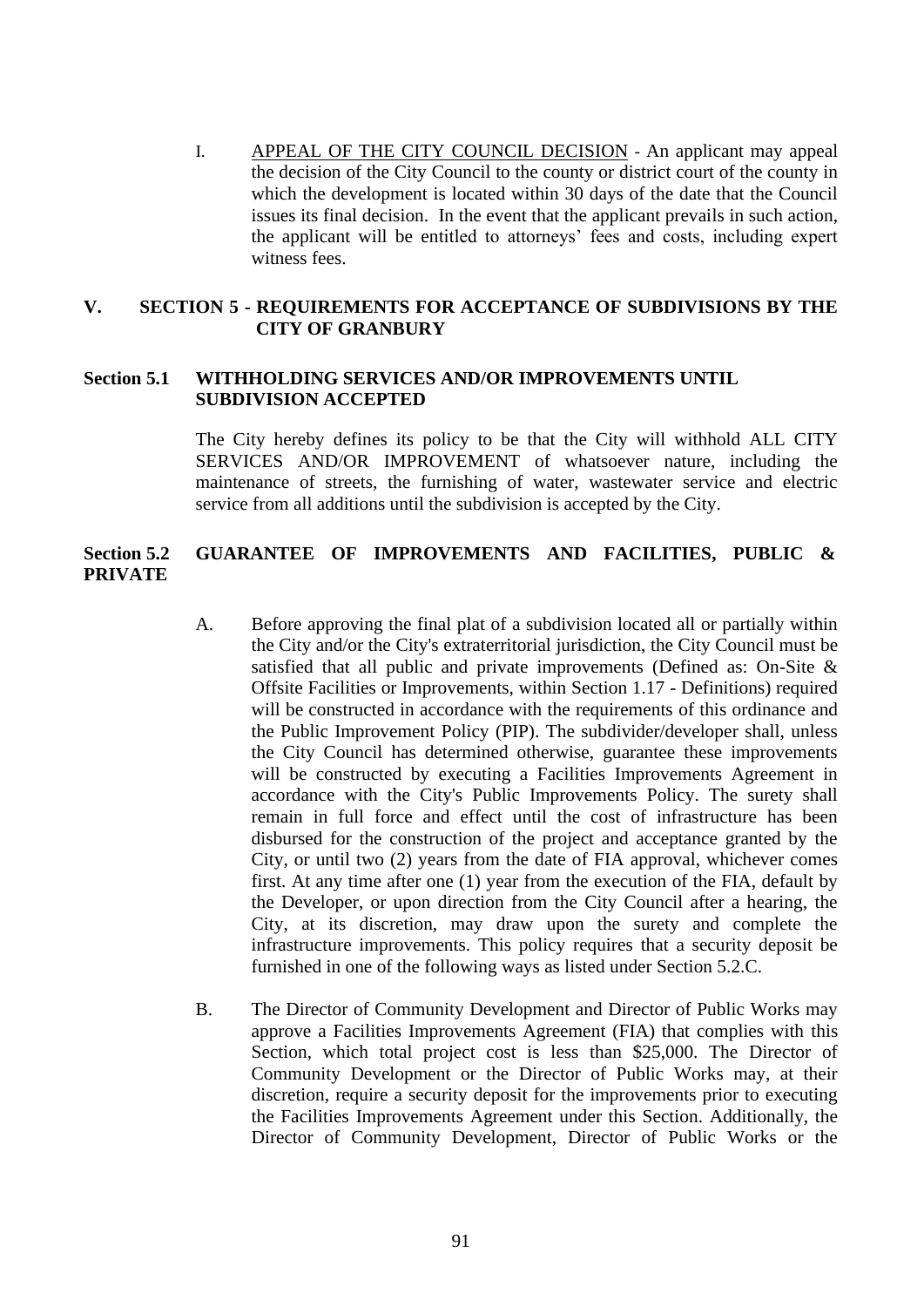subdivider may, for any reason, elect to present the Facilities Improvements Agreement and any security requirement to the City Council for approval/disapproval; provided, however, that the Facilities Improvements Agreement must be placed on the City Council agenda before the posting deadline. If a security deposit is required by the Director of Public Works or the Director of Community Development for Council consideration, the security deposit will be provided to the Director of Community Development prior to the DRC comment and application deadline if filed in conjunction with a plat or fifteen days prior to the next City Council meeting if a plat is not required under the City's ordinances. The Facilities Improvements Agreement and security shall be in conformance with the provisions contained herein.

- E. If the total project cost is estimated to be equal to or greater than \$25,000 the developer shall furnish a security deposit for the public and private improvements in one of the following ways:
	- 1. Furnish the City with a performance and payment bond executed by a surety company authorized to do business in the State of Texas in an amount equal to one hundred twenty percent (120%) of the estimated developer's share of the cost of installing the required public improvements. The bonds shall be subject to the approval of the City Attorney and must be executed by a corporate surety in conformance with Texas law; or
	- 2. Furnish an Irrevocable Letter of Credit, in correct form approved by the City Attorney, in an amount equal to one hundred percent (100%) of the construction costs. If an Irrevocable Letter of Credit is utilized, any alterations to the standard approved language must be preapproved by the City Attorney; or
	- 3. Deposit either cash or check into a non-interest bearing account with the City in an amount equal to one hundred percent (100%) of the construction costs. If funds are deposited with the City, such funds may, at the discretion of the City, be drawn upon to pay construction costs upon approval of both the developer and the City or as itemized in Section 5.2.A above.

As significant portions of the public improvements are completed in accordance with the applicable construction standards, the developer may make application to the Director of Public Works to reduce the amount of the security guarantee. If the City is satisfied that such portion of the public improvements has been completed in accordance with City standards it may cause the amount of the security guarantee to be reduced, by such amount that it deems appropriate, so that the remaining amount adequately insures the completion of the remaining public improvements.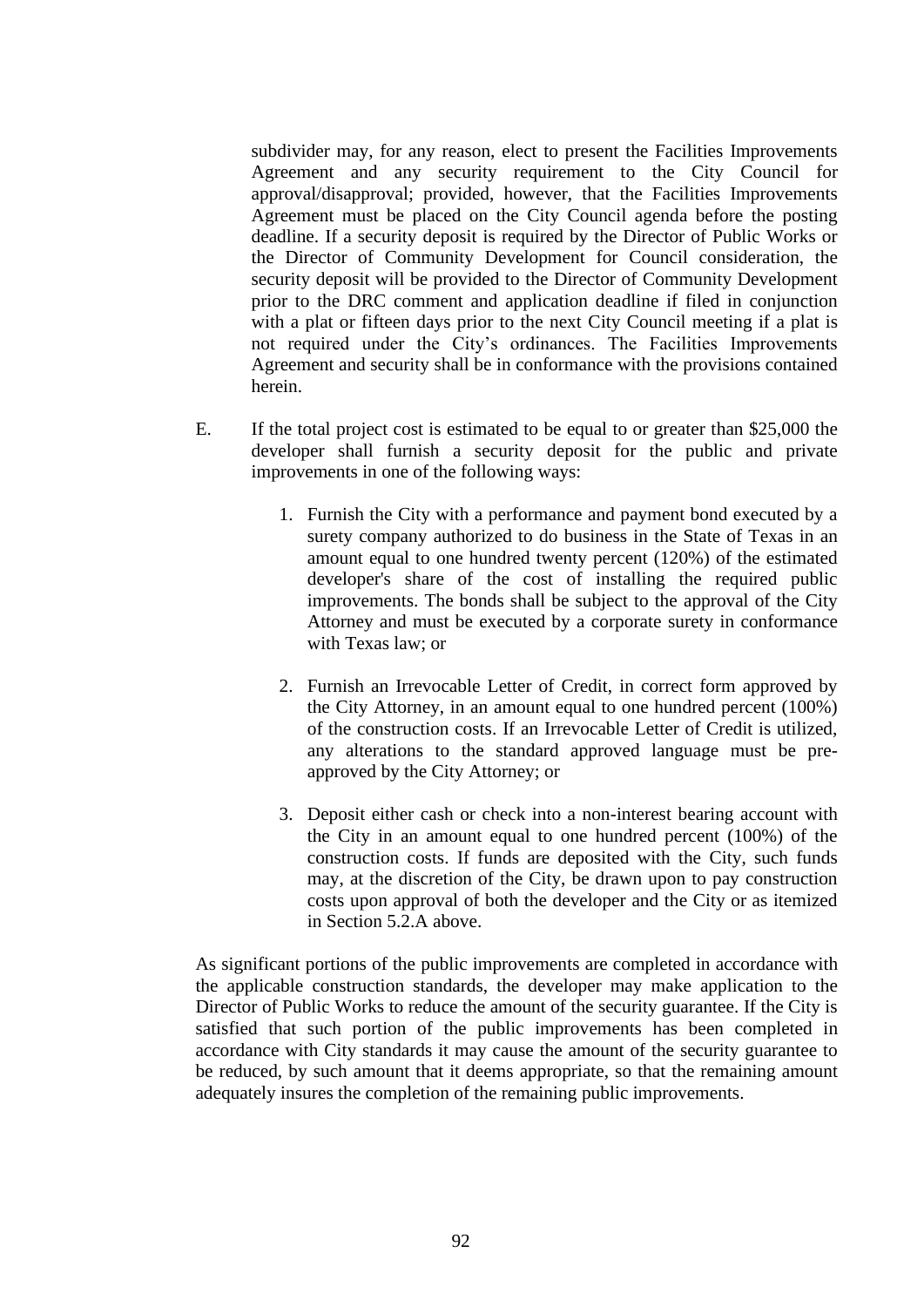Where City participation is necessary or desired by the developer, the developer shall guarantee one hundred percent (100%) of the estimated City's share of the cost of the required public improvements by one of the methods discussed above.

In any one of the three security options itemized above in Section 5.2.C.1-3, the City may, in order to ensure adequacy of fund balance to ensure completion of the facilities or improvements, may require the maintenance of a reasonable balance during the term of the project until completion and acceptance.

## **Section 5.3 EXPIRATION OF CONSTRUCTION PLAN APPROVAL**

Approval of the final construction plans and specifications shall be deemed to have expired for subdivisions in which no assurances of completion have been received or improvements have been initiated within a two (2) year period of the approval of the Facilities Improvements Agreement.

### **Section 5.4 REVIEW OF PLANS & SPECIFICATIONS**

- A. *Plans and specifications required;* before beginning any construction of the regulated improvements, the subdivider shall submit to the City Engineer the number of complete sets of plans and specifications of such construction as the City Engineer shall require. These shall show such features as roadways, cross-sections and longitudinal slope for drainage, full description of proposed pavement or street improvement, its grade and slopes, dimensions and specifications concerning public utilities to be installed showing the proposed position on the ground, specifications of materials and construction, and planprofile maps of all water lines, streets, sanitary sewers and storm sewers showing both ground surface and flow line, and any other pertinent information required by the City Engineer. These plans and specifications must be prepared by a Professional Engineer licensed by the State of Texas and shall be based on the State Plane Coordinate System, or other reference system as required by the City Engineer.
- B. *Consideration of plans and specifications by City Engineer*. The City Engineer shall accept the plans and specifications submitted by the subdivider under this Section if they conform to the requirements of this Ordinance and/or any variances appropriately granted and have been prepared in accordance with generally accepted engineering practices. If the plans and specifications do not conform to the requirements of general engineering practice, the City Engineer shall reject same, giving the reasons for rejection in writing to the subdivider. When the subdivider has met the objections of the City Engineer, if any, the City Engineer shall accept the plans and specifications as meeting minimum standards and forthwith deliver the same to the subdivider, the subdivider's agent or the subdivider's engineer.
- C. *Acceptance of plans, specifications and Facilities Improvements Agreement prior to filing the Final Plat, Replat or Development Plat-* The subdivider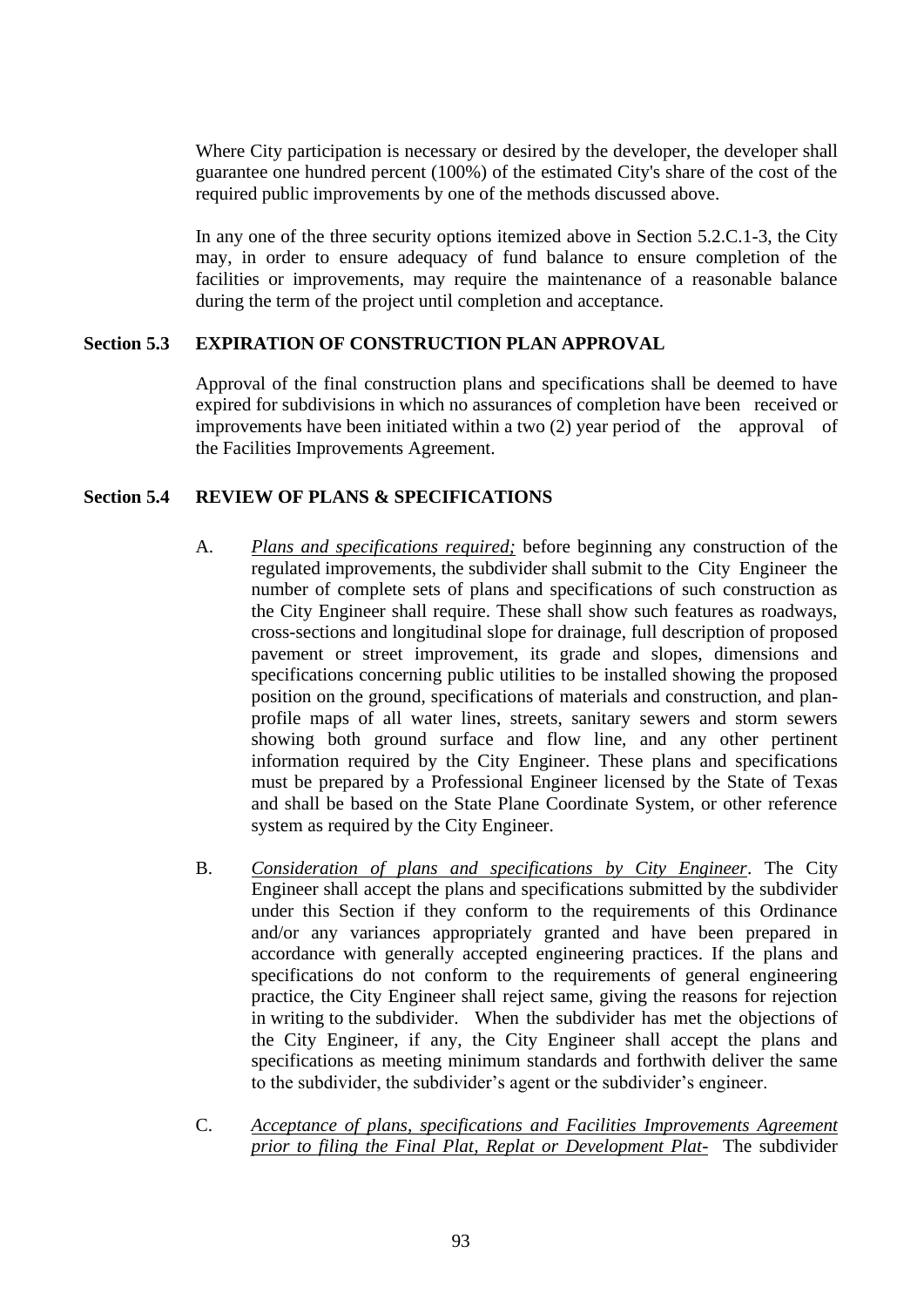must have all plans and specifications approved by the City Engineer, including the quantities and estimates prior to filing the Final Plat, Replat or Development Plat with the City. If a Facilities Improvements Agreement is required, it must be prepared in conformance with the provisions contained herein and include the subdivider's original signature and final quantities and estimates based on the approved construction plans and surety. The complete Facilities Improvements Agreement shall be submitted as a part of a complete Final Plat, Replat or Development Plat application. No filing of a Final Plat, Replat or Development Plat shall be accepted prior to the Development Review Committee (DRC) Comment and Plat Application Deadline and processed for consideration by the Planning and Zoning Commission and City Council without: 1) the City Engineer's approval of the plans, specifications, quantities  $\&$  estimates, 2) form approval of the Facilities Improvements Agreement and surety by the Director of Community Development and/or the City Attorney by the DRC Comment and Plat Application Deadline, and 3.) payment of all application fees, escrow requirements, inspection fees, engineering review fees, plan review fees or any other fees assessed by the City as itemized on the City of Granbury, Schedule of Fees.

D. *Construction in accordance with the plans and specifications-* Whether they are ultimately dedicated as public or private improvements or facilities, construction of any of the regulated improvements shall be prohibited unless the plans and specifications for said construction have been accepted in accordance with the requirements of this Section and the City's Public Improvements Policy. Construction of any of the regulated improvements shall be prohibited unless said construction complies with the plans and specifications accepted by the City Engineer.

### **Section 5.5 ACCEPTANCE REQUIREMENTS**

The City shall inspect the installation of all required improvements to insure compliance with City requirements and the approved final construction plans. When all required improvements have been satisfactorily completed, the City shall either accept, in writing, the improvements as having been satisfactorily completed, or shall issue a punch list to the developer denoting items remaining to be completed. The City shall not accept dedications of required improvements nor release a performance bond or other assurance, until such time as it is determined that:

- A. All improvements have been satisfactorily completed; and
- B. The standard Letter of Inspection & Acceptance had been submitted by the Developer's Design Engineer (*see example in Facilities Improvement Agreement*), and;
- C. The approved "as built" plans (mylars) have been submitted to and accepted by the City; and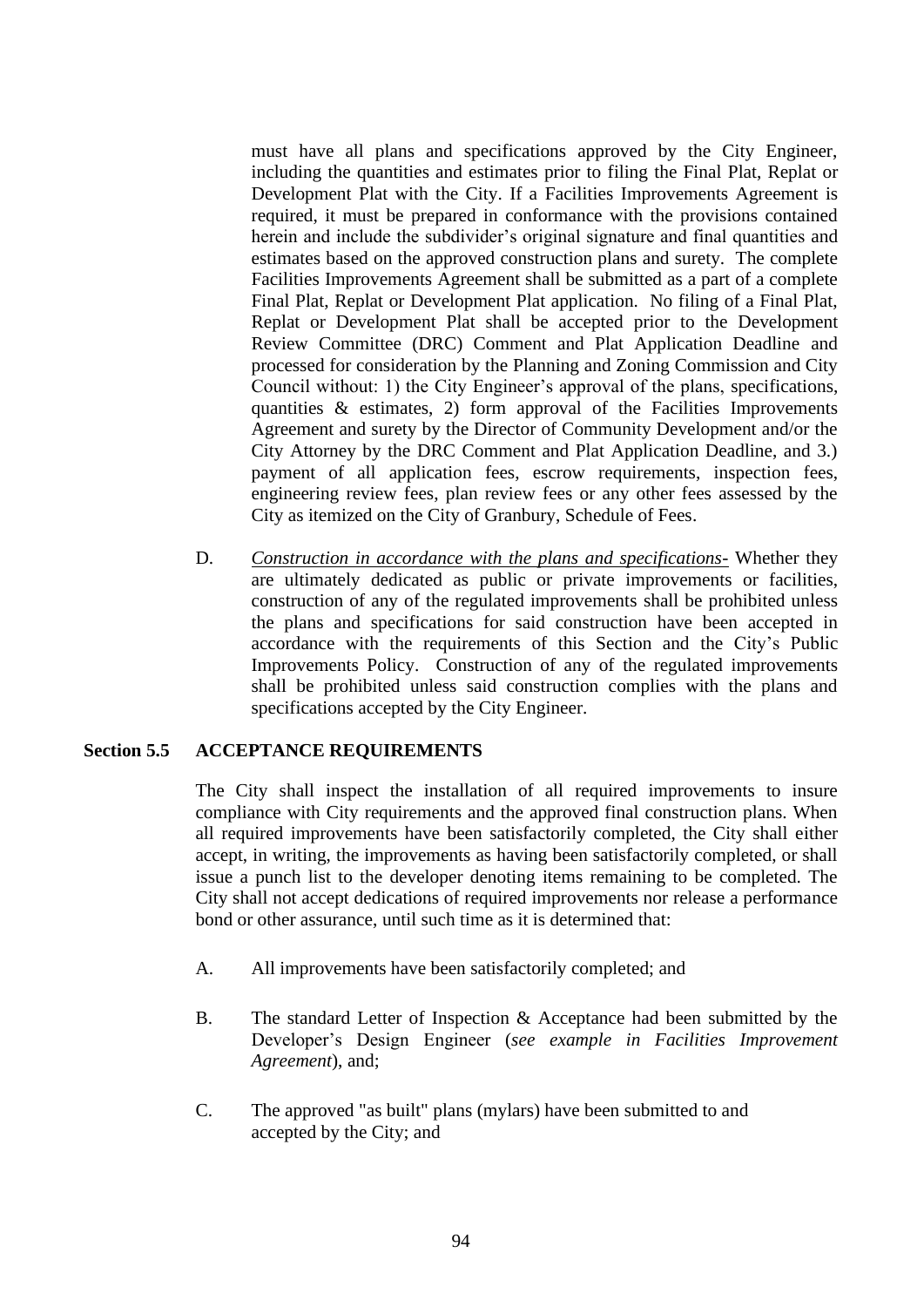- D. The required maintenance guarantee has been provided; and
- E. Any and all other requirements identified in this ordinance or other city codes and ordinances have been satisfied.

#### **Section 5.6 ISSUANCE OF BUILDING PERMITS**

- A. The City of Granbury shall withhold the issuing of a building permit for any building in the City of Granbury on a newly subdivided parcel of land until all the requirements of these subdivision regulations have been complied with, including installation and acceptance by the City of all water, wastewater, storm drainage, sidewalks and street improvements for the area designated, except as herein provided.
- B. With the approval of the Development Review Committee, the Building Official may release up to ten percent (10%) of the newly subdivided parcel or parcels of land for building permits, provided that all public improvementsand utilities relating to said land are complete. Final certificates of occupancy or inspections sha1l not be issued until final acceptance of the subdivision and its improvements by the City.

### **Section 5.7 FINAL ACCEPTANCE – NEW SUBDIVISIONS**

When the street, alley, storm drainage, water and wastewater improvements provided by the developer have been completely performed on the part of the contractor, the contractor shall notify the City of Granbury that the improvements are ready for final inspection. The City of Granbury will then make such final inspections, and if the work is satisfactory and in accordance with the approved final construction plans, and the specifications included therein, then the City of Granbury will issue a letter of acceptance to the developer with a copy to the contractor. The Public Works Director or City Engineer shall write the letter of acceptance. No Certificate of Occupancy shall be issued by the City nor shall any permanent utility services be granted to the site unless all final inspections have been completed, the "Letter of Acceptance' by the City Engineer or Public Works Director has been written and any required maintenance bond has been filed with the City. The City of Granbury may, at its sole discretion, disconnect any utility services until the requirements of this ordinance have been met.

### **VI. SECTION 6 – FILING FEES**

#### **Section 6.1 SCHEDULE OF FEES**

A. Fees and charges for the filing of preliminary plats, final plats, replats or other development related applications shall be as established by separate ordinance of the City Council from time to time.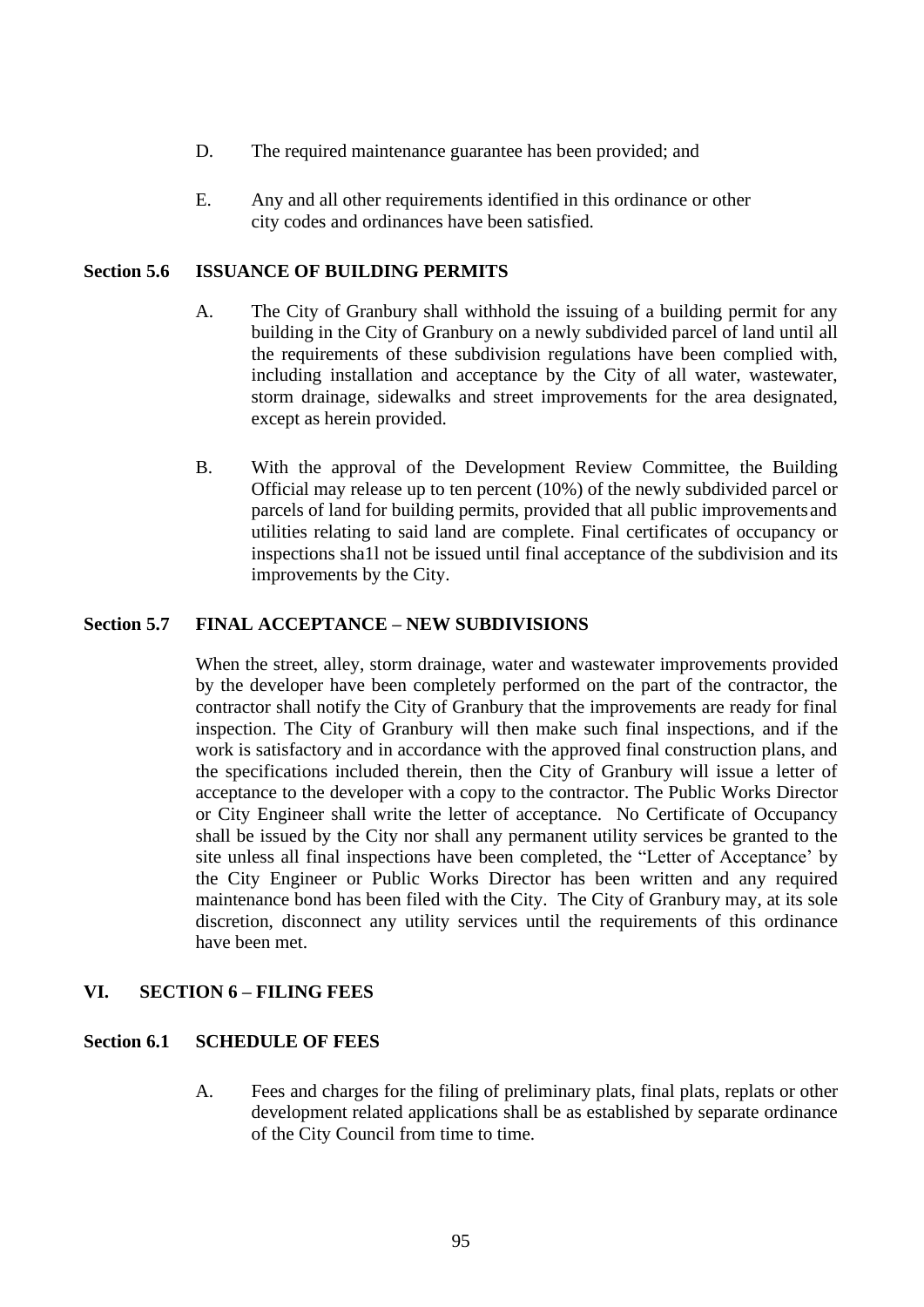B. Such fees and charges shall be imposed and collected on all preliminary plats, final plats, development plats, amended plats and replats, regardless of the action taken by the City Planning and Zoning Commission and City Council thereon. Such fees shall be collected for the purpose of defraying the costs of administrative clerical and inspection services necessary to properly review and investigate plats. All required fees unless specifically stated otherwise herein, shall be paid as required in other sections of this ordinance.

## **VII. SECTION 7 – ADOPTION**

### **Section 7.1 ADOPTION OF THIS ORDINANCE**

- A. This ordinance shall be cumulative of all provisions of ordinances of the City of Granbury, Texas, except where the provisions of this ordinance are in direct conflict with the provisions of such ordinances, in which event the conflicting provisions of such ordinances are hereby repealed.
- B. It is hereby declared to be the intention of the City Council that the phrases, clauses, sentences, paragraphs and sections of this ordinance are severable, and if any phrase, clause, sentence, paragraph or section of this ordinance shall be declared unconstitutional by the valid judgment or decree of any court of competent jurisdiction, such unconstitutionality shall not affect any of the remaining phrases, clauses, sentences, paragraphs and sections of this ordinance, since the same would have been enacted by the City Council without the incorporation in this ordinance of any such unconstitutional phrase, clause, sentence, paragraph or section.
- C. All rights and remedies of the City are expressly saved as to any and all violations of the provisions of the Subdivision Ordinance, as amended, or any other ordinances affecting subdivision regulations which have accrued at the time of the effective date of this ordinance; and, as to such accrued violations and all pending litigation, both civil and criminal, whether pending in court or not, under such ordinances, same shall not be affected by this ordinance but may be prosecuted until final disposition by the courts.
- D. Adoption of this ordinance shall take effect immediately from and after its passage and the publication of the caption of said Ordinance as the law in such case provides.